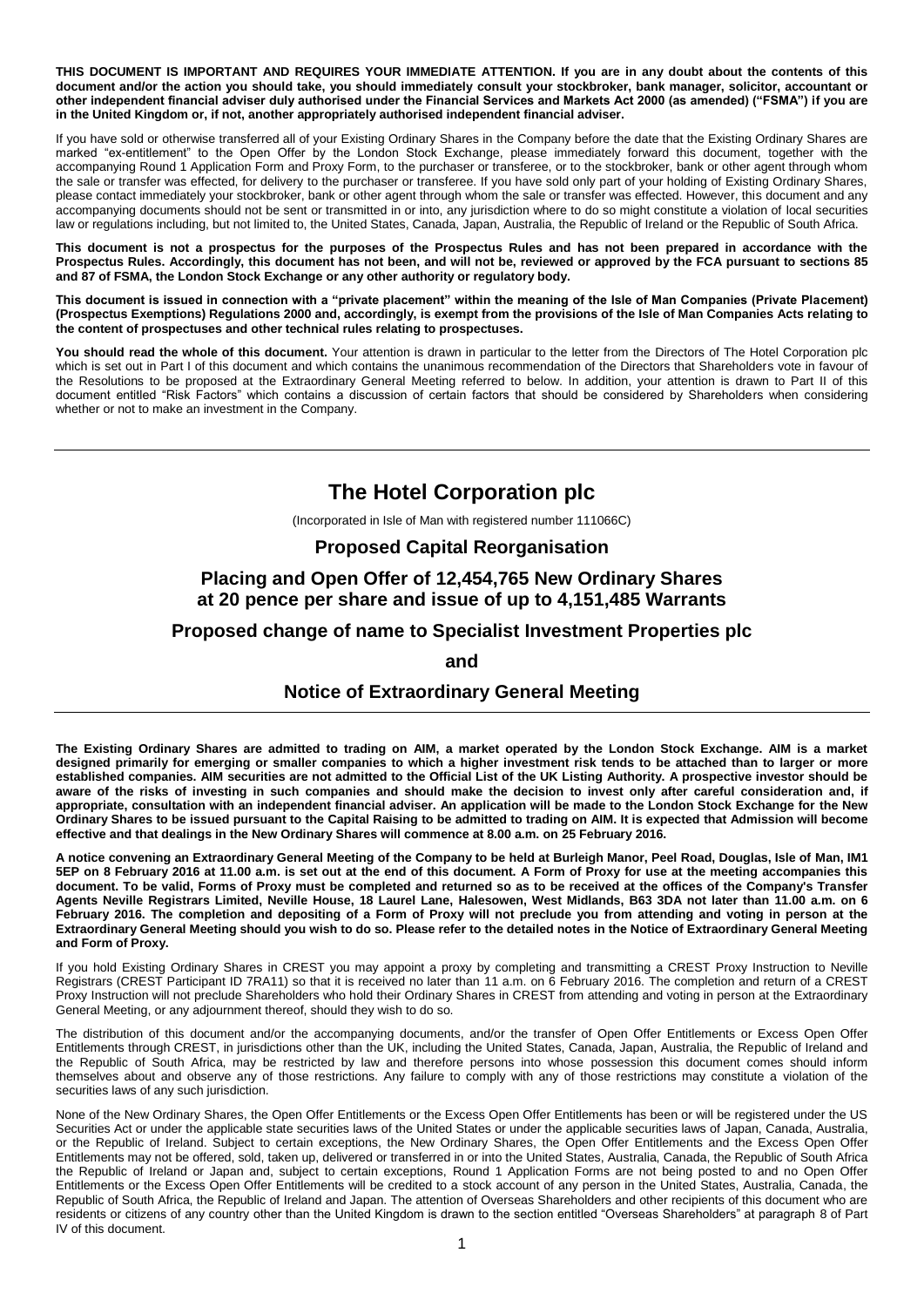Sanlam Securities UK Limited ("Sanlam"), which is regulated in the United Kingdom by the Financial Conduct Authority, is acting as Nominated Adviser exclusively for the Company in connection with the Proposals and is not acting for any other person and will not be responsible to any other person for providing the protections afforded to customers of Sanlam, or for advising any other person in connection with the Proposals. Its responsibilities as the Company's nominated adviser under the AIM Rules for Companies and the AIM Rules for Nominated Advisers are owed to the London Stock Exchange and not to the Company, any Shareholder or any other person in respect of his decision to acquire New Ordinary Shares in reliance on any part of this document. No representation or warranty, express or implied, is made by Sanlam as to any of the contents of this document.

Shore Capital, which is regulated in the United Kingdom by the Financial Conduct Authority, is acting as financial adviser and broker exclusively for the Company in connection with the Capital Raising and is not acting for any other person and will not be responsible to any other person for providing the protections afforded to customers of Shore Capital, or for advising any other person in connection with the Proposals. No representation or warranty, express or implied, is made by Shore Capital as to any of the contents of this document.

#### **The latest time and date for acceptance and payment in full under the Open Offer is 3 p.m. on 2 February 2016. The procedure for acceptance and payment is set out in Part IV of this document and, where relevant, in the Round 1 Application Form.**

Qualifying non-CREST Shareholders will find a Round 1 Application Form accompanying this document.

Qualifying CREST Shareholders (none of whom will receive a Round 1 Application Form) will receive a credit to their stock accounts in CREST in respect of the Open Offer Entitlements which will be enabled for settlement on 18 January 2016. Applications under the Open Offer may only be made by the Qualifying Shareholder originally entitled or by a person entitled by virtue of a *bona fide* market claim arising out of a sale or transfer of Existing Ordinary Shares prior to the date on which the Existing Ordinary Shares were marked "ex-entitlement" by the London Stock Exchange. If the Open Offer Entitlements are for any reason not enabled by 3.00 p.m. or such later time as the Company may decide on 18 January 2016, a Round 1 Application Form will be sent to each Qualifying CREST Shareholder in substitution for the Open Offer Entitlements credited to its stock account in CREST. Qualifying CREST Shareholders who are CREST sponsored members should refer to their CREST sponsors regarding the action to be taken in connection with this document and the Open Offer. Applications for Excess Shares pursuant to the Excess Application Facility may be made by the Qualifying Shareholder provided that their Open Offer Entitlement has been taken up in full.

Holdings of Existing Ordinary Shares in certificated and uncertificated form will be treated as separate holdings for the purpose of calculating entitlements under the Open Offer.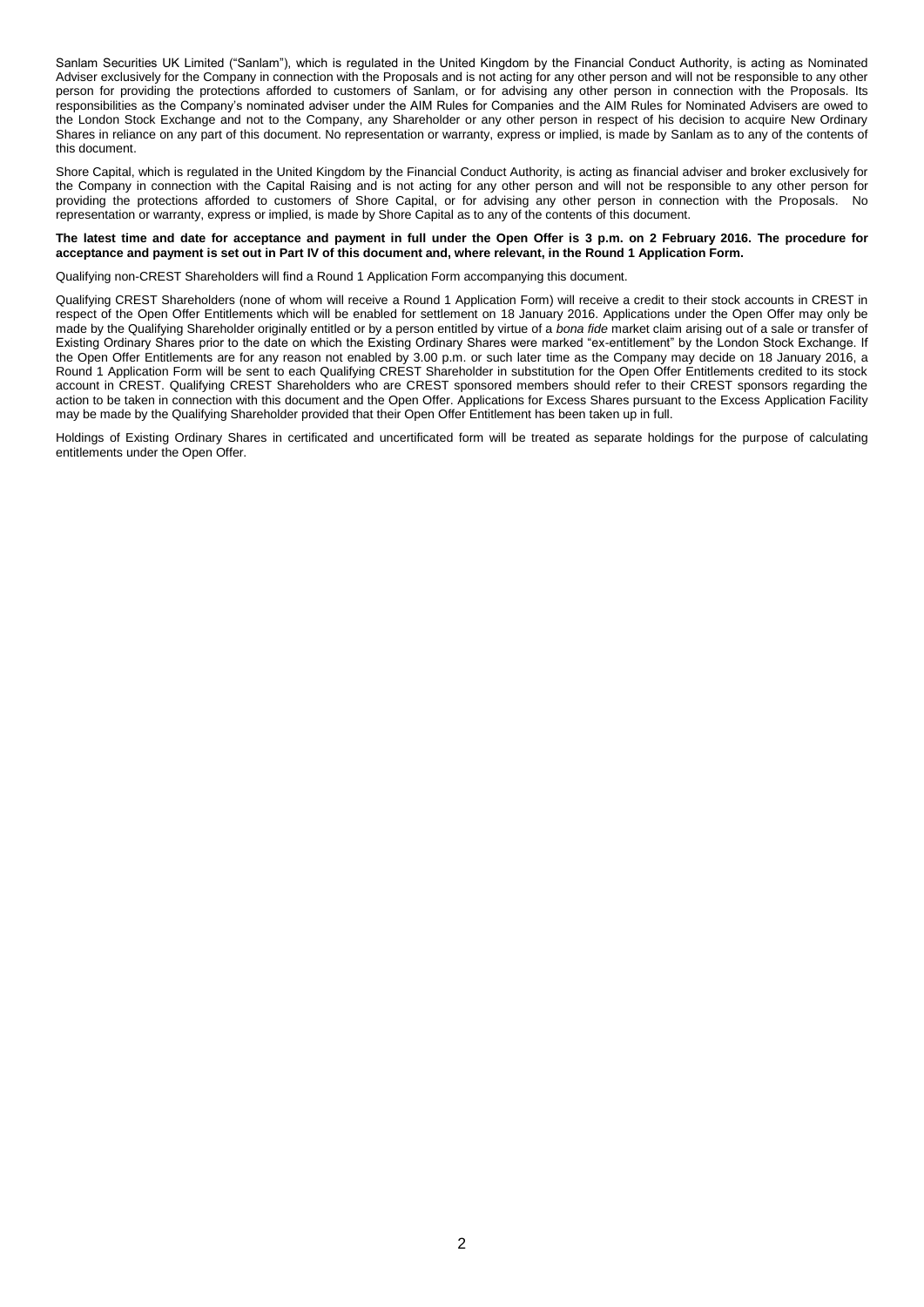# **TABLE OF CONTENTS**

# Page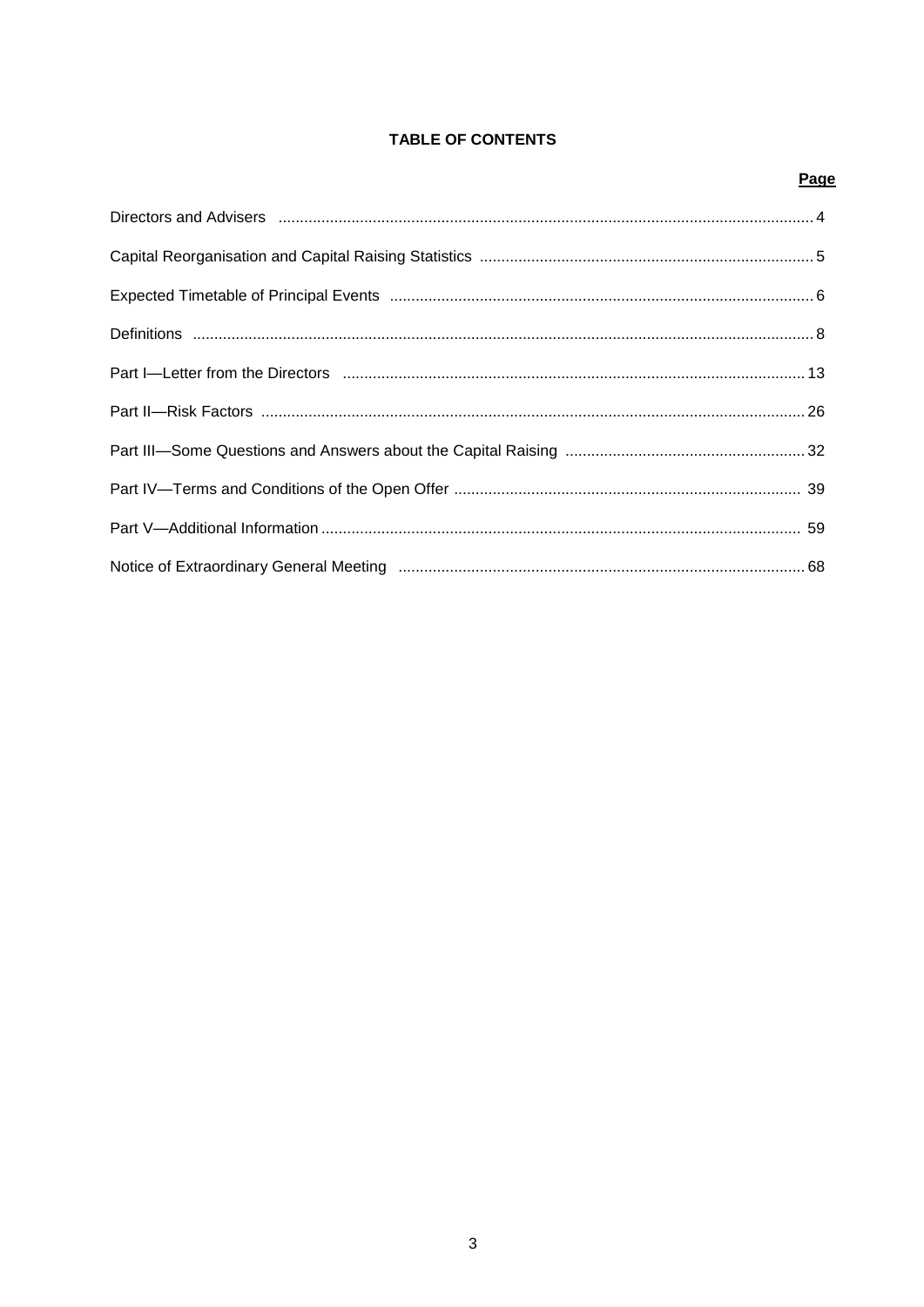# **DIRECTORS AND ADVISERS**

| <b>Directors</b>                                       | Derek William Short (Non-executive Director)<br>David Peter Craine (Non-executive Director)            |
|--------------------------------------------------------|--------------------------------------------------------------------------------------------------------|
| <b>Company Secretary</b>                               | David Craine<br><b>Burleigh Manor</b><br>Peel Road<br>Douglas<br>Isle of Man IM1 5EP                   |
| Nominated Adviser                                      | <b>Sanlam Securities UK Limited</b><br>10 King William St<br>London EC4N 7TW                           |
| Financial Adviser to the Capital Raising               | Shore Capital & Corporate Limited<br><b>Bond Street House</b><br>14 Clifford Street<br>London W1S 4JU  |
| Broker to the Placing                                  | Shore Capital Stockbrokers Limited<br><b>Bond Street House</b><br>14 Clifford Street<br>London W1S 4JU |
| Legal advisers to the Company<br>as to Isle of Man law | Appleby (Isle of Man) LLC<br>33 Athol Street<br>Douglas<br>Isle of Man IM1 1LB                         |
| Legal advisers to the Company<br>as to English law     | <b>DMH Stallard LLP</b><br>6 New Street Square<br>New Fetter Lane<br>London EC4A 3BF                   |
| Legal advisers to the Nominated Adviser<br>and Broker  | <b>DAC Beachcroft</b><br>100 Fetter Lane<br>London EC4A 1BN                                            |
| Transfor Agonts and Possiving Agont                    | Noville Pegistrare Limited                                                                             |

Transfer Agents and Receiving Agent to the Open Offer

Neville Registrars Limited Neville House 18 Laurel Lane **Halesowen** West Midlands B63 3DA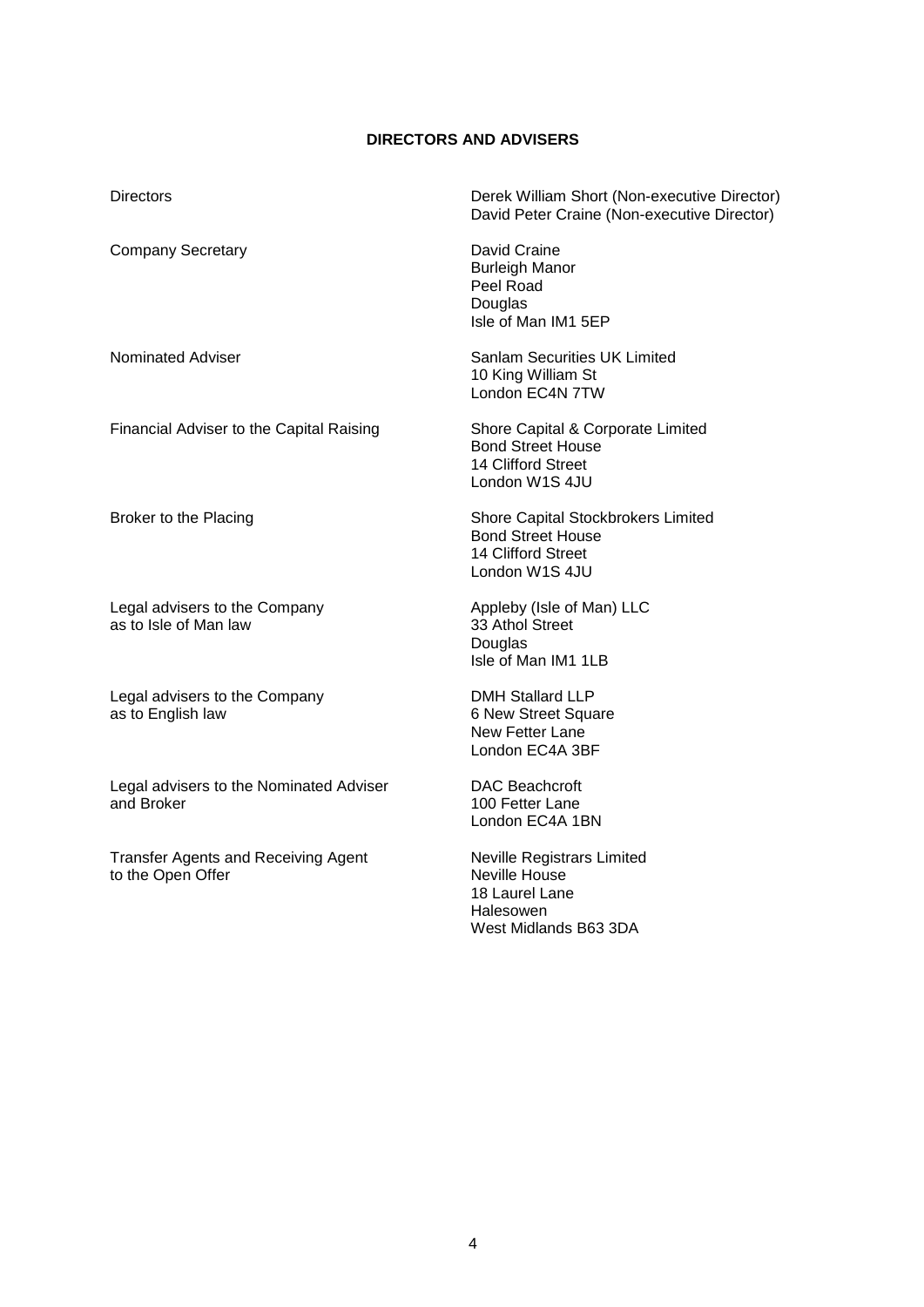# **CAPITAL REORGANISATION AND CAPITAL RAISING STATISTICS**

| Number of Existing Ordinary Shares in issue as at the date<br>of this document                      | 49,819,050                                                                    |
|-----------------------------------------------------------------------------------------------------|-------------------------------------------------------------------------------|
| Share Consolidation and creation of New Shares and<br><b>Deferred Shares</b>                        | 1 New Share and 1 New Deferred Share<br>for every 20 Existing Ordinary Shares |
| Number of New Shares in issue following Capital<br>Reorganisation                                   | 2,490,953                                                                     |
| Basis of Open Offer                                                                                 | of 5 Open Offer Shares for every 20<br><b>Existing Ordinary Shares</b>        |
| Issue Price for each New Ordinary Share under the Open<br>Offer                                     | 20 pence                                                                      |
| Closing price of Existing Ordinary Shares on 14 January<br>2016                                     | 0.925 pence                                                                   |
| Indicative price of Existing Ordinary Shares after the Capital<br>Reorganisation                    | 18.5 pence                                                                    |
| Number of New Ordinary Shares to be issued pursuant to<br>the Capital Raising (at the Issue Price)* | 12,454,765                                                                    |
| Number of Ordinary Shares in issue immediately following<br>the Capital Raising*                    | 14,945,718                                                                    |
| New Ordinary Shares as a percentage of the Enlarged Share<br>Capital*                               | 83.3 per cent.                                                                |
| Number of Warrants to be issued pursuant to the Capital<br>Raising*                                 | 4,151,485                                                                     |
| Gross proceeds of the Capital Raising*                                                              | £2.5 million                                                                  |
| Net proceeds of the Capital Raising*                                                                | c.£2.4 million                                                                |
| Minimum gross proceeds of the Capital Raising                                                       | £2.0 million                                                                  |
| ISIN following Capital Reorganisation                                                               | <b>IM00BZ97VJ22</b>                                                           |
| SEDOL following Capital Reorganisation                                                              | BZ97VJ2                                                                       |

*\* This figure assumes all shares available under the Open Offer are subscribed for by Shareholders*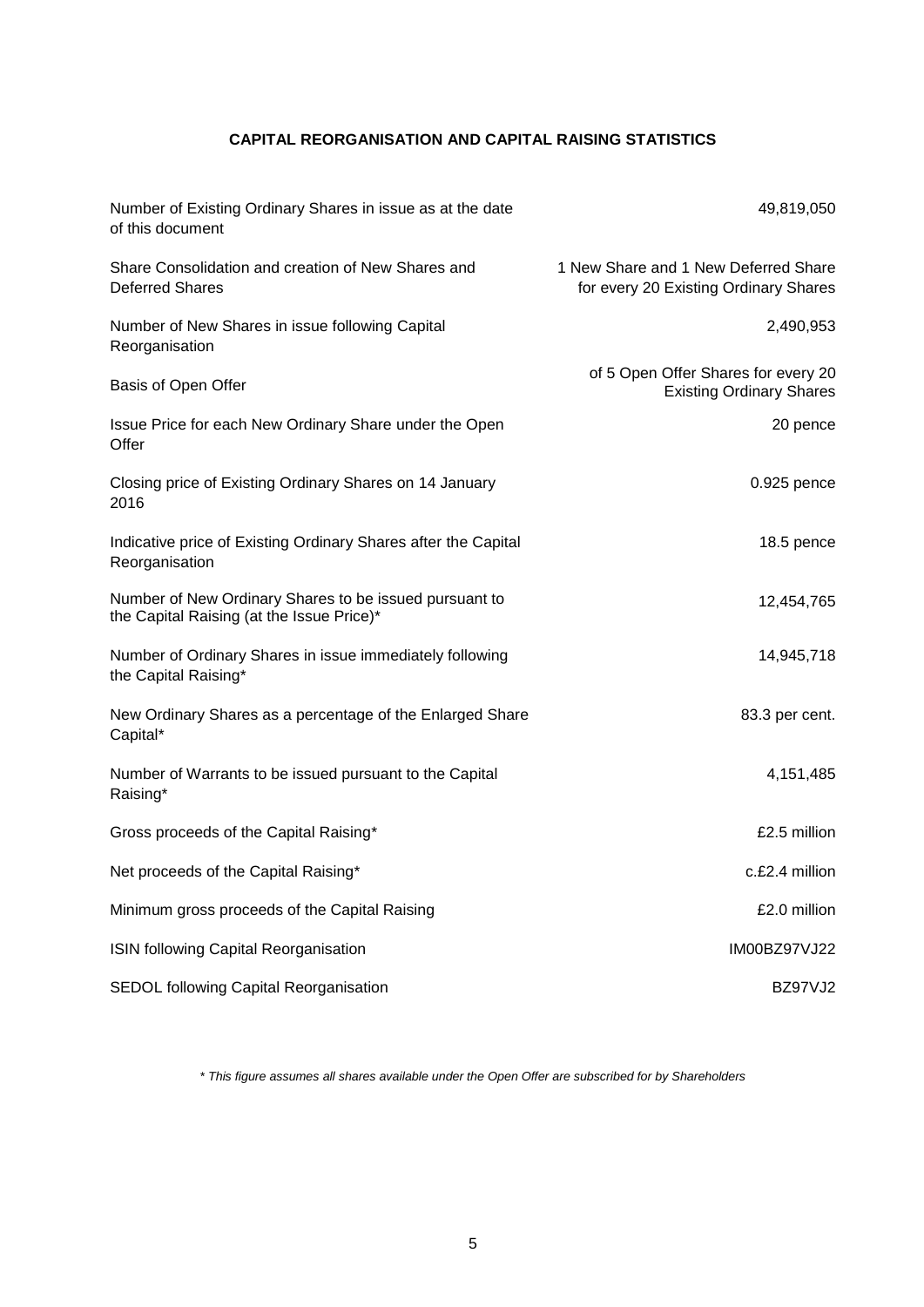# **EXPECTED TIMETABLE OF PRINCIPAL EVENTS**

 $\overline{\phantom{a}}$ 

| Record Date for entitlement under the Open Offer                                                                                                                                                  | close of business on          |
|---------------------------------------------------------------------------------------------------------------------------------------------------------------------------------------------------|-------------------------------|
|                                                                                                                                                                                                   | 14 January 2016               |
| Announcement of the Capital Raising (Open Offer and<br>Placing)                                                                                                                                   | 7am on 15 January 2016        |
| Posting of this document, Forms of Proxy and, to Qualifying<br>non-CREST Shareholders only, the Application Forms                                                                                 | 15 January 2016               |
| Ex-entitlement date for the Open Offer                                                                                                                                                            | 8 a.m. on 15 January 2016     |
| Open Offer (Round 1) Entitlements credited to stock accounts<br>in CREST of Qualifying CREST Shareholders                                                                                         | By 18 January 2016            |
| Latest recommended time and date for requesting withdrawal<br>of Open Offer Entitlements from CREST                                                                                               | 4.30 p.m. on 28 January 2016  |
| Latest time and date for depositing Open Offer Entitlements<br>(Round 1) into CREST                                                                                                               | 3.00 p.m. on 29 January 2016  |
| Latest time and date for splitting Round 1 Application Forms<br>(to satisfy bona fide market claims only)                                                                                         | 3.00 p.m. on 29 January 2016  |
| Latest time and date for receipt of completed Round 1<br>Application Forms and payment in full under Round 1 of<br>the Open Offer or settlement of relevant CREST<br>instruction (as appropriate) | 3.00 p.m. on 2 February 2016  |
| Expected time and date of announcement of results of Round<br>1 of the Open Offer                                                                                                                 | 7.00 a.m. on 3 February 2016  |
| Posting of Application Form for Round 2 of the Open Offer<br>(only to shareholders who took up full entitlement in Round 1<br>of the Open Offer)                                                  | 3 February 2016               |
| Excess (Round 2) Open Offer Entitlements credited to stock<br>accounts in CREST of Qualifying CREST Shareholders                                                                                  | By 4 February 2016            |
| Latest time and date for receipt of Forms of Proxy                                                                                                                                                | 11.00 a.m. on 6 February 2016 |
| <b>Extraordinary General Meeting</b>                                                                                                                                                              | 11.00 a.m. on                 |
|                                                                                                                                                                                                   | 8 February 2016               |
| Announcement of results of the Extraordinary General<br>Meeting                                                                                                                                   | 8 February 2016               |
| Capital Reorganisation Record Date (every 20 or more<br>Existing Ordinary Shares of 5p each will be consolidated into                                                                             | close of business on          |
| one Consolidated Ordinary Share of 100p each; each                                                                                                                                                | 8 February 2016               |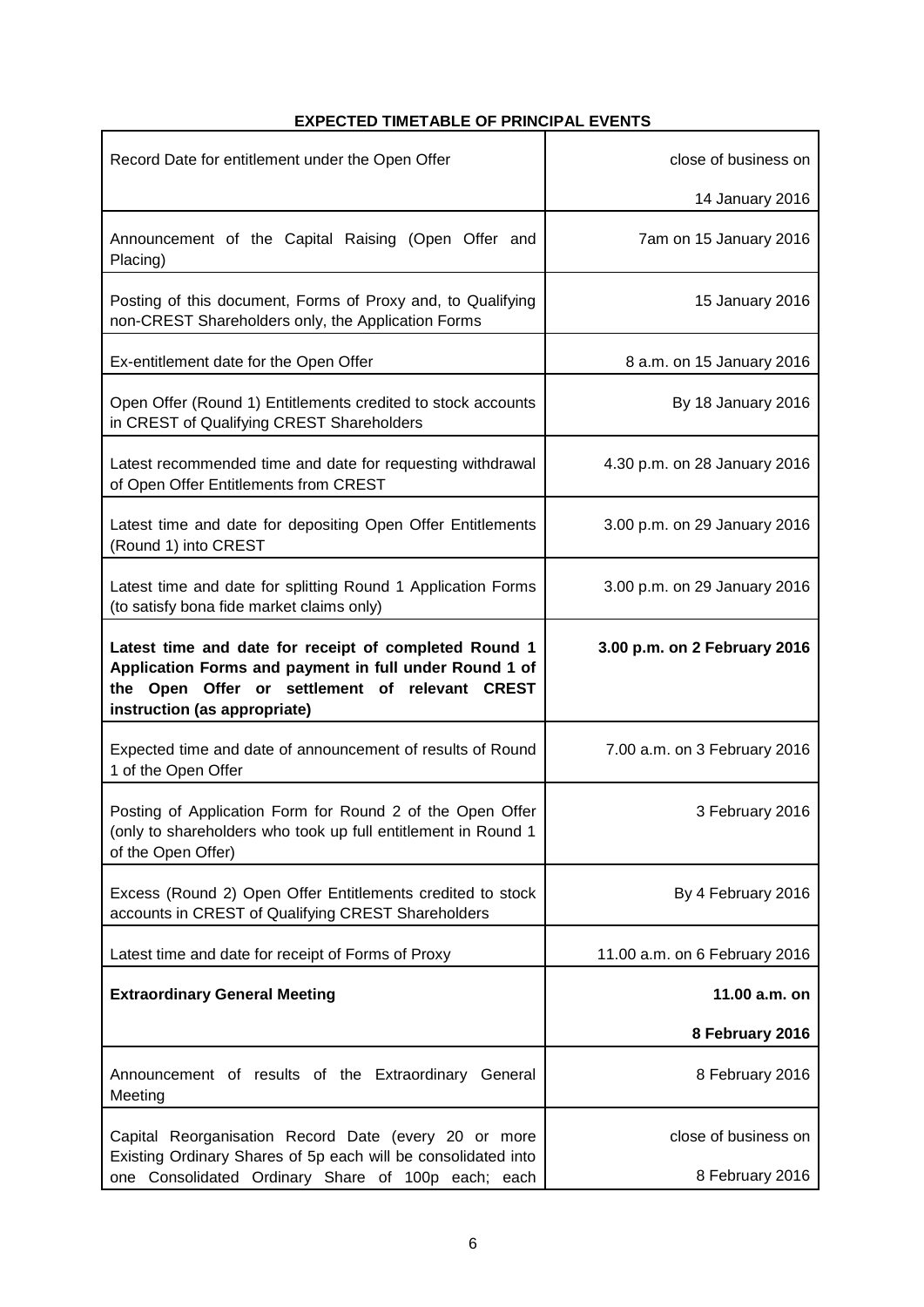| Consolidated Ordinary Share will then be sub-divided into one<br>New Ordinary Share of 1p each and one Deferred Share of<br>99p each)                                                             |                               |
|---------------------------------------------------------------------------------------------------------------------------------------------------------------------------------------------------|-------------------------------|
| Amendment and admission of ordinary shares (post Capital<br>Reorganisation)                                                                                                                       | 8.00 a.m. on                  |
|                                                                                                                                                                                                   | 9 February 2016               |
| Latest recommended time and date for requesting withdrawal<br>of Excess Open Offer Entitlements from CREST                                                                                        | 4.30 p.m. on 17 February 2016 |
| Latest time and date for depositing Open Offer Entitlements<br>(Round 2) into CREST                                                                                                               | 3 p.m. on 19 February 2016    |
| Latest time and date for splitting Round 2 Application Forms<br>(to satisfy bona fide market claims only)                                                                                         | 3 p.m. on 19 February 2016    |
|                                                                                                                                                                                                   |                               |
| Latest time and date for receipt of completed Round 2<br>Application Forms and payment in full under Round 2 of<br>the Open Offer or settlement of relevant CREST<br>instruction (as appropriate) | 3 p.m. on 22 February 2016    |
| Expected time and date of announcement of results of Round<br>2 of the Open Offer                                                                                                                 | 7.00 a.m. on 23 February 2016 |
| Admission effective and dealings in the New Ordinary Shares<br>(i.e. all the Open Offer shares) commence                                                                                          | 8.00 a.m. on 25 February 2016 |
| Expected date for crediting of New Ordinary Shares in<br>uncertificated form to CREST stock accounts                                                                                              | 8.00 a.m. on 25 February 2016 |

Notes:

- *(1) If you have any questions on the procedure for acceptance and payment relating to the Open Offer or the application procedures please contact Neville Registrars on 0121 585 1131 from within the UK or on + 44 121 585 1131 if calling from outside the UK. Calls to the 0121 585 1131 number are charged at your network providers standard rate. Other network providers' costs may vary. Lines are open 9.00 am to 5.00 pm (London time) Monday to Friday. Calls to the helpline from outside the UK will be charged at the applicable international rate. Different charges may apply to calls from mobile telephones and calls may be recorded and randomly monitored for security and training purposes. The helpline cannot provide advice on the merits of the Capital Raising nor give any financial, legal or tax advice.*
- *(2) The dates set out in the Expected Timetable of Principal Events above and mentioned throughout this document and the Application Form may be adjusted by Hotel Corporation which event details of the new dates will be notified to AIM and, where appropriate, to Shareholders.*

*(3) All references to time in this document are to time in London.*

\_\_\_\_\_\_\_\_\_\_\_\_\_\_\_\_\_\_\_\_\_\_\_\_\_\_\_\_\_\_\_\_\_\_\_\_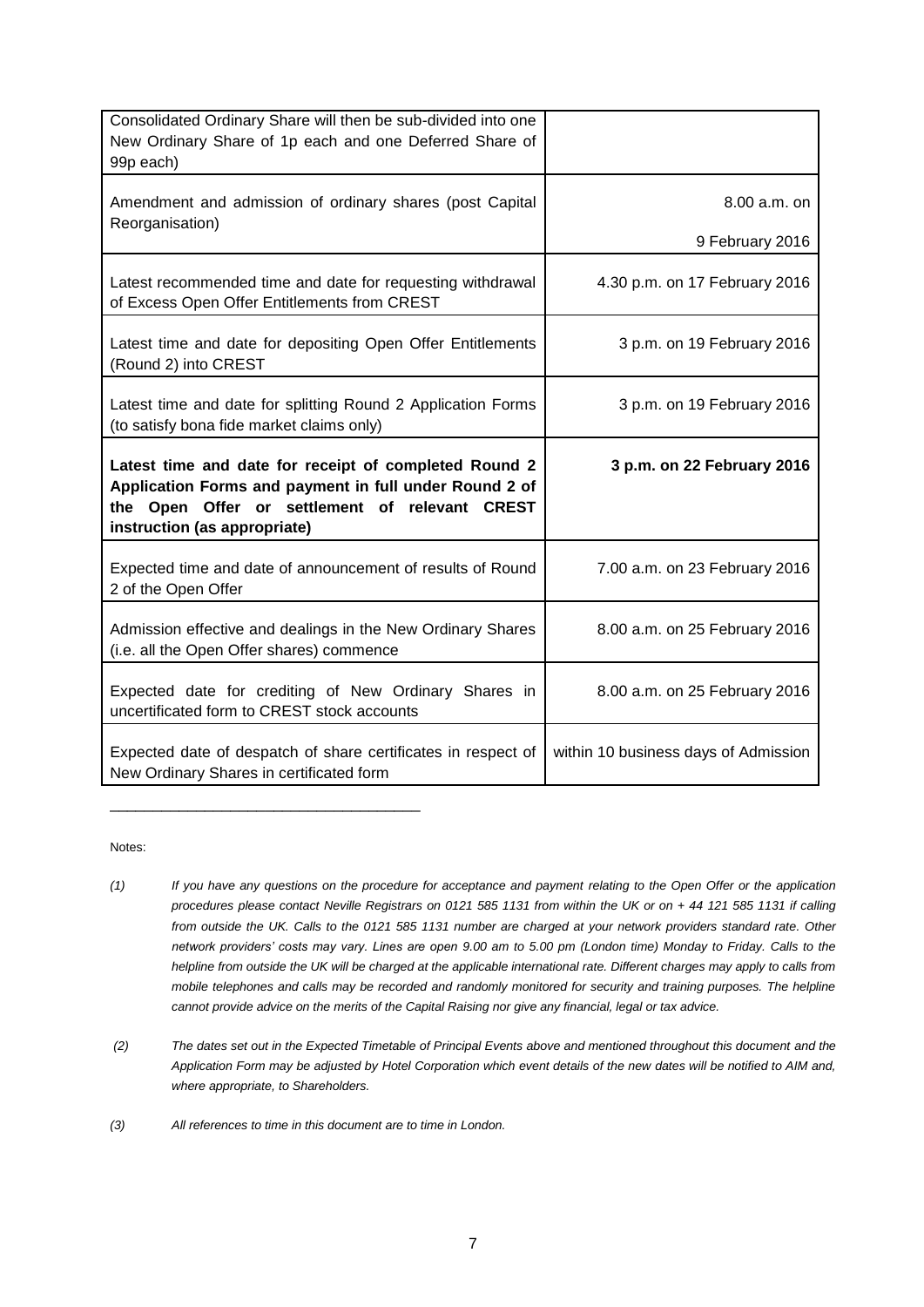# **DEFINITIONS**

The following definitions apply throughout this document unless the context otherwise requires:

| "Act"                                    | the Isle of Man Companies Acts 1931 to 2004 (as amended)                                                                                                                                                                                                                                                                                                                                                             |  |  |
|------------------------------------------|----------------------------------------------------------------------------------------------------------------------------------------------------------------------------------------------------------------------------------------------------------------------------------------------------------------------------------------------------------------------------------------------------------------------|--|--|
| "Admission"                              | the admission of the New Ordinary Shares to trading on AIM becoming<br>effective in accordance with Rule 6 of the AIM Rules                                                                                                                                                                                                                                                                                          |  |  |
| "AIM"                                    | the AIM market operated by the London Stock Exchange                                                                                                                                                                                                                                                                                                                                                                 |  |  |
| "AIM Rules for Companies"                | the AIM Rules for Companies, as published and amended from time to<br>time by the London Stock Exchange                                                                                                                                                                                                                                                                                                              |  |  |
| "Applicant"                              | a Qualifying Shareholder or a person entitled by virtue of a bona fide<br>market claim who lodges a Round 1 Application Form under the Open<br>Offer                                                                                                                                                                                                                                                                 |  |  |
| "Application Forms"                      | together the Round 1 Application Form and the Round 2 Application<br>Form and Application Form shall mean either of them as the context<br>requires                                                                                                                                                                                                                                                                  |  |  |
| "Articles"                               | the existing articles of association of the Company as at the date of this<br>document                                                                                                                                                                                                                                                                                                                               |  |  |
| "Board"                                  | the board of directors of the Company from time to time                                                                                                                                                                                                                                                                                                                                                              |  |  |
| "Business Day"                           | any day (excluding Saturdays and Sundays) on which banks are open<br>in London for normal banking business and the London Stock<br>Exchange is open for trading                                                                                                                                                                                                                                                      |  |  |
| "Capital Raising"                        | together, the Open Offer, subsequent Placing and issue of Warrants,<br>details of which are set out in this document                                                                                                                                                                                                                                                                                                 |  |  |
| "Capital Reorganisation"                 | the proposed consolidation and subdivision of every 20 Existing<br>Ordinary Shares into one New Share and one New Deferred Share as<br>described in this document                                                                                                                                                                                                                                                    |  |  |
| "Capital Reorganisation Record<br>Date"  | the close of business on 8 February 2016                                                                                                                                                                                                                                                                                                                                                                             |  |  |
| "CCSS"                                   | the CREST courier and sorting service, established by Euroclear UK &<br>Ireland to facilitate, inter alia, the deposit and withdrawal of certified<br>securities                                                                                                                                                                                                                                                     |  |  |
| "certificated" or "certificated<br>form" | not in uncertificated form                                                                                                                                                                                                                                                                                                                                                                                           |  |  |
| "Company" or "Hotel<br>Corporation"      | The Hotel Corporation plc, a company incorporated in Isle of Man with<br>registered number 111066C                                                                                                                                                                                                                                                                                                                   |  |  |
| "Consolidation"                          | the proposed 1 for 20 consolidation of Existing Ordinary Shares                                                                                                                                                                                                                                                                                                                                                      |  |  |
| "Consolidated Ordinary<br>$Share(s)$ "   | temporary ordinary shares of £1 each following the Consolidation                                                                                                                                                                                                                                                                                                                                                     |  |  |
| "CREST"                                  | the relevant system for the paperless settlement of trades and the<br>holding of uncertificated securities operated by Euroclear UK & Ireland<br>in accordance with the CREST Regulations                                                                                                                                                                                                                            |  |  |
| "CREST Manual"                           | the rules governing the operation of CREST, consisting of the CREST<br>Reference Manual, the CREST International Manual, the CREST<br>Rules, the Registrars Service Standards, the Settlement Discipline<br>Rules, the CCSS Operations Manual, the Daily Timetable, the CREST<br>Application Procedure and the CREST Glossary of Terms (all as<br>defined in the CREST Glossary of Terms promulgated by Euroclear UK |  |  |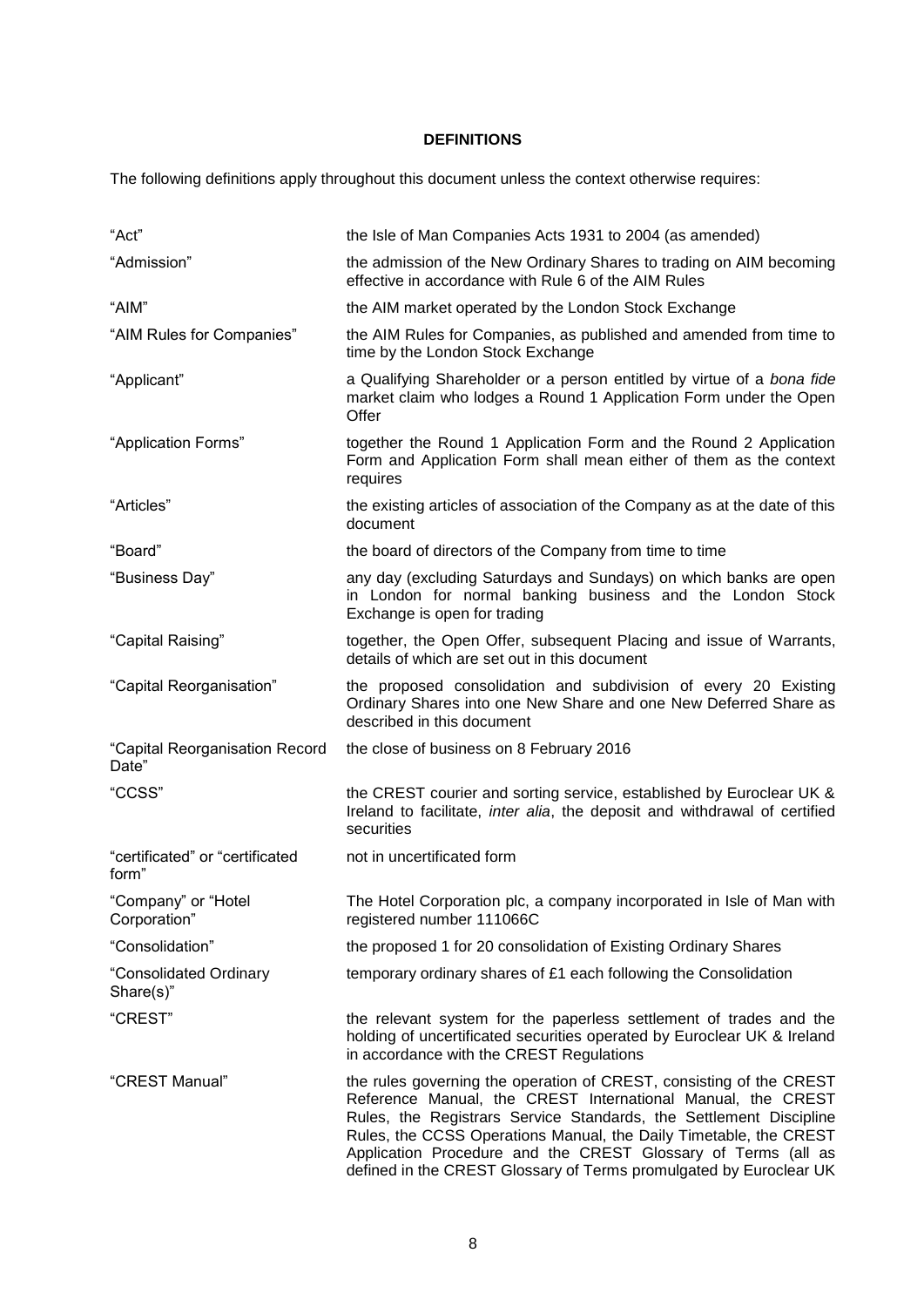|                                             | on 15 July 1996 and as amended from time to time)                                                                                                                                                                                                                                                                                                                                                                                             |
|---------------------------------------------|-----------------------------------------------------------------------------------------------------------------------------------------------------------------------------------------------------------------------------------------------------------------------------------------------------------------------------------------------------------------------------------------------------------------------------------------------|
| "CREST member"                              | a person who has been admitted by Euroclear UK & Ireland as a<br>system-member (as defined in the CREST Regulations)                                                                                                                                                                                                                                                                                                                          |
| "CREST participant"                         | a person who is, in relation to CREST, a system participant (as defined<br>in the CREST Regulations)                                                                                                                                                                                                                                                                                                                                          |
| "CREST payment"                             | shall have the meaning given in the CREST Manual issued by<br>Euroclear UK & Ireland                                                                                                                                                                                                                                                                                                                                                          |
| "CREST Regulations"                         | the Uncertified Securities Regulations 2005 of the Isle of Man, as<br>amended                                                                                                                                                                                                                                                                                                                                                                 |
| "CREST sponsor"                             | a CREST participant admitted to CREST as a CREST sponsor                                                                                                                                                                                                                                                                                                                                                                                      |
| "CREST sponsored member"                    | a CREST member admitted to CREST as a sponsored member (which<br>includes all CREST Personal Members)                                                                                                                                                                                                                                                                                                                                         |
| "Directors"                                 | the directors of the Company at the date of this document whose<br>names are set out on page 13 of this document                                                                                                                                                                                                                                                                                                                              |
| "Enlarged Share Capital"                    | the issued share capital of the Company as enlarged by the Capital<br>Raising                                                                                                                                                                                                                                                                                                                                                                 |
| "enabled for settlement"                    | in relation to Open Offer Entitlements or Excess Open Offer<br>Entitlements, enabled for the limited purpose of settlement of claim<br>transactions and unmatched stock event transactions (each as<br>described in the CREST Manual issued by Euroclear UK & Ireland)                                                                                                                                                                        |
| "Euroclear UK & Ireland" or<br>"Euroclear"  | Euroclear UK & Ireland Limited, the operator of CREST                                                                                                                                                                                                                                                                                                                                                                                         |
| "Excess Application Facility"               | the arrangement pursuant to which Qualifying Shareholders who<br>validly accept the Open Offer in respect of their full Open Offer<br>Entitlements may apply for additional Open Offer Shares                                                                                                                                                                                                                                                 |
| "Excess CREST Open Offer<br>Entitlement"    | in respect of each Qualifying CREST Shareholder, the entitlement to<br>apply for Open Offer Shares in addition to his Open Offer Entitlement<br>credited to that Shareholder's stock account in CREST, pursuant to the<br>Excess Application Facility, which is conditional on the Shareholder<br>taking up his Open Offer Entitlement in full and which may be subject<br>to scaling back in accordance with the provisions of this document |
| "Excess Open Offer<br>Entitlement'          | an entitlement for each Qualifying Shareholder to apply for Open Offer<br>Shares in addition to his Open Offer Entitlement pursuant to the<br>Excess Application Facility, which is conditional on the Shareholder<br>taking up his Open Offer Entitlement in full and which may be subject<br>to scaling back in accordance with the provisions of this document                                                                             |
| "Excess Shares"                             | Open Offer Shares in addition to the Open Offer Entitlement for which<br>Qualifying Shareholders may apply under the Excess Application<br>Facility                                                                                                                                                                                                                                                                                           |
| "Excluded Territories"                      | the United States, Australia, Canada, Japan, the Republic of South<br>Africa, the Republic of Ireland and any other jurisdiction where the<br>extension or availability of the Open Offer would breach any applicable<br>law or regulations                                                                                                                                                                                                   |
| "Existing Ordinary Shares"                  | the existing issued ordinary shares of 5 pence each as at the date of<br>this document                                                                                                                                                                                                                                                                                                                                                        |
| "Extraordinary General<br>Meeting" or "EGM" | the extraordinary general meeting of the Company convened for 11.00<br>a.m. on 8 February 2016 (or any adjournment of it), notice of which is<br>set out at the end of this document                                                                                                                                                                                                                                                          |
| "FCA"                                       | the Financial Conduct Authority of the United Kingdom                                                                                                                                                                                                                                                                                                                                                                                         |
| "Framework Facility                         | a framework agreement between the Company and Heritage Square                                                                                                                                                                                                                                                                                                                                                                                 |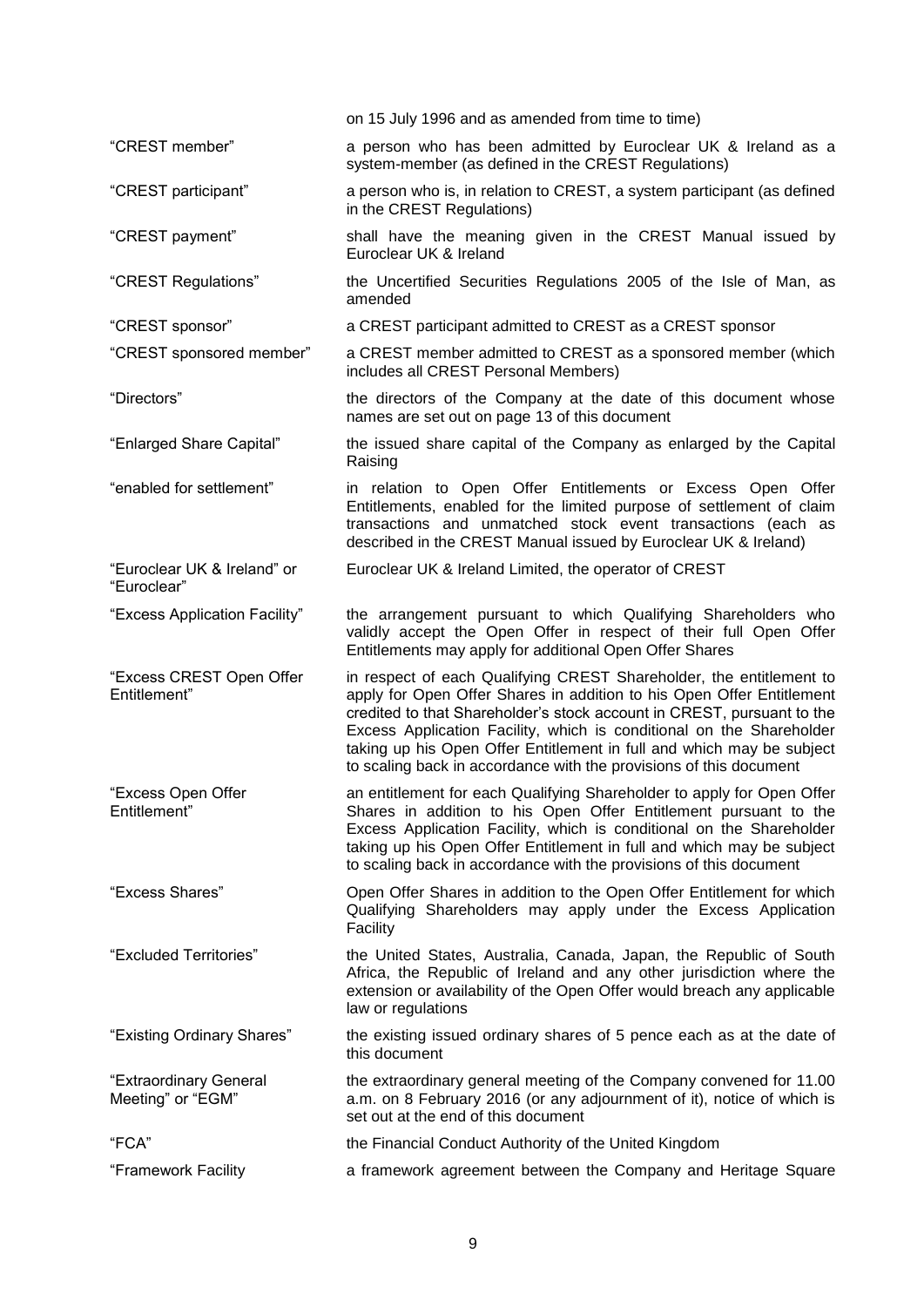| Agreement"                                    | upon which loans shall be made by Heritage Square to the Company in<br>order to facilitate the Company's acquisition of certain properties in<br>connection with the furtherance of its investment strategy, further<br>details of which are set out in paragraph 3.2 of Part V of this document                                                           |  |  |
|-----------------------------------------------|------------------------------------------------------------------------------------------------------------------------------------------------------------------------------------------------------------------------------------------------------------------------------------------------------------------------------------------------------------|--|--|
| "FSMA"                                        | the Financial Services and Markets Act 2000 (as amended)                                                                                                                                                                                                                                                                                                   |  |  |
| "Heritage Square"                             | Heritage Square Limited                                                                                                                                                                                                                                                                                                                                    |  |  |
| "Investing Policy"                            | the investing policy adopted by the Company following shareholder<br>approval on shareholders 16 September 2015, details of which are set<br>out in paragraph 2 of Part I of this document                                                                                                                                                                 |  |  |
| "ISIN"                                        | International Securities Identification Number                                                                                                                                                                                                                                                                                                             |  |  |
| "Issue Price"                                 | 20 pence per New Ordinary Share                                                                                                                                                                                                                                                                                                                            |  |  |
| "London Stock Exchange"                       | London Stock Exchange plc                                                                                                                                                                                                                                                                                                                                  |  |  |
| "Member Account ID"                           | the identification code or number attached to any member account in<br><b>CREST</b>                                                                                                                                                                                                                                                                        |  |  |
| "Money Laundering<br>Regulations"             | the Money Laundering Regulations 2007 (as amended)                                                                                                                                                                                                                                                                                                         |  |  |
| "NAV" or "Net Asset Value"                    | in relation to a Share, means its net asset value on the relevant date<br>calculated in accordance with the Company's normal accounting<br>policies                                                                                                                                                                                                        |  |  |
| "New Deferred Shares" or<br>"Deferred Shares" | the new Deferred Shares of £0.99 each created pursuant to the Capital<br>Reorganisation                                                                                                                                                                                                                                                                    |  |  |
| "New Shares"                                  | the new Ordinary Shares of £0.01 each created pursuant to the Capital<br>Reorganisation                                                                                                                                                                                                                                                                    |  |  |
| "New Ordinary Shares"                         | the 12,454,765 ordinary shares of £0.01 each to be issued pursuant to<br>the Capital Raising                                                                                                                                                                                                                                                               |  |  |
| "Notice" or "Notice of EGM"                   | the notice of the Extraordinary General Meeting set out at the end of<br>this document                                                                                                                                                                                                                                                                     |  |  |
| "Open Offer"                                  | the invitation to Qualifying Shareholders to subscribe for Open Offer<br>Shares at the Issue Price on the terms of and subject to the conditions<br>set out or referred to in Part IV of this document and, where relevant, in<br>the Round 1 Application Form                                                                                             |  |  |
| "Open Offer Entitlement"                      | the pro rata basic entitlement for Qualifying Shareholders to apply to<br>subscribe for 5 Open Offer Shares for every 20 Existing Ordinary<br>Shares held by them on the Record Date pursuant to the Open Offer                                                                                                                                            |  |  |
| "Open Offer Shares"                           | New Ordinary Shares for which Qualifying<br>the 12,454,765<br>Shareholders are being invited to apply under the terms of the Open<br>Offer                                                                                                                                                                                                                 |  |  |
| "Ordinary Shares"                             | ordinary shares of 1 pence each in the capital of the Company<br>following the Capital Reorganisation                                                                                                                                                                                                                                                      |  |  |
| "Overseas Shareholders"                       | Shareholders who are resident in, or who are citizens of, or who have<br>registered addresses in, territories other than the United Kingdom                                                                                                                                                                                                                |  |  |
| "Placees"                                     | persons procured by Shore Capital who have agreed conditionally to<br>subscribe for Placing Shares under the Placing pursuant to a placing<br>letter, subject to clawback (in the same proportion as their respective<br>subscriptions) in respect of New Ordinary Shares in respect of which<br>valid acceptances are received pursuant to the Open Offer |  |  |
| "Placing"                                     | the conditional Placing at the Issue Price of the Placing Shares, as<br>described in Part I of this document                                                                                                                                                                                                                                               |  |  |
| "Placing Agreement"                           | the conditional placing agreement dated 14 January 2016 between the                                                                                                                                                                                                                                                                                        |  |  |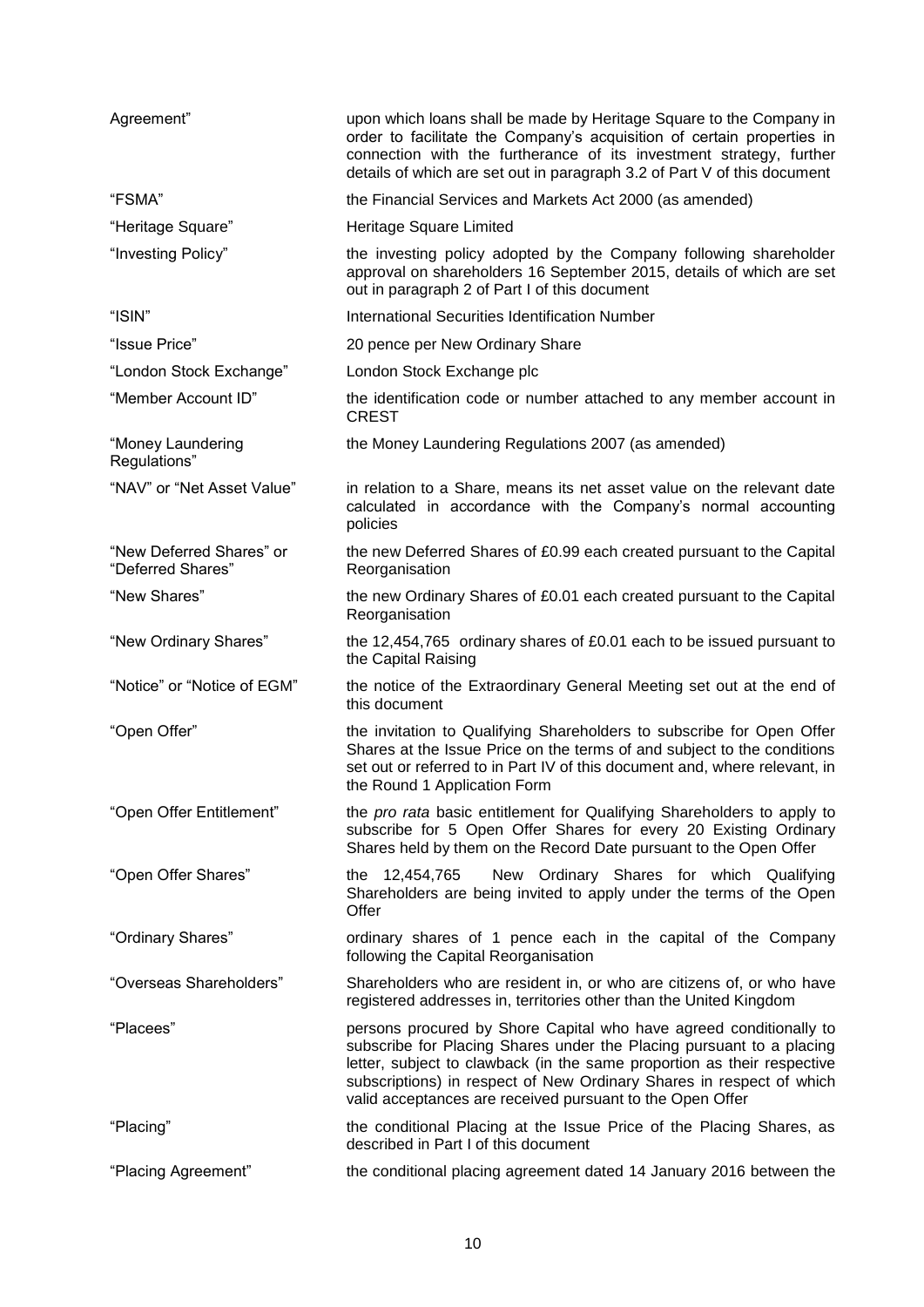|                                        | Company, Shore Capital and Sanlam relating to the Placing, details of                                                                                                                                                                                                                           |
|----------------------------------------|-------------------------------------------------------------------------------------------------------------------------------------------------------------------------------------------------------------------------------------------------------------------------------------------------|
|                                        | which are set out in paragraph 3.4 of Part V of this document                                                                                                                                                                                                                                   |
| "Privileged Relation"                  | in relation to a Shareholder who is an individual Shareholder (or a<br>deceased or former individual Shareholder) means a spouse, civil<br>partner (as defined in the Civil Partnerships Act 2004) child or<br>grandchild (including step or adopted or illegitimate child and their<br>issue). |
| "Placing Shares"                       | the New Ordinary Shares to be issued by the Company to the Placees<br>pursuant to the Placing, comprising a maximum of 10,000,000 New<br>Ordinary Shares which have not been subscribed for pursuant to the<br>Open Offer                                                                       |
| "Property Investment Adviser"          | Puma Investments                                                                                                                                                                                                                                                                                |
| "Proposals"                            | the Capital Reorganisation, the Capital Raising and the change of<br>name                                                                                                                                                                                                                       |
| "Prospectus Rules"                     | the rules made by the FCA under Part VI of FSMA in relation to offers<br>of transferable securities to the public and admission of transferable<br>securities to trading on a regulated market                                                                                                  |
| "Proxy Form"                           | the Proxy Form relating to the Extraordinary General Meeting being<br>sent to Shareholders with this document                                                                                                                                                                                   |
| "Puma Investments"                     | Puma Investment Management Limited                                                                                                                                                                                                                                                              |
|                                        |                                                                                                                                                                                                                                                                                                 |
| "Qualifying CREST<br>Shareholders"     | Qualifying Shareholders whose Existing Ordinary Shares on the<br>register of members of the Company on the Record Date are held in<br>uncertificated form                                                                                                                                       |
| "Qualifying non-CREST<br>Shareholders" | Qualifying Shareholders whose Existing Ordinary Shares on the<br>register of members of the Company on the Record Date are held in<br>certificated form                                                                                                                                         |
| "Qualifying Shareholders"              | holders of Existing Ordinary Shares on the Company's register of<br>members at the Record Date                                                                                                                                                                                                  |
| "Receiving Agent"                      | Neville Registrars, Neville House, 18 Laurel Lane, Halesowen, West<br>Midlands, B63 3DA                                                                                                                                                                                                         |
| "Record Date"                          | the close of business on 14 January 2016                                                                                                                                                                                                                                                        |
| "Resolutions"                          | the resolutions set out in the notice of the Extraordinary General<br>Meeting at the end of this document                                                                                                                                                                                       |
| "Round 1 Application Form              | the application form which accompanies this document for Qualifying<br>non-CREST Shareholders for use in connection with the Open Offer                                                                                                                                                         |
| "Round 2 Application Form"             | the application form to be sent to Qualifying Shareholders, provided<br>that they take up their Open Offer Entitlement in full, to apply for<br><b>Excess Shares</b>                                                                                                                            |
| "Round 1 of the Open Offer"            | the part of the Open Offer relating to the Open Offer Entitlements                                                                                                                                                                                                                              |
| "Round 2 of the Open Offer"            | the part of the Open Offer relating to the Excess Shares                                                                                                                                                                                                                                        |
| "Sanlam"                               | Sanlam Securities UK Limited, the Company's nominated adviser                                                                                                                                                                                                                                   |
| "Shareholders"                         | holders of Existing Ordinary Shares                                                                                                                                                                                                                                                             |
| "Shore Capital"                        | as the context admits, Shore Capital Stockbrokers Limited, the<br>Company's broker in relation to the Placing or Shore Capital &<br>Corporate Limited, the Company's financial adviser in relation to the<br><b>Capital Raising</b>                                                             |
| "stock account"                        | an account within a member account in CREST to which a holding of a                                                                                                                                                                                                                             |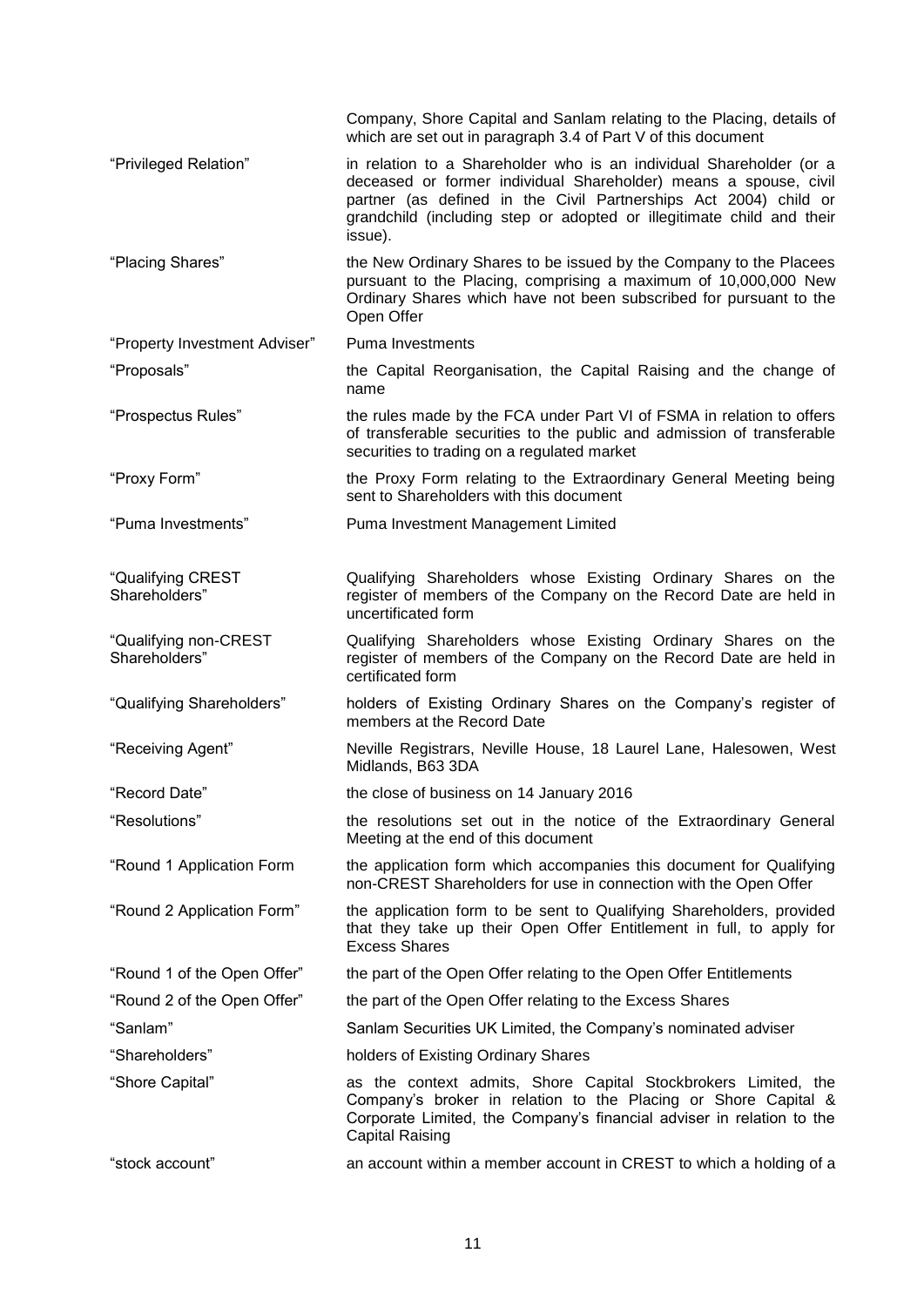|                                              | particular share or other security in CREST is credited                                                                                                                                                                                                        |  |  |  |  |
|----------------------------------------------|----------------------------------------------------------------------------------------------------------------------------------------------------------------------------------------------------------------------------------------------------------------|--|--|--|--|
| "Subdivision"                                | the proposed subdivision, subsequent to the Consolidation, of Existing<br>Ordinary Shares into one New Share and one New Deferred Share                                                                                                                        |  |  |  |  |
| "subsidiary"                                 | a "subsidiary undertaking" as that term is defined in the Companies Act<br>$2006$ of the UK                                                                                                                                                                    |  |  |  |  |
| "Transfer Agent"                             | Neville Registrars Limited of Neville House, 18 Laurel Lane,<br>Halesowen, West Midlands B63 3DA                                                                                                                                                               |  |  |  |  |
| "UK Listing Authority"                       | the FCA acting in its capacity as the competent authority for the<br>purposes of Part VI of FSMA                                                                                                                                                               |  |  |  |  |
| "uncertificated" or<br>"uncertificated form" | recorded on the relevant register or other record of the share or other<br>security concerned as being held in uncertificated form in CREST, and<br>title to which, by virtue of the CREST Regulations, may be transferred<br>by means of CREST                |  |  |  |  |
| "United Kingdom" or "UK"                     | the United Kingdom of Great Britain and Northern Ireland                                                                                                                                                                                                       |  |  |  |  |
| "£" or "Pounds"                              | UK pounds sterling, being the lawful currency of the United Kingdom                                                                                                                                                                                            |  |  |  |  |
| "United States", "USA" or "US"               | the United States of America, its territories and possessions and any<br>state of the United States of America and the District of Colombia                                                                                                                    |  |  |  |  |
| "US Securities Act"                          | the United States Securities Act of 1933 (as amended)                                                                                                                                                                                                          |  |  |  |  |
| "Warrants"                                   | the 4,151,485 warrants to subscribe for new Ordinary Shares in the<br>capital of the Company at a price equal to the closing market price of<br>such shares on the last dealing day prior to Admission at any time until<br>the third anniversary of Admission |  |  |  |  |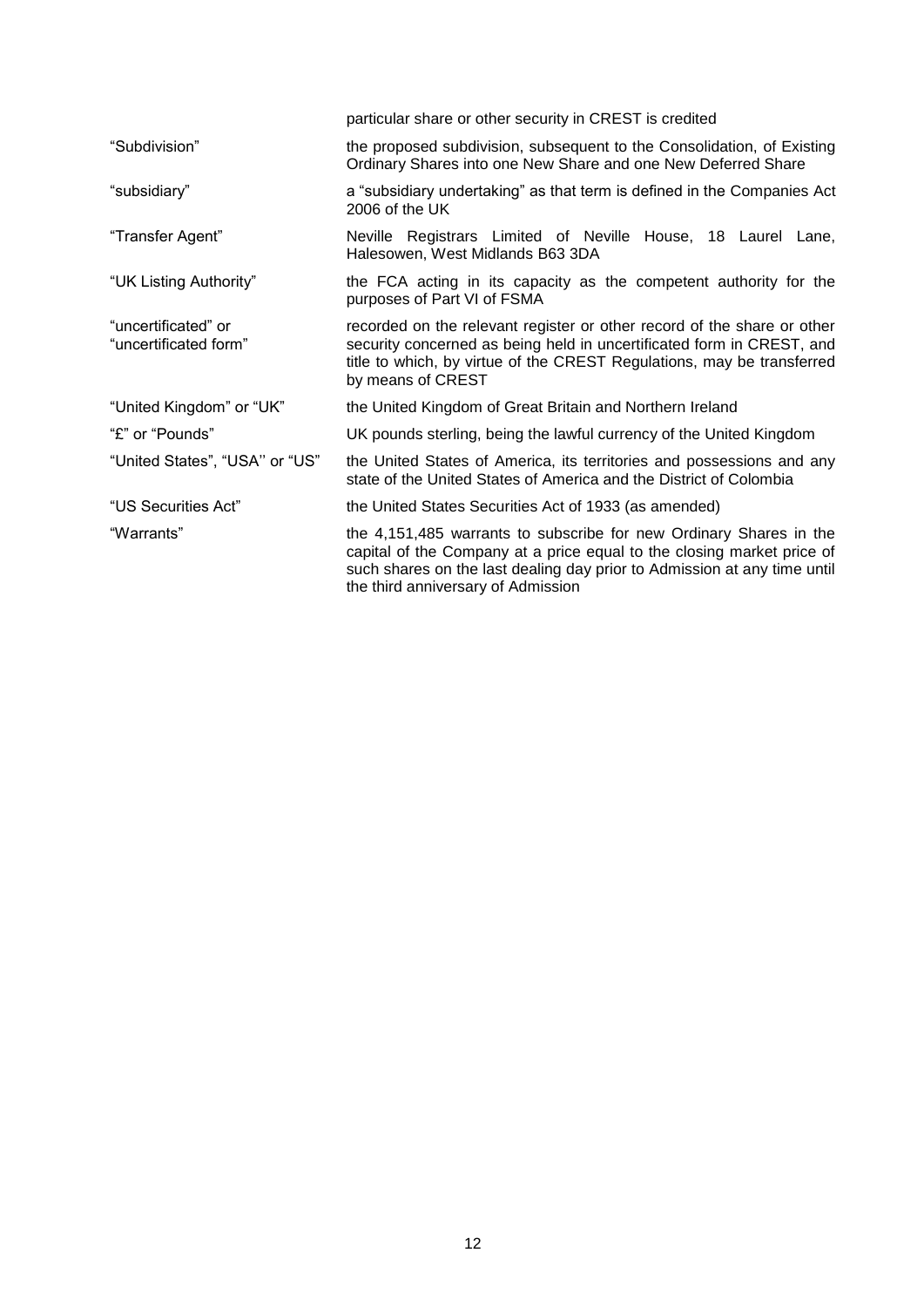#### **Part I - Letter from the Directors**



#### **The Hotel Corporation plc**

*(Incorporated in Isle of Man with registered number 111066C)*

**Directors Registered Office**

Derek William Short (Non-executive Director) David Peter Craine (Non-executive Director)

Burleigh Manor Peel Road Douglas Isle of Man IM1 5EP

15 January 2016

Dear Shareholder,

#### **Proposed Capital Reorganisation Placing and Open Offer of 12,454,765 New Ordinary Shares each at 20 pence per share and issue of up to 4,151,485 Warrants**

#### **Proposed change of name to Specialist Investment Properties plc, and Notice of Extraordinary General Meeting**

#### **1. Introduction**

In September 2015, following more than a year in which your Board had been actively seeking an opportunity to deploy its public company status and remaining cash to enhance shareholder value, Shareholders approved a new investment strategy. This was based on proposals from one of the Company's major Shareholders that the Company adopt the Investing Policy and deploy the Company's cash in a specialised segment of the investment property market in the United Kingdom. The purpose of this document is to put forward measures to facilitate implementation of the Investing Policy.

The Company currently holds approximately £300,000 in cash. In order to increase the cash resources available to the Board, the Company is proposing to issue new equity through an Open Offer to Shareholders to seek to raise up to £2.5 million. Under the Open Offer the Company will offer up to 5 of the New Ordinary Shares to Qualifying Shareholders for every 20 Existing Ordinary Shares held on the Record Date at the Issue Price.

In light of the fact that the Open Offer represents a significant multiple of capital relative to the existing market capitalisation of the Company, the Company has conditionally placed an aggregate of 10,000,000 New Ordinary Shares with Placees at the Issue Price, thereby providing assurance that the Capital Raising will provide minimum gross proceeds of approximately £2.0 million for the Company. To the extent that the Open Offer is subscribed by Qualifying Shareholders by amounts in excess of the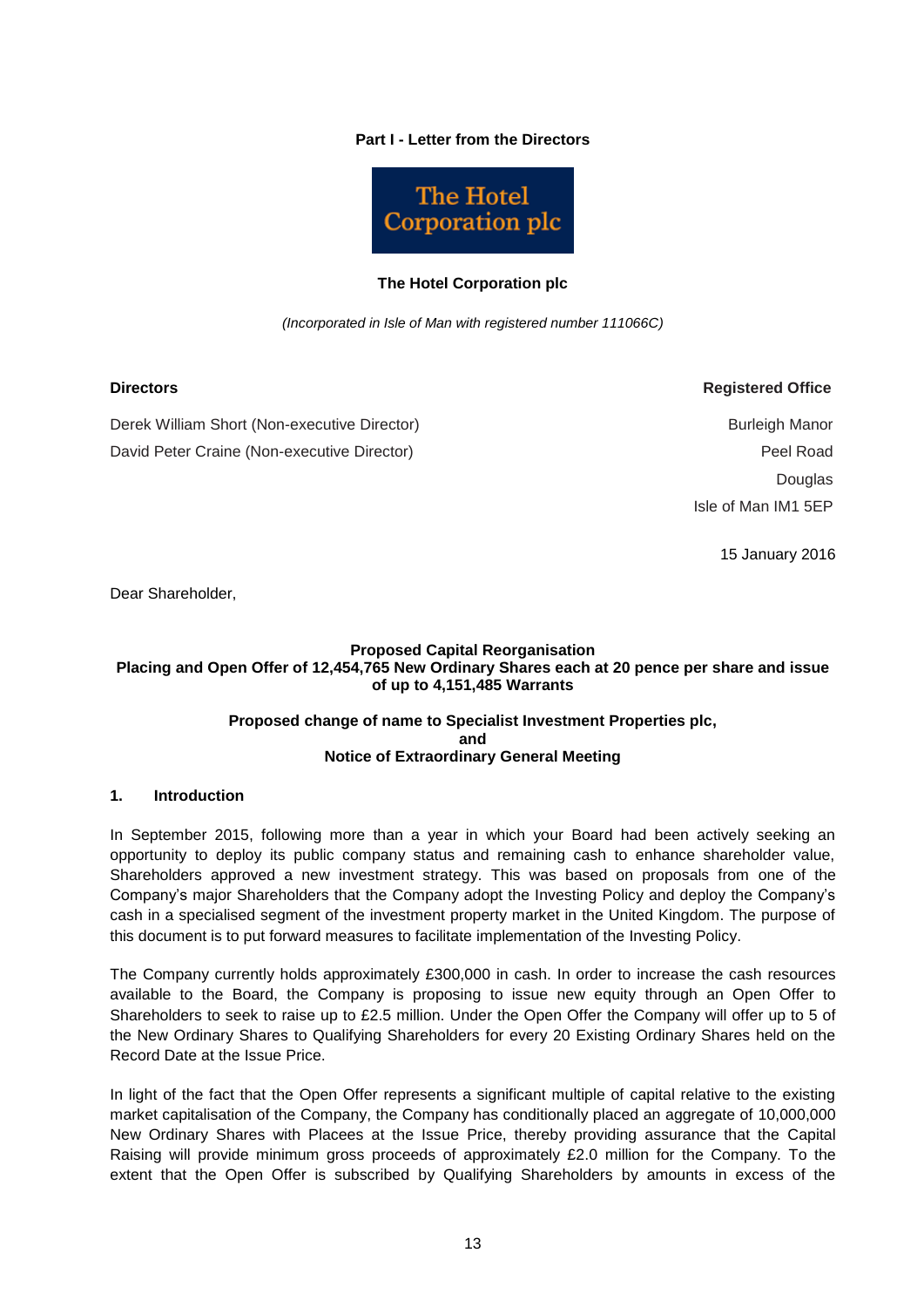difference between the Open Offer amount (£2.5 million) and the Placing (£2.0 million) the Placing will be reduced accordingly. In the event that the Open Offer is subscribed in full, there will be no New Ordinary Shares available for the Placing. In addition, on Admission of the New Ordinary Shares, Shareholders will also receive one Warrant for every three New Ordinary Shares subscribed by them pursuant to the Capital Raising. The Warrants will give Shareholders the ability to subscribe for new Ordinary Shares in the future at the closing mid-market price of the Ordinary Shares on the last dealing day prior to Admission. The Warrants will be unlisted and will not be admitted to trading on AIM.

Qualifying Shareholders may subscribe for Open Offer Shares on the basis of 5 Open Offer Shares for every 20 Existing Ordinary Shares held on the Record Date. Shareholders subscribing for their full entitlement under the First Round of the Open Offer may also apply for additional New Ordinary Shares through the Excess Application Facility in the Second Round of the Open Offer.

In order to facilitate the Capital Raising, the Company proposes to undertake a Capital Reorganisation involving a Consolidation and Subdivision.

The Capital Raising and Capital Reorganisation are conditional, *inter alia*, on the passing of Resolution 1 by Shareholders at the Extraordinary General Meeting, notice of which is set out at the end of this document. Should Shareholders' approval not be obtained at the Extraordinary General Meeting, the Capital Raising and Capital Reorganisation will not proceed. If Resolution 1 is passed, the New Ordinary Shares are expected to be allotted, conditionally on Admission, on the business day following the date of the Extraordinary General Meeting. Admission of the New Ordinary Shares, upon which the Capital Raising is conditional, is expected to occur at 8.00 a.m. on 25 February 2016.

The net proceeds of the Capital Raising will be used to fund the acquisition of investment properties in line with the Company's Investing Policy (described below) and to provide further working capital for the Company.

The purpose of this document is to provide you with information about the background to and the reasons for the Proposals to explain why the Board considers the Proposals to be in the best interests of the Company and its Shareholders as a whole and why the Directors unanimously recommend that you vote in favour of the Resolutions to be proposed at the Extraordinary General Meeting, notice of which is set out at the end of this document.

## **2. Background to and reasons for the Capital Raising**

#### *2.1 Investing Policy*

At an Extraordinary General Meeting held on 16 September 2015 the Company adopted a new Investing Policy. The Investing Policy adopted is for the Company to become an investment property company, acquiring and holding freehold properties (and, in rare cases, long lease-hold properties) in specialised sectors of the property market. The initial and primary focus is to make investments in purpose-built homes for adults with learning difficulties requiring support from carers (for example adults with autism), purpose-built care homes for the elderly and infirm and converted dwellings accommodating young adults/late teens requiring extensive support from social services. The Investing Policy for the Company will also allow it to invest in other specialist areas such as wedding and conference centres, other leisure facilities and, if sufficiently non-mainstream, residential or commercial property.

#### *2.2 Specialised Investment Property Sectors*

The areas listed above are outside of the classic investment property mainstream of commercial buildings let to businesses of good covenant on full repairing and insuring leases with five yearly upward only rent reviews. However, in many cases they can offer strong long-term security of income streams and,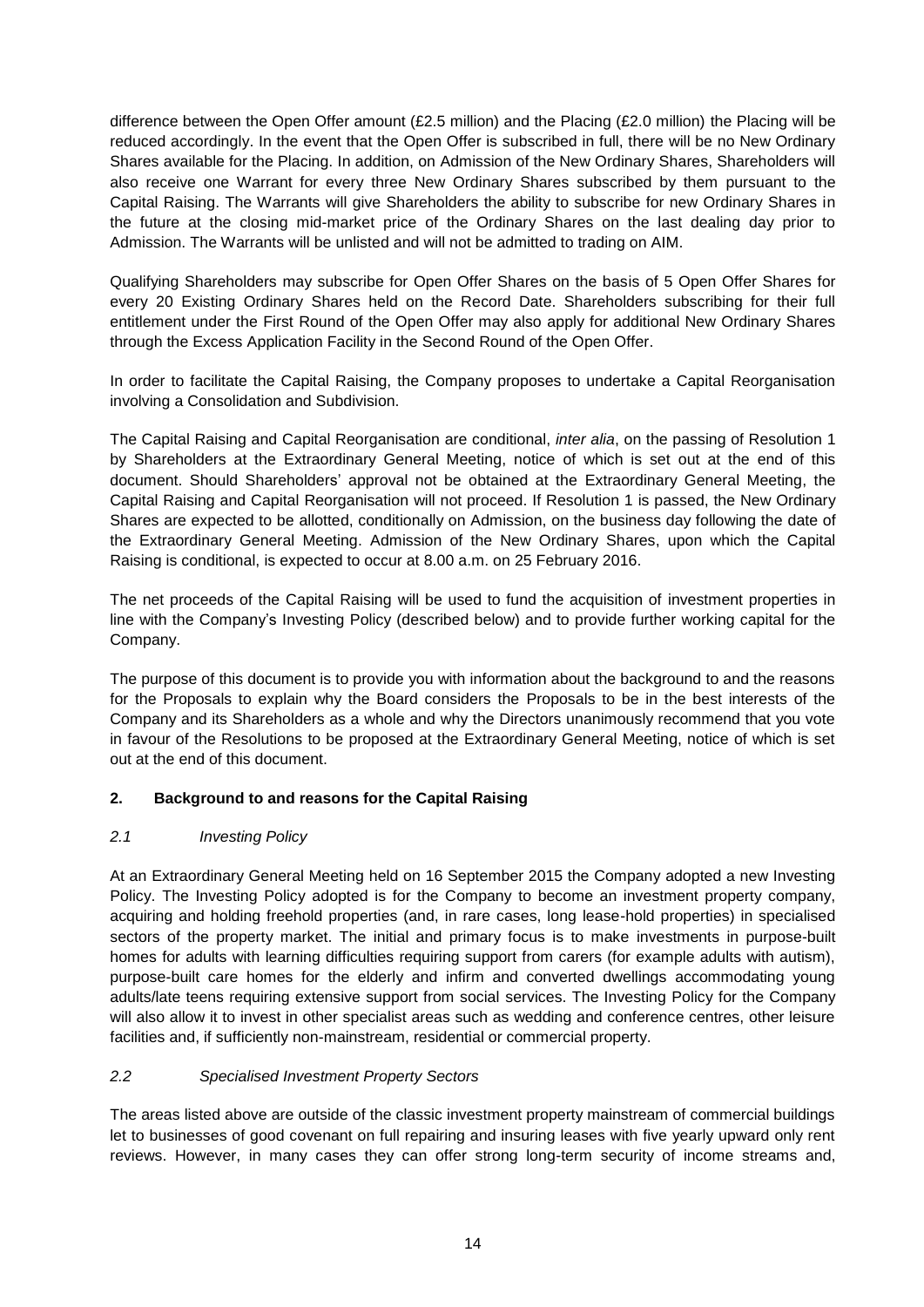because they are more complex and specialised, offer higher initial yields. In many cases they also offer inflation indexed rents.

The specialist children's homes sector, which will be the initial investment focus of the Company, is underpinned by the Children and Families Act, which places legal responsibility on local authorities to look after those young people. Local authorities are generally unable to place those with emotional or behavioural difficulties or complex care needs into foster homes and consequently they are placed in care facilities. These facilities are often run by outsourced specialist care providers who require leased residential accommodation. To execute this initial investment focus, the Company has entered into a Joint Venture with a children's care specialist who will work with the Company to identify assets to purchase, develop relationships with operators and provide expert industry knowledge. Details of the joint venture agreement are set out in paragraph 3.3 of part V of this document.

The Board believes that it can acquire and provide as landlord leased properties to these care providers. If acquired on prudent debt/equity gearing ratios, these properties can offer attractive returns on equity and the prospect of medium term capital growth as the chosen specific property category grows and becomes better appreciated by mainstream property investors. The Company intends to limit its leverage to approximately 70 per cent. of the total asset value in normal circumstances.

## *2.3 Initial Programme*

The Property Investment Adviser has initially identified four properties for the Company to look to acquire. The acquisitions would comprise a combined investment of around £1.3 million, of which it is expected that around 70 per cent. can be financed by debt. The Company would seek to raise the debt initially from Heritage Square a specialist property lender advised by Puma Investments as the Company believes this offers faster execution at competitive pricing. As the Company acquires more properties and builds up a portfolio of income producing properties, it will look to refinance this initial debt with a longer term facility. Two of the properties are already in operation as care facilities for children and available as sale-andleaseback opportunities while the two other properties would be open market purchases of standard homes for conversion. The adaptation work required is modest with a subsequent local authority compliance check prior to receipt of a designated change of use.

The Company would endeavour to acquire each home with an existing lease in place and with an established care operator. In relation to the two open market purchases, leases would be entered into with the care operator on acquisition which would be subject only to approval of the change of use. The Company will target such leases to be for a minimum term of 20 years (25 years on properties initially identified) on full repair and insuring (FRI) basis, with annual rent increases linked to the consumer price index (CPI). The care operator for the four properties has recently secured a substantial, term care placement contract with Birmingham City Council and needs additional space. This contract will support the care provider's ability to meet the lease payments. The care provider is a well-established operator with over 10 years' experience, already operates a network of 19 residential care units, one specialist school and has 36 young people in its care. It is a substantial enterprise with 250 staff based within five local authorities and also undertakes ad hoc work nationwide.

The Property Investment Adviser has additionally identified a pipeline of similar transactions which it will introduce to the Company for the Company to seek to execute within two to three months of the close of the Capital Raising. The Property Investment Adviser would then aim to identify further acquisitions which would be part financed through raising further equity in a larger fundraising or raisings.

#### *2.4 Corporate Structure*

The Company is an ideal vehicle for such investments as it is an offshore investment company, largely avoiding double taxation for underlying Shareholders. The Company is resident for tax purposes in the Isle of Man. It is managed and controlled outside of the United Kingdom and generally is not expected to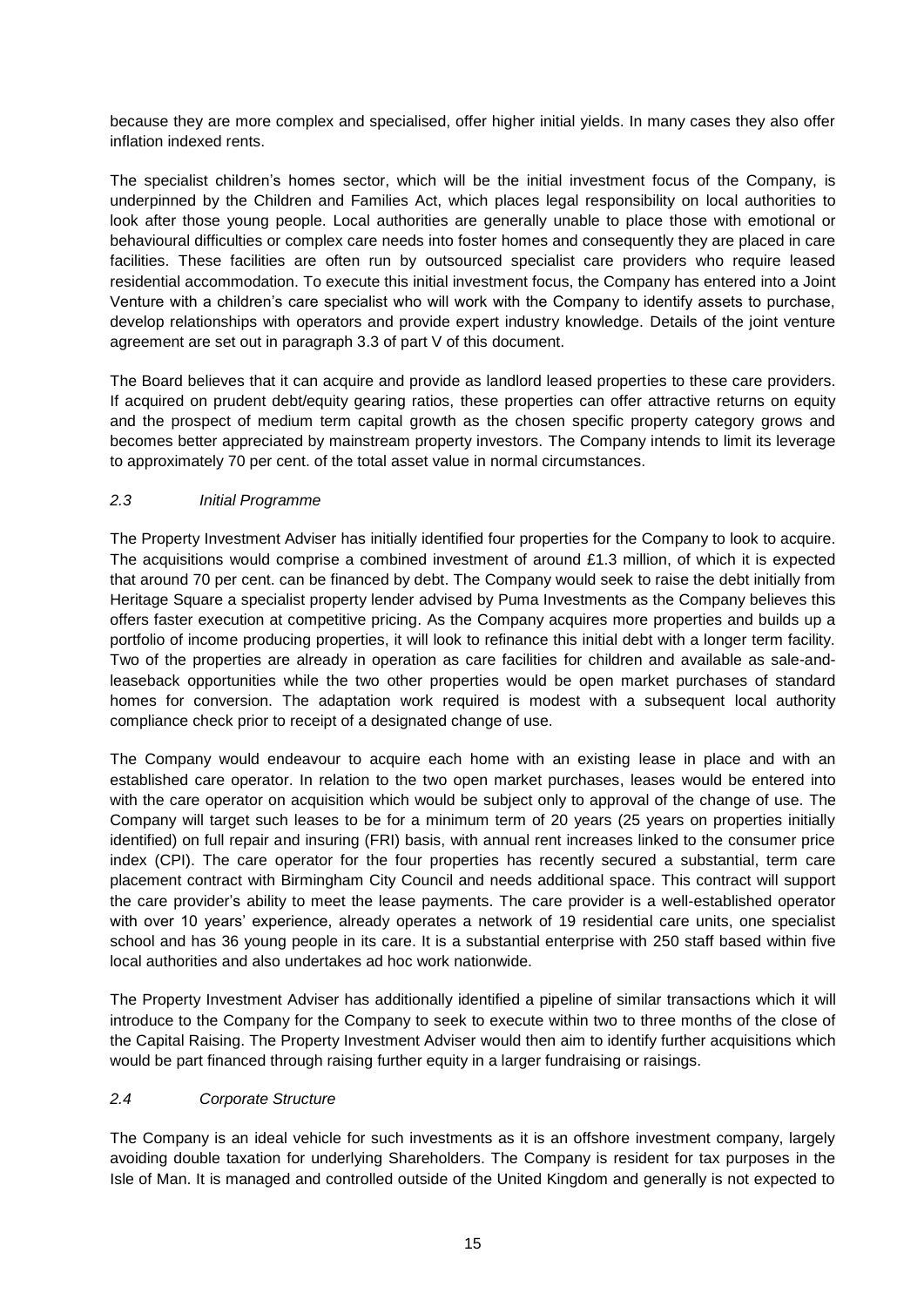be subject to United Kingdom taxation, but this status could be subject to changes in taxation legislation in the future. In any event the Company and or its subsidiaries intends to register as a non-resident landlord under the HMRC scheme. As such the registered company or companies will be subject to United Kingdom taxation on profits at the current rate being 20 per cent. of its taxable profit. It is not expected that registration will give rise to a material liability to UK taxation in the Company's first year of implementing its new investing policy. Furthermore, it is expected that any liability to United Kingdom capital gains tax (in the event of any future property disposals) will be *de minimis* based on current taxation legislation.

## *2.5 Property Investment and Management*

The Company intends to adopt a conventional offshore real estate investment trust REIT like structure. The Board will be responsible for approving the investment strategy, making investments, monitoring performance, determining dividends, organising accounting, company administration and reporting to Shareholders. The sourcing, evaluating, structuring and negotiation of the investments will be delegated to the Property Investment Adviser under a property investment advisory agreement. The Property Investment Adviser will also be responsible for monitoring of the investments, organising property administration and rent collection.

## *2.6 Property Investment Adviser*

The Company announced today that it had entered into a property investment advisory agreement with Puma Investments. Puma Investments is a subsidiary of the Shore Capital group of companies. This agreement is summarised in paragraph 3.1 of Part V of this document.

The asset management division of Shore Capital, including Puma Investments, has a long and successful track record of investing in property and property-related schemes, dating back to the launch of Puma Property in 2002 which achieved an IRR of close to 40 per cent. per annum. Its track record in smaller companies is now nearly 20 years. It currently manages six Venture Capital Trusts ("**VCTs**") which specialise in property and construction related deals. Each VCT is a five year life vehicle and the first five Puma VCTs launched, the last of which liquidated in 2014, were each rated the top performer in their peer group by the independent research house Martin Churchill's Tax Efficient Review (September 2014). The VCTs have raised close to £200 million to date.

Puma Investments also manages a discretionary portfolio service invested in four specialised EIS companies (two focused on construction and two on pubs) and advises Heritage Square, a specialist property lender. An affiliate within the group is the property adviser to two investment property funds in Germany, Puma Brandenburg and Brandenburg Realty. In total the fund management group has around £800 million under management and has a large dedicated group of around 45 investment and property professionals.

Puma Investments has demonstrated that it has strong fund-raising capability. The latest VCT, VCT 11, listed in May 2015 having raised over £30 million, making it the largest limited life VCT raising in that tax year (2014/5). Brandenburg Realty also closed in 2015, raising €150 million in equity. The EIS companies have raised £28 million since inception in 2014.

#### *2.7 Puma Investments' Track Record in the Care Sector*

Puma Investments has substantial experience in the care sector having been involved in the construction and development of 12 homes for adults with learning difficulties, nine of which have been completed. It has been similarly involved in five care homes for the elderly, two of which have been completed and three of which are in construction.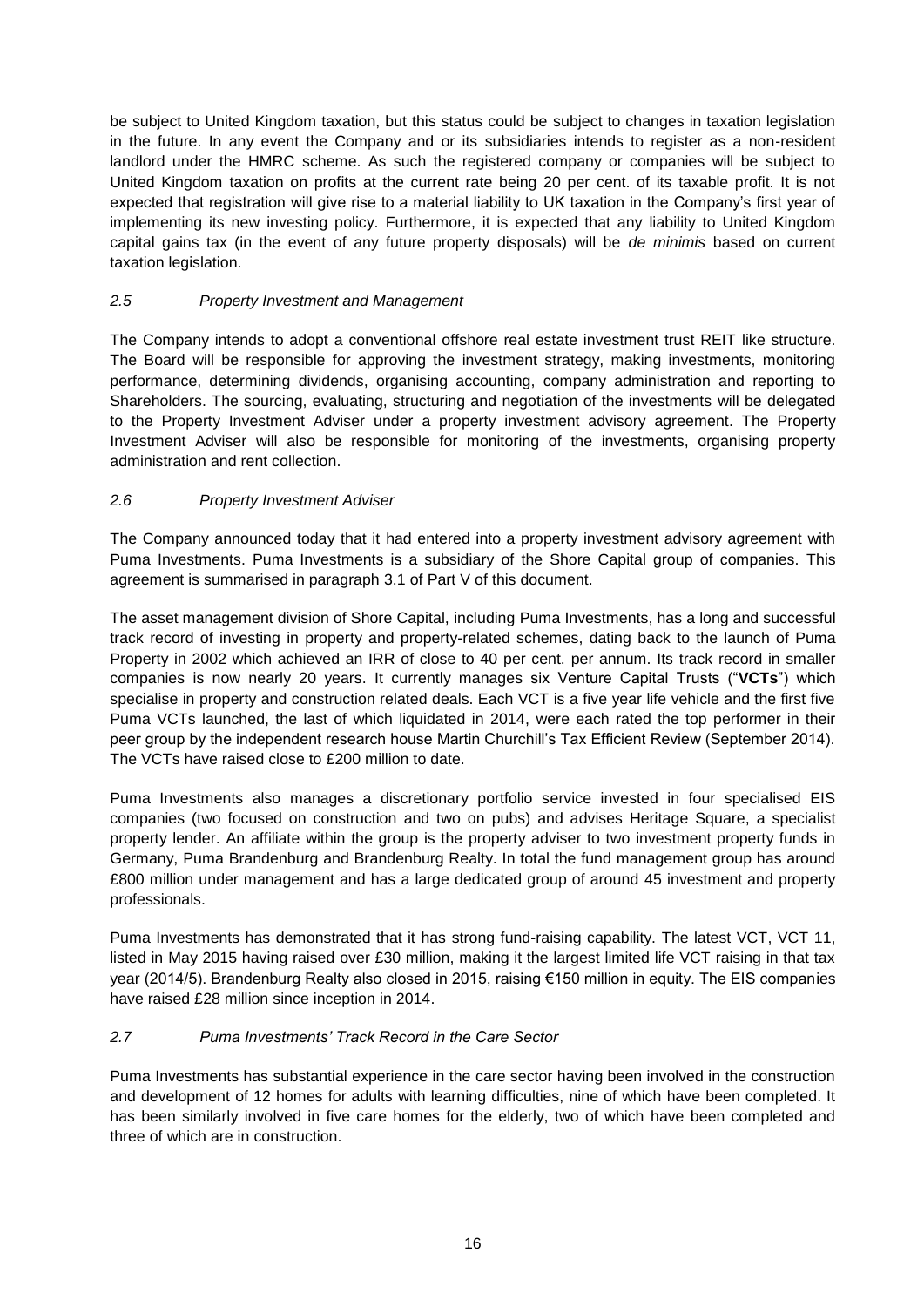## *2.8 Deal Flow*

Puma Investments has strong deal flow in the relevant sectors, including supported living properties and care homes for the elderly. Puma Investments has the platform to assist the Company in executing the investment strategy, working with experienced developers who have a strong track record experience of developing quality assets in these robust sectors of the property market.

## *2.9 Financial Returns*

The returns from the investment strategy are likely initially to be in the form of net income available for distribution. In due course, it is expected that there will also be the potential for capital growth as the specialised sectors become more acceptable for institutional investment and the portfolio which can be offered to third parties grows in size.

Initial assessments indicate a strong potential for income generation, most of which could be distributed in dividends after covering the Company's overheads. The Company will target an initial dividend yield of seven per cent. per annum.

## *2.10 Investment Advisory Arrangements*

The Property Investment Adviser will be entitled to a fee for the duration of its appointment equal to 0.5 per cent. per annum of the gross property asset value held by the Company , i.e. a percentage of the property assets which will exclude any un-invested cash. The properties held will be independently professionally valued each year. These fees will be payable in four quarterly instalments accruing on the last day of each quarterly period at the rate of 0.125 per cent. of the gross property asset value as at the most recent annual valuation date.

The Property Investment Adviser will also be entitled to receive a performance related fee of 20 per cent. of the increase in the adjusted Net Asset Value per share over each five year performance fee period, subject to a high water mark and a simple 8 per cent. p.a. hurdle. The Property Investment Adviser may also charge an acquisition fee of up to 0.5 per cent. of the acquisition price of properties acquired (such fee to be waived for 2016). Additionally, under the Framework Facility Agreement Heritage Square is entitled to charge an arrangement fee of up to 2 per cent. on the value of the debt provided, some or all of which, may be payable to Puma Investments (such fee to be waived for 2016). Further details on the Framework Facility Agreement are set out in paragraph 3.2 of Part V of this document.

## **3. Capital Reorganisation**

The mid-market price of the Existing Ordinary Shares as at the close of business on 14 January 2016 was 0.925p which is substantially below their nominal (or par) value of 5p per Ordinary Share. The issue of new shares by the Company at a price below their nominal value is prohibited under Isle of Man law and accordingly the ability of the Company to raise funds by way of the issue of further equity is restricted.

Consequently, the Company is proposing the Capital Reorganisation to reduce the nominal (or par) value of the Existing Ordinary Shares substantially below that of their market price in order to provide the Company with the ability to make future share issues (including the Capital Raising). In addition, the share price levels at which the Existing Ordinary Shares have recently traded means that small absolute movements in the share price represent large percentage movements resulting in share price volatility. The Board believes that the bid offer spread at these price levels can be disproportionate and to the detriment of Shareholders. Accordingly, the Board has decided to implement a share reorganisation so that: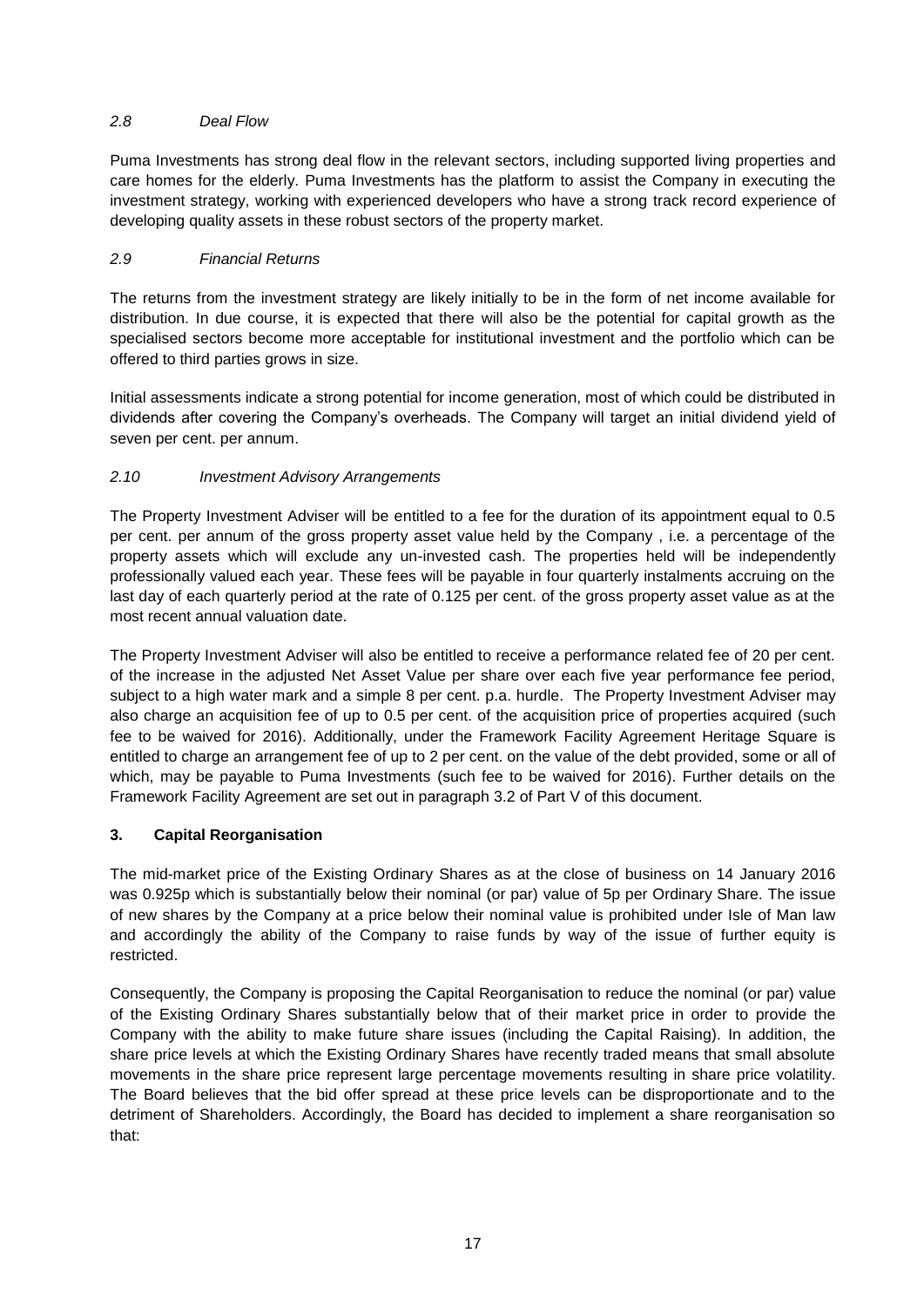#### **each holding of every 20 or more Existing Ordinary Shares will be consolidated into 1 New Share and one Deferred Share.**

Holders of fewer than 20 Existing Ordinary Shares will not be entitled to receive a New Share or Deferred Share following the Capital Reorganisation. Shareholders with a holding in excess of 20 Existing Ordinary Shares, but which is not exactly divisible by 20, will have their holding of New Shares rounded down to the nearest whole number of New Shares following the Capital Reorganisation. Fractional entitlements, whether arising from holdings of fewer or more than 20 Existing Ordinary Shares, will be sold in the market and the proceeds will be retained for the benefit of the Company.

The Existing Ordinary Shares have been admitted to CREST. Application will be made for the New Shares to be admitted to CREST, all of which may then be held and transferred by means of CREST. It is expected that the New Shares arising as a result of the Capital Reorganisation in respect of Existing Ordinary Shares held in uncertificated form, i.e. in CREST, will be credited to the relevant CREST accounts on 9 February 2016 and that definitive share certificates in respect of the New Shares arising as a result of the Capital Reorganisation from Existing Ordinary Shares held in certificated form will be despatched to relevant Shareholders within 10 business days of completion of the Capital Reorganisation. No temporary documents of title will be issued. Share certificates in respect of Existing Ordinary Shares will cease to be valid at close of business on 8 February 2016 and, pending delivery of share certificates in respect of New Shares will be certified against the register. The Capital Reorganisation Record Date is 8 February 2016.

As a consequence of the Capital Reorganisation, each Shareholder's holding of New Shares will (ignoring fractional entitlements) immediately following the Capital Reorganisation becoming effective be one twentieth of the number of Existing Ordinary Shares held by them on the Capital Reorganisation Record Date. However, each Shareholder's proportionate interest in the Company's issued ordinary share capital will remain unchanged as a result of the Capital Reorganisation.

The rights attaching to the New Shares will be identical in all respects to those of the Existing Ordinary Shares.

The Deferred Shares created will be effectively valueless as they will not carry any rights to vote or dividend rights. In addition, holders of Deferred Shares will only be entitled to a payment on a return of capital or on a winding up of the Company after each of the holders of New Ordinary Shares have received a payment of £10,000,000 on each such share. The Deferred Shares will not be listed or traded on the Official List or AIM and will not be transferable save that upon the death of any holder of the Deferred Shares such shares will be permitted to be transmitted under the terms of the deceased Shareholder's will provided that the persons to whom they are to be transmitted are a Privileged Relation of the deceased Shareholder. No share certificates will be issued in respect of the Deferred Shares, nor will CREST accounts of shareholders be credited in respect of any entitlement to Deferred Shares.

Rights attaching to any shares in the Company which may be issued to holders of the Share Options shall not be affected by the Capital Reorganisation.

The ISIN of the New Shares will be IM00BZ97VJ22 following the Capital Reorganisation

#### **4. Details of the Capital Raising**

#### *4.1 Rationale for Capital Raising structure*

The Directors have given consideration as to the best way to structure the proposed equity fundraising, having regard to current market conditions, the composition of the Company's shareholder register, the level of the Company's share price and the importance of pre-emption rights to Shareholders. After considering these factors, the Directors have concluded that the structure of the fundraising by way of the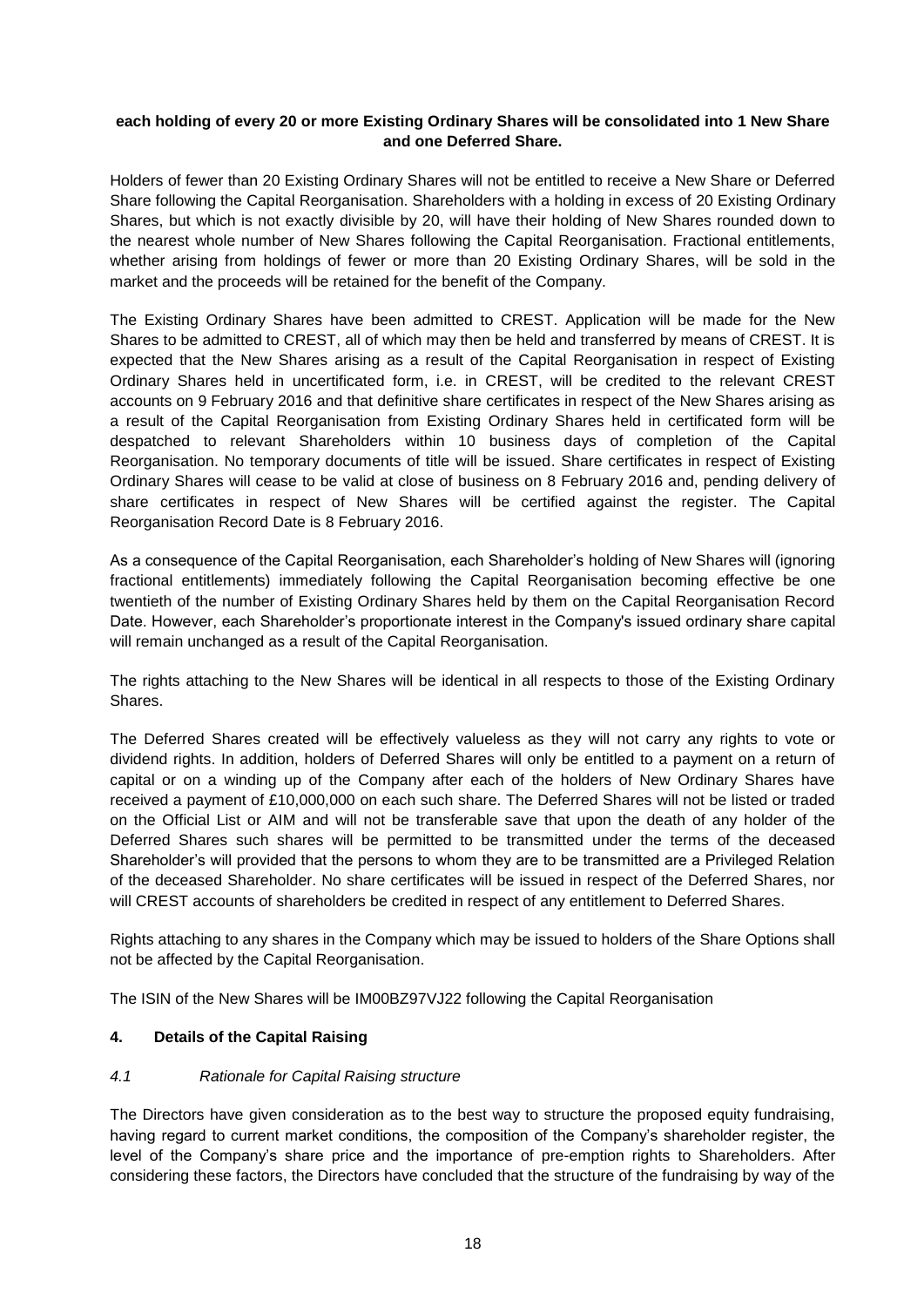Capital Raising is the most suitable option available to the Company and its Shareholders as a whole. The Open Offer provides an opportunity for all Qualifying Shareholders to participate in the Capital Raising, and includes an Excess Application Facility.

The Issue Price represents a 8.1 per cent. premium to the adjusted closing middle market price of 18.5 pence per Existing Ordinary Share on 14 January 2016 (being the last Business Day before the announcement of the Capital Raising), after taking into account the proposed Capital Reorganisation.

## *4.2 Principal terms of the Placing*

The Company is proposing to raise up to £2.5 million (before expenses) pursuant to the Capital Raising and has conditionally placed an aggregate of 10,000,000 New Ordinary Shares at the Issue Price which are subject to clawback in respect of New Ordinary Shares which are the subject of valid acceptances pursuant to the Open Offer (only to the extent that those valid acceptances under the Open Offer exceed the difference between the total number of Open Offer Shares and the Placing Shares). In the event the Open Offer is subscribed in full, there will be no New Ordinary Shares available for the Placing.

The New Ordinary Shares will, upon issue, rank equally with each other and with the New Shares including the right to receive dividends and other distributions declared following Admission.

The Company has entered into the Placing Agreement with Shore Capital and Sanlam to set out the parties' respective obligations in respect of the Capital Raising. Details of the Placing Agreement are set out in paragraph 3.4 of Part V of this document.

The Placing Shares have been placed subject to clawback in respect of the Open Offer and conditionally, *inter alia*, on the passing of Resolution 1 and on Admission. It is expected that Admission will take place on 25 February 2016.

## *4.3 Principal terms of the Open Offer*

Subject to the fulfilment of the conditions set out below and in Part IV of this document, Qualifying Shareholders are being given the opportunity to subscribe for up to 12,454,765 Open Offer Shares at the Issue Price of 20 pence per Open Offer Share, *pro rata* to their holdings of Existing Ordinary Shares on the Record Date on the basis of:

## **5 Open Offer Shares for every 20 Existing Ordinary Shares**

**Qualifying Shareholders are also being given the opportunity, provided that they take up their Open Offer Entitlement in full, to apply for Excess Shares through the Excess Application Facility, provided only that they have already taken up their Basic Entitlement in full on or before the first round closing date.**

The allotment and issue of the Open Offer Shares is conditional, *inter alia*, on the passing of Resolution 1 at the Extraordinary General Meeting and upon Admission.

The Open Offer Shares will, upon issue, rank *pari passu* with the Placing Shares to be issued pursuant to the Placing, and with the New Shares following Admission.

Fractions of Open Offer Shares will not be allotted and each Qualifying Shareholder's entitlement under the Open Offer will be rounded down to the nearest whole number.

Qualifying Shareholders with holdings of New Shares in both certificated and uncertificated form will be treated as having separate holdings for the purpose of calculating the Open Offer Entitlements.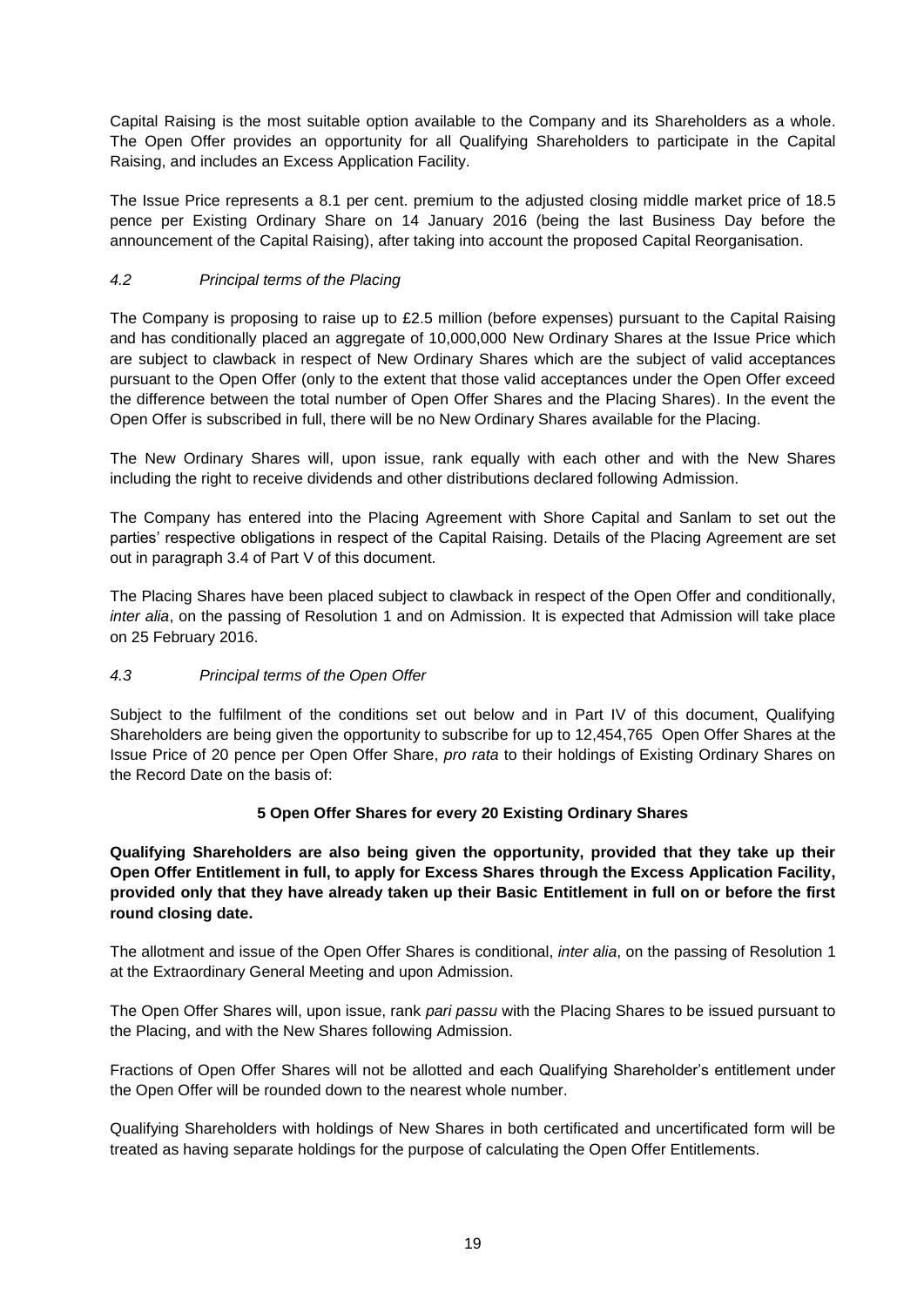#### *4.4 Excess Application Facility (subject to eligibility)*

To the extent that Open Offer Shares are not taken up by Qualifying Shareholders in Round 1 of the Open Offer those Open Offer Shares will be made available for subscription under the Excess Application Facility.

**The Excess Application Facility, in Round 2 of the Open Offer, will enable Qualifying Shareholders, being Shareholders who took up their full Open Offer Entitlement in Round 1 of the Open Offer, to apply for Excess Shares.**

The Excess Open Offer Entitlement and/or Excess CREST Open Offer Entitlement of each Qualifying Shareholder will be calculated as a percentage of the Excess Application Facility on the following basis:

- (a) *Numerator* Number of Open Offer Shares taken up by the Qualifying Shareholder in Round 1 of the Open Offer.
- *(b) Denominator* The number of Open Offer Shares taken up by all Qualifying Shareholders who validly accepted the Open Offer in respect of their full Open Offer Entitlement in Round 1 of the Open Offer.

If the result is not a whole number, the Qualifying Shareholder's Excess Open Offer Entitlement and/or Excess CREST Open Offer Entitlement will be rounded down to the nearest whole number.

Qualifying non-CREST Shareholders who wish to apply to subscribe for more than their Open Offer Entitlement should apply for their full Open Offer Entitlement in the Round 1 Application Form. They will subsequently receive a Round 2 Application Form where Qualifying non-CREST Shareholders will be able to apply for their Excess Open Offer Entitlement. Qualifying CREST Shareholders will have Excess CREST Open Offer Entitlements credited to their stock account in CREST and should refer to paragraph 6.2.10 of Part IV of this document for information on how to apply for Excess Shares pursuant to the Excess Application Facility. Applications for Excess Shares will be allowed in Round 2 of the Open Offer, which will only occur to the extent that corresponding applications by other Qualifying Shareholders are not made or are made for less than their Open Offer Entitlements in Round 1 of the Open Offer.

Application will be made for the Open Offer Entitlements and Excess CREST Open Offer Entitlements in respect of Qualifying CREST Shareholders to be admitted to CREST. It is expected that such Open Offer Entitlements and Excess CREST Open Offer Entitlements will be admitted to CREST at 8.00 a.m. on 18 January 2016 and 4 February 2016 respectively. Such Open Offer Entitlements and Excess CREST Open Offer Entitlements will also be enabled for settlement in CREST at 8.00 a.m. on those dates. Applications through the means of the CREST system may only be made by the Qualifying Shareholder originally entitled or by a person entitled by virtue of a *bona fide* market claim.

Qualifying non-CREST Shareholders will receive a Round 1 Application Form with this document, and subject to taking up their Open Offer Entitlement in full, a Round 2 Application Form, which sets out their entitlement to Excess Shares as shown by the number of Excess Open Offer Entitlements allocated to them. Qualifying CREST Shareholders will receive a credit to their appropriate stock accounts in CREST in respect of their Open Offer Entitlements on 18 January 2016.

Shareholders should note that the Open Offer is not a rights issue and Open Offer Entitlements are therefore not transferable. In particular, Qualifying CREST Shareholders should note that although the Open Offer Entitlements and Excess CREST Open Offer Entitlements will be admitted to CREST and be enabled for settlement, applications in respect of entitlements under the Open Offer may only be made by the Qualifying Shareholder originally entitled or by a person entitled by virtue of a *bona fide* market claim. Qualifying non-CREST Shareholders should note that neither the Round 1 Application Form nor the Round 2 Application Form are negotiable documents and cannot be traded. Qualifying Shareholders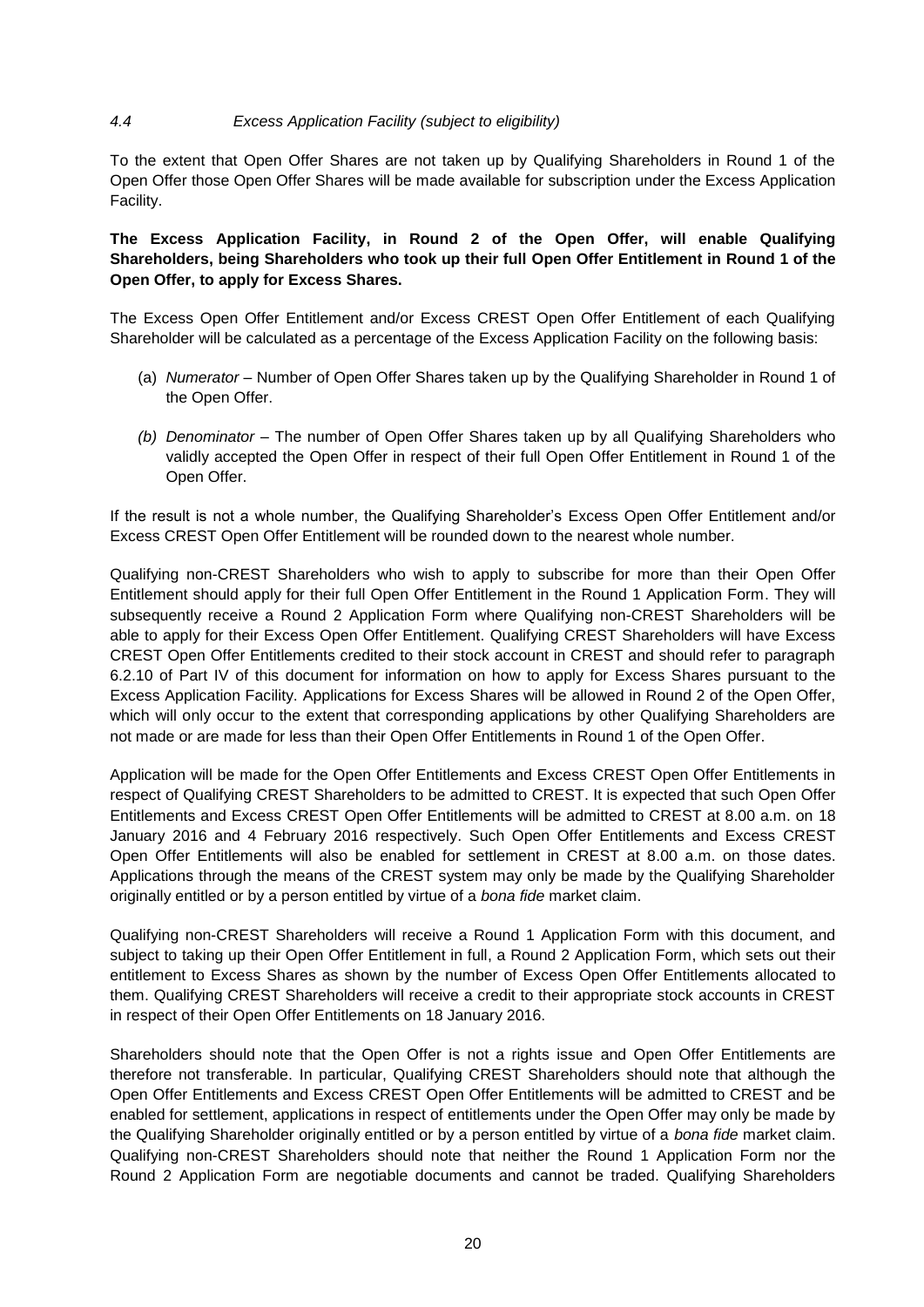should be aware that in the Open Offer, unlike in a rights issue, any Open Offer Shares not applied for will not be sold in the market or placed for the benefit of Qualifying Shareholders who do not apply under the Open Offer. If applications are made for less than all of the Open Offer Shares available, then a lower number of Open Offer Shares will be issued and the balance of the Open Offer Shares will be issued to **Placees** 

Further information on the Open Offer and the terms and conditions on which it is made, including the procedure for application and payment, are set out in Part IV of this document.

For Qualifying non-CREST Shareholders, completed Round 1 Application Forms and Round 2 Application Forms, accompanied by full payment, should be returned by post or by hand (during normal business hours only) to Neville Registrars, Neville House, 18 Laurel Lane, Halesowen, West Midlands, B63 3DA so as to arrive as soon as possible and in any event so as to be received no later than 3 p.m. on 2 February 2016 and 3 p.m. on 22 February 2016 respectively. For Qualifying CREST Shareholders the relevant CREST instructions must have been settled as explained in this document by no later than 3 p.m. on 2 February 2016 and 3 p.m. on 22 February 2016 for Open Offer Entitlements and Excess Open Offer Entitlements respectively.

## *4.5 Principal terms of the Warrants*

Each three New Ordinary Shares issued pursuant to the Capital Raising will be accompanied by one Warrant to subscribe for a new Ordinary Share at a price equal to the closing middle market price of the Ordinary Shares on the last dealing day prior to Admission for a period of three years from Admission. The Warrants will be issued in certificated form only and will be non-transferable, unlisted and will not be admitted to trading on AIM. Further details on the terms of the Warrants are set out in Part IV of this document.

#### *4.6 Other information relating to the Capital Raising*

The Capital Raising is conditional, *inter alia*, upon:

- the passing of Resolution 1;
- the Placing Agreement becoming unconditional in all respects (other than Admission) and having not been terminated in accordance with its terms; and
- Admission of the New Ordinary Shares becoming effective by not later than 8.00 a.m. on 25 February 2016 or such later date as the Company, Shore Capital and Sanlam may agree, being no later than 8.00 am on 31 March 2016.

If any of such conditions are not satisfied or, if applicable, waived, the Capital Raising will not proceed.

A summary of the principal terms of the Placing Agreement is set out in paragraph 3.4 of Part V of this document.

The Capital Raising will result in the issue of up to 12,454,765 New Ordinary Shares representing, in aggregate, approximately 83.3 per cent. of the Enlarged Share Capital. A minimum of 10,000,000 New Ordinary Shares will be issued pursuant to the Capital Raising (assuming no take up under the Open Offer and only the Placing Shares being issued) equivalent to approximately 80.6 per cent. of the Enlarged Share Capital (assuming no take up under the Open Offer and only the Placing Shares being issued).

#### *4.7 Shareholdings*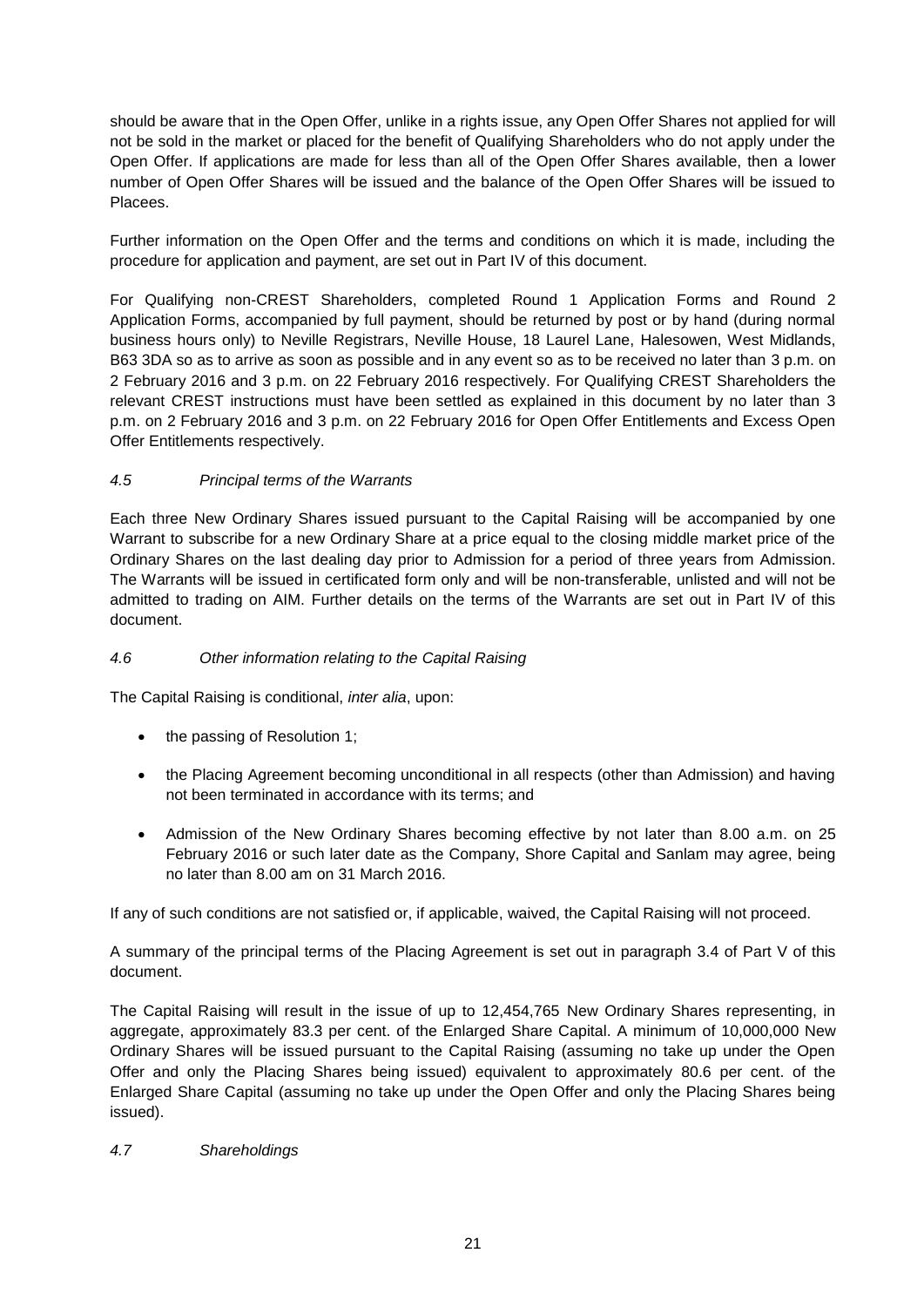Following the issue of the New Ordinary Shares pursuant to the Capital Raising, Qualifying Shareholders:

- who take up their maximum entitlements under the Open Offer (including under the Excess Application Facility) will, subject to rounding in the Capital Reorganisation, not suffer any dilution of their interests in the Existing Ordinary Shares; and
- Qualifying Shareholders who do not take up any of their entitlements in respect of the Open Offer will experience a more substantial dilution of approximately 401 per cent. to their interests in the Company (assuming that the minimum number of shares are issued pursuant to the Capital Raising are issued, being the same number of shares as the total number of Placing Shares).

Application will be made to the London Stock Exchange for the New Ordinary Shares to be admitted to trading on AIM. It is expected that Admission will become effective and that dealings for normal settlement in the New Ordinary Shares will commence at 8.00 a.m. on 25 February 2016.

## *4.8 Open Offer*

## *Qualifying non-CREST Shareholders*

If you are a Qualifying non-CREST Shareholder you will receive a Round 1 Application Form with this document which gives details of your maximum entitlement under the Open Offer (as shown by the number of Open Offer Entitlements allocated to you). If you wish to apply for Open Offer Shares under the Open Offer (in respect of your Open Offer Entitlement), you should complete the accompanying Round 1 Application Form in accordance with the procedure for application set out in paragraph 6.1.2 of Part IV of this document and on the Round 1 Application Form itself. If you have subscribed for your Open Offer entitlement in full and wish to apply for Excess Shares under the Excess Application Facility, you should complete the Round 2 Application Form in accordance with the procedure for application set out in paragraph 6.1.2 of Part IV of this document and on the Round 2 Application Form itself once received from the Company.

#### *Qualifying CREST Shareholders*

If you are a Qualifying CREST Shareholder and do not hold any Ordinary Shares in certificated form, you will receive a credit to your appropriate stock account in CREST in respect of the Open Offer Entitlement representing your maximum entitlement under the Open Offer except (subject to certain exceptions) if you are an Overseas Shareholder who has a registered address in, or is a resident in or a citizen of an Excluded Territory. Applications by Qualifying CREST Shareholders for Excess CREST Open Offer Entitlements under the Excess Application Facility should be made in accordance with the procedures set out in paragraph 6.2.10 of Part IV of this document, unless you are an Overseas Shareholder in which event, applications should be made in accordance with the procedures set out in paragraph 8 of Part IV of this document.

**The latest time for applications under the Round 1 of the Open Offer to be received is 3 p.m. on 2 February 2016. The procedure for application and payment depends on whether, at the time at which application and payment is made, Qualifying non-CREST Shareholder have a Round 1 Application Form in respect of your Open Offer Entitlement or you will have a Round 2 Application Form in respect of your Excess Open Offer Entitlement. Qualifying CREST Shareholder will have credited to your stock account in CREST in respect of such Open Offer Entitlements and subsequently in respect of your Excess CREST Open Offer Entitlement. The procedures for application and payment are set out in Part IV of this document.**

**Qualifying CREST Shareholders who are CREST sponsored members should refer to their CREST sponsors regarding the action to be taken in connection with this document and the Open Offer.**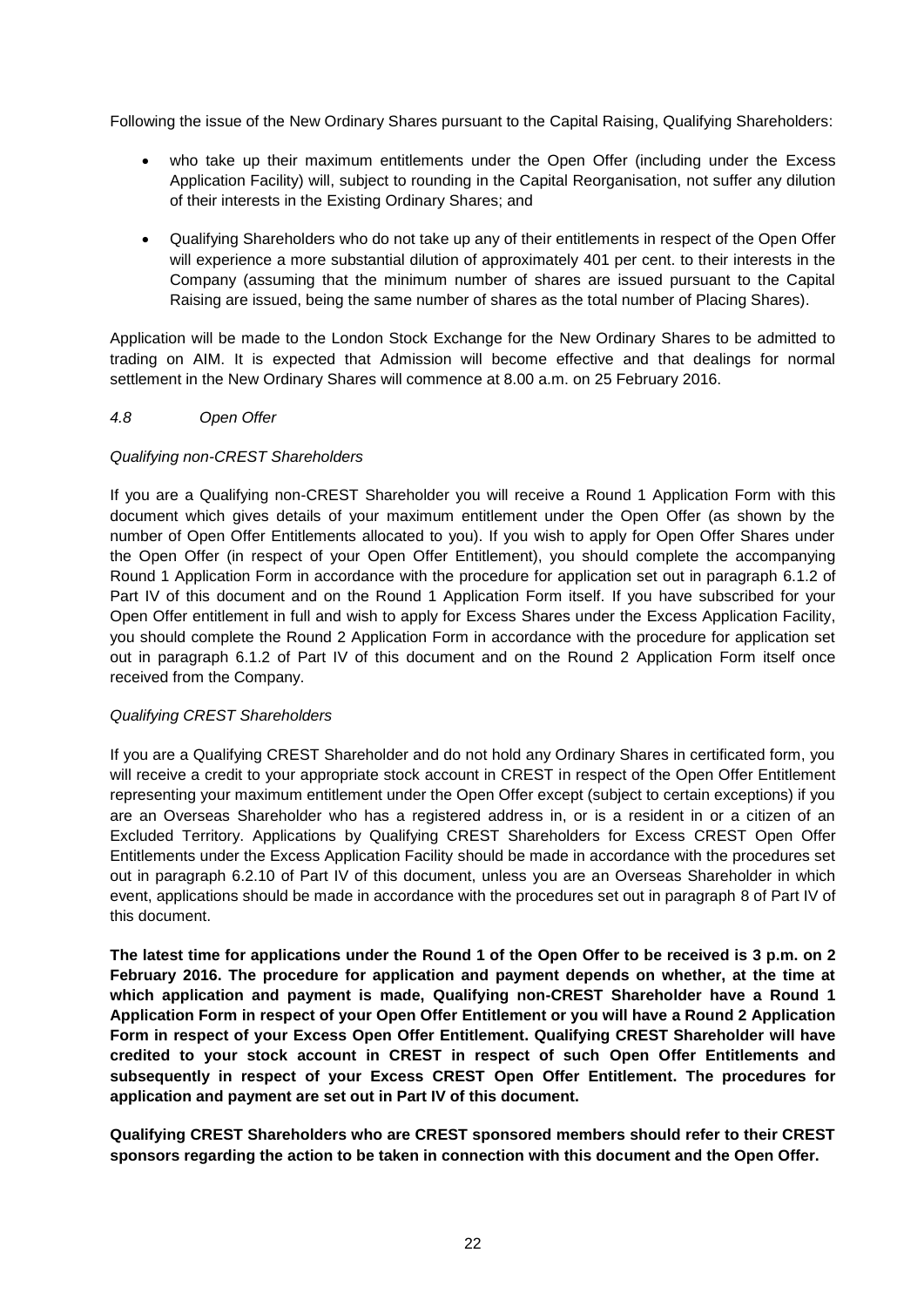## **5. Use of proceeds and working capital**

The net proceeds of the Capital Raising, which are expected to amount to a minimum of approximately £2.4 million (assuming the Open Offer is taken up in full), will be used, *inter alia*, to acquire properties in specialised care sectors, initially focussed on children's homes and to provide further working capital for the Company. The Board intends that the proceeds of the Capital Raising be deployed within three to six months, subject to retaining sufficient working capital.

## **6. Dividend Policy**

The Company is targeting a dividend yield of seven per cent. per annum, and your Board expects to pay the first dividend in Q1 2017. The Board will thereafter institute a dividend policy targeting a pay-out of approximately 95 per cent. of free cash generated to Shareholders. Dividend payments will be subject to the financial position of the Company and the availability of distributable profits.

## **7. Related Party Transactions**

Puma Investments is a subsidiary of Shore Capital, financial adviser and broker to the Capital Raising and, at the date of this document, a substantial shareholder in the Company. As a consequence, provision of debt by Heritage Square, a specialist property lender managed by, and company advised by, Puma Investments with the arrangement fee charged by Heritage Square which may be payable to Puma Investments under the Framework Facility Agreement and the investment advisory agreement entered into by the Company with Puma Investments and the associated fees to be charged are related party transactions under Rule 13 of the AIM Rules.

The Directors, both of whom are independent in this instance, having consulted with the Company's nominated adviser, Sanlam, consider that the terms of this debt financing and investment advisory agreement are fair and reasonable insofar as shareholders are concerned.

Furthermore, Shore Capital is acting as broker to the Company in regards to the Placing, as well as participating in the Placing by investing £460,000 for 2,300,000 Placing Shares, both of which are also classified as related party transactions under Rule 13 of the AIM Rules.

The Directors, both of whom are independent in this instance, having consulted with the Company's nominated adviser, Sanlam, consider that the terms of the Placing Agreement and participation in the Placing by Shore Capital are fair and reasonable insofar as Shareholders are concerned.

#### **8. Change of Name**

As part of the Proposals the Board has proposed that the name of the Company be changed to Specialist Investment Properties plc. The change of name requires the approval of the Shareholders by way of a special resolution (Resolution 2).

#### **9. Irrevocable commitments**

Resolution 1 is an ordinary resolution which requires the support of Shareholders holding a majority of the votes cast at the Extraordinary General Meeting (excluding any votes withheld). Resolution 2 is a special resolution requiring the support of Shareholders holding 75 per cent. or more of the votes cast at the Extraordinary General Meeting (excluding any votes withheld).

In aggregate, Shareholders holding Existing Ordinary Shares representing approximately 22.1 per cent. of the votes capable of being exercised at the Extraordinary General Meeting have irrevocably undertaken to vote in favour of the Resolutions at the Extraordinary General Meeting.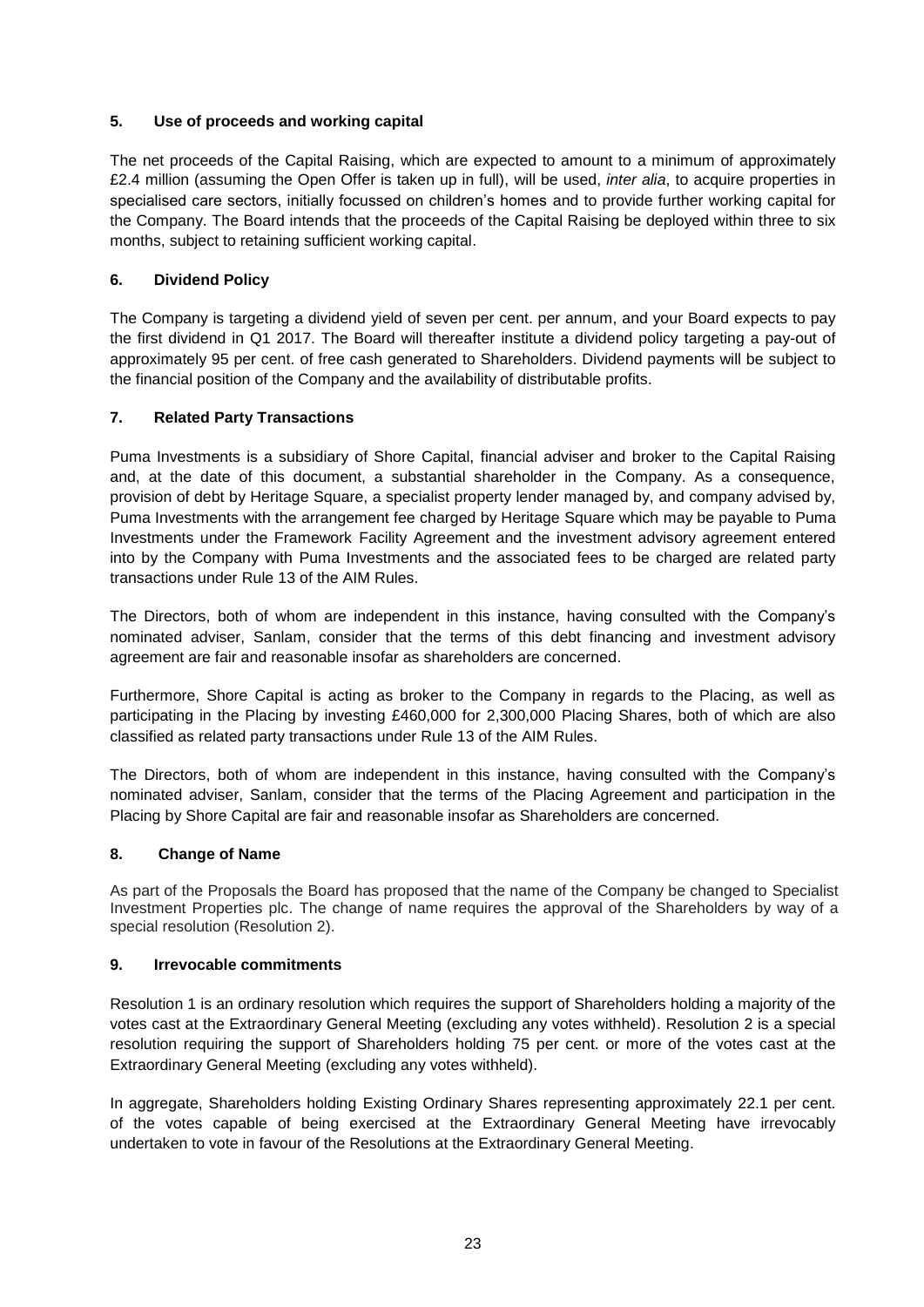#### **10. Extraordinary General Meeting**

Set out at the end of this document is a notice convening an Extraordinary General Meeting of the Company, to be held at 11 a.m. on 8 February 2016 at Burleigh Manor, Peel Road, Douglas, Isle of Man, IM1 5EP, British Isles, at which the following Resolutions will be proposed:

*To be proposed as ordinary resolutions:*

THAT,

- (a) each of the ordinary shares of 5 pence each in the capital of the Company which as at close of business on 8 February 2016 (or such later date as the Directors may determine and communicate to Shareholders via an appropriate announcement to a Regulatory Information Service) are shown in the register of members of the Company to be in issue or held in treasury (the "**Ordinary Shares**") shall be (i) consolidated and converted into ordinary shares of £1.00 each in the capital of the Company (the "**Consolidated Ordinary Shares**") on the basis of every 20 Ordinary Shares being consolidated and converted into one Consolidated Ordinary Share, each Consolidated Ordinary Share having the same rights as the Ordinary Shares and (ii) then sub-divided into ordinary shares of 1 pence each in the capital of the Company (the "**Subdivided Ordinary Shares**") and deferred shares of £0.99 each in the capital of the Company (the "**Deferred Shares**") on the basis of every Consolidated Ordinary Share being subdivided and converted into one Subdivided Ordinary Share and one Deferred Share, each Subdivided Ordinary Share having the same rights as an Ordinary Share and each Deferred Share having no right to receive notice of, attend or vote at general meetings of the Company, no right to receive any dividend declared by the Company or otherwise participate in the profits of the Company and having the right to payment on a return of capital or on a winding up of the Company only after each of the holders of Subdivided Ordinary Shares has received a payment of £10,000,000 on each such share , provided that:
	- (i) where such consolidation and/or subdivision results in any Shareholder being entitled to a fraction of a Consolidated Ordinary Share, Subdivided Ordinary Shares of Deferred Shares, such fraction shall, so far as possible, be aggregated with the fractions of a Consolidated Ordinary Share, Subdivided Ordinary Shares of Deferred Shares to which other Shareholders may be entitled;
	- (ii) the Directors of the Company be and are hereby authorised to sell to any person (or appoint any other person to sell to any person), on behalf of the relevant Shareholders, all the Consolidated Ordinary Share, Subdivided Ordinary Shares or Deferred Shares representing, in aggregate, such fractions at the best price reasonably obtainable in the market and that the Company may retain the net proceeds of sale of such Consolidated Ordinary Share, Subdivided Ordinary Shares or Deferred Shares representing such fractions for the benefit of the Company; and
	- (iii) any Director of the Company (or any person appointed by the Directors of the Company) shall be and is hereby authorised to execute an instrument of transfer in respect of such Consolidated Ordinary Share, Subdivided Ordinary Shares or Deferred Shares arising pursuant to subparagraph (ii) of this Resolution 1(b) on behalf of the relevant Shareholders and to do all acts and things the Directors consider necessary or expedient to effect the transfer of such shares to, or in accordance with the directions of, any buyer of such shares; and
- (b) the unissued ordinary shares of 5 pence each in the capital of the Company be subdivided into ordinary shares of 1 pence each.

#### *To be proposed as a special resolution:*

THAT, that the name of the Company be changed to Specialist Investment Properties plc.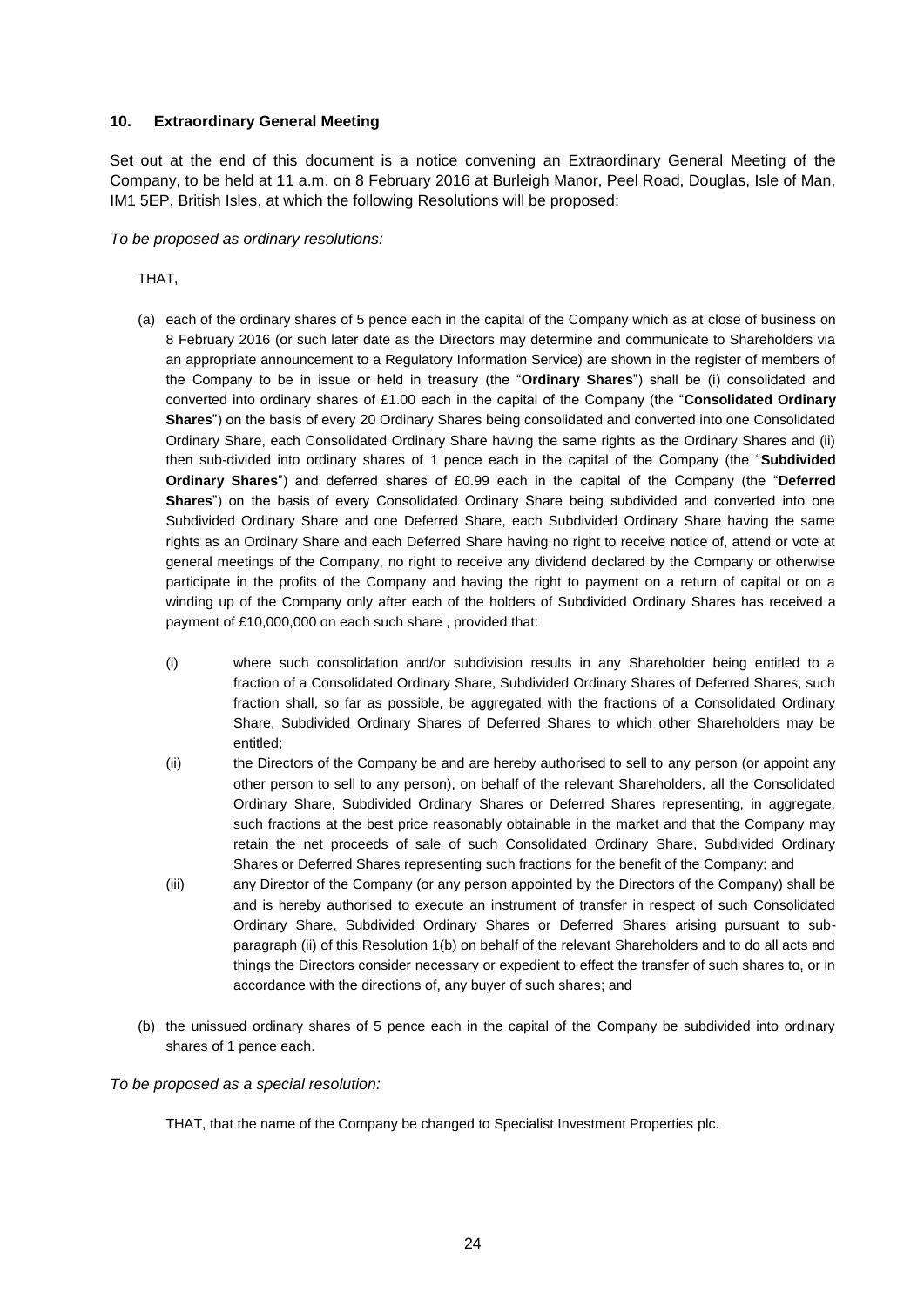## **11. Action to be taken by Shareholders**

Shareholders will find enclosed with this document a Proxy Form for use at the EGM. The Proxy Form should be completed and returned in accordance with the instructions printed on it so as to arrive at the Company's Transfer Agents, Neville Registrars at Neville House, 18 Laurel Lane, Halesowen, B63 3DA as soon as possible and, in any event not later than 11.00 a.m. on 6 February 2016. Alternatively, CREST members who wish to appoint a proxy or proxies via CREST may do so in accordance with the procedures set out in the notice of EGM and the Form of Proxy. Completion and return of the Proxy Form or appointment of a proxy via CREST will not prevent Shareholders from attending and voting at the EGM, or any adjournment thereof should they so wish.

CREST members who wish to appoint a proxy or proxies through the CREST electronic proxy appointment service may do so for the Extraordinary General Meeting and any adjournment thereof by using the procedures described in the CREST manual. CREST personal members who have appointed a voting service provider(s) should refer to their CREST sponsor or voting service provider(s), who will be able to take the appropriate action on their behalf. In order for a Proxy appointment or instruction made using the CREST service to be valid, the appropriate CREST message (a 'CREST Proxy Instruction') must be properly authenticated in accordance with CREST specifications and must contain the information required for such instructions, as described in the CREST manual. All messages relating to the appointment of a Proxy or an instruction to a previously appointed Proxy must be transmitted so as to be received by Neville Registrars Limited (ID: 7RA11) no later than 11 a.m. on 6 February 2016. Normal system timings and limitations will apply in relation to the input of CREST Proxy Instructions. It is therefore the responsibility of the CREST member concerned to take such action as shall be necessary to ensure that a message is transmitted by means of the CREST system by any particular time. In this connection, CREST members and, where applicable their CREST sponsor(s) or voting service provider(s) are referred, in particular, to those sections of the CREST manual concerning practical limitations of the CREST system and timings. The Company may treat as invalid a CREST Proxy Instruction in the circumstances set out in Regulation 18(4) of the Uncertificated Securities Regulations 2005 of the Isle of Man.

## **12. Overseas Shareholders**

Information for Overseas Shareholders who have registered addresses outside the United Kingdom or who are citizens or residents of countries other than the United Kingdom appears in paragraph 8 of Part IV of this document, which sets out the restrictions applicable to such persons. If you are an Overseas Shareholder, it is important that you read that part of this document.

#### **13. Additional Information**

Your attention is drawn to the additional information set out in Parts II to V (inclusive) of this document.

#### **14. Recommendation**

Your Directors consider the Proposals and Resolutions to be in the best interests of the Company and Shareholders as a whole. Accordingly, the Directors unanimously recommend that Shareholders vote in favour of the Resolutions at the Extraordinary General Meeting as the Directors have undertaken to do in respect of their own shareholdings which amount, in aggregate, to 58,000 Existing Ordinary Shares, representing approximately 0.1 per cent. of the Company's current issued share capital as at 14 January 2016, being the last practicable date before the publication of this document.

Yours sincerely,

**Derek Short and David Craine** Non-Executive Directors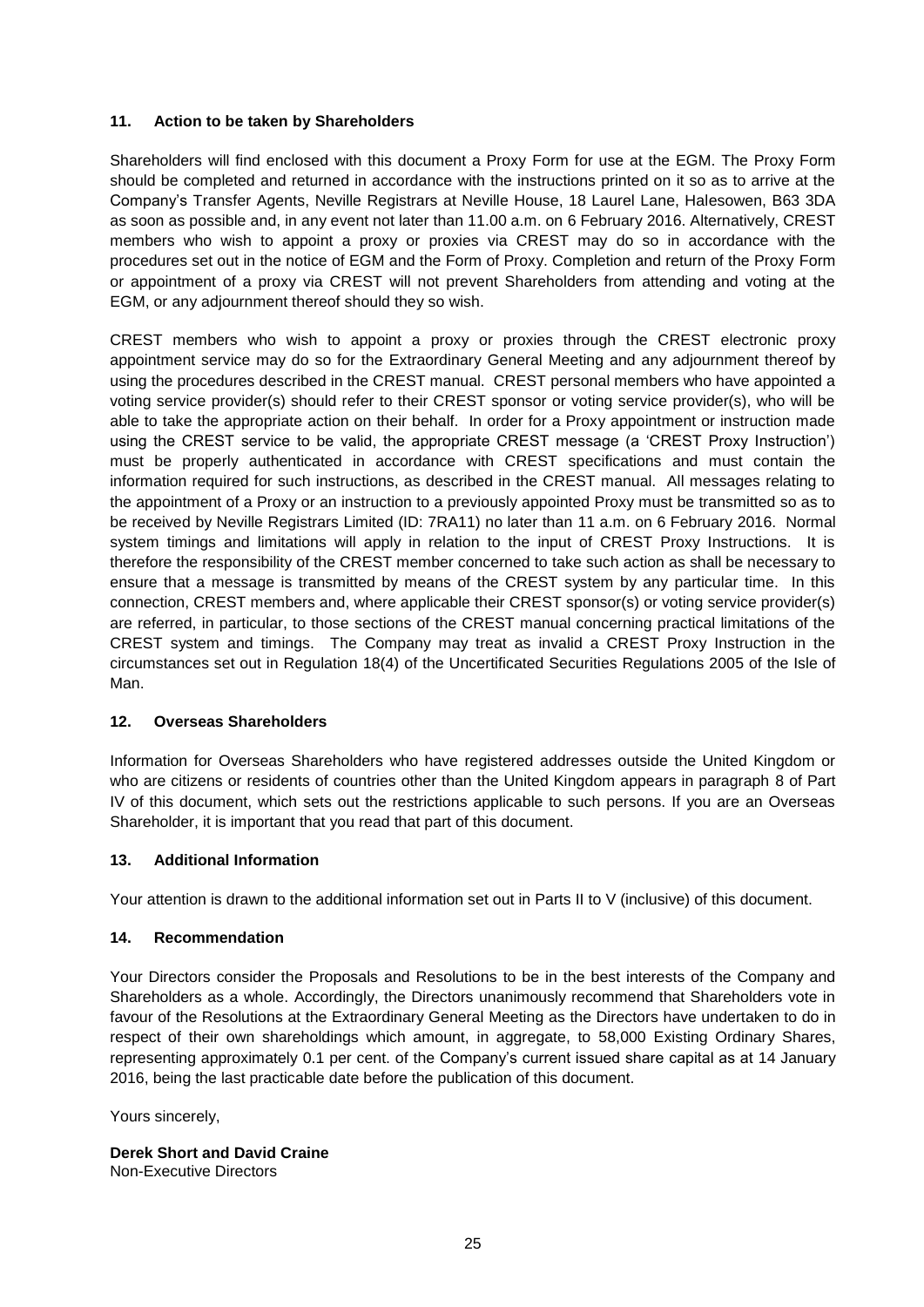#### **Part II - Risk Factors**

**An investment in the Company and/or New Ordinary Shares involves a high degree of risk. Accordingly, prospective investors should consider carefully the factors and risks associated with any investment in the Company, the Company's business and the industries in which it operates (as described below), together with all other information contained in this document before investing in any New Ordinary Shares. The Directors consider the following risks and other factors to be the most significant for potential investors in the Company, but the risks listed do not purport to comprise all those risks associated with an investment in the Company and are not set out in any particular order of priority. Additional risks and uncertainties not currently known to the Directors may also have an adverse effect on the Company's business.**

**If any of the following risks actually occur the Company's business, financial condition, capital resources, results or future operations could be materially adversely affected. In this event, the price of the New Ordinary Shares could decline and investors may lose all or part of their investment.**

**The investment offered in this document may not be suitable for all of its recipients. Before making an investment decision, prospective investors should consult a person authorised under FSMA who specialises in advising on the acquisition of shares and other securities. A prospective investor should consider carefully whether an investment in the Company is suitable for him or her in the light of his or her personal circumstances and the financial resources available to him or her.**

#### **Risks relating to the Company**

#### *No guarantee that the investment objectives of the Company will be met*

There can be no guarantee that the investment objectives of the Company will be met. The results of the Company's operations will depend on many factors, including, but not limited to, the availability of opportunities for the acquisition of assets, the performance of any the Property Investment Adviser, the level and volatility of interest rates, relevant future government policy changes, readily accessible funding sources, conditions in the financial and property markets and general economic conditions.

Should the Company not successfully conclude a further equity raise to finance the acquisition of additional properties and dilute central cost overheads the returns to Shareholders may be lower than that targeted.

Additionally, the past performance of the Property Investment Adviser in the same sector as the Company should not be considered as an indication of the future performance of the Company. There can be no guarantee that the Company will have the same opportunities to invest in assets that generate similar returns to other companies and funds. Further, differences between the structure, term, and investment objectives and policies of the Company and those of other companies and funds, including different performance-related fee arrangements, may affect their respective returns.

#### *Property market conditions*

Investments in property are relatively illiquid and more difficult to realise than equities or bonds. Property values may be adversely affected by illiquidity in the property market. Rental incomes and the market values of properties are generally affected by overall conditions in the economy, such as growth in GDP, employment trends, changes in inflation and interest rates. Employment levels also may affect the demand for premises.

#### *Risks relating to gearing*

It is intended that the Company will incur gearing of up to 70 per cent. in order to fund the acquisition of further properties in the specialised care sectors. There is no certainty that such borrowings will be made available to the Company either at all or on acceptable terms which may adversely affect the future prospects of the Company and, as a consequence, returns to Shareholders. In addition, while it is intended that the Company will incur gearing of up to 70 per cent. of properties acquired there can be no guarantee that, subsequent to properties being acquired, the Company will be able to limit its gearing to 70 per cent. of the total asset value of properties acquired.

If borrowings are not available on suitable terms or at all this will have a material adverse impact on the returns to Shareholders and in particular the level of dividends paid.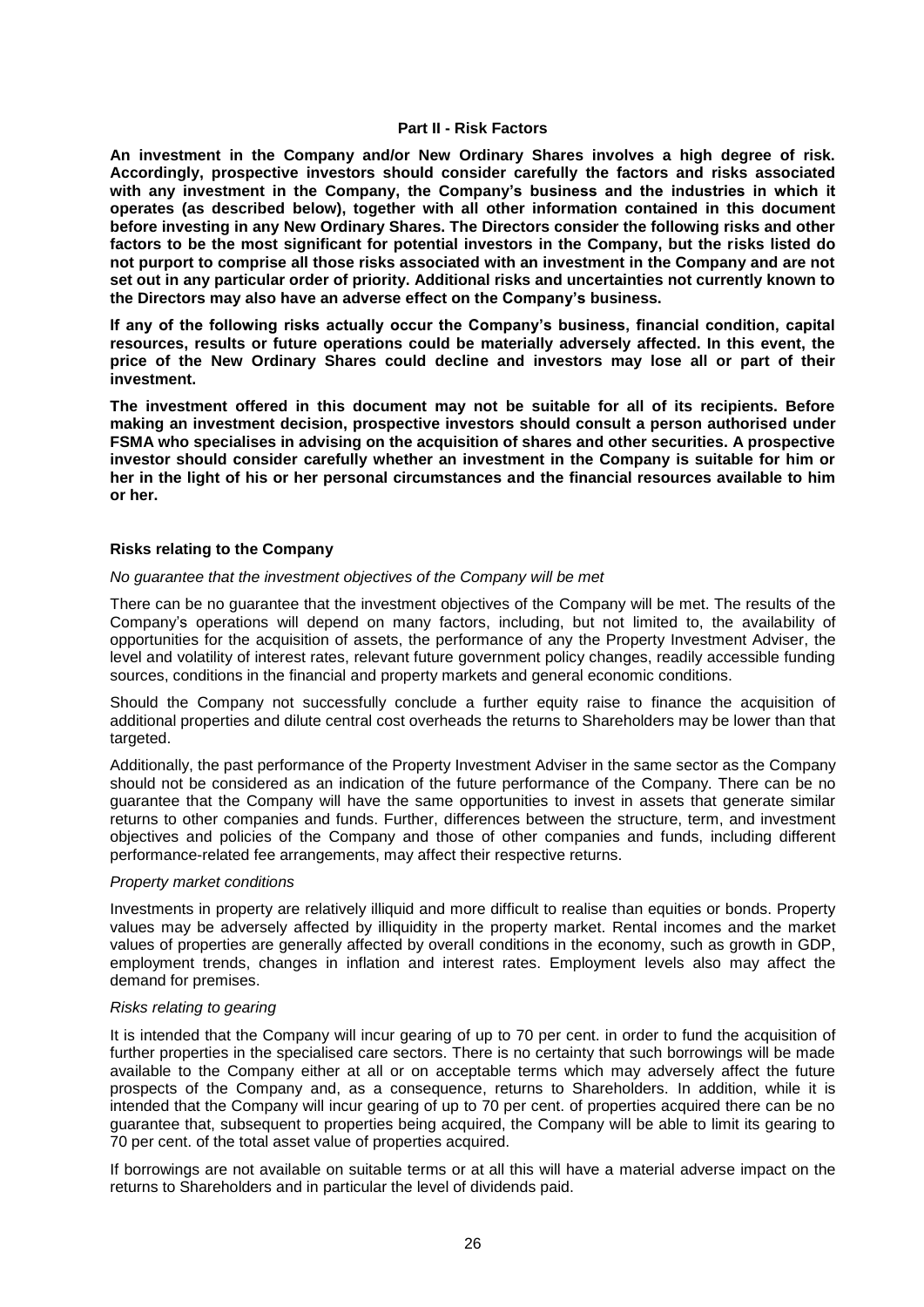Prospective investors should be aware that, whilst the use of borrowings should enhance the Net Asset Value of the New Ordinary Shares where the value of the Company's underlying assets is rising, it will have the opposite effect where the underlying asset value is falling. In addition, in the event that the rental income of the Company's portfolio falls for whatever reason, the use of borrowings will increase the impact of such a fall on the net revenue of the Company and accordingly will have an adverse effect on the Company's ability to pay dividends to Shareholders.

#### *Risks relating to interest rates*

The interest payable on the Company's borrowings is calculated on a floating rate basis by reference to the relevant banks' base rates and LIBOR. Accordingly, movements in interest rates may have a significant impact on the Company's net profits and ability to pay dividends to Shareholders.

#### *Risks relating to conflicts of interest*

The services of the Property Investment Adviser, its respective associates and their respective officers and employees, are not exclusive to the Company. Although the Property Investment Adviser is not currently managing any other fund that has cash awaiting investment and has in place a conflicts of interest and asset allocation policy, in fulfilling its responsibilities to the Company, it may be subject to certain conflicts of interest arising from its relations with third parties to whom it also owes duties or in whom it has an interest. In particular, the Property Investment Adviser may provide investment management, investment advice or other services in relation to a number of funds that may have similar investment policies to that of the Company which may result in the Property Investment Adviser investing funds for other funds as opposed to the Company which may increase the period of time that the proceeds of the Issue are not fully invested.

#### *Risks relating to the economic environment*

Global market uncertainty and the weakened economic conditions in the United Kingdom and elsewhere and, in particular, the restricted availability of credit, may reduce the value of the Company's portfolio once it has been acquired, and may reduce liquidity in the real estate market. The performance of the Company would be adversely affected by a further downturn in the property market in terms of market value or a weakening of rental yields. Additionally, a low inflationary environment could result in lower returns for the Company as lease payments may be linked to the consumer price index. Economic factors impacting on people's savings will also impact upon people's ability to pay for the services to be provided from the properties proposed to be invested in by the Company and may therefore impact on the returns of the Company.

#### *Risks relating to the reliance on key individuals*

The underperformance or the departure of key skilled professionals from the Property Investment Adviser could have a material adverse effect on the Company's business, financial condition and results of operations.

#### *Risks relating to third party service providers*

The Company uses third parties to provide certain administrative services to the Company. Where a service provider needs replacing, whether due to expiry of an existing contract, insolvency, poor performance or any other reason, the Company will be required to appoint a replacement service provider. There is no assurance that contracts can be negotiated on similar terms and less favourable terms could result in increased operation and maintenance costs. Any replacement contractor may be more expensive and there is a further risk that finding a suitable service provider may take a long time, which could potentially lead to downtime for the relevant assets. This could have a material adverse effect on the Company's financial position, results of operation and business prospects.

Additionally the Company will be reliant on the third party operators of the children's home or in the related sectors covered by the Company's Investing Policy. Should these operators underperform or not meet the required standards of care the Company may be unable to attract new residents or be subject to adverse publicity and reputational damage that could impact on the financial performance of the Company.

#### *Offshore status of the Company*

The Company is resident for tax purposes in the Isle of Man. It is managed and controlled outside of the United Kingdom and generally is not expected to be subject to material United Kingdom taxation, but this status could be subject to changes in taxation legislation in the future. In any event the Company and or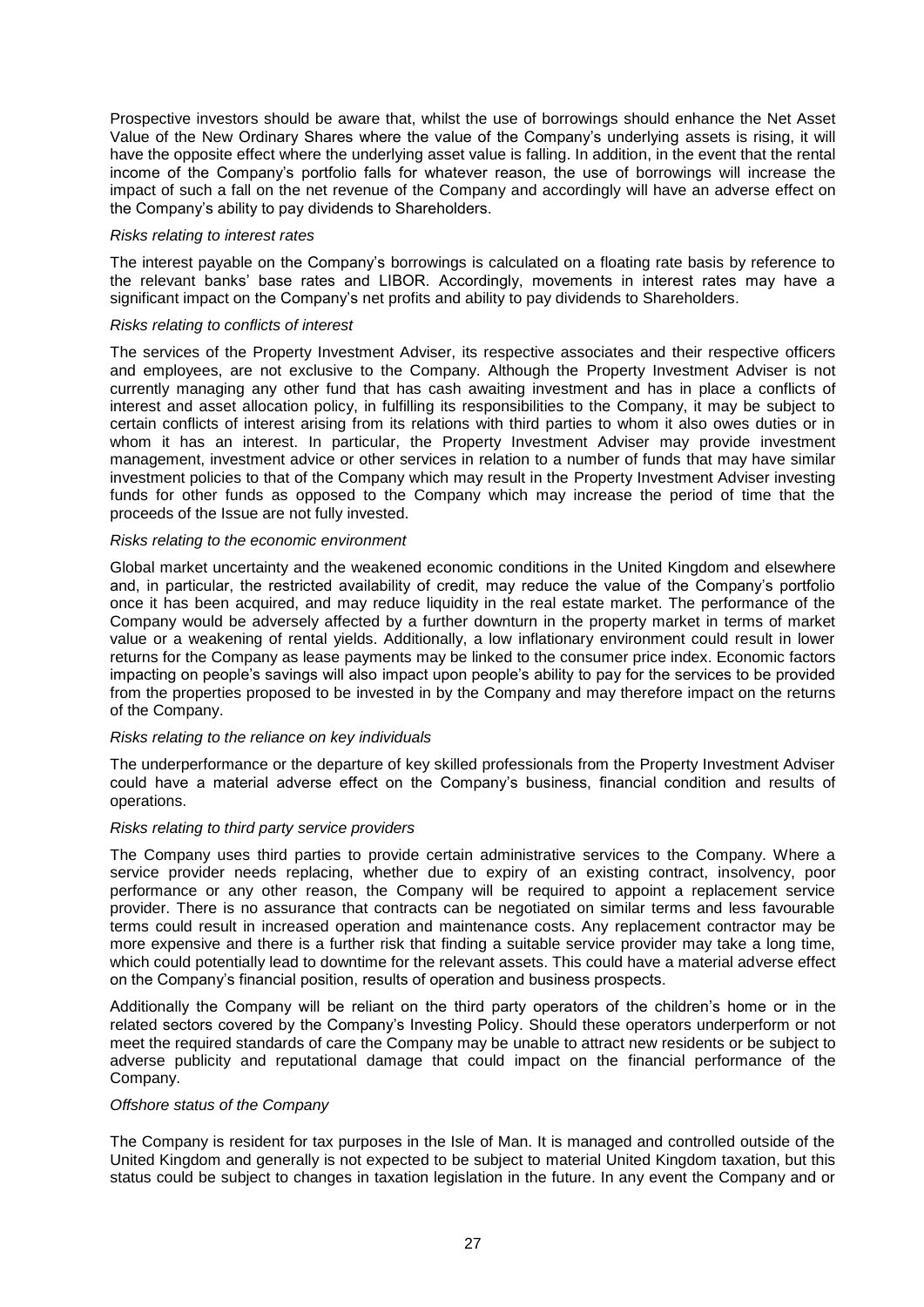its subsidiaries intends to register as a non-resident landlord under the HMRC scheme. As such the registered company or companies will be subject to United Kingdom taxation on profits at the current rate being 20 per cent. of its taxable profit. Any change in the Company's tax status or in taxation legislation in any jurisdiction in which the Company operates could affect the Company's business, financial condition and/or prospects and operating results and its ability (if any) to provide returns to Shareholders.

#### *Stamp duty*

The Company anticipates that the purchase of residential properties to be used as children's homes will be subject to UK residential stamp duty rates. These rates will be subject to any changes in UK government legislation.

#### **Risks relating to the Company's investments**

#### *Risks relating to property and property-related assets*

The Company cannot be sure that it will be successful in obtaining suitable investments children's homes or other specialist healthcare properties on financially attractive terms.

The Company will incur certain fixed costs on the acquisition of properties, including stamp duty land tax which will reduce the Net Asset Value per Share immediately following the acquisition. There is no guarantee that the value of the properties will increase to an amount in excess of these costs.

While the Board will seek to spread risk relating to tenant concentration, there is the risk, from time to time and in particular in respect of the early stages of the Company that the Company has a concentrated number of tenants and material exposure to the financial strength and the operational performance of those tenants.

Both the rental income and the market value of the properties acquired by the Company could be affected by the operational performance of the children's home or the related business being carried on in the property and the general financial performance of the operator. The operational performance of a children's home will be affected by local conditions including the type of young person placed at the property and the necessary care required or the relationship between the operator and the local authority. Both rental income and market values may also be affected by other factors specific to the specialist healthcare property market, such as competition. In the event of default by a tenant if it is in financial difficulty or otherwise unable to meet its obligations under the lease, the Company will suffer a rental shortfall and incur additional expenses until the property is re-let. These expenses could include legal and surveyor's costs in re-letting, maintenance costs, insurances, rates and marketing costs and will have a material adverse impact on the financial condition and performance of the Company and/or the level of dividend cover.

Investments in property are relatively illiquid. Such illiquidity may affect the Company's ability to vary its portfolio or dispose of or liquidate part of its portfolio in a timely fashion and at satisfactory prices in response to changes in economic, real estate market or other conditions. This could have an adverse effect on the Company's financial condition and results of operations.

The Company may be faced with competition in securing assets and there are an increasing number of entities interested in acquiring investments in children's homes or other specialist healthcare properties. Although this may increase the liquidity of the Company's assets it could result in the Company taking longer than anticipated to invest the proceeds of the Capital Raising and the price of certain assets may increase.

#### *Risks relating to the developments and refurbishment of properties*

In the event that the Company undertakes any development (including redevelopment) of property or if the Company invests in property that requires some refurbishment prior to renting the property, the risks of development or refurbishment include, but are not limited to, delays in timely completion of the project, cost overruns, poor quality workmanship, and inability to rent or inability to rent at a rental level sufficient to generate profits.

Certain of the Company's properties may be specifically suited to the particular needs of a certain type of occupant. The Company may need to incur additional capital expenditure on a property in the event that it wanted it to be suitable for other occupants which may have a material effect on the results of operations of the Company and the amount that remains available to distribute to Shareholders.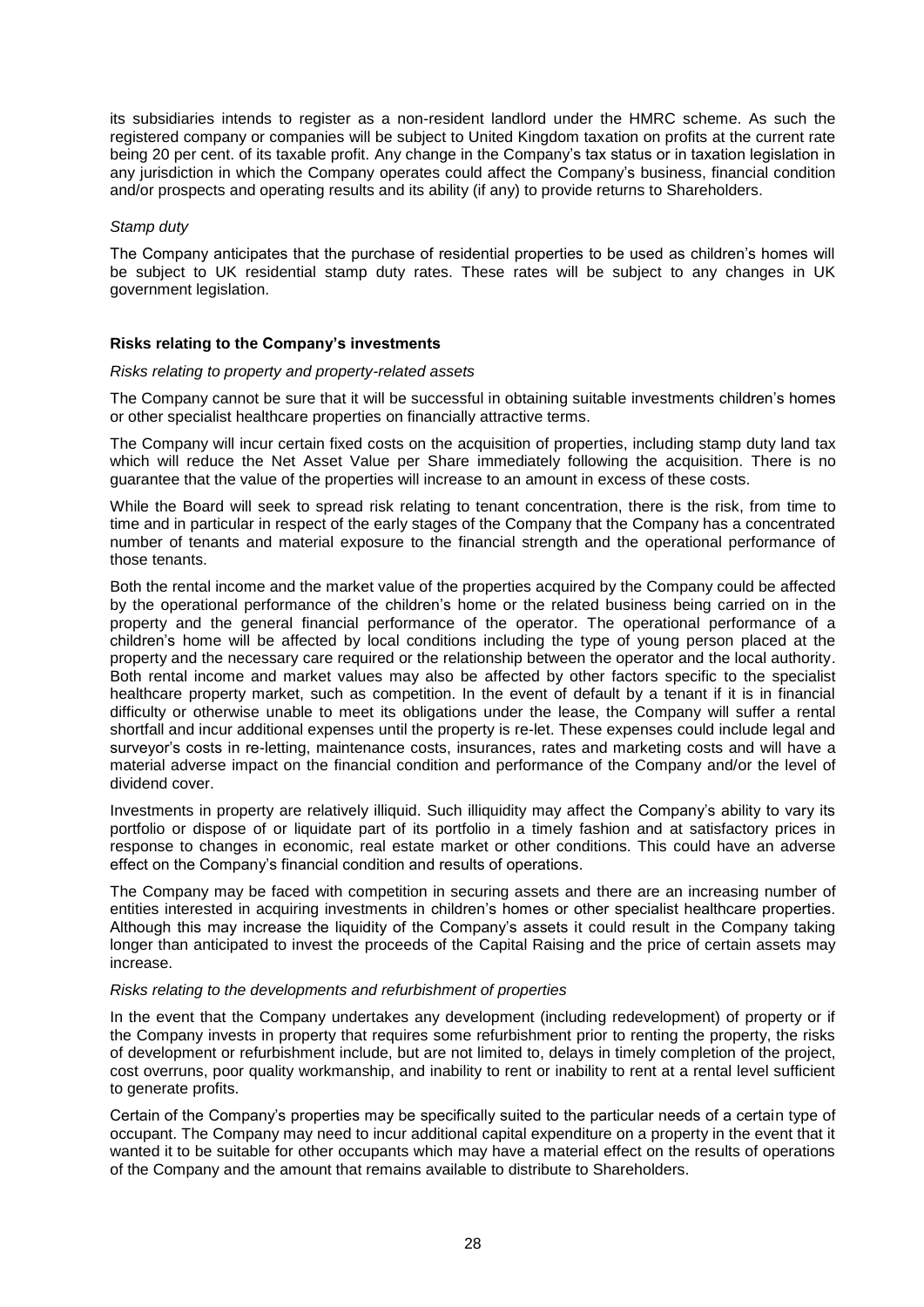As the owner of real property, the Company will be subject to environmental regulations that can impose liability for cleaning up contaminated land, watercourses or groundwater on the person causing or knowingly permitting the contamination. If the Company acquires contaminated land, it could also be liable to third parties for harm caused to them or their property as a result of the contamination. If the Company is found to be in violation of environmental regulations, it could face reputational damage, regulatory compliance penalties, reduced letting income and reduced asset valuation, which could have a material adverse effect on the Company's business financial condition, results of operations, future prospects and/or the price of the New Ordinary Shares.

#### *Risks relating to valuations*

The value of property and property related assets is inherently subjective due to the individual nature of each property. As a result, valuations are subject to substantial uncertainty. There is no assurance that the valuations of the properties will reflect the actual realisable sale price even where such sales occur shortly after the relevant valuation date.

The financial markets have seen significant turbulence over recent years resulting in severe liquidity shortages. The turmoil in the credit markets had an immediate effect on the real estate investment market, resulting in some transactions failing and/or prices being renegotiated downwards. This has caused a marked reduction in the volume of transactions. The negotiation of price reductions prior to the completion of transactions remains common for certain properties. Generally, there is greater volatility of pricing in the evidence generated by limited comparable transactions and in these circumstances there is a greater degree of uncertainty than that which exists in a more active and stronger market in forming an opinion of the realisation prices of property assets.

#### *Regulatory risks*

The Company cannot be certain that it will be successful in obtaining and/or maintaining Ofsted registration in respect of the children's homes it acquires due to operational or property related issues or changes in Ofsted's requirements. The Company will be reliant on the care operator to adhere to Ofsted's requirements to obtain and/or maintain registration. Additionally, the Company will be subject to meeting the requirements of the Care Quality Commission, who undertake ad hoc inspections, in relation to any supported living and care homes it acquires.

Should a property acquired by the Company fail to obtain or lose its registration with the relevant regulatory body both the rental income and the market value of the properties could be adversely affected.

The regulator may additionally change its requirements relating to the level of facilities required to be provided. This may result in additional capital expenditure costs, relating to redevelopment of the property, being incurred to meet the new requirements to maintain registration.

#### *Changes in government policy and spending*

The operators of children's homes are reliant on local authority funding. Local authorities are dependent on funding from the collection of local rates and from direct grants from the government in order to fund the services provided. Funding priorities for social services vary and the availability of funds may have an impact on the services it procures from third operators.

Any cut in public spending or change in public policy could have a material adverse financial effect on the underlying tenant of the Company's properties. Cuts in government spending or changes in public policy may occur for a variety of reasons, the majority of which are outside the control of the Company, including a change in government or a spending or policy review.

#### **Risks relating to the Capital Raising, the New Ordinary Shares**

#### *There may be volatility in the price of the New Ordinary Shares*

The Issue Price may not be indicative of the market price for the New Ordinary Shares following Admission. The market price of the New Ordinary Shares could be volatile and subject to significant fluctuations due to a variety of factors, including changes in sentiment in the market regarding the Company, the sector or equities generally, any regulatory changes affecting the Company's operations, variations in the Company's operating results and/or business developments of the Company and/or its competitors, the operating and share price performance of other companies in the industries and markets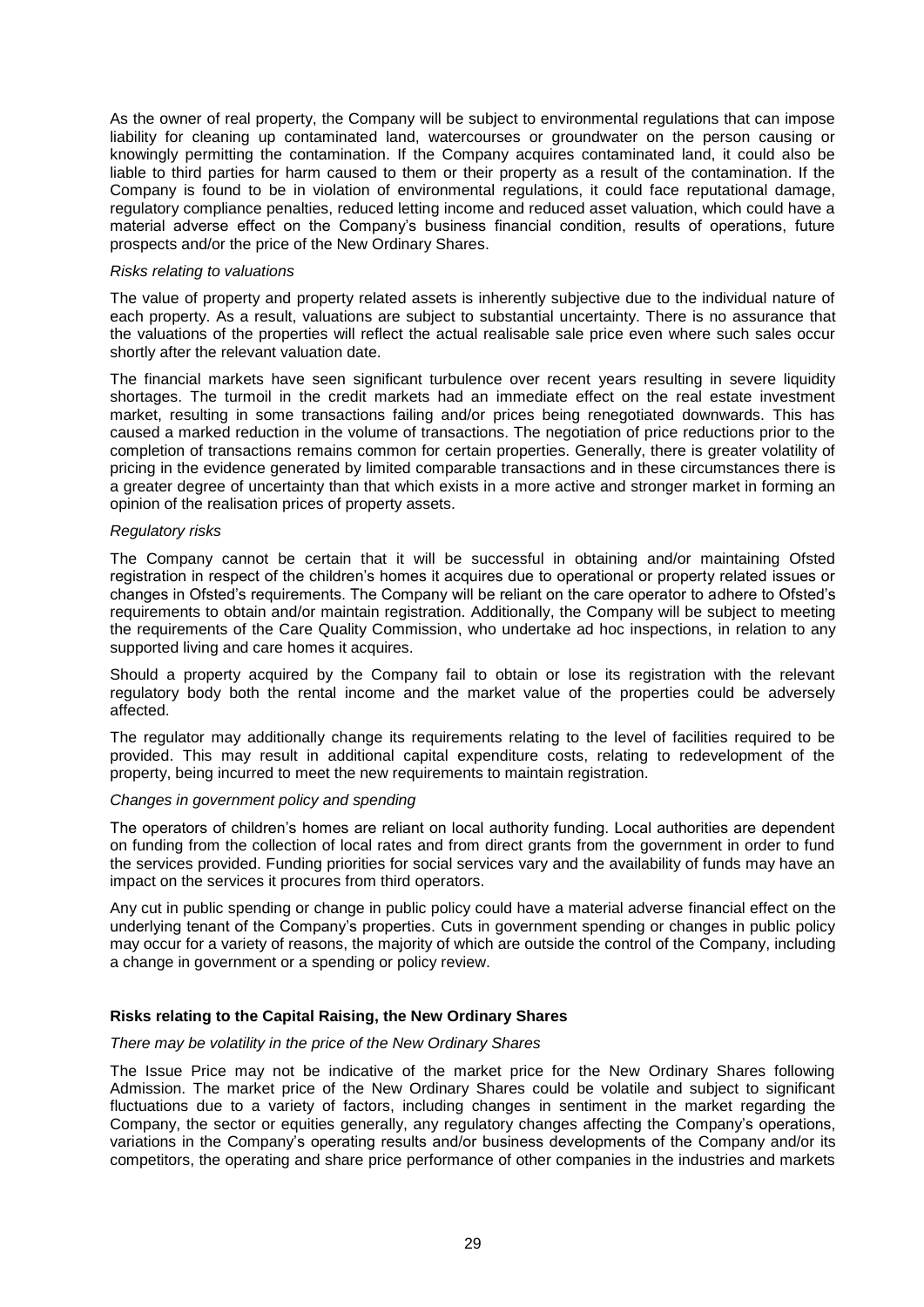in which the Company operates, news reports relating to trends in the Company's markets or the wider economy and the publication of research analysts' reports regarding the Company or the sector generally.

The Company is principally aiming to achieve capital growth and, therefore, New Ordinary Shares may not be suitable as a short-term investment. Consequently, the share price may be subject to greater fluctuation on small volumes of shares traded, and thus the New Ordinary Shares may be difficult to sell at a particular price. Prospective investors should be aware that the value of an investment in the Company may go down as well as up and that the market price of the New Ordinary Shares may not reflect the underlying value of the Company. There can be no guarantee that the value of an investment in the Company will increase. Investors may therefore realise less than, or lose all of, their original investment.

#### *Investment risk*

An investment in the Company is highly speculative, involves a considerable degree of risk and is suitable only for persons or entities which have substantial financial means and who can afford to hold their ownership interests for an indefinite amount of time.

#### *Dividends*

The Company's future dividend payments to Shareholders will depend on a number of factors, including its financial condition and results of operations, contractual restrictions, and other factors considered relevant by the Directors. All final dividends to be distributed by the Company must be recommended by the Directors and approved by Shareholders. Moreover, under Isle of Man law, the Company may pay dividends on its Ordinary Shares only out of profits available for distribution in accordance with Isle of Man company law and under the Articles.

Although the Directors intend to pay dividends to Shareholders in the future, there can be no assurance that the Company will declare and pay, or have the ability to declare and pay, any dividends on the New Ordinary Shares (or the Ordinary Shares) in the future.

#### *Dilution*

The proportionate ownership and voting interest in the Company of Shareholders who do not acquire their maximum entitlements under the Open Offer (including under the Excess Application Facility) will be reduced pursuant to the Capital Raising. Subject to certain exceptions, Shareholders in the United States and other Excluded Territories will not be able to participate in the Open Offer.

#### *Pre-emptive rights may not be available for US and other non-UK holders of Ordinary Shares*

In the case of an increase in the share capital of the Company for cash, the Shareholders are generally entitled to pre-emption rights pursuant to the Articles unless such rights are waived by a special resolution of the Shareholders at an extraordinary general meeting, and such an issue could dilute the interests of the Shareholders. To the extent that pre-emptive rights are applicable, US and certain other non-UK holders of Ordinary Shares may not be able to exercise pre-emptive rights for their shares unless the Company decides to comply with applicable local laws and regulations and, in the case of US holders, unless a registration statement under the US Securities Act is effective with respect to those rights or an exemption from the registration requirements thereunder is available. The New Ordinary Shares to be issued will not be registered under the US Securities Act. Qualifying Shareholders who have a registered address, or who are resident in, or who are citizens of, countries other than the United Kingdom should consult their professional advisers about whether they require any governmental or other consents or need to observe any other formalities to enable them to take up their Open Offer Entitlements or acquire Open Offer Shares.

#### **Other risk factors**

#### *Investment risk on AIM*

The New Ordinary Shares will be traded on AIM rather than the main market of the London Stock Exchange. AIM is a market designed primarily for emerging or smaller companies. Both types of company carry higher than normal financial risk and tend to experience lower levels of liquidity than larger companies.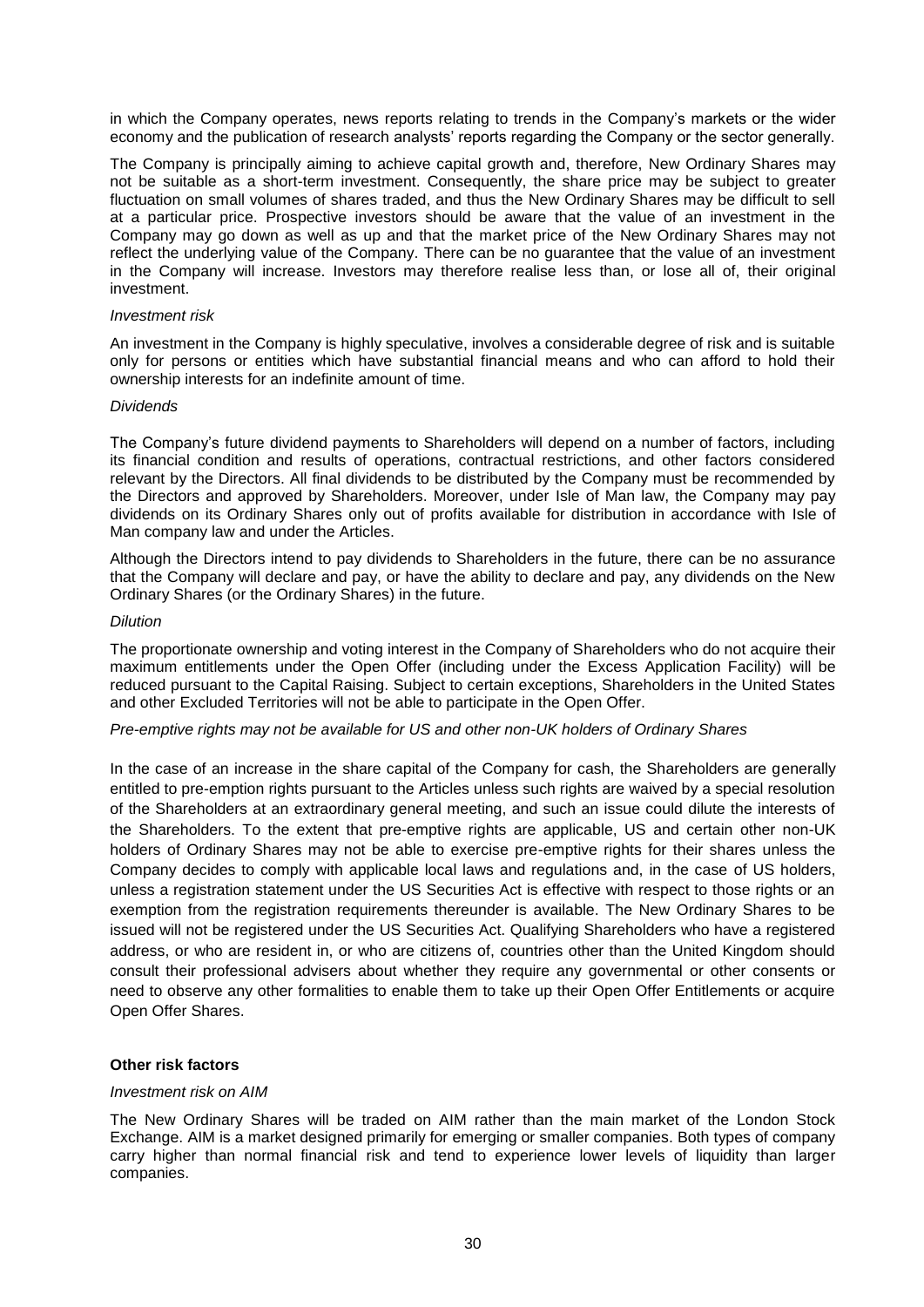#### *Fluctuations in the price of New Ordinary Shares*

Stock markets have from time to time experienced severe price and volume fluctuations, a recurrence of which could adversely affect the market price for the New Ordinary Shares. The market price of the New Ordinary Shares may be subject to wide fluctuations in response to many factors, some specific to the Company and some which affect quoted companies generally, including variations in the operating results of the Company, divergence in financial results from analysts' expectations, changes in earnings estimates by stock market analysts, general economic, political or regulatory conditions, overall market or sector sentiment, legislative changes in the Company's sector and other events and factors outside of the Company's control.

#### *Realisation of investment*

Potential investors should be aware that the value of New Ordinary Shares and income from these New Ordinary Shares can go down as well as up and that Admission should not be taken as implying that there will be a liquid market in New Ordinary Shares. The market price of the New Ordinary Shares may not reflect the underlying value of the Company's net assets. The price at which investors may dispose of their New Ordinary Shares in the Company may be influenced by a number of factors, some of which may pertain to the Company, and others of which are extraneous. Investors may realise less than the original amount invested.

The risks above do not necessarily comprise all those faced by the Company and are not intended to be presented in any assumed order of priority.

The investment offered in this document may not be suitable for all of its recipients. Investors are accordingly advised to consult an investment adviser, who is authorised under the FSMA and who or which specialises in investments of this kind before making a decision to invest.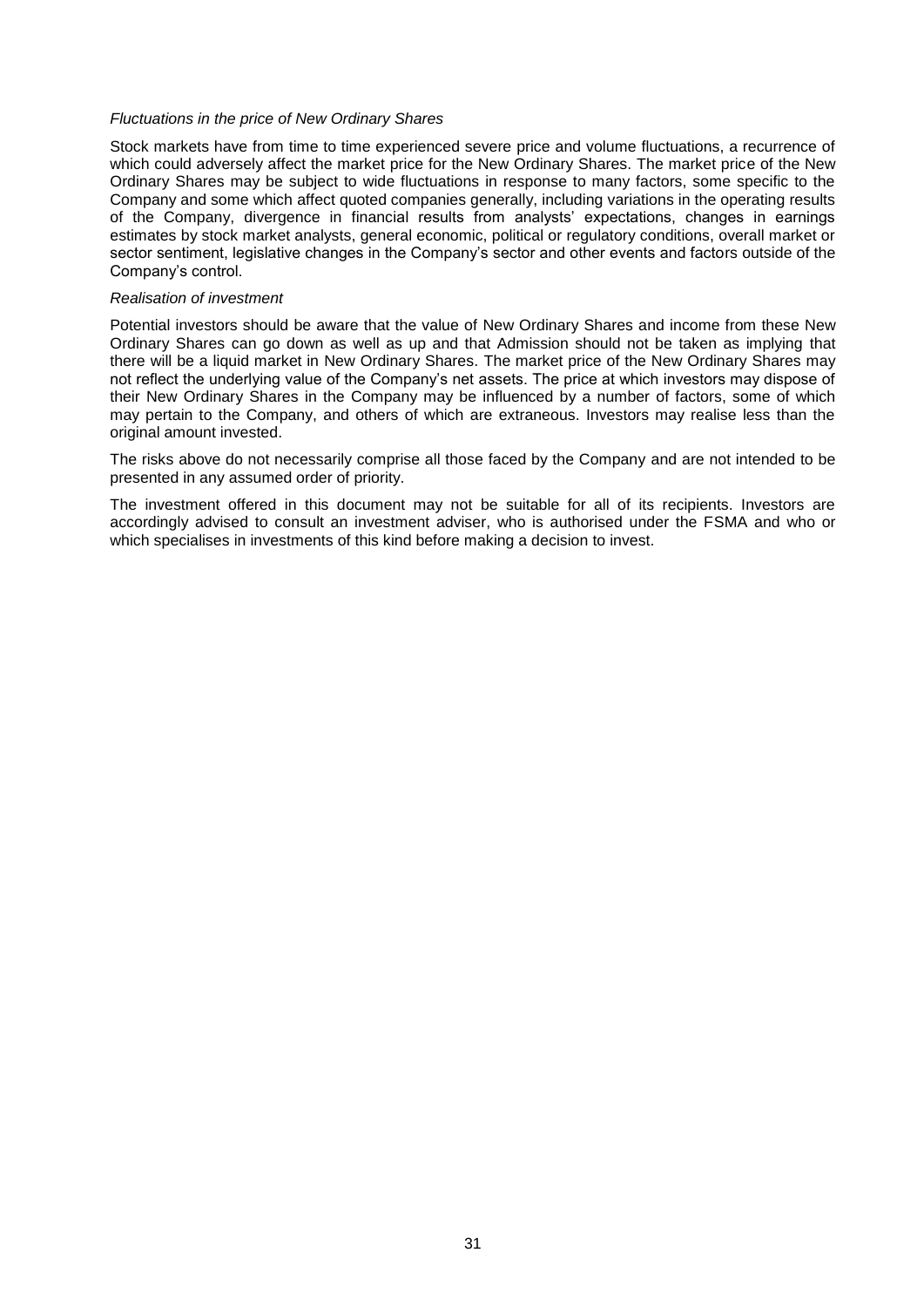#### **Part III—Some Questions and Answers about the Placing and Open Offer**

*The questions and answers set out in this Part III of this document are intended to be in general terms only and, as such, you should read Part IV of this document for full details of what action you should take. If you are in any doubt as to what action you should take, you are recommended to seek your own personal financial advice immediately from your stockbroker, bank, fund manager, solicitor, accountant or other appropriate independent financial adviser, who is authorised under the FSMA if you are resident in the United Kingdom, or, if not, from another appropriately authorised independent financial adviser.*

*This Part III deals with general questions relating to the Capital Raising and more specific questions relating principally to the Existing Ordinary Shares held by persons resident in the United Kingdom who hold their Existing Ordinary Shares in certificated form only. If you are an Overseas Shareholder, you should read paragraph 8 of Part IV of this document and you should take professional advice as to whether you are eligible and/or you need to observe any formalities to enable you to take up your Open Offer Entitlements or apply for Excess Shares pursuant to the Excess Application Facility. If you hold your Existing Ordinary Shares in uncertificated form (that is, through CREST) you should read Part IV of this document for full details of what action you should take. If you are a CREST sponsored member, you should also consult your CREST sponsor.*

**The contents of this document should not be construed as legal, business, accounting, tax, investment or other professional advice. Each prospective investor should consult his, her or its own appropriate professional advisers for advice. This document is for your information only and nothing in this document is intended to endorse or recommend a particular course of action.**

#### **1. What is an open offer?**

An open offer is a way for companies to raise money by giving their existing Shareholders a right to acquire further New Ordinary Shares at a fixed price in proportion to their existing shareholdings.

This Open Offer is an invitation by the Company to Qualifying Shareholders to apply to acquire an aggregate of up to 12,454,765 New Ordinary Shares at a price of 20 pence per New Ordinary Share. If you hold New Shares (provided that you hold 20 or more such shares) on the Record Date or have a *bona fide* market claim, other than, subject to certain exceptions, where you are a Shareholder with a registered address or located in the United States or another Excluded Territory, you will be entitled to apply for New Ordinary Shares under the Open Offer.

**The Open Offer is being made on the basis of 5 New Ordinary Shares for every 20 Existing Ordinary Shares held by Qualifying Shareholders on the Record Date. If your entitlement to New Ordinary Shares is not a whole number, you will not be entitled to apply for a New Ordinary Share in respect of any fraction of a New Share and your entitlement will be rounded down to the nearest whole number.**

The Issue Price represents a 8.1 per cent. premium to the adjusted closing middle market price of 18.5 pence per Existing Ordinary Share on 14 January 2016 (being the last Business Day before the announcement of the Capital Raising), after taking into account the proposed Capital Reorganisation.

Applications by Qualifying Shareholders will be satisfied in full up to the amount of their Open Offer Entitlement. Qualifying Shareholders are also being given the opportunity, provided that they take up their Open Offer Entitlement in full, to apply for Excess Shares through the Excess Application Facility.

Qualifying Shareholders should be aware that the Open Offer is not a rights issue. As such, Qualifying non-CREST Shareholders should also note that their Round 1 Application Forms and Second Application forms are not negotiable documents and cannot be traded. Qualifying CREST Shareholders should note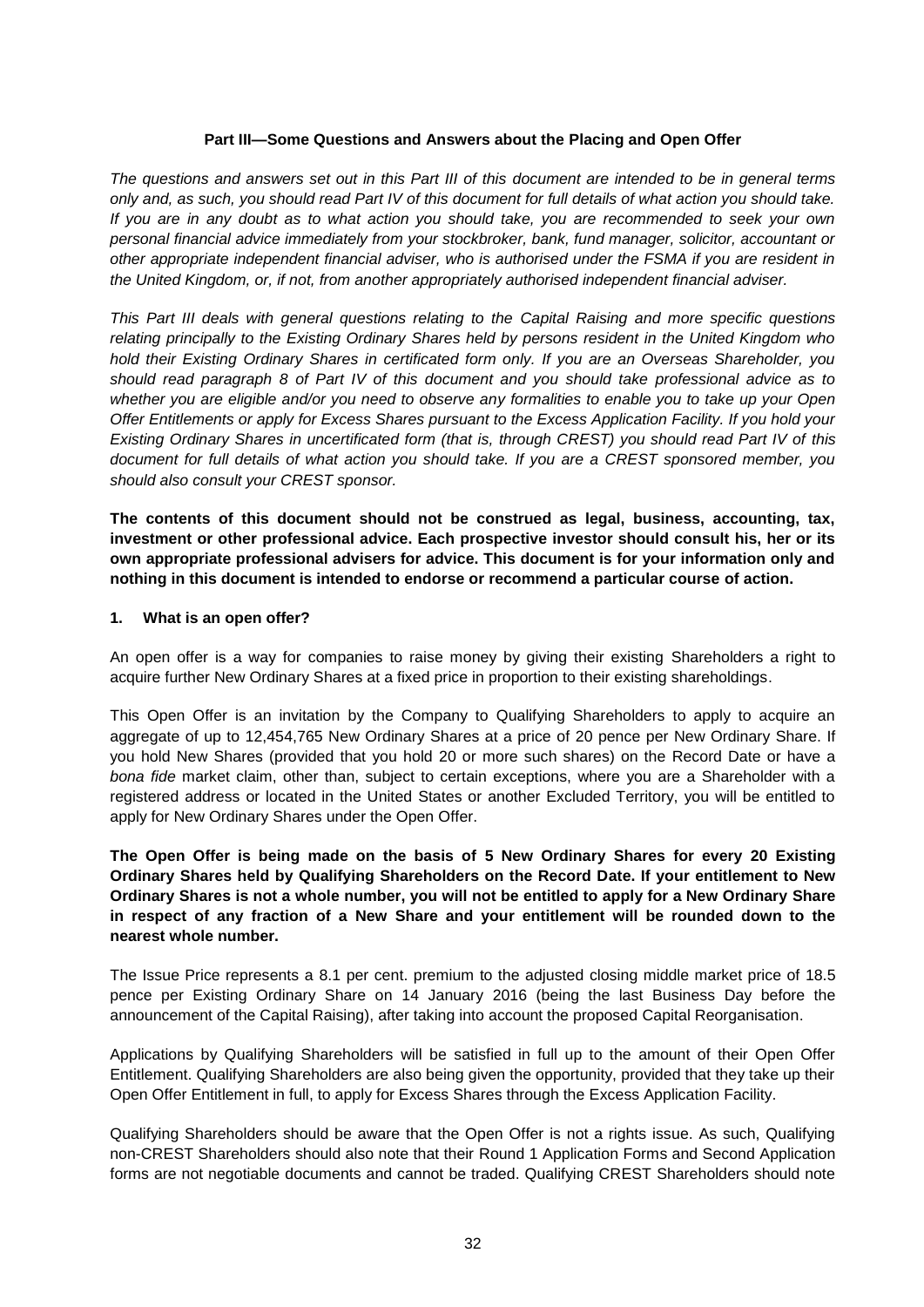that, although the Open Offer Entitlements and the Excess CREST Open Offer Entitlements will be admitted to CREST, they will have limited settlement capabilities (for the purposes of market claims only), and neither the Open Offer Entitlements nor the Excess CREST Open Offer Entitlements will be tradable or listed, and applications in respect of the Open Offer may only be made by the Qualifying Shareholders originally entitled or by a person entitled by virtue of a *bona fide* market claim.

## **2. What is a Placing? Am I eligible to participate in the Placing?**

A Placing is where specific investors procured by the Company's brokers agree to subscribe for placed shares. The New Ordinary Shares are being first offered to Qualifying Shareholders pursuant to the Open Offer, with any New Ordinary Shares not being taken up under the Open Offer (up to 10,000,000 Placing Shares) forming the Placing. Unless you are a Placee, you will not participate in the Placing. If you are not participating in the Placing but you are a Qualifying Shareholder your pre-emption rights are being respected through the Open Offer.

#### **3. I hold my Existing Ordinary Shares in certificated form. How do I know whether I am able to acquire Open Offer Shares under the Open Offer?**

If you receive a Round 1 Application Form and, subject to certain exceptions, are not a holder with a registered address in or located in the United States or another Excluded Territory, then you should be eligible to acquire New Ordinary Shares under the Open Offer, as long as you have not sold all of your Existing Ordinary Shares before 8.00 a.m. on 15 January 2016 (the time when the Existing Ordinary Shares are expected to be marked "ex-entitlement" by the London Stock Exchange).

## **4. I hold my Existing Ordinary Shares in certificated form. How do I know how many Open Offer Shares I am entitled to take up?**

Subject to Shareholders approving the Resolutions at the Extraordinary General Meeting, if you hold your Existing Ordinary Shares in certificated form and, subject to certain exceptions, do not have a registered address and are not located in the United States or another Excluded Territory, you have been sent a Round 1 Application Form that shows:

- how many Existing Ordinary Shares you held at on the Record Date;
- how many New Ordinary Shares are comprised in your Open Offer Entitlement; and
- how much you need to pay if you want to take up your right to buy all your entitlement to the New Ordinary Shares.

Subject to certain exceptions, if you have a registered address in the United States or another of the Excluded Territories, you will not receive a Round 1 Application Form.

If you would like to apply for any of your Open Offer Entitlement you should complete the Round 1 Application Form in accordance with the instructions printed on it and the information provided in this document. Please return the completed form in the reply-paid envelope provided, by post or by hand (during normal business hours only), to Neville Registrars, Neville House, 18 Laurel Lane, Halesowen, West Midlands, B63 3DA with the Round 1 Application Form along with a cheque for the number of New Ordinary Shares you want to apply for and allow at least four Business Days for delivery if sent by first class post from within the United Kingdom so as to be received by no later than 3 p.m. 2 February 2016, after which time Round 1 Application Form will not be valid. Please also see questions 5 and 10 for further help in completing the Round 1 Application Form.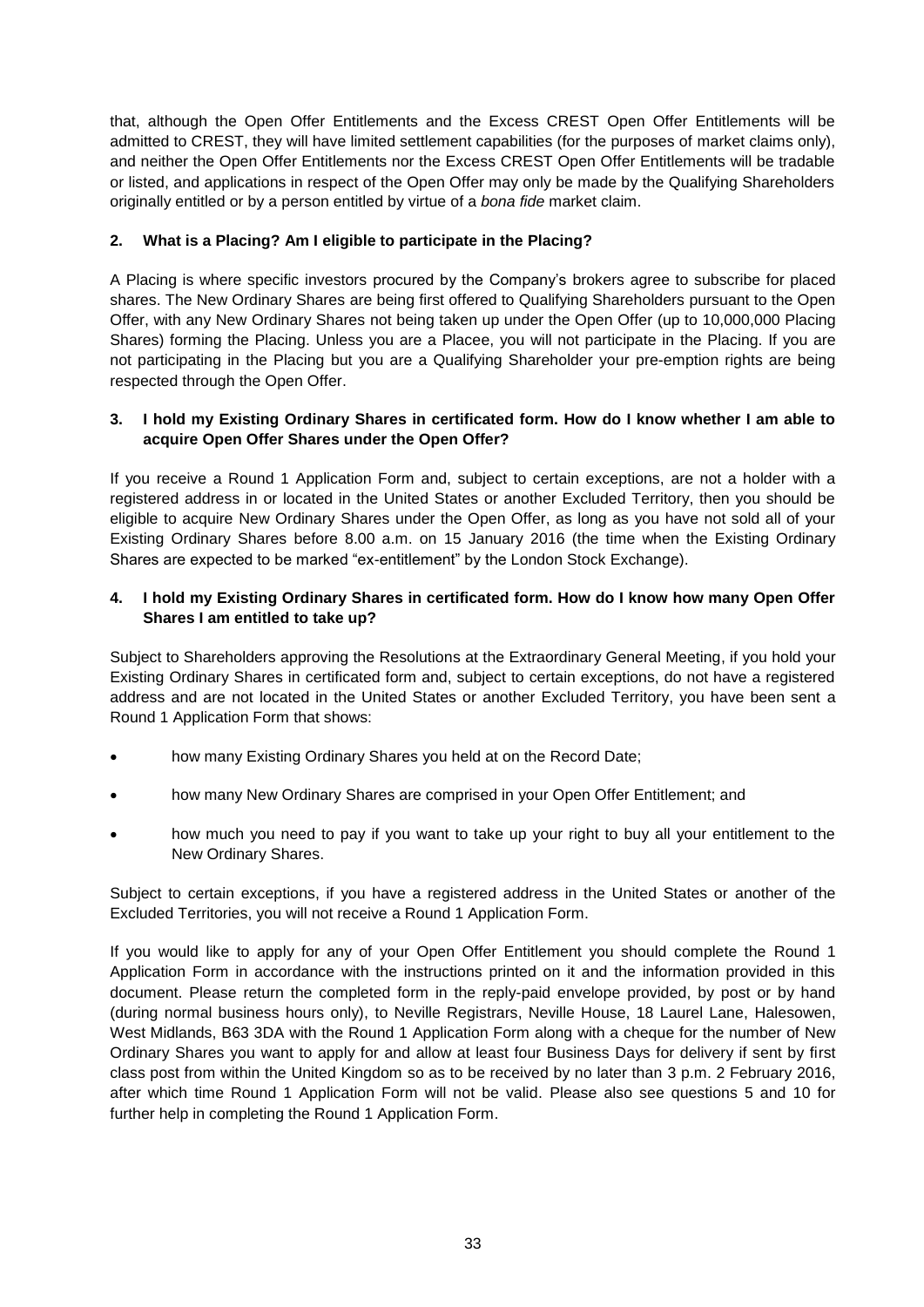## **5. I am a Qualifying Shareholder with a registered address in the UK and I hold my Existing Ordinary Shares in certificated form. What are my choices in relation to the Open Offer and what should I do with the Round 1 Application Form?**

## *(a) If you want to take up all of your Open Offer Entitlement*

If you want to take up all of the New Ordinary Shares to which you are entitled, all you need to do is sign and send the Round 1 Application Form, together with your cheque for the amount (as indicated in Box 5 of your Round 1 Application Form), payable to "Neville Registrars Limited re Clients Account" and crossed ''A/C payee only", in the reply-paid envelope provided, by post or by hand (during normal business hours only), to Neville Registrars, Neville House, 18 Laurel Lane, Halesowen, West Midlands, B63 3DA to arrive by no later than 3 p.m. on 2 February 2016, after which time Round 1 Application Form will not be valid. Within the United Kingdom only, you can use the accompanying reply-paid envelope. You should allow at least four Business Days for delivery if using first-class post within the United Kingdom. If posting from outside the United Kingdom, postage will be payable when using the reply-paid envelope.

Full instructions are set out in the Round 1 Application Form. A definitive share certificate will then be sent to you for the Open Offer Shares that you take up. Your definitive share certificate for New Ordinary Shares is expected to be despatched to you within 10 business days of Admission.

## *(b) If you want to take up some but not all of your Open Offer Entitlement*

If you want to take up some but not all of the New Ordinary Shares to which you are entitled, you should write the number of New Ordinary Shares you want to take up in Box 8 of your Round 1 Application Form; for example, if you are entitled to take up 100 New Ordinary Shares but you only want to take up 50 shares, then you should write '50' in Box 8.

To work out how much you need to pay for the New Ordinary Shares, you need to multiply the number of Open Offer Shares you want (in this example '50') by the Issue Price, which is the price in sterling of each Open Offer Share (giving you an amount of £10.00 in this example). You should write this amount in Box 9, and this should be the amount your cheque is made out for. You should then sign and return your Round 1 Application Form together with your cheque for that amount, payable to "Neville Registrars Limited – re Clients Account" and crossed ''A/C payee only", in the reply-paid envelope provided, by post, or by hand (during normal business hours only) to Neville Registrars, Neville House, 18 Laurel Lane, Halesowen, West Midlands, B63 3DA, to arrive by no later than 3 p.m. on 2 February 2016, after which time the Round 1 Application Form will not be valid. Within the United Kingdom only, you can use the accompanying reply-paid envelope. You should allow at least four Business Days for delivery if using first-class post or the reply-paid envelope within the United Kingdom. If posting from outside the United Kingdom, postage will be payable when using the reply-paid envelope. Full instructions are set out in Part IV of this document and in the Round 1 Application Form.

A definitive share certificate will then be sent to you for the New Ordinary Shares that you take up. Your definitive share certificate for New Ordinary Shares is expected to be despatched to you within 10 business days of Admission.

## *(c) If you want to apply for more than your Open Offer Entitlement*

Provided that you have agreed to take up your Open Offer Entitlement in full, you can apply for further Excess Shares using the Excess Application Facility. You will receive a Round 2 Application Form and you should write the number of additional New Ordinary Shares you wish to take up, in Box 8 which must not exceed the number of New Ordinary Shares shown in Box 4.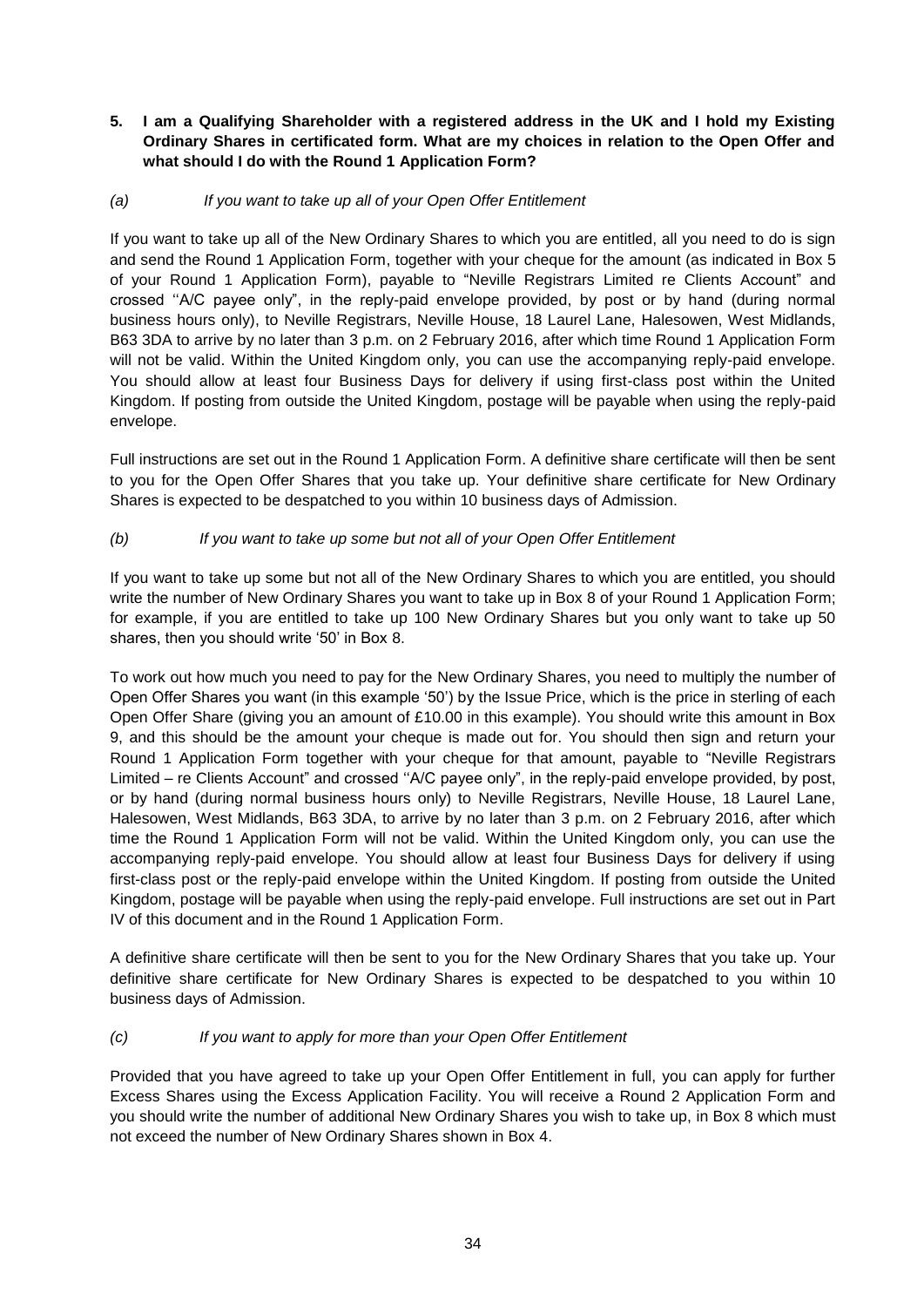To work out how much you need to pay for the New Ordinary Shares, you need to multiply the number of New Ordinary Shares shown in Box 8 by the Issue Price, which is the price in sterling of each New Ordinary Share. You should write this amount in Box 9. You should then return your Round 2 Application Form together with your cheque for that amount, payable to "Neville Registrars Limited – re Clients Account" and crossed ''A/C payee only", in the reply-paid envelope provided by post or by hand (during normal business hours only) to Neville Registrars, Neville House, 18 Laurel Lane, Halesowen, West Midlands, B63 3DA, to arrive by no later than 3 p.m. on 22 February 2016, after which time the Round 2 Application Form will not be valid. Within the United Kingdom only, you can use the accompanying replypaid envelope. You should allow at least four Business Days for delivery if using first-class post or the reply-paid envelope within the United Kingdom. If posting from outside the United Kingdom, postage will be payable when using the reply-paid envelope. Full instructions are set out in the Round 2 Application Form.

A definitive share certificate will be sent to you for the New Ordinary Shares that you take up and otherwise successfully apply for using the Excess Application Facility. Your definitive share certificate for New Ordinary Shares is expected to be despatched to you within 10 business days of Admission.

## *(d) If you do not want to take up your Open Offer Entitlement*

If you do not want to take up the New Ordinary Shares to which you are entitled, you do not need to do anything. In these circumstances, you will not receive any New Ordinary Shares in connection with the Open Offer. You will also not receive any money when the New Ordinary Shares you could have taken up are placed, as would happen under a rights issue. New Ordinary Shares not applied for will not be placed for the benefit of Qualifying Shareholders who do not apply under the Open Offer.

If you do not take up your Open Offer Entitlement, then following the Capital Raising, your interest in the Company will be diluted by approximately 401 per cent (assuming that the minimum number of shares are issued pursuant to the Capital Raising are issued, being the same number of shares as the total number of Placing Shares).

## **6. I hold my Existing Ordinary Shares in uncertificated form in CREST. What do I need to do in relation to the Open Offer?**

CREST members should follow the instructions set out in Part IV of this document. Persons who hold Existing Ordinary Shares through a CREST member should be informed by such CREST member of the number of New Ordinary Shares they are entitled to take up or apply for under their Open Offer Entitlement.

Provided that you have agreed to take up your Open Offer Entitlement in full, CREST members can apply for further Excess Shares using the Excess Application Facility in Round 2 of the Open Offer. Persons who hold Existing Ordinary Shares through a CREST member should be informed by such CREST member of their Excess CREST Open Offer Entitlement, and should contact their CREST member should they not receive this information.

## **7. I acquired my Existing Ordinary Shares prior to the Record Date and hold my Existing Ordinary Shares in certificated form. What if I do not receive a Round 1 Application Form or I have lost my Round 1 Application Form?**

If you do not receive a Round 1 Application Form but hold your Existing Ordinary Shares in certificated form, this probably means that you are not able to acquire New Ordinary Shares under the Open Offer. Some Qualifying non-CREST Shareholders, however, will not receive a Round 1 Application Form but may still be eligible to acquire New Ordinary Shares under the Open Offer, namely: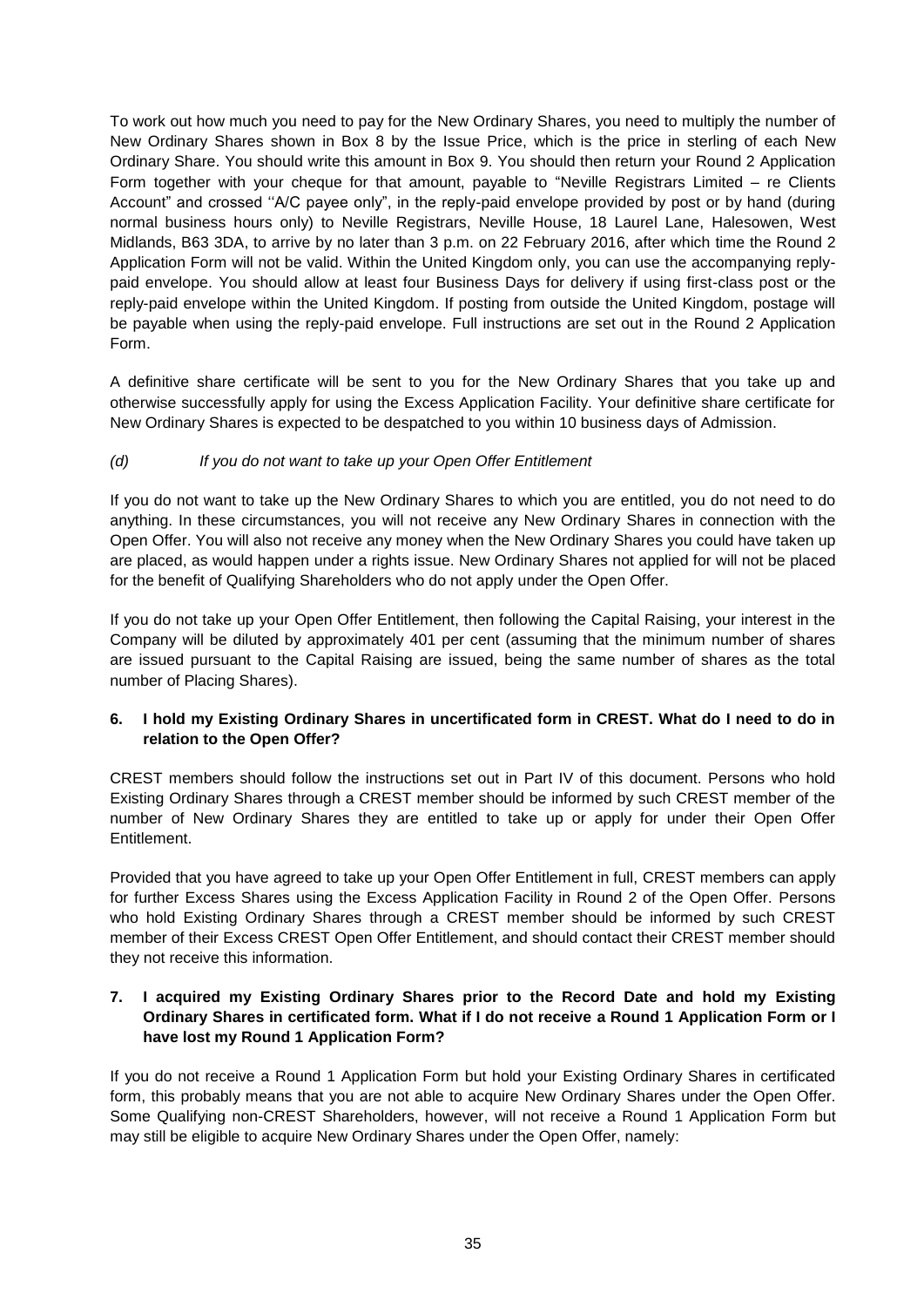- Qualifying CREST Shareholders who held their Existing Ordinary Shares in uncertificated form on 14 January 2016 and who have converted them to certificated form prior to 4.30 p.m. 28 January 2016;
- Qualifying non-CREST Shareholders who bought Existing Ordinary Shares before or on 4.30 p.m. on 14 January 2016 but were not registered as the holders of those shares at the close of business on 14 January 2016; and
- certain Overseas Shareholders.

## **8. If I buy Existing Ordinary Shares after the Record Date will I be eligible to participate in the Open Offer?**

If you bought Existing Ordinary Shares after the Record Date you are unlikely to be able to participate in the Open Offer, as the Existing Ordinary Shares are expected to start trading ex-entitlement on the London Stock Exchange at 8.00 a.m. on 15 January 2016.

If you are in any doubt, please consult your stockbroker, bank or other appropriate financial adviser, or whoever arranged your share purchase, to ensure you claim your entitlement.

If you buy Existing Ordinary Shares at or after 8.00 a.m. on 15 January 2016, you will not be eligible to participate in the Open Offer in respect of those Existing Ordinary Shares.

## **9. What if I change my mind?**

Once you have sent your Round 1 Application Form and/or Round 2 Application Form and payment to the Receiving Agent, you cannot withdraw your application or change the number of New Ordinary Shares for which you have applied.

## **10. What if the number of New Ordinary Shares to which I am entitled is not a whole number? Am I entitled to fractions of Open Offer Shares?**

Your entitlement to New Ordinary Shares will be calculated at the Record Date. If the result is not a whole number, your Open Offer Entitlement will be rounded down to the nearest whole number.

## **11. I hold my Existing Ordinary Shares in certificated form. What should I do if I have sold some or all of my Existing Ordinary Shares?**

If you hold shares in the Company directly and you sell some or all of your Existing Ordinary Shares before or on 14 January 2016, you should contact the buyer or the person/company through whom you sell your shares. The buyer may be entitled to apply for New Ordinary Shares under the Open Offer. If you sell any of your Existing Ordinary Shares on or after 14 January 2016, you may still take up and apply for the New Ordinary Shares as set out on your Round 1 Application Form.

#### **12. I hold my Existing Ordinary Shares in certificated form. How do I pay?**

You should return your Round 1 Application Form with a cheque drawn in pounds sterling on a UK bank or building society account in the accompanying reply-paid envelope (from within the United Kingdom). You should allow at least four Business Days for delivery if using first-class post or the reply-paid envelope included in the Round 1 Application Form within the United Kingdom. It is recommended that cheques should be drawn on a personal account of the Qualifying Shareholder who is applying for the New Ordinary Shares or you may be required to supply additional documentation to satisfy Money Laundering Regulations. The funds should be made payable to "Neville Registrars Limited – re Clients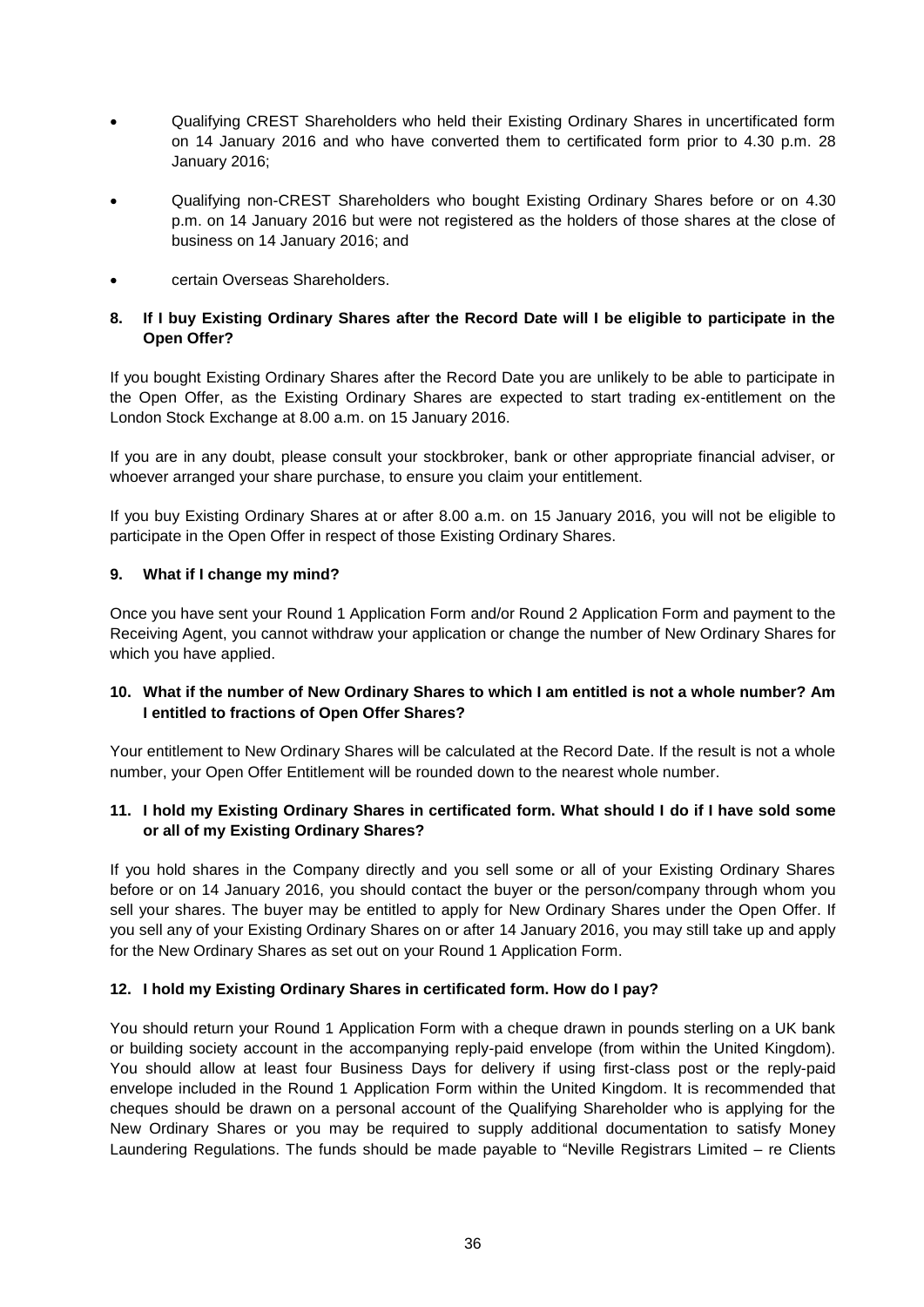Account". In each case, the cheque should be crossed ''A/C Payee only". Payments via CHAPS, BACS or electronic transfer will not be accepted.

The above process will also apply for your Round 2 Application Form which you will receive if you have taken up your Open Offer Entitlement in full in your Round 1 Application Form.

#### **13. Will the Existing Ordinary Shares that I hold now be affected by the Open Offer?**

If you decide not to apply for any of the New Ordinary Shares to which you are entitled under the Open Offer, or only apply for some of your entitlement, your proportionate ownership and voting interest in the Company will be reduced.

#### **14. I hold my Existing Ordinary Shares in certificated form. Where do I send my Application Forms?**

You should send your completed Application Forms and monies in the accompanying reply-paid envelope (from within the United Kingdom) by post or by hand to: Neville Registrars, Neville House, 18 Laurel Lane, Halesowen, West Midlands, B63 3DA. You should allow at least four Business Days for delivery if using first class post within the United Kingdom.

If you do not want to take up or apply for New Ordinary Shares then you need take no further action.

## **15. I hold my Existing Ordinary Shares in certificated form. When do I have to decide whether I want to apply for New Ordinary Shares?**

The Receiving Agent must receive your completed Round 1 Application Form and cheque by 3 p.m. on 2 February 2016. You should allow at least four Business Days for delivery if using first-class post or the reply-paid envelope included with the Round 1 Application Form, within the United Kingdom.

If applicable, the Receiving Agent must receive your completed Round 2 Application Form and cheque by 3 p.m. on 22 February 2016. You should allow at least four Business Days for delivery if using first-class post or the reply-paid envelope included with the Round 2 Application Form, within the United Kingdom.

## **16. I hold my Existing Ordinary Shares in certificated form. If I take up my entitlements, when will I receive the certificate representing my New Ordinary Shares?**

It is expected that the Transfer Agent will post all new share certificates within 10 business days of admission of any New Ordinary Shares.

## **17. What should I do if I think my holding of Existing Ordinary Shares (as shown in Box 3 on page 1 of the Round 1 Application Form) is incorrect?**

If you bought or sold Existing Ordinary Shares shortly before the Record Date, your transaction may not have been entered on the register of members before the Record Date for the Open Offer. If you bought Existing Ordinary Shares on or before 14 January 2016 but were not registered as the holder of those shares on the Record Date for the Open Offer (14 January 2016), you may still be eligible to participate in the Open Offer. If you are in any doubt, please contact your stockbroker, bank or other appropriate financial adviser, or whoever arranged your share purchase, to ensure that you claim your entitlement. You will not be entitled to Open Offer Entitlements in respect of any Existing Ordinary Shares acquired on or after 15 January 2016.

#### **18. Will the Capital Raising affect dividends on the Existing Ordinary Shares?**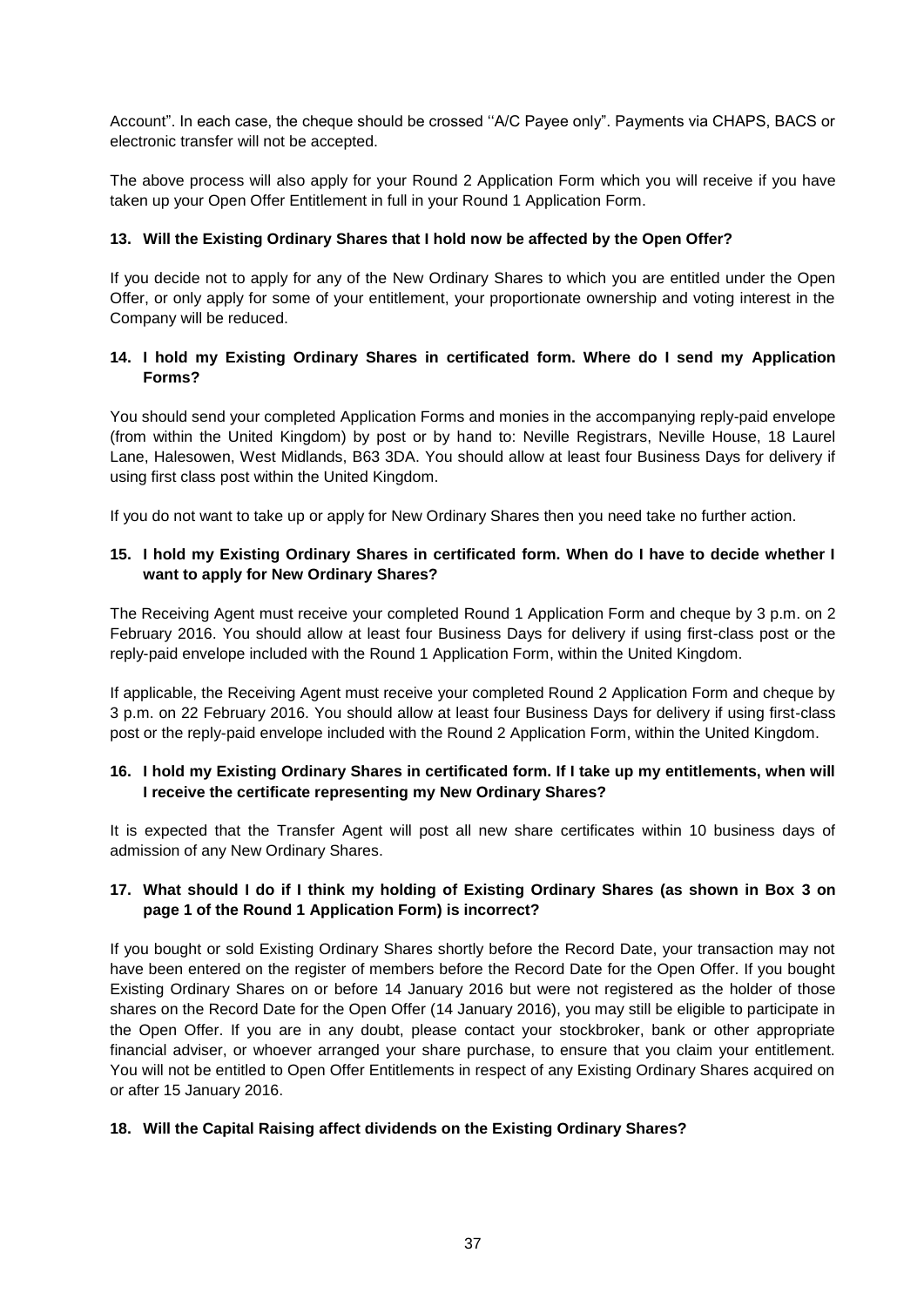The New Ordinary Shares will, when issued and fully paid, rank equally in all respects with Existing Ordinary Shares, including the right to receive all dividends or other distributions made, paid or declared, if any, by reference to a record date after the date of their issue.

#### **19. What should I do if I live outside the United Kingdom?**

Your ability to apply to acquire New Ordinary Shares may be affected by the laws of the country in which you live and you should take professional advice as to whether you require any governmental or other consents or need to observe any other formalities to enable you to take up your Open Offer Entitlement. Shareholders with registered addresses or who are located in the United States or another Excluded Territory are, subject to certain exceptions, not eligible to participate in the Open Offer. Your attention is drawn to the information in paragraph 8 of Part IV of this document.

## **20. How do I transfer my entitlements into the CREST system?**

If you are a Qualifying non-CREST Shareholder, but are a CREST member and want your New Ordinary Shares to be in uncertificated form, you would complete the CREST deposit form (Box 13 on page 4 of the Round 1 Application Form and, if applicable, Box 13 on page 4 of the Round 2 Application Form), and ensure they are delivered to CCSS to be received by 3.00 p.m. on 29 January 2016 at the latest. CREST sponsored members should arrange for their CREST sponsors to do this.

If you have transferred your entitlements into the CREST system, you should refer to Part IV of this document for details on how to pay for the New Ordinary Shares.

## **21. What happens if Resolution 1 is not passed at the Extraordinary General Meeting?**

The Open Offer is conditional, inter alia, upon the passing without amendment of Resolution 1. If for any reason Resolution 1 is not passed, and the other conditions of the Open Offer are not satisfied or waived, by the applicable deadlines the Open Offer will not proceed. Monies received will be returned as soon as reasonably practicable by cheque or CREST payment (as applicable), without interest and at the Applicant's sole risk.

#### **22. Further assistance**

Should you require further assistance for queries relating to the Offer or the application procedures please contact Neville Registrars on 0121 585 1131 from within the UK or on + 44 121 585 1131 if calling from outside the UK. Calls to the 0121 585 1131 number is charged at your network providers standard rate. Other network providers' costs may vary. Lines are open 9.00 am to 5.00 pm (London time) Monday to Friday. Calls to the helpline from outside the UK will be charged at the applicable international rate. Different charges may apply to calls from mobile telephones and calls may be recorded and randomly monitored for security and training purposes. The helpline cannot provide advice on the merits of the Capital Raising nor give any financial, legal or tax advice.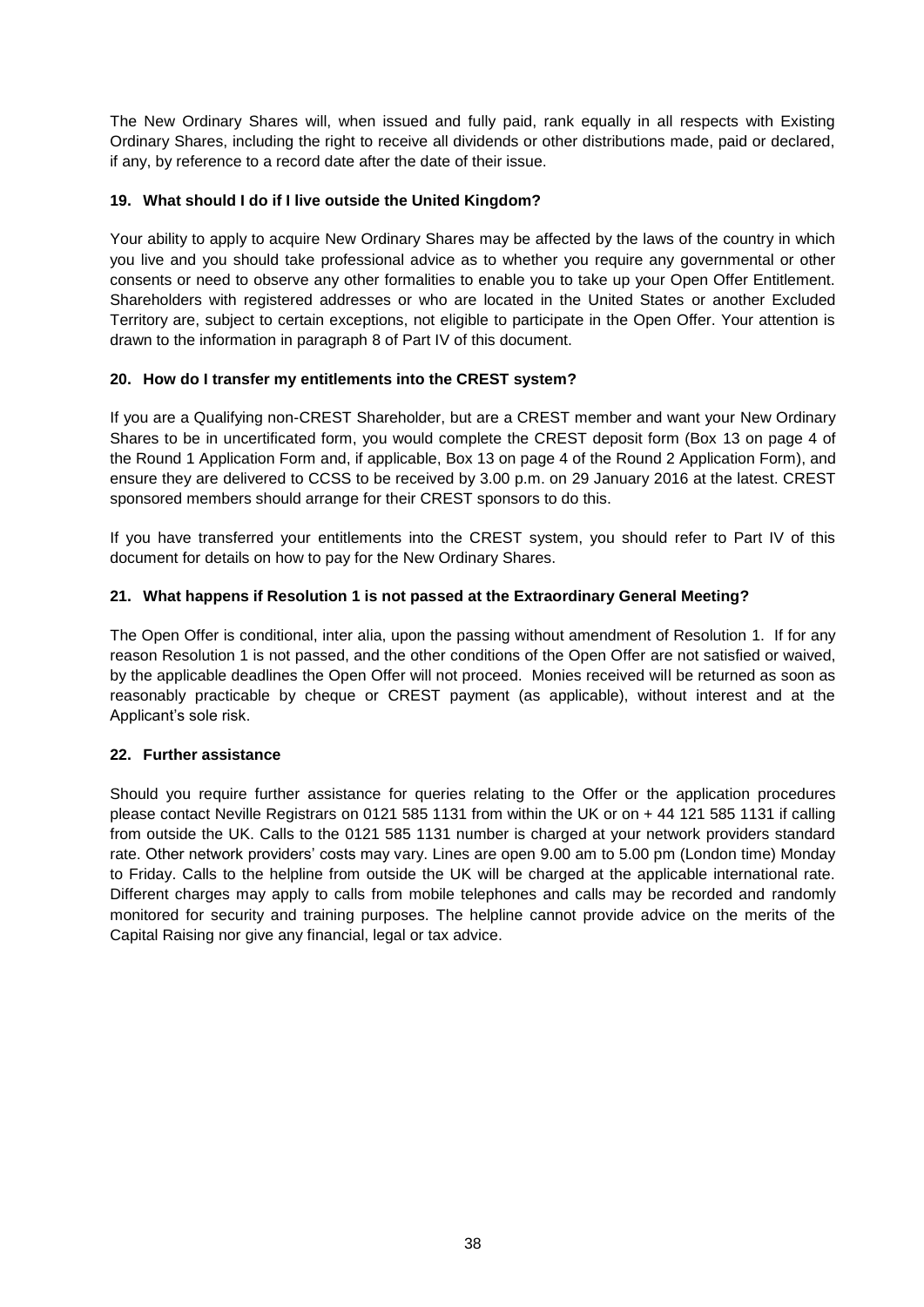## **Part IV—Terms and Conditions of the Open Offer and Warrants**

#### **Open Offer of up to 12,454,765 New Ordinary Shares at a price of 20 pence per share**

#### **1. Introduction**

As explained in Part I of this document, the Company is proposing to issue up to 12,454,765 New Ordinary Shares pursuant to the Capital Raising. Qualifying Shareholders are being offered the opportunity under the Open Offer to acquire Open Offer Shares at the Issue Price, being the same price per share as they are being offered to Placees under the Placing.

The Issue Price represents a 8.1 per cent. premium to the adjusted closing middle market price of 18.5 pence per Existing Ordinary Share on 14 January 2016 (being the last Business Day before the announcement of the Capital Raising), after taking into account the proposed Capital Reorganisation.

This document and, where relevant, the Application Forms contain the formal terms and conditions of the Open Offer.

#### **2. The Open Offer**

Subject to the terms and conditions set out below and, where relevant, in the Application Forms, the Company hereby invites Qualifying Shareholders to apply for Open Offer Shares at the Issue Price, payable in full in cash on application, free of all expenses, on the basis of:

- (a) 5 Open Offer Shares for every 20 Existing Ordinary Shares Existing Ordinary Shares held by them and registered in their names on the Record Date and so in proportion for any other number of Existing Ordinary Shares then held; and
- (b) further Open Offer Shares in excess of their Open Offer Entitlement through (but subject to the terms of) the Excess Application Facility.

Holdings of Existing Ordinary Shares in both certificated and uncertificated form will be treated as separate holdings for the purpose of calculating entitlements under the Open Offer.

Fractions of New Ordinary Shares will not be allocated to Qualifying Shareholders and entitlements to apply for Open Offer Shares will be rounded down to the nearest whole number of New Ordinary Shares.

Qualifying Shareholders may apply for any whole number of New Ordinary Shares up to their Open Offer Entitlement, which, in the case of Qualifying non-CREST Shareholders, is equal to the number of Open Offer Entitlements as shown on their Round 1 Application Form or, in the case of Qualifying CREST Shareholders, is equal to the number of Open Offer Entitlements standing to the credit of their stock account in CREST. The action to be taken in relation to the Open Offer depends on whether, at the time at which application and payment is made, you have a Round 1 Application Form in respect of your entitlement under the Open Offer or have Open Offer Entitlements credited to your stock account in CREST in respect of such entitlement.

**Not all Shareholders will be Qualifying Shareholders. Overseas Shareholders who are located in, or who are citizens of, or have a registered address in certain overseas jurisdictions (including, without limitation, any Excluded Territory) will not qualify to participate in the Open Offer. The attention of Overseas Shareholders or any person (including, without limitation, a custodian, nominee or trustee) who has a contractual or other legal obligation to forward this document into a jurisdiction other than the United Kingdom is drawn to paragraph 8 of this Part IV.**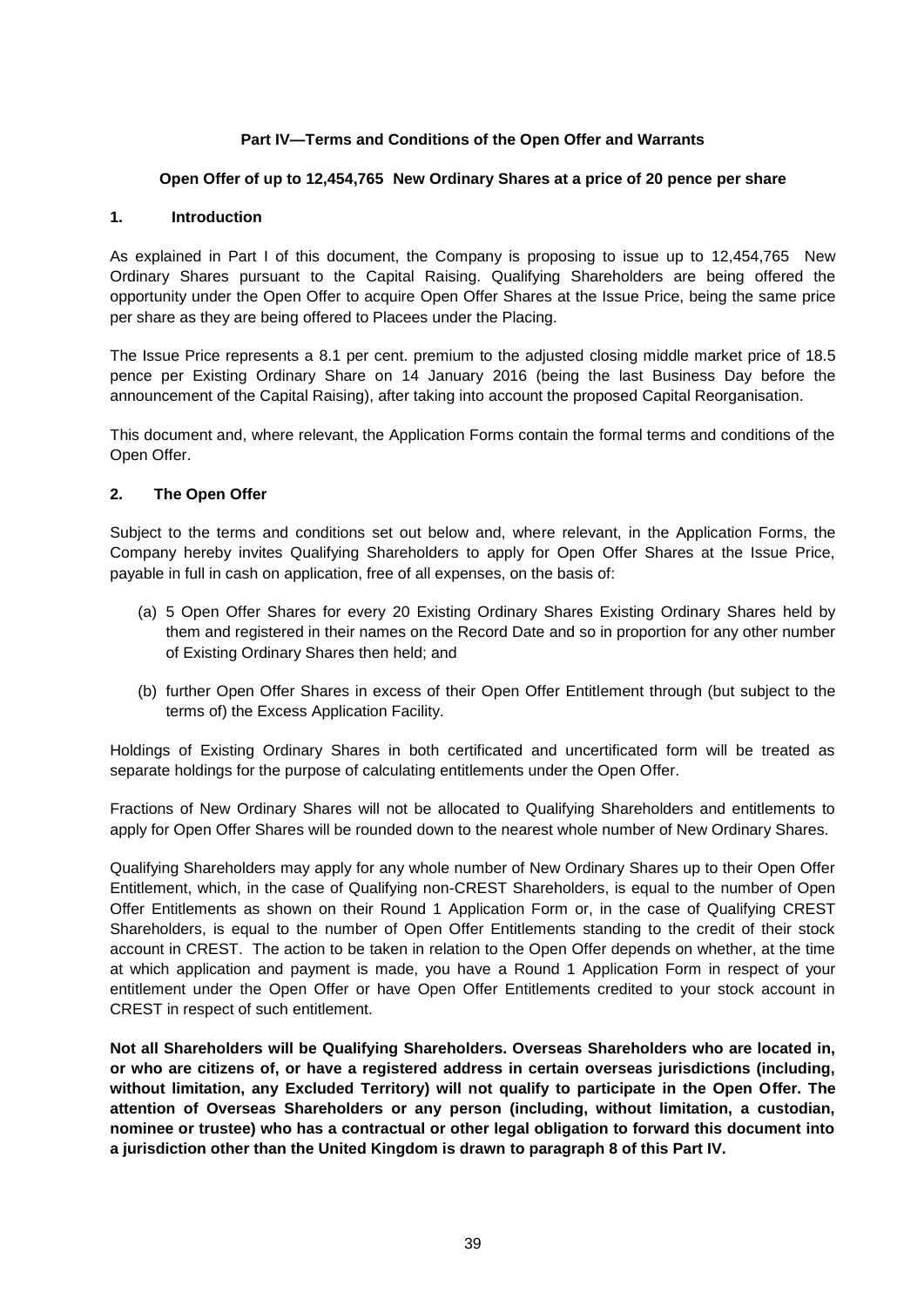If you have received a Round 1 Application Form with this document please refer to paragraph 6.1 and paragraphs 7 to 10 of this Part IV.

If you hold your Existing Ordinary Shares in CREST and have received a credit of Open Offer Entitlements to your CREST stock account, please refer to paragraph 6.2 and paragraphs 7 to 10 of this Part IV and also to the CREST Manual for further information on the CREST procedures referred to below.

The Open Offer Shares will be issued fully paid and will be identical to, and rank *pari passu* in all respects with, the Existing Ordinary Shares and the New Ordinary Shares to be issued pursuant to the Placing and will rank for all dividends or other distributions declared, made or paid after the date of issue of the Open Offer Shares. No temporary documents of title will be issued.

It is expected that the results of:

- (a) Round 1 of the Open Offer will be announced at 7.00 a.m. on 3 February 2016; and
- (b) Round 2 of the Open Offer will be announced at 7.00 a.m. on 23 February 2016.

Application will be made to the London Stock Exchange for the New Ordinary Shares to be admitted to trading on AIM. It is expected that Admission will become effective and that dealings for normal settlement in the New Ordinary Shares will commence at 8.00 a.m. on 25 February 2016.

**Shareholders should be aware that the Open Offer is not a rights issue. Entitlements to Open Offer Shares will neither be tradeable nor sold in the market for the benefit of Qualifying Shareholders who do not apply for them in the Open Offer.**

**Qualifying CREST Shareholders should note that although the Open Offer Entitlements and Excess CREST Open Offer Entitlements will be admitted to CREST and be enabled for settlement, applications in respect of entitlements under the Open Offer may only be made by the Qualifying CREST Shareholder originally entitled or by a person entitled by virtue of a** *bona fide* **market claim raised by Euroclear's Claims Processing Unit. Qualifying non-CREST Shareholders should note that the Application Forms are not a negotiable document and cannot be traded.**

**Before making any decision to acquire Open Offer Shares, you are asked to read and carefully consider all of the information in this document, including in particular the important information set out in the letter from the Chairman of the Company in Part I of this document, as well as this paragraph 2 of this Part IV and the Risk Factors set out in Part II of this document. Shareholders who do not participate in the Open Offer will be subject to dilution of their existing shareholdings.**

#### **3. The Warrants**

Every three New Ordinary Shares issued pursuant to the Open Offer (and Placing) will be accompanied by one Warrant to subscribe for a new Ordinary Share at the closing mid-market price of the Ordinary Shares on the last dealing day prior to Admission. The Warrants will be issued in certificated form only and will be non-transferable unlisted and not admitted to trading on AIM. Definitive certificates in respect of the Warrants are expected to be dispatched within 10 days of Admission. The principal terms of the Warrants are as follows:

- the exercise price of the Warrants shall be equal to the closing price of the Ordinary Shares on the last dealing day prior to Admission;
- the Warrants may be exercised from issue until the date which is three years from the date of Admission of the New Ordinary Shares; and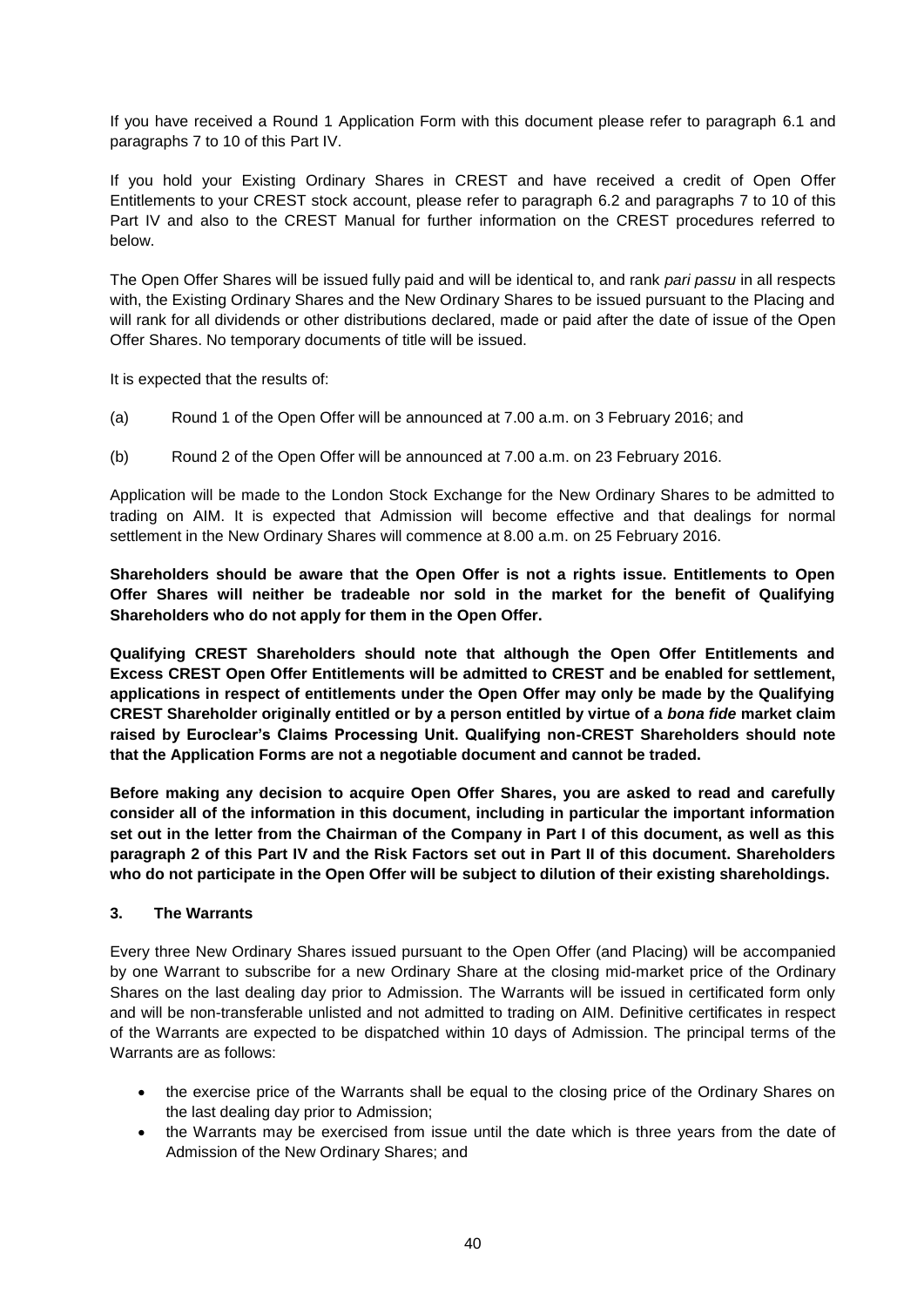Upon exercise of the Warrants, the resulting new Ordinary Shares will be credited as fully paid and will rank pari passu in all respects with the Company's existing Ordinary Shares including the right to receive all dividends and other distributions declared, made or paid after their date of issue.

## **4. The Capital Reorganisation**

It is intended that the Company will undertake the Capital Reorganisation such that every 20 Existing Ordinary Shares be consolidated into one Consolidated Ordinary Share and then Subdivided into one New Share and one Deferred Share.

The proportion of the issued ordinary share capital of the Company held by each Shareholder following the Share Consolidation (save for any fractional entitlements) will remain unchanged. Apart from having a different nominal value, each New Share will carry the same rights as set out in the Articles that currently attach to the Existing Ordinary Shares and that will attach to the New Shares (including the Open Offer Shares) issued pursuant to the Capital Raising. Fractional entitlements to New Shares will not be issued and will, so far as possible, be aggregated and be sold at the best price reasonably obtainable in the market for the benefit of the Company.

Any New Ordinary Shares (including Open Offer Shares) to be issued in certificated form in connection with the Capital Raising will be represented by definitive share certificates, which are expected to be despatched within 10 business days of Admission to the persons entitled thereto at the relevant person's registered address. Admission is expected to occur on 25 February 2016 if approved at the General Meeting. Pending the issue of definitive certificates, transfers will be certified against the register. No temporary documents of title in respect of the New Ordinary Shares will be issued.

The Capital Reorganisation is conditional upon the approval of Shareholders at the Extraordinary General Meeting as required by the Act and the Articles.

#### **5. Conditions of the Open Offer**

The Open Offer is conditional, *inter alia*, upon:

- the passing of the Resolution 1;
- the Placing Agreement becoming unconditional in all respects (other than Admission) and having not been terminated in accordance with its terms; and
- Admission of the New Ordinary Shares becoming effective by not later than 8.00 a.m. on 31 March 2016.

Further details of the Placing Agreement are set out in paragraph 3.4 of Part V of this document. Further terms of the Open Offer are set out in this Part IV and in the Application Forms.

If the Placing Agreement is terminated in accordance with its terms, or if Resolution 1 is not duly passed, the Open Offer will be revoked and will not proceed. Revocation cannot occur after dealings in the New Ordinary Shares have begun.

#### **6. Procedure for application and payment**

Save as provided in paragraph 8 of this Part IV in relation to Overseas Shareholders, the action to be taken by you in respect of the Open Offer depends on whether at the relevant time you have a Round 1 Application Form in respect of your Open Offer Entitlement, or you have an Open Offer Entitlement credited to your CREST account in respect of such entitlements.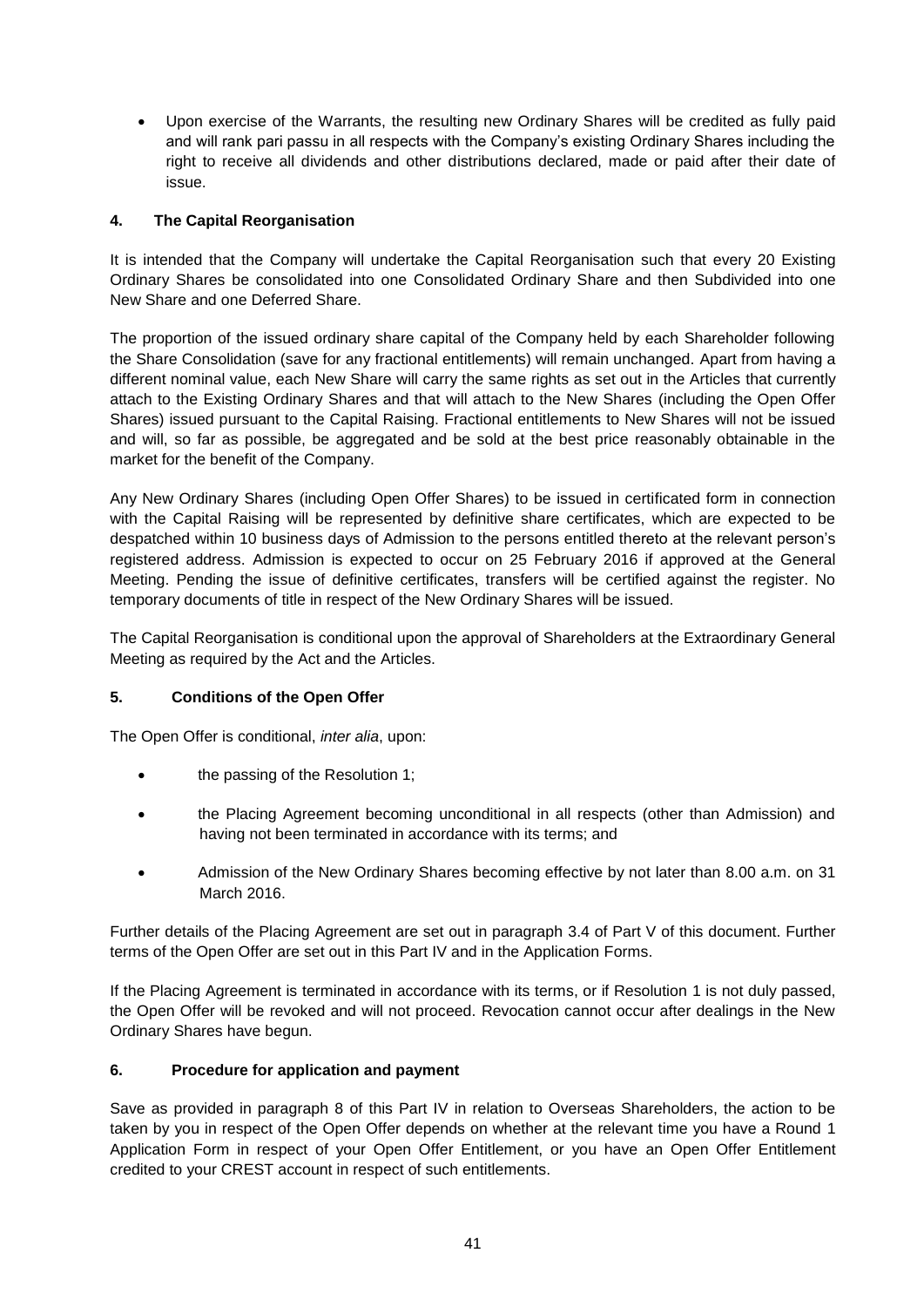Qualifying Shareholders who hold part of their Existing Ordinary Shares in uncertificated form on the Record Date will be allotted Open Offer Shares in uncertificated form to the extent that their entitlement to Open Offer Shares arises as a result of holding Existing Ordinary Shares in uncertificated form. Further information on deposit into CREST is set out in paragraph 6.2.6 of this Part IV.

CREST sponsored members should refer to their CREST sponsor, as only their CREST sponsor will be able to take the necessary action specified below to apply under the Open Offer in respect of the Open Offer Entitlements and Excess CREST Open Offer Entitlements of such members held in CREST. CREST members who wish to apply under the Open Offer in respect of their Open Offer Entitlement in CREST should refer to the CREST manual for further information on the CREST procedures referred to below.

## *6.1. Action to be taken if you have a Round 1 Application Form in respect of your Open Offer Entitlement*

## *6.1.1. General*

Each Qualifying non-CREST Shareholder will have received a Round 1 Application Form accompanying this document. The Round 1 Application Form shows the number of Existing Ordinary Shares registered in the relevant Qualifying non-CREST Shareholder's name on the Record Date. It also shows the number of Open Offer Shares for which such relevant Qualifying non-CREST Shareholder is entitled to apply under the Open Offer, calculated on the basis set out in paragraph 2 of this Part IV. Qualifying non-CREST Shareholders may also apply for less than their maximum Open Offer Entitlement.

The Excess Application Facility enables Qualifying Shareholders who have taken up their full Open Offer Entitlement to apply for Open Offer Shares in excess of their Open Offer Entitlement in Round 2 of the Open Offer.

The instructions and other terms which are set out in the Application Forms constitute part of the terms of the Open Offer.

#### *6.1.2. Procedure for application*

Applications for Open Offer Shares (including under the Excess Application Facility) by Qualifying non-CREST Shareholders may only be made on the Application Forms, which is personal to the Qualifying non-CREST Shareholder(s) named on it and is not capable of being split, assigned or transferred except in the circumstances described below.

Qualifying non-CREST Shareholders may apply for Excess Shares in excess of their *pro rata* entitlement to Open Offer Shares by completing Boxes 2, 6, 8 and 9 of the Round 2 Application Form (if received by them) for the total number of Excess Shares for which they wish to make application and submitting the amount payable on such application. Further details on the Excess Application Facility are set out in paragraph 6.1.4 of this Part IV.

A Qualifying non-CREST Shareholder who does not wish to apply for any of the Open Offer Shares to which he or she is entitled should not return a completed Round 1 Application Form to the Receiving Agent. **However, he or she is strongly encouraged to still complete and return the Proxy Form to the Registrars.**

The Round 1 Application Form represents a right for the Qualifying non-CREST Shareholder to apply to subscribe for Open Offer Shares; it is not a document of title and it cannot be traded. It is assignable or transferable only to satisfy *bona fide* market claims in relation to purchases in the market pursuant to the rules and regulations of the London Stock Exchange. Round 1 Application Forms may be split up to 3 p.m. on 29 January 2016 but only to satisfy such *bona fide* market claims. Qualifying non-CREST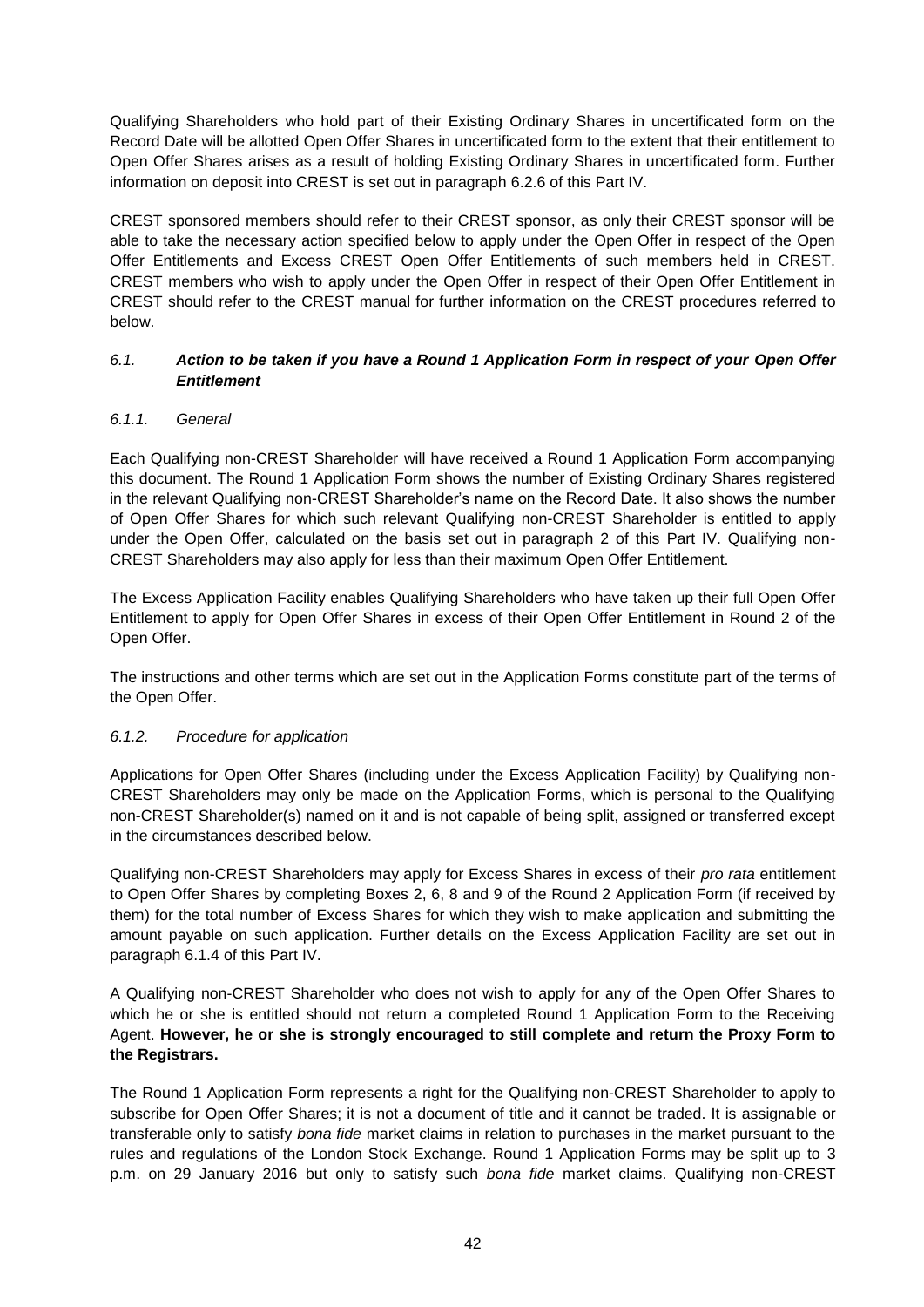Shareholders who have before the 'ex' date sold or transferred all or part of their shareholdings are advised to consult their stockbroker, bank or agent through whom the sale or transfer was effected or another professional adviser authorised under the FSMA as soon as possible, since the invitation to apply for Open Offer Shares (including under the Excess Application Facility) may represent a benefit which can be claimed from them by the purchaser(s) or transferee(s) under the rules of the London Stock Exchange.

Qualifying non-CREST Shareholders who submit a valid application using the Round 1 Application Form and accompanying payment will (subject to the terms and conditions set out in this Part IV, in the letter from the Chairman of the Company in Part I of this document and in the Application Forms) be allocated the Open Offer Shares applied for in full at the Issue Price (subject to the Company's discretion to accept or reject any application for any Open Offer Shares).

Applications will be irrevocable and, once submitted, may not be withdrawn and their receipt will not be acknowledged. The Company reserves the right to treat any application not strictly complying with the terms and conditions of application as nevertheless valid.

The Company may in its sole discretion, but shall not be obliged to, treat a Round 1 Application Form as valid and binding on the person by whom or on whose behalf it is lodged, even if not completed in accordance with the relevant instructions or not accompanied by a valid power of attorney where required, or if it otherwise does not strictly comply with the terms and conditions of the Open Offer. The Company further reserves the right (but shall not be obliged) to accept either:

- (i) Round 1 Application Forms received after 3 p.m. on 2 February 2016; or
- (ii) applications in respect of which remittances are received before 3 p.m. on 2 February 2016 from authorised persons (as defined in FSMA) specifying the Open Offer Shares applied for and undertaking to lodge the Round 1 Application Form in due course but, in any event, within two Business Days.

Multiple applications will not be accepted. All documents and remittances sent by post by or to an Applicant (or as the Applicant may direct) will be sent at the Applicant's own risk.

If Open Offer Shares have already been allotted to a Qualifying non-CREST Shareholder and such Qualifying non-CREST Shareholder's cheque is not honoured upon first presentation or such Qualifying non-CREST Shareholder's application is subsequently otherwise deemed to be invalid, the Company shall arrange (in its absolute discretion as to manner, timing and terms) to make arrangements for the sale of such Qualifying non-CREST Shareholder's Open Offer Shares in Round 2 of the Open Offer and for the proceeds of sale (which for these purposes shall be deemed to be payments in respect of successful applications) to be paid to and retained by the Company. None of the Registrar, the Company or any other person shall be responsible for, or have any liability for, any loss, expense or damage suffered by such Qualifying non-CREST Shareholders.

**If you are a Qualifying non-CREST Shareholder and wish to apply for all or part of the Open Offer Shares to which you are entitled you should complete and sign the Round 1 Application Form in accordance with the instructions printed on it and return it, either by post or by hand (during normal business hours only) together with a pounds sterling cheque to the value of the Open Offer Shares applied for on the Round 1 Application Form, to Neville Registrars, Neville House, 18 Laurel Lane, Halesowen, West Midlands, B63 3DA as soon as practicable and, in any event, so as to be received not later than 3 p.m. on 2 February 2016, after which time Round 1 Application Forms will not be accepted. The cheque must be drawn on a United Kingdom branch of a qualifying bank or building society, as further described below. Your Round 1 Application Form will not be valid unless you sign it. If you post your Round 1 Application Form by first class post**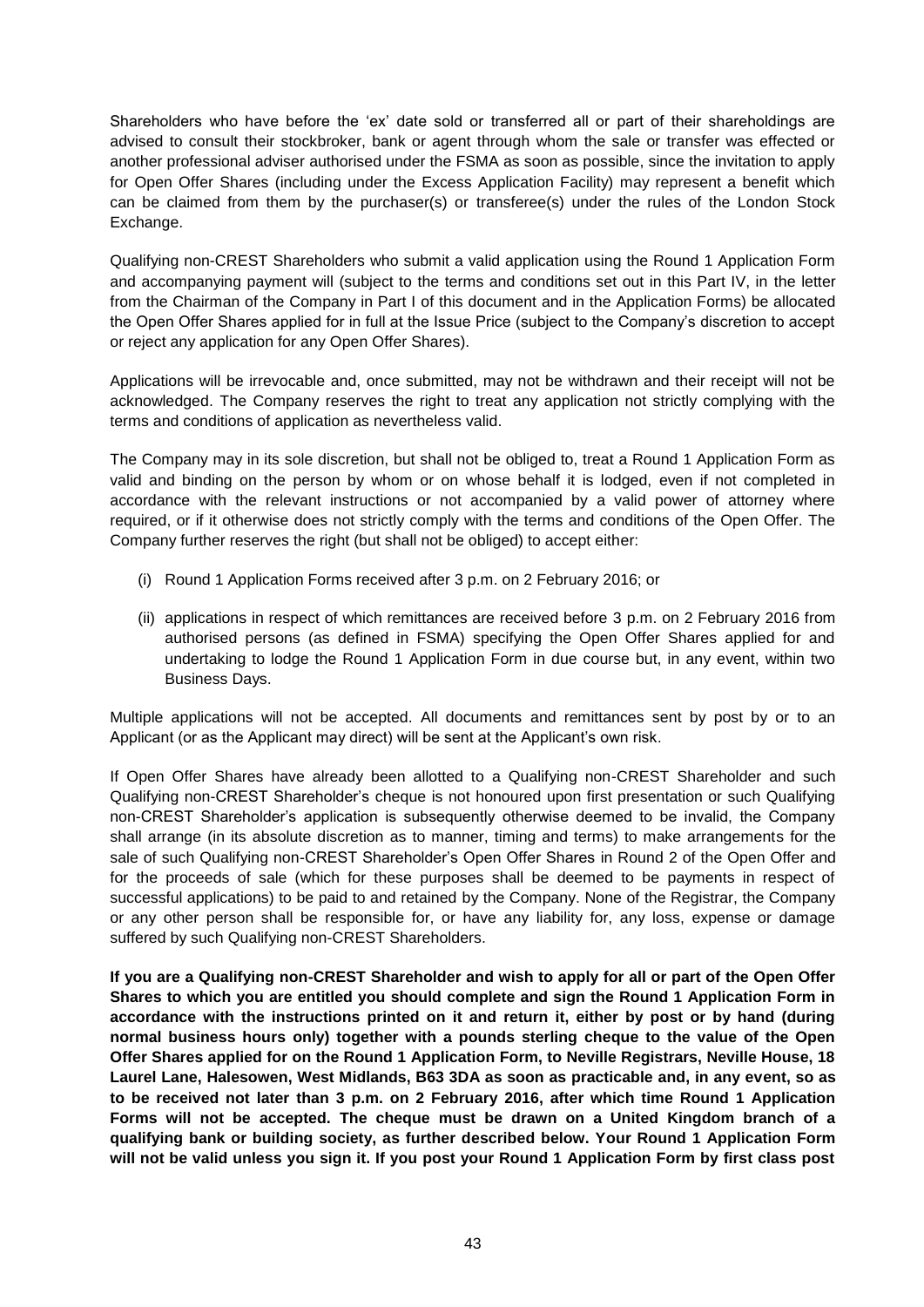#### **in the UK, or in the accompanying reply-paid envelope, you are advised to allow at least four Business Days for delivery.**

The Company reserves the right (but shall not be obliged) to accept applications in respect of which remittances are received prior to 3 p.m. on 2 February 2016 from an authorised person (as defined in the FSMA) specifying the Open Offer Shares concerned and undertaking to lodge the relevant Round 1 Application Form in due course but, in any event, within two Business Days.

## *6.1.3. Payments*

Cheques must be drawn on the personal account to which you have sole or joint title to the funds. Your cheque should be made payable to "Neville Registrars Limited re Clients Account" and crossed ''A/C Payee only". Payments must be made by cheque in pounds sterling drawn on an account at a branch (which must be in the United Kingdom, the Channel Islands or the Isle of Man) of a bank or building society which is either a settlement member of the Cheque and Credit Clearing Company Limited or the CHAPS Clearing Company Limited or which has arranged for its cheques to be cleared through facilities provided by either of these companies and must bear the appropriate sorting code in the top right-hand corner. Third party cheques may not be accepted with the exception of building society cheques where the building society or bank endorsed the building society cheque with the name of the account holder (which must be the same name as printed on the Part 1 Application Form) and their title to funds by stamping and endorsing the building society cheque to such effect. Any application or purported application may be rejected unless these requirements are fulfilled. Post-dated cheques will not be accepted.

Cheques will be presented for payment upon receipt. The Company reserves the right to instruct the Receiving Agent to seek special clearance of cheques to allow the Company to obtain value for remittances at the earliest opportunity (and withhold definitive share certificates (or crediting to the relevant member account, as applicable) pending clearance thereof). No interest will be paid on payments made before they are due. It is a term of the Open Offer that cheques shall be honoured on first presentation and the Company may elect to treat as invalid applications in respect of which cheques are not so honoured. All documents, cheques sent through the post will be sent at the risk of the sender. Payments via CHAPS, BACS or electronic transfer will not be accepted.

If cheques are presented for payment before the conditions of the Open Offer are fulfilled, the application monies will be credited to a non-interest bearing account by the Receiving Agent. If the Open Offer does not become unconditional, no Open Offer Shares will be issued and all monies will be returned (at the Applicant's sole risk), without payment of interest, to Applicants as soon as practicable following the lapse of the Open Offer.

The Company shall as soon as practicable following 2 February 2016 refund any payment received with respect to an application for a number of Open Offer Shares in respect of an Open Offer Entitlement which has been rejected in whole or in part by the Company.

#### *6.1.4. The Excess Application Facility*

The Excess Application Facility enables Qualifying Shareholders who have taken up their Open Offer Entitlement in full in round 1 of the Open Offer to apply for additional Open Offer Shares.

Qualifying non-CREST Shareholders who wish to apply for Open Offer Shares in excess of their Open Offer Entitlement must complete the Round 2 Application Form in accordance with the instructions set out on the Round 2 Application Form.

Fractions of Open Offer Shares will not be issued under the Excess Application Facility and fractions of Open Offer Shares will be rounded down to the nearest whole number.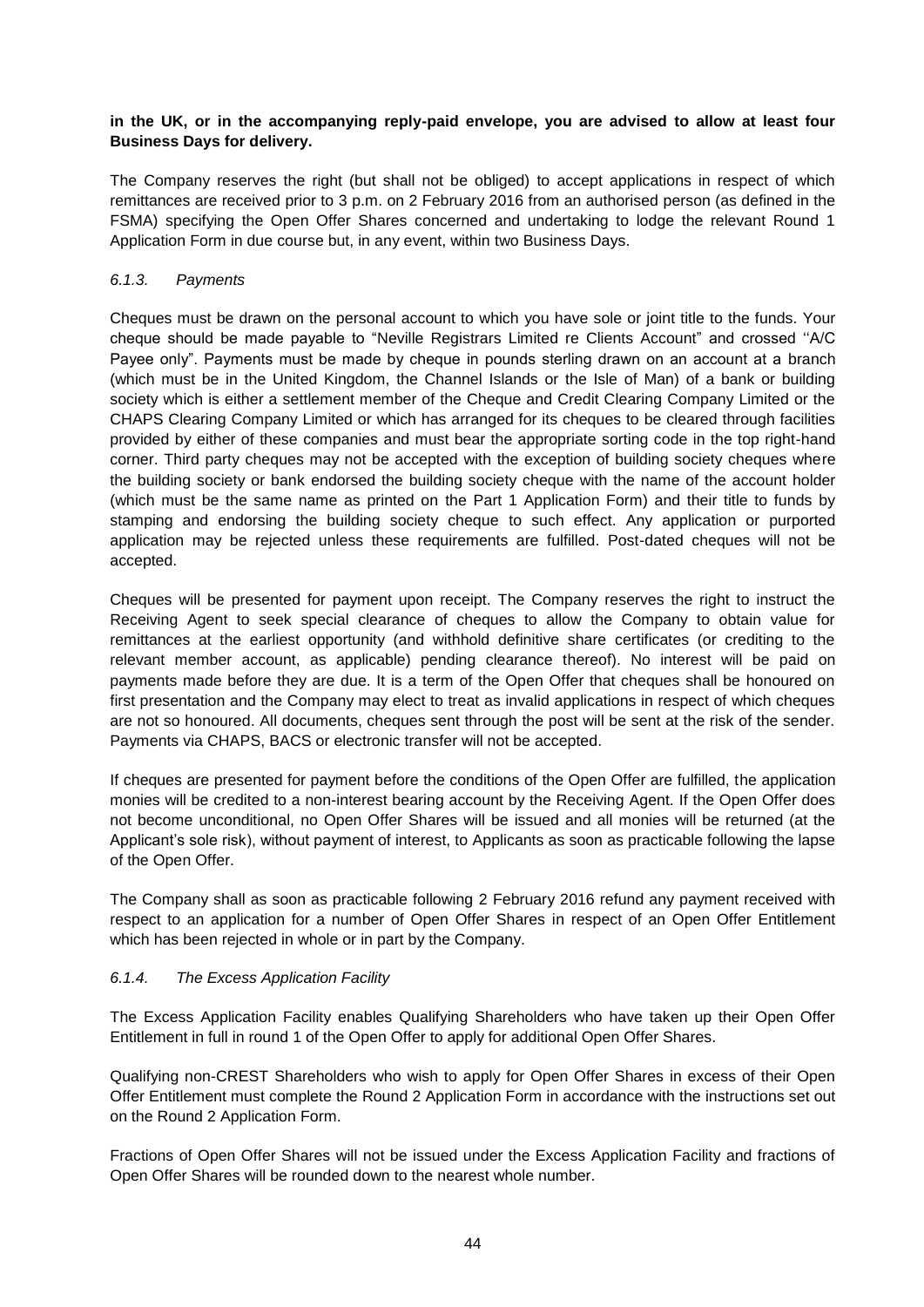#### *6.1.5. Effect of application*

By completing and delivering an Application Form you (as the Applicant(s)):

- (i) agree that your application, the acceptance of your application and the contract resulting therefrom under the Open Offer shall be governed by, and construed in accordance with, the laws of England and Wales;
- (ii) confirm that in making the application you are not relying on any information or representation other than those contained in this document and the Application Forms and you, accordingly, agree that no person responsible solely or jointly for this document or any part of it shall have any liability for any information or representation not contained in this document and that having had the opportunity to read this document you will be deemed to have notice of all the information concerning the Company contained within this document;
- (iii) represent and warrant that you are not citizen(s) or resident(s) of an Excluded Territory or any other jurisdiction in which the application for Open Offer Shares is prevented by law and are not applying on behalf of, or with a view to the re-offer, re-sale or delivery of Open Offer Shares directly or indirectly in, into or within an Excluded Territory or to a resident of an Excluded Territory or to any person you believe is purchasing or subscribing for the purpose of such reoffer, re-sale or delivery;
- (iv) represent and warrant that you are not otherwise prevented by legal or regulatory restrictions from applying for Open Offer Shares or acting on behalf of such person(s) on a non-discretionary basis; and
- (v) will also be asked whether or not you can represent and warrant as follows: (i) you have not received the Application Forms or any other document relating to the Open Offer in an Excluded Territory, nor have you mailed, transmitted or otherwise distributed or forwarded any such document in or into an Excluded Territory; (ii) you are not and were not located in an Excluded Territory at the time you accepted the Application Forms or at the time you returned the Application Forms; and (iii) if you are acting in a fiduciary, agency or other capacity as an intermediary, then either (A) you have full investment discretion with respect to the Open Offer Shares covered by the Application Forms or (B) the person on whose behalf you are acting was located outside an Excluded Territory at the time he or she instructed you to submit the Application Forms.
- (vi) If you are unable to provide such representations and warranties you will be deemed not to have validly submitted an application for Open Offer Shares, save in the discretion of the Company and subject to certain conditions.
- (vii)You should note that applications will be irrevocable. The Company reserves the right (but shall not be obliged) to treat any application not strictly complying in all respects with the terms and conditions of application as nevertheless valid. If you do not wish to apply for Open Offer Shares under the Open Offer you should not complete or return the Application Forms.
- (viii) For queries relating to the Open Offer or the Application Forms please contact Neville Registrars on 0121 585 1131 from within the UK or on  $+ 44$  121 585 1131 if calling from outside the UK. Calls to the 0121 585 1131 number is charged at your network providers standard rate. Other network providers' costs may vary. Lines are open 9.00 am to 5.00 pm (London time) Monday to Friday. Calls to the helpline from outside the UK will be charged at the applicable international rate. Different charges may apply to calls from mobile telephones and calls may be recorded and randomly monitored for security and training purposes. The helpline cannot provide advice on the merits of the Proposals nor give any financial, legal or tax advice.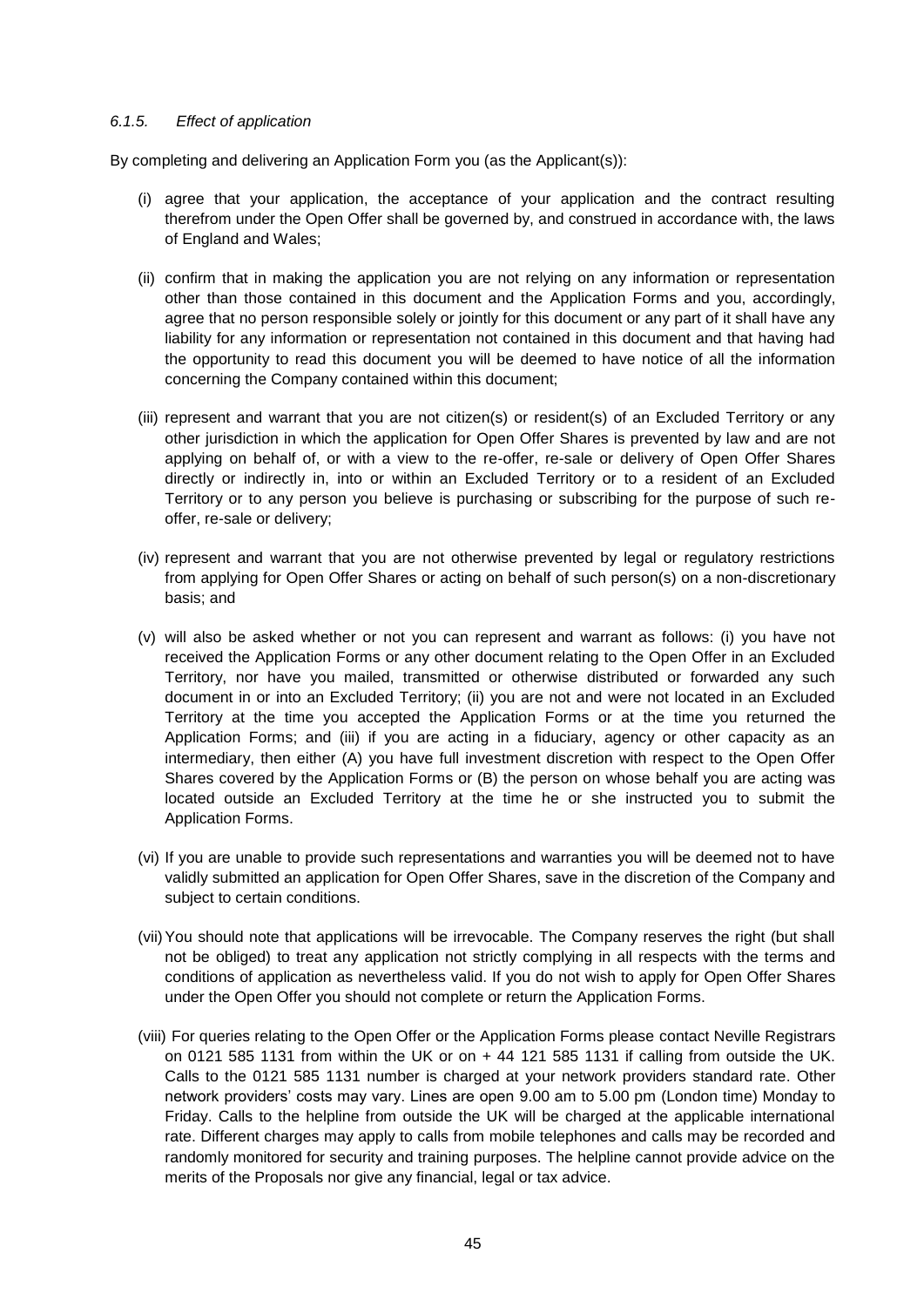## *6.2. Action to be taken if you have Open Offer Entitlements and Excess Open Offer Entitlements credited to your stock account in CREST in respect of your entitlement under the Open Offer*

#### *6.2.1. General*

Save as provided in paragraph 8 of this Part IV in relation to certain Overseas Shareholders, each Qualifying CREST Shareholder will receive a credit to his stock account in CREST of his Open Offer Entitlements equal to the maximum number of Open Offer Shares to which he is entitled under the Open Offer. Qualifying CREST Shareholders may also apply, in Round 2 of the Open Offer, for Open Offer Shares in excess of their Open Offer Entitlement under the Excess Application Facility. Further details of Excess Offer Entitlements can be found in paragraph 6.2.10 of this Part IV.

Excess Open Offer Entitlements will only be credited to the stock account in CREST of Qualifying Shareholders who have taken up their full Open Offer Entitlement to apply for Open Offer Shares.

The CREST stock account to be credited will be an account under the Participant ID and Member ID that apply to the Existing Ordinary Shares held on the Record Date by the Qualifying CREST Shareholder in respect of which the Open Offer Entitlement and Excess Open Offer Entitlement have been allocated.

If for any reason the Open Offer Entitlement cannot be admitted to CREST by, or the stock accounts of Qualifying CREST Shareholders cannot be credited by, 3 p.m. or such later time as the Company may decide, on 18 January 2016, a Round 1 Application Form will be sent out to each Qualifying CREST Shareholder in substitution for the Open Offer Entitlement credited to his stock account in CREST. In these circumstances the expected timetable as set out in this document will be adjusted as appropriate and the provisions of this document applicable to Qualifying non-CREST Shareholders with Round 1 Application Forms will apply to Qualifying CREST Shareholders who receive Round 1 Application Forms.

**Qualifying CREST Shareholders who wish to apply for some or all of their entitlements to Open Offer Shares should refer to the CREST Manual for further information on the CREST procedures referred to below. If you have any questions relating to the procedure for acceptance, please contact Neville Registrars on 0121 585 1131 from within the UK or on +44 121 585 1131 if calling from outside the UK. Calls to the 0121 585 1131 number cost 10 pence per minute from a BT landline is charged at your network providers standard rate. Other network providers' costs may vary. Lines are open from 9.00 am to 5.00 pm (London time) Monday to Friday. Calls to the helpline from outside the UK will be charged at the applicable international rate. Different charges may apply to calls from mobile telephones and calls may be recorded and randomly monitored for security and training purposes. The helpline cannot provide advice on the merits of the Capital Raising nor give any financial, legal or tax advice. If you are a CREST sponsored member you should consult your CREST sponsor if you wish to apply for Open Offer Shares as only your CREST sponsor will be able to take the necessary action to make this application in CREST.**

#### *6.2.2. Procedure for application and payment*

The Open Offer Entitlements and Excess Open Offer Entitlements will have a separate ISIN and constitute a separate security for the purposes of CREST. Although Open Offer Entitlements and Excess Open Offer Entitlements will be admitted to CREST and be enabled for settlement, applications in respect of Open Offer Entitlements and Excess Open Offer Entitlements may only be made by the Qualifying CREST Shareholder originally entitled or by a person entitled by virtue of a *bona fide* market claim transaction. Transactions identified by the CREST Claims Processing Unit as "cum" the Open Offer Entitlement will generate an appropriate market claim transaction and the relevant Open Offer Entitlement(s) and Excess Open Offer Entitlement(s) will thereafter be transferred accordingly.

#### *6.2.3. USE instructions*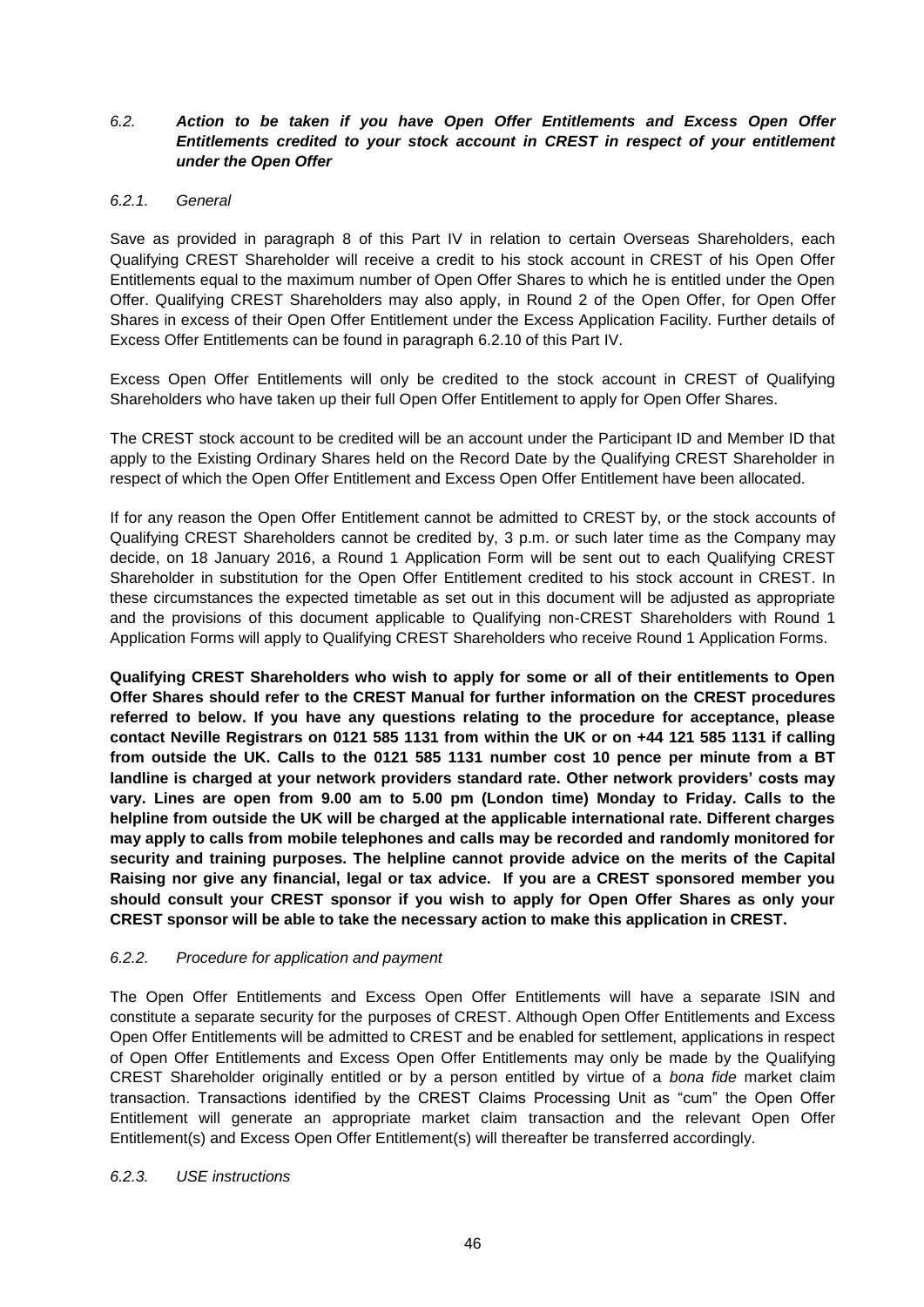Qualifying CREST Shareholders who wish to apply for Open Offer Shares in respect of all or some of their Open Offer Entitlements and Excess Open Offer Entitlements in CREST must send (or if they are CREST sponsored members, procure that their CREST sponsor sends) an Unmatched Stock Event ("**USE**") instruction to Euroclear which, on its settlement, will have the following effect:

- (i) the crediting of a stock account of the Receiving Agent under the Participant ID and Member Account ID specified below, with the number of Open Offer Entitlements or Excess CREST Open Offer Entitlements corresponding to the number of Open Offer Shares applied for (subject to paragraph 6.2.10 of this Part IV); and
- (ii) the creation of a CREST payment in accordance with the CREST payment arrangements in favour of the payment bank of the Receiving Agent in respect of the amount specified in the USE instruction which must be the full amount payable on application for the number of Open Offer Shares or Excess Shares referred to in sub-paragraph (i) above.

#### *6.2.4. Content of USE instructions in respect of Open Offer Entitlements*

The USE instruction must be properly authenticated in accordance with Euroclear's specifications and must contain, in addition to the other information that is required for settlement in CREST, the following details:

- (i) the number of Open Offer Shares for which application is being made (and hence the number of Open Offer Entitlement(s) being delivered to the Receiving Agent);
- (ii) the ISIN of the Open Offer Entitlements, which is IM00BYNH2C10;
- (iii) the Participant ID of the accepting CREST member;
- (iv) the Member Account ID of the accepting CREST member from which the Open Offer Entitlements are to be debited;
- (v) the Participant ID of Neville Registrars, in its capacity as a CREST receiving agent, which is 7RA11;
- (vi) the Member Account ID of Neville Registrars in its capacity as a CREST receiving agent, which is HOTELCOR;
- (vii) the amount payable by means of a CREST payment on settlement of the USE instruction, which must be the full amount payable on application for the number of Open Offer Shares referred to in (i) above;
- (viii) the intended settlement date, which must be on or before 3 p.m. on 2 February 2016; and
- (ix) the Corporate Action Number for the Open Offer, which will be available by viewing the relevant corporate action details in CREST.

In order for an application under the Open Offer to be valid, the USE instruction must comply with the requirements as to authentication and contents set out above and must settle on or before 3 p.m. on 2 February 2016.

In order to assist prompt settlement of the USE instruction, CREST members (or their sponsors, where applicable) may consider adding the following non-mandatory fields to the USE instruction:

(i) a contact name and telephone number (in the free format shared note field); and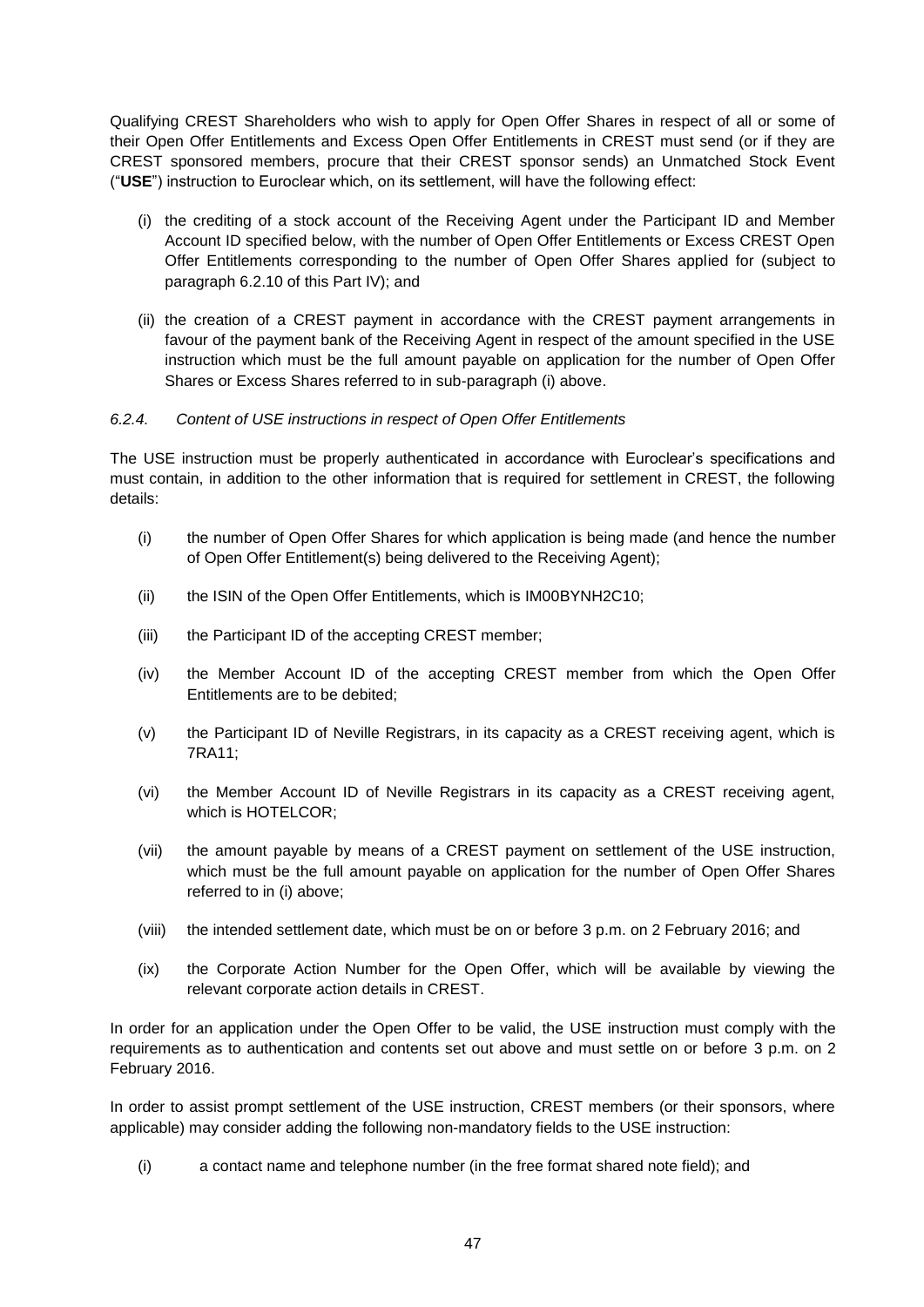(ii) a priority of at least 80.

CREST members and, in the case of CREST sponsored members, their CREST sponsors, should note that the last time at which a USE instruction may settle on 2 February 2016 in order to be valid is 3.00 p.m. on that day.

#### *6.2.5. Contents of USE instructions in respect of Excess CREST Open Offer Entitlements*

The USE Instruction must be properly authenticated in accordance with Euroclear UK & Ireland's specifications and must contain, in addition to the other information that is required for settlement in CREST, the following details:

- (i) the number of Open Offer Shares for which application is being made (and hence the number of Excess CREST Open Offer Entitlement(s) being delivered to the Receiving Agent);
- (ii) the ISIN of the Excess CREST Open Offer Entitlement, which is IM00BYNH2D27;
- (iii) the CREST participant ID of the accepting CREST member;
- (iv) the CREST member account ID of the accepting CREST member from which the Excess CREST Open Offer Entitlements are to be debited;
- (v) the Participant ID of Neville Registrars in its capacity as a CREST receiving agent, which is 7RA11;
- (vi) the Member Account ID of Neville Registrars in its capacity as a CREST receiving agent, which is HOTELCOR;
- (vii) the amount payable by means of a CREST payment on settlement of the USE instruction which must be the full amount payable on application for the number of Open Offer Shares referred to in (i) above;
- (viii) the intended settlement date, which must be before 3 p.m. on 22 February 2016; and
- (ix) the Corporate Action Number for the Open Offer, which will be available by viewing the relevant corporate action details in CREST.

In order for an application in respect of an Excess CREST Open Offer Entitlement under the Open Offer to be valid, the USE instruction must comply with the requirements as to authentication and contents set out above and must settle on or before 3 p.m. on 22 February 2016.

In order to assist prompt settlement of the USE instruction, CREST members (or their sponsors, where applicable) should add the following non-mandatory fields to their USE instruction:

- (i) a contact name and telephone number (in the free format shared note field); and
- (ii) a priority of at least 80.

CREST members and, in the case of CREST sponsored members, their CREST sponsors, should note that the last time at which a USE instruction may settle on 22 February 2016 in order to be valid is 3.00 p.m. on that day. Please note that automated CREST generated claims and buyer protection will not be offered on the Excess CREST Open Offer Entitlement security.

If the Open Offer does not become unconditional on or before 8.00 a.m. on 25 February 2016 or such later time and date as the Company, Shore Capital and Sanlam determine (being no later than 8.00 a.m.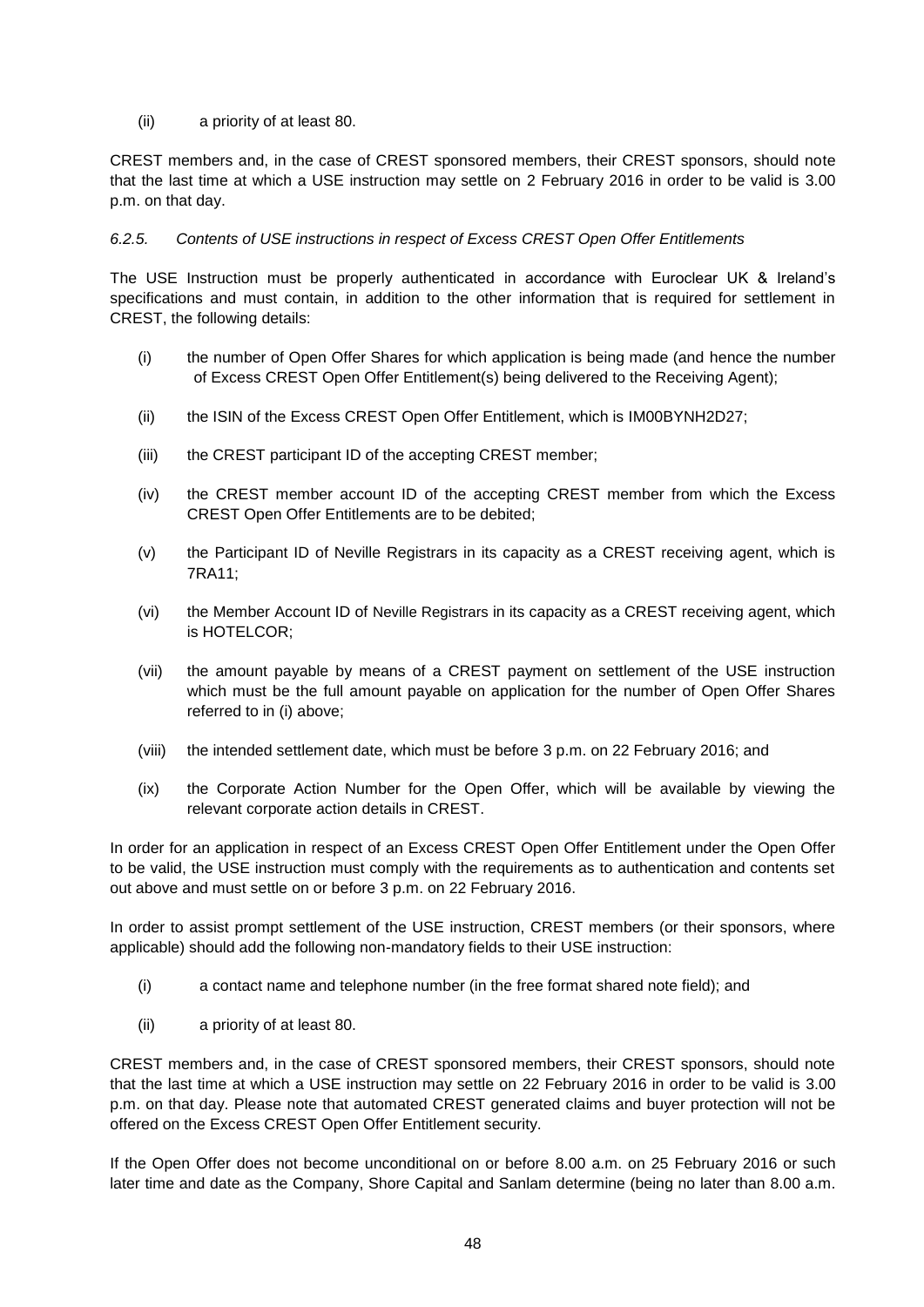on 31 March 2016), the Open Offer will lapse, the Open Offer Entitlements and Excess Open Offer Entitlements admitted to CREST will be disabled and the Receiving Agent will refund the amount paid by a Qualifying CREST Shareholder by way of a CREST payment, without interest, within 14 days. The Open Offer cannot be revoked once all conditions have been satisfied.

## *6.2.6. Deposit of Open Offer Entitlements into, and withdrawal from, CREST*

A Qualifying non-CREST Shareholder's entitlement under the Open Offer as shown by the number of Open Offer Entitlements set out in his Round 1 Application Form may be deposited into CREST (either into the account of the Qualifying Shareholder named in the Round 1 Application Form or into the name of a person entitled by virtue of a *bona fide* market claim). Similarly, Open Offer Entitlements and Excess Open Offer Entitlements held in CREST may be withdrawn from CREST so that the entitlement under the Open Offer is reflected in the Application Forms. Normal CREST procedures (including timings) apply in relation to any such deposit or withdrawal as are set out in the Application Forms.

The holder of a Round 1 Application Form who is proposing so to deposit the Open Offer Entitlements set out in such form is recommended to ensure that the deposit procedures are implemented in sufficient time to enable the person holding or acquiring the Open Offer Entitlements and Excess Open Offer Entitlements following their deposit into CREST to take all necessary steps in connection with taking up such entitlements prior to 3 p.m. on 2 February 2016.

In particular, having regard to normal processing times in CREST and on the part of the Registrars, the recommended latest time for depositing a Round 1 Application Form with the CCSS, where the person entitled wishes to hold the entitlement under the Open Offer set out in such Round 1 Application Form as Open Offer Entitlements in CREST, is 3 p.m. on 29 January 2016, and the recommended latest time for receipt by Euroclear of a dematerialised instruction requesting withdrawal of Open Offer Entitlements from CREST is 3 p.m. on 28 January 2016, in either case so as to enable the person acquiring or (as appropriate) holding the Open Offer Entitlements following the deposit or withdrawal (whether as shown in a Round 1 Application Form or held in CREST) to take all necessary steps in connection with applying in respect of the Open Offer Entitlements and prior to 3 p.m. on 2 February 2016.

In relation to Round 2 of the Open Offer, the recommended latest time for depositing a Round 2 Application Form with the CCSS, where the person entitled wishes to hold the entitlement under the Open Offer set out in such Round 2 Application Form as Excess CREST Open Offer Entitlements in CREST, is 3 p.m. on 19 February 2016, and the recommended latest time for receipt by Euroclear of a dematerialised instruction requesting withdrawal of Excess CREST Open Offer Entitlements from CREST is 3 p.m. on 17 February 2016, in either case so as to enable the person acquiring or (as appropriate) holding the Excess Open Offer Entitlements and Excess CREST Open Offer Entitlements following the deposit or withdrawal (whether as shown in a Round 2 Application Form or held in CREST) to take all necessary steps in connection with applying in respect of the Excess Open Offer Entitlements and Excess CREST Open Offer Entitlements prior to 3 p.m. on 22 February 2016.

Delivery of Application Forms with the CREST deposit form duly completed whether in respect of a deposit into the account of the Qualifying non-CREST Shareholder named in the Application Forms or into the name of another person, shall constitute a representation and warranty to the Company and the Registrar by the relevant CREST member(s) that it/they is/are not in breach of the provisions of the notes under the paragraph headed "Instructions for depositing entitlements under the Open Offer into CREST" on page 2 of the Application Forms, and a declaration to the Company and the Registrar from the relevant CREST member(s) that it/they is/are not citizen(s) or resident(s) of an Excluded Territory and, where such deposit is made by a beneficiary of a market claim, a representation and warranty that the relevant CREST member(s) is/are entitled to apply under the Open Offer by virtue of a *bona fide* market claim.

#### *6.2.7. Validity of application*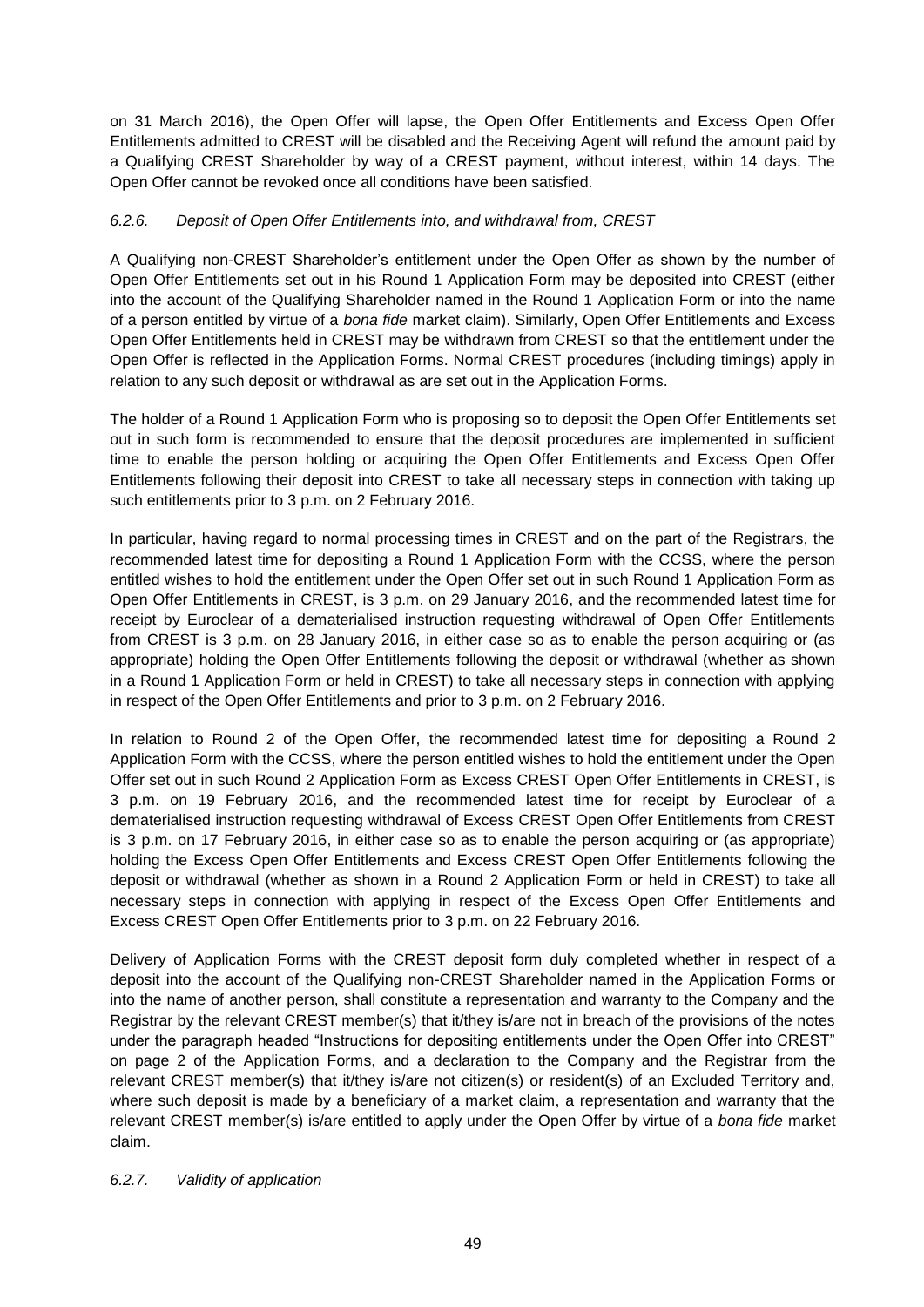A USE instruction complying with the requirements as to authentication and contents set out above which settles by no later than 3 p.m. on:

- (a) 2 February 2016 will constitute a valid application for Open Offer Entitlements; and
- (b) 22 February 2016 will constitute a valid application for Excess CREST Open Offer Entitlements.

#### *6.2.8. CREST procedures and timings*

**CREST members and (where applicable) their CREST sponsors should note that Euroclear does not make available special procedures, in CREST, for any particular corporate action. Normal system timings and limitations will therefore apply in relation to the input of a USE instruction and its settlement in connection with the Open Offer. It is the responsibility of the CREST member concerned to take (or, if the CREST member is a CREST sponsored member, to procure that his CREST sponsor takes) such action as shall be necessary to ensure that a valid application is made as stated above by 3 p.m. on 2 February 2016 for Open Offer Entitlements and 3 p.m. on 22 February 2016 for Excess Open Offer Entitlements. In this connection CREST members and (where applicable) their CREST sponsors are referred in particular to those sections of the CREST manual concerning practical limitations of the CREST system and timings.**

#### *6.2.9. Incorrect or incomplete applications*

If a USE instruction includes a CREST payment for an incorrect sum, the Company through the Receiving Agent reserves the right:

- (iii) to reject the application in full and refund the payment to the CREST member in question;
- (iv) in the case that an insufficient sum is paid, to treat the application as a valid application for such lesser whole number of Open Offer Shares as would be able to be applied for with that payment at the Issue Price, refunding any unutilised sum to the CREST member in question (without interest); and
- (v) in the case that an excess sum is paid, to treat the application as a valid application for all the Open Offer Shares referred to in the USE instruction refunding any unutilised sum to the CREST member in question (without interest).

#### *6.2.10. The Excess Application Facility*

Provided that a Qualifying CREST Shareholder chooses to take up their Open Offer Entitlement in full, the Excess Application Facility enables Qualifying CREST Shareholders to apply for a Excess Shares.

An Excess CREST Open Offer Entitlement may not be sold or otherwise transferred. Subject as provided in paragraph 8 of this Part IV in relation to certain Overseas Shareholders, the CREST accounts of Qualifying CREST Shareholders will be credited with an Excess CREST Open Offer Entitlement in order for any applications for Excess Shares to be settled through CREST. The credit of such Excess CREST Open Offer Entitlement does not in any way give Qualifying CREST Shareholders a right to the Open Offer Shares attributable to the Excess CREST Open Offer Entitlement as an Excess CREST Open Offer Entitlement is subject to scaling back in accordance with the terms of this document.

To apply for Excess Shares pursuant to the Open Offer, Qualifying CREST Shareholders should follow the instructions above and must not return a paper form and cheque. Should a transaction be identified by the CREST Claims Processing Unit as "cum" the Open Offer Entitlement and the relevant Open Offer Entitlement(s) be transferred, the Excess CREST Open Offer Entitlements will not transfer with the Open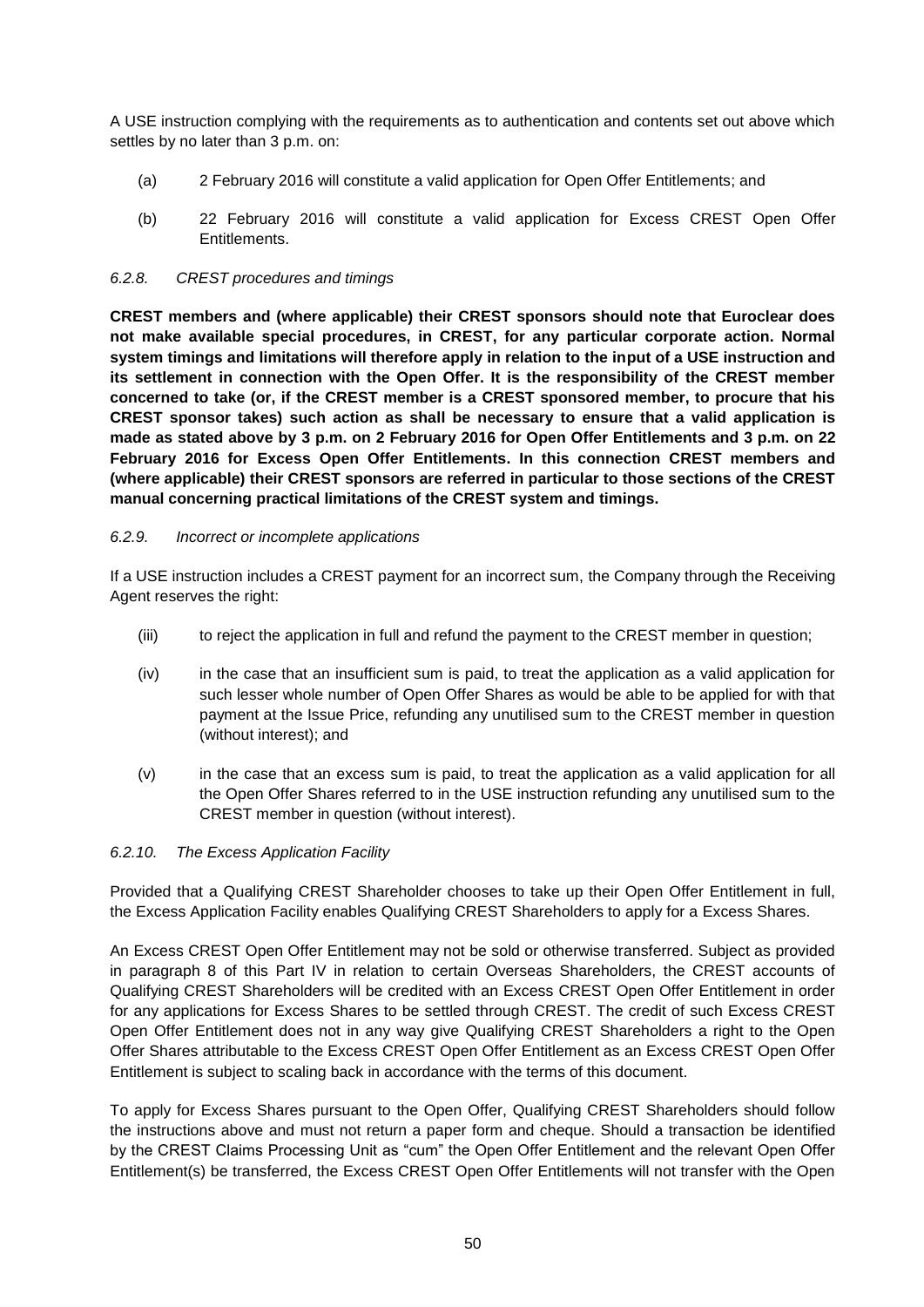Offer Entitlement(s) claim, but will be transferred as a separate claim. Should a Qualifying CREST Shareholder cease to hold all of his Existing Ordinary Shares as a result of one or more *bona fide* market claims, the Excess CREST Open Offer Entitlement credited to CREST, and allocated to the relevant Qualifying Shareholder, will be transferred to the purchaser. Please note that an additional USE instruction must be sent in respect of any application under the Excess CREST Open Offer Entitlement.

Fractions of Open Offer Shares will not be issued under the Excess Application Facility and fractions of Open Offer Shares will be rounded down to the nearest whole number.

#### *6.2.11. Effect of valid application*

A CREST member who makes or is treated as making a valid application in accordance with the above procedures will thereby:

- (i) pay the amount payable on application in accordance with the above procedures by means of a CREST payment in accordance with the CREST payment arrangements (it being acknowledged that the payment to the Receiving Agent's payment bank in accordance with the CREST payment arrangements shall, to the extent of the payment, discharge in full the obligation of the CREST member to pay to the Company the amount payable on application);
- (ii) request that the Open Offer Shares to which he will become entitled be issued to him on the terms set out in this document and subject to the Articles;
- (iii) agree that all applications and contracts resulting therefrom under the Open Offer shall be governed by, and construed in accordance with, the laws of England and Wales;
- (iv) represent and warrant that he is not applying on behalf of any Shareholder, who is a citizen or resident or which is a corporation, partnership or other entity created or organised in or under any laws of an Excluded Territory and he is not applying with a view to re-offering, re-selling, transferring or delivering any of the Open Offer Shares which are the subject of this application to, or for the benefit of, a Shareholder who is a citizen or resident or which is a corporation, partnership or other entity created or organised in or under any laws of an Excluded Territory nor acting on behalf of any such person on a non-discretionary basis nor (a) person(s) otherwise prevented by legal or regulatory restrictions from applying for Open Offer Shares under the Open Offer;
- (v) represent and warrant that he is not, nor is he applying as nominee or agent for, a person who is or may be liable to notify and account for tax under the Stamp Duty Reserve Tax Regulations 1986 at any of the increased rates referred to in Section 93 (depository receipts) or Section 96 (clearance services) of the Finance Act 1986;
- (vi) confirm that in making such application he is not relying on any information or representation other than those contained in this document and agrees that no person responsible solely or jointly for this document or any part thereof or involved in the preparation thereof, shall have any liability for any information or representation not contained in this document and further agree that having had the opportunity to read this document he will be deemed to have had notice of all the information concerning the Company contained therein; and
- (vii) represent and warrant that he is the Qualifying Shareholder originally entitled to the Open Offer Entitlements or that he has received such Open Offer Entitlements and Excess Open Offer Entitlements by virtue of a *bona fide* market claim.
- *6.2.12. Company's discretion as to rejection and validity of applications*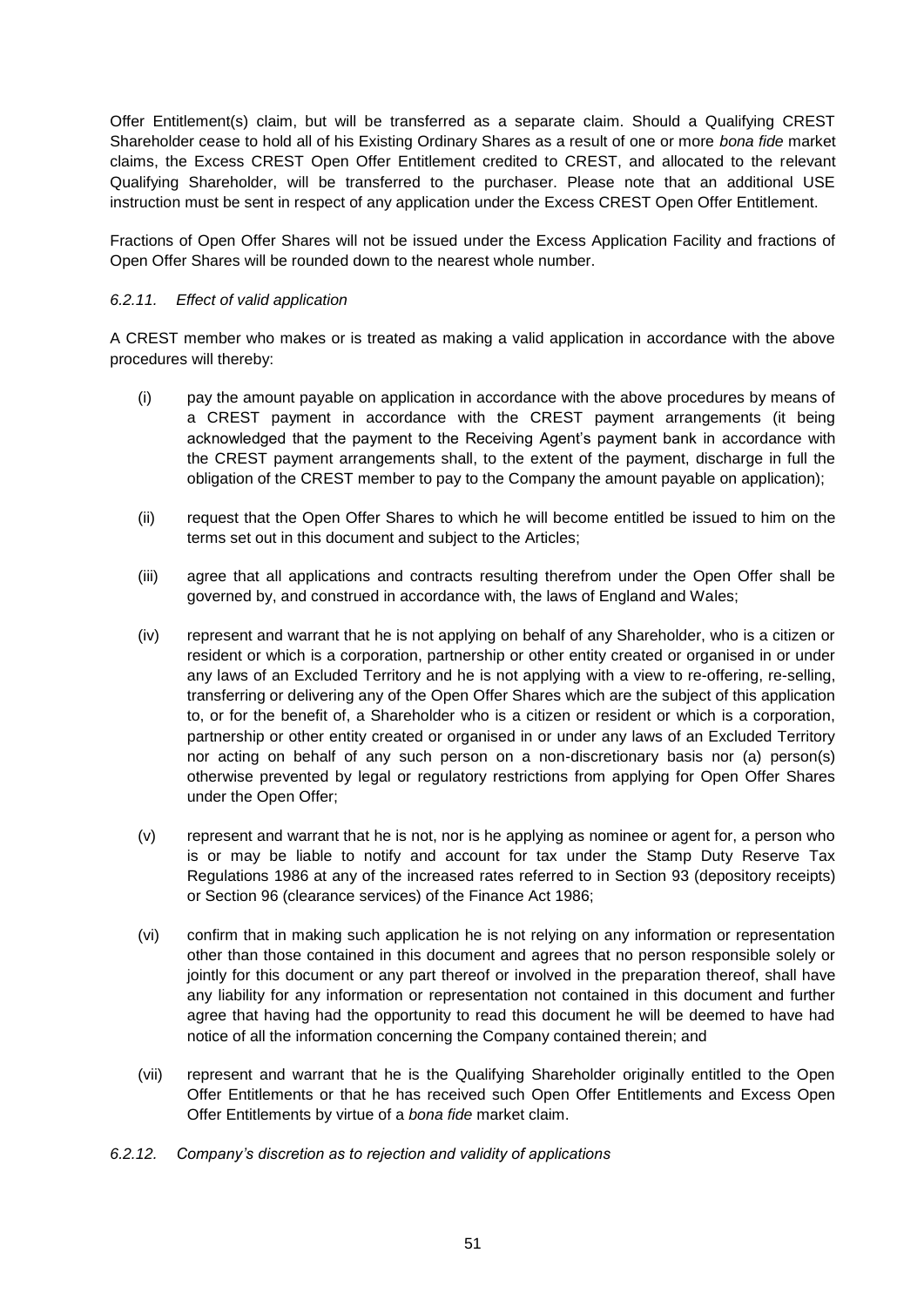The Company may in its sole discretion:

- 1. treat as valid (and binding on the CREST member concerned) an application which does not strictly comply in all respects with the requirements as to validity set out or referred to in this paragraph 6 of this Part IV;
- 2. accept an alternative properly authenticated, dematerialised instruction from a CREST member or (where applicable) a CREST sponsor as constituting a valid application in substitution for or in addition to a USE instruction and subject to such further terms and conditions as the Company may determine;
- 3. treat a properly authenticated dematerialised instruction (in this sub-paragraph the "first instruction") as not constituting a valid application if, at the time at which the Registrar receives a properly authenticated dematerialised instruction giving details of the first instruction or thereafter, either the Company or the Receiving Agent have received actual notice from Euroclear of any of the matters specified in Regulation 18(4)(a) of the CREST Regulations in relation to the first instruction. These matters include notice that any information contained in the first instruction was incorrect or notice of lack of authority to send the first instruction; and
- 4. accept an alternative instruction or notification from a CREST member or CREST sponsored member or (where applicable) a CREST sponsor, or extend the time for settlement of a USE instruction or any alternative instruction or notification, in the event that for reasons or due to circumstances outside the control of any CREST member or CREST sponsored member or (where applicable) CREST sponsor, the CREST member or CREST sponsored member is unable validly to apply for Open Offer Shares by means of the above procedures. In normal circumstances, this discretion is only likely to be exercised in the event of any interruption, failure or breakdown of CREST (or any part of CREST) or on the part of the facilities and/or systems operated by the Registrar in connection with CREST.

If you have any doubt as to the procedure for acceptance and payment relating to the Open Offer or the application procedures please contact Neville Registrars on 0121 585 1131 from within the UK or on + 44 121 585 1131 if calling from outside the UK. Calls to the 0121 585 1131 number is charged at your network providers standard rate. Other network providers' costs may vary. Lines are open 9.00 am to 5.00 pm (London time) Monday to Friday. Calls to the helpline from outside the UK will be charged at the applicable international rate. Different charges may apply to calls from mobile telephones and calls may be recorded and randomly monitored for security and training purposes. The helpline cannot provide advice on the merits of the Capital Raising nor give any financial, legal or tax advice.

## *6.2.13. Issue of Open Offer Shares in CREST*

Open Offer Entitlements and Excess CREST Open Offer Entitlements held in CREST are expected to be disabled in all respects after the close of business on 2 February and 22 February 2016 respectively. If the conditions to the Open Offer described above are satisfied, Open Offer Shares will be issued in uncertificated form to those persons who submitted a valid application for Open Offer Shares by utilising the CREST application procedures and whose applications have been accepted by the Company on the day on which such conditions are satisfied. On this day, the Receiving Agent will instruct Euroclear to credit the appropriate stock accounts of such persons with such persons' Open Offer Entitlements with effect from the next business day. The stock accounts to be credited will be accounts under the same Participant IDs and Member Account IDs in respect of which the USE instruction was given.

## **7. Money Laundering Regulations**

## *7.1. Holders of Application Forms*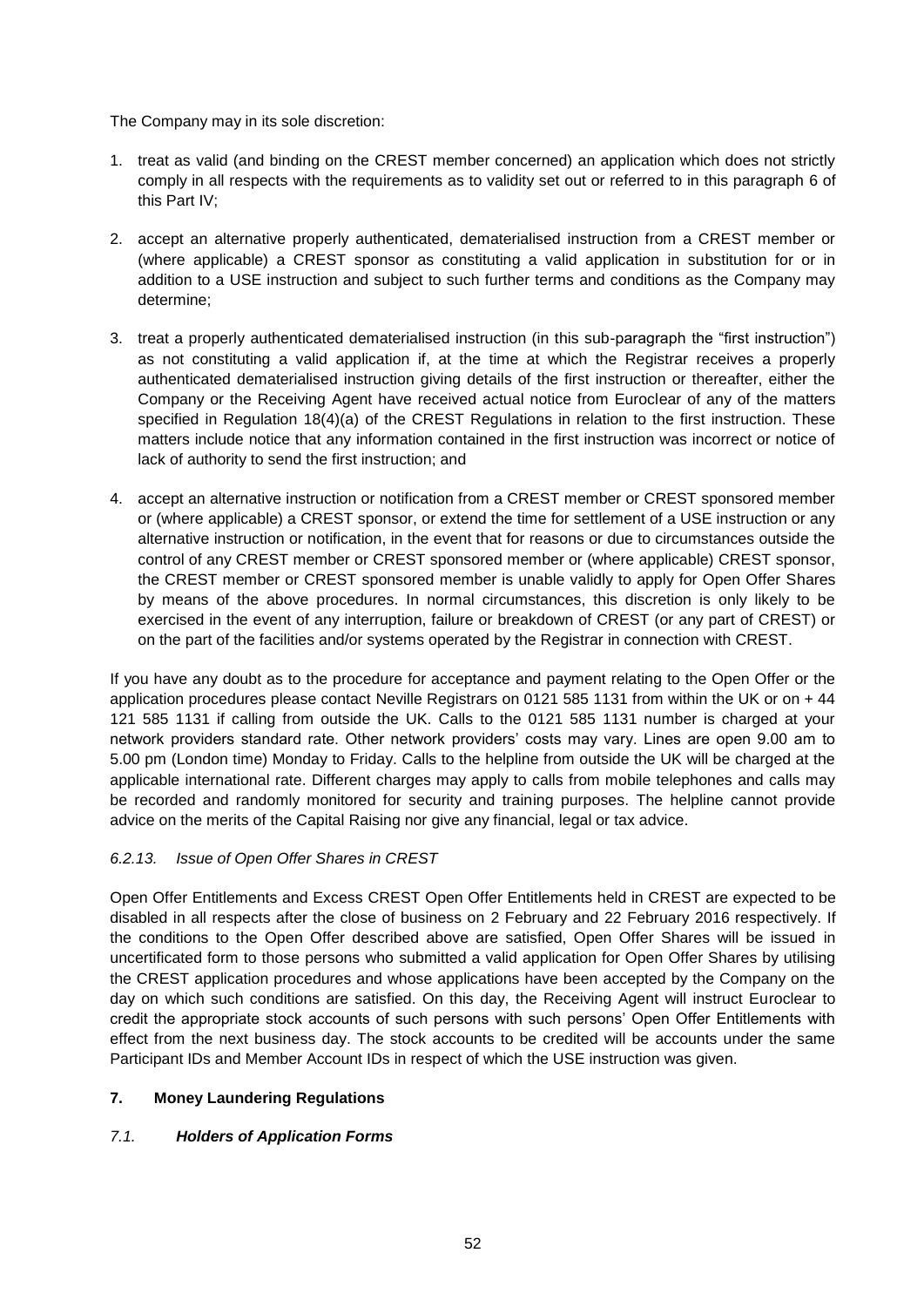It is a term of the Open Offer that, in order to ensure compliance with the Money Laundering Regulations, the Transfer Agent may require verification of the identity of the person by whom or on whose behalf an Application Form is lodged with payment (which requirements are referred to below as the "verification of identity").

If within a reasonable period of time following a request, for verification of identity, but in any event by 31 March 2016, the Receiving Agent has not received evidence satisfactory to it, the Company may, in its absolute discretion, elect not to treat as valid the relevant application, in which event the money payable or paid in respect of the application will be returned (without interest and at the Applicant's risk) to the account of the drawer bank or building society from which sums were originally debited (but in each case without prejudice to any rights the Company may have to take proceedings in respect of loss or damage suffered or incurred by it as a result of the failure to produce satisfactory evidence as aforesaid).

In order to avoid this, payment should be made by means of a cheque drawn by and in the name of the Applicant named on the accompanying Application Form or (where an Application Form has been transferred and/or split to satisfy *bona fide* market claims in relation to transfers of Existing Ordinary Shares through the market prior to 3 p.m. on 2 February 2016), by the person named in Box 11 on the Application Form. If this is not practicable and the Applicant uses a cheque drawn on a building society, the Applicant should:

- (i) ask the building society or bank to endorse on the cheque or draft the name and account number of the person whose building society or bank account is being debited which must be the same name as that printed on the Application Form, such endorsement being validated by a stamp and authorised signature by the building society or bank on the reverse of the cheque;
- (ii) if the Applicant is making the application as agent for one or more persons, indicate on the Application Form whether it is a United Kingdom or European Union regulated person or institution (e.g. a bank or broker), and specify its status. If you have any questions relating to the Open Offer or the application procedures please contact Neville Registrars on 0121 585 1131 from within the UK or on +44 121 585 1131 if calling from outside the UK. Calls to the 0121 585 1131 number is charged at your network providers standard rate. Other network providers' costs may vary. Lines are open 9.00 am to 5.00 pm (London time) Monday to Friday. Calls to the helpline from outside the UK will be charged at the applicable international rate. Different charges may apply to calls from mobile telephones and calls may be recorded and randomly monitored for security and training purposes. The helpline cannot provide advice on the merits of the Capital Raising nor give any financial, legal or tax advice.
- (iii) if the Applicant delivers the Application Form by hand, bring with them the appropriate photographic evidence of identity, such as a passport or driving licence; and
- (iv) third party cheques may not be accepted unless covered by (i) above.

In any event, if it appears to the Receiving Agent that an Applicant is acting on behalf of some other person, further verification of the identity of any person on whose behalf the Applicant appears to be acting will be required.

Neither the Receiving Agent, nor the Company will be liable to any person for any loss suffered or incurred as a result of the exercise of any discretion to require verification. By lodging an Application Form, each Qualifying Shareholder undertakes to provide evidence of his identity at the time of lodging the Application Form, or, at the absolute discretion of the Company, at such specified time thereafter as may be required to ensure compliance with the Money Laundering Regulations.

## *7.2. Open Offer Entitlements and Excess CREST Open Offer Entitlements*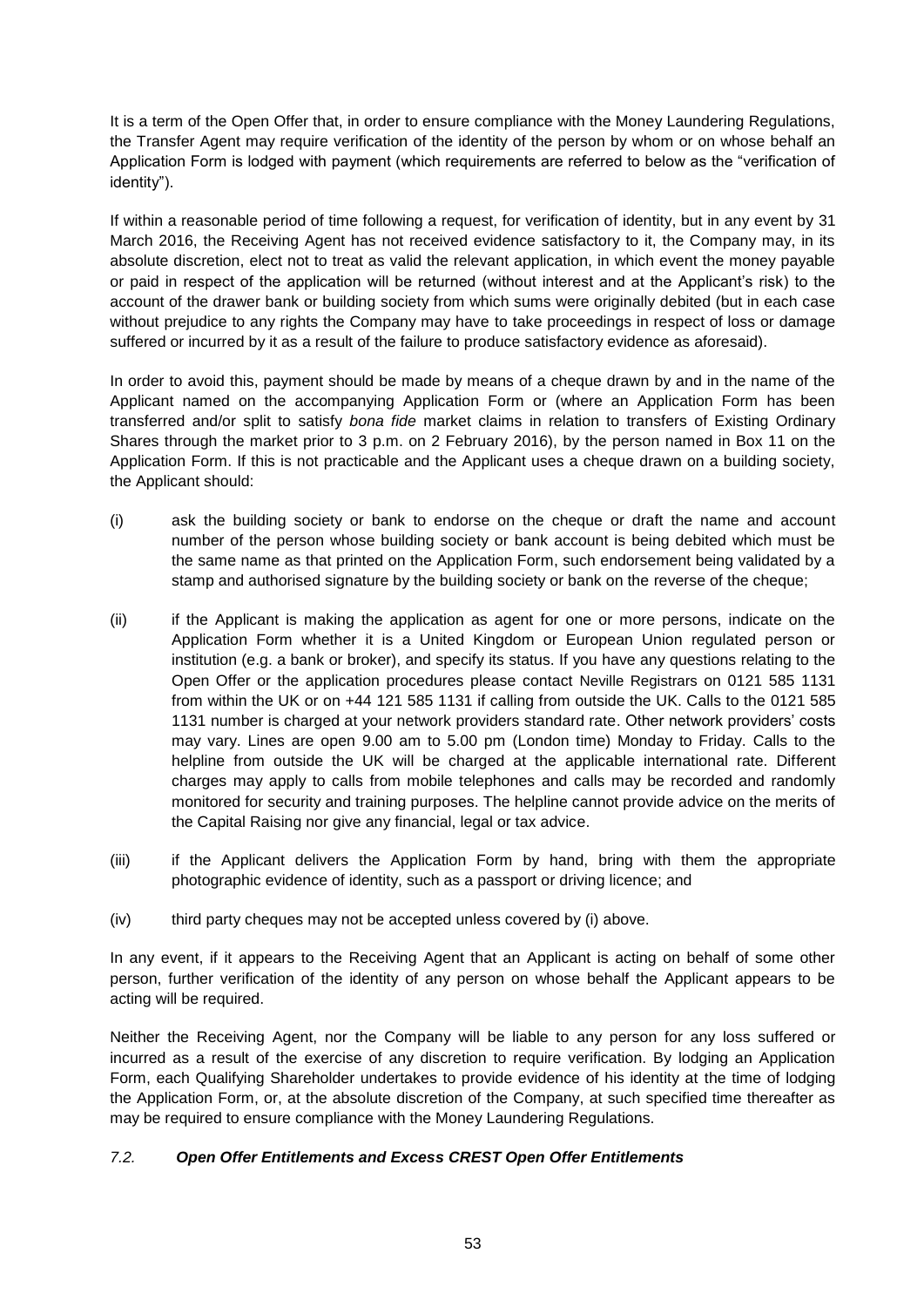If you hold your Open Offer Entitlements or Excess Open Offer Entitlements in CREST and apply for Open Offer Shares in respect of all or some of your Open Offer Entitlements (and Excess Open Offer Entitlements) as agent for one or more persons and you are not a United Kingdom or European Union regulated person or institution (e.g. a United Kingdom financial institution), then, irrespective of the value of the application, the Receiving Agent is obliged to take reasonable measures to establish the identity of the person or persons on whose behalf you are making the application. You must therefore contact the Receiving Agent before sending any USE or other instruction so that appropriate measures may be taken.

Submission of a USE instruction which on its settlement constitutes a valid application as described above constitutes a warranty and undertaking by the Applicant to provide promptly to the Receiving Agent such information as may be specified by the Receiving Agent as being required for the purposes of the Money Laundering Regulations. Pending the provision of evidence satisfactory to the Receiving Agent as to identity, the Receiving Agent may in its absolute discretion take, or omit to take, such action as it may determine to prevent or delay issue of the Open Offer Shares concerned. If satisfactory evidence of identity has not been provided within a reasonable time, then the application for the Open Offer Shares represented by the USE instruction will not be valid. This is without prejudice to the right of the Company to take proceedings to recover any loss suffered by it as a result of any failure to provide satisfactory evidence.

## **8. Overseas Shareholders**

## *8.1. General*

**The distribution of this document and the Application Forms and the making or acceptance of the Open Offer to persons who have registered addresses in, or who are resident or ordinarily resident in, or citizens of, or which are corporations, partnerships or other entities created or organised under the laws of countries other than the United Kingdom or to persons who are nominees of or custodians, trustees or guardians for citizens, residents in or nationals of, countries other than the United Kingdom may be affected by the laws or regulatory requirements of the relevant jurisdictions. Those persons should consult their professional advisers as to whether they require any governmental or other consents or need to observe any applicable legal requirement or other formalities to enable them to apply for Open Offer Shares under the Open Offer. The comments set out in this paragraph 8 are intended as a general guide only and any Overseas Shareholders who are in any doubt as to their position should consult their professional advisers without delay.**

No action has been or will be taken by the Company or any other person, to permit a public offering or distribution of this document (or any other offering or publicity materials or Application Form(s)) in any jurisdiction where action for that purpose may be required, other than in the United Kingdom.

Application Forms will not be sent to and Open Offer Entitlements and Excess Open Offer Entitlements will not be credited to a stock account in CREST of persons with registered addresses in an Excluded Territory or their agent or intermediary, except where the Company is satisfied that such action would not result in the contravention of any registration or other legal requirement in any jurisdiction.

No person receiving a copy of this document and/or an Application Form and/or a credit of Open Offer Entitlements and/or a credit of Excess Open Offer Entitlements to a stock account in CREST in any territory other than the United Kingdom may treat the same as constituting an invitation or offer to him or her nor should he or she in any event use any such Application Form and/or credit of Open Offer Entitlements and/or a credit of Excess Open Offer Entitlements to a stock account in CREST unless, in the relevant territory, such an invitation or offer could lawfully be made to him or her and such Application Form and/or credit of Open Offer Entitlements and/or a credit of Excess Open Offer Entitlements to a stock account in CREST could lawfully be used, and any transaction resulting from such use could be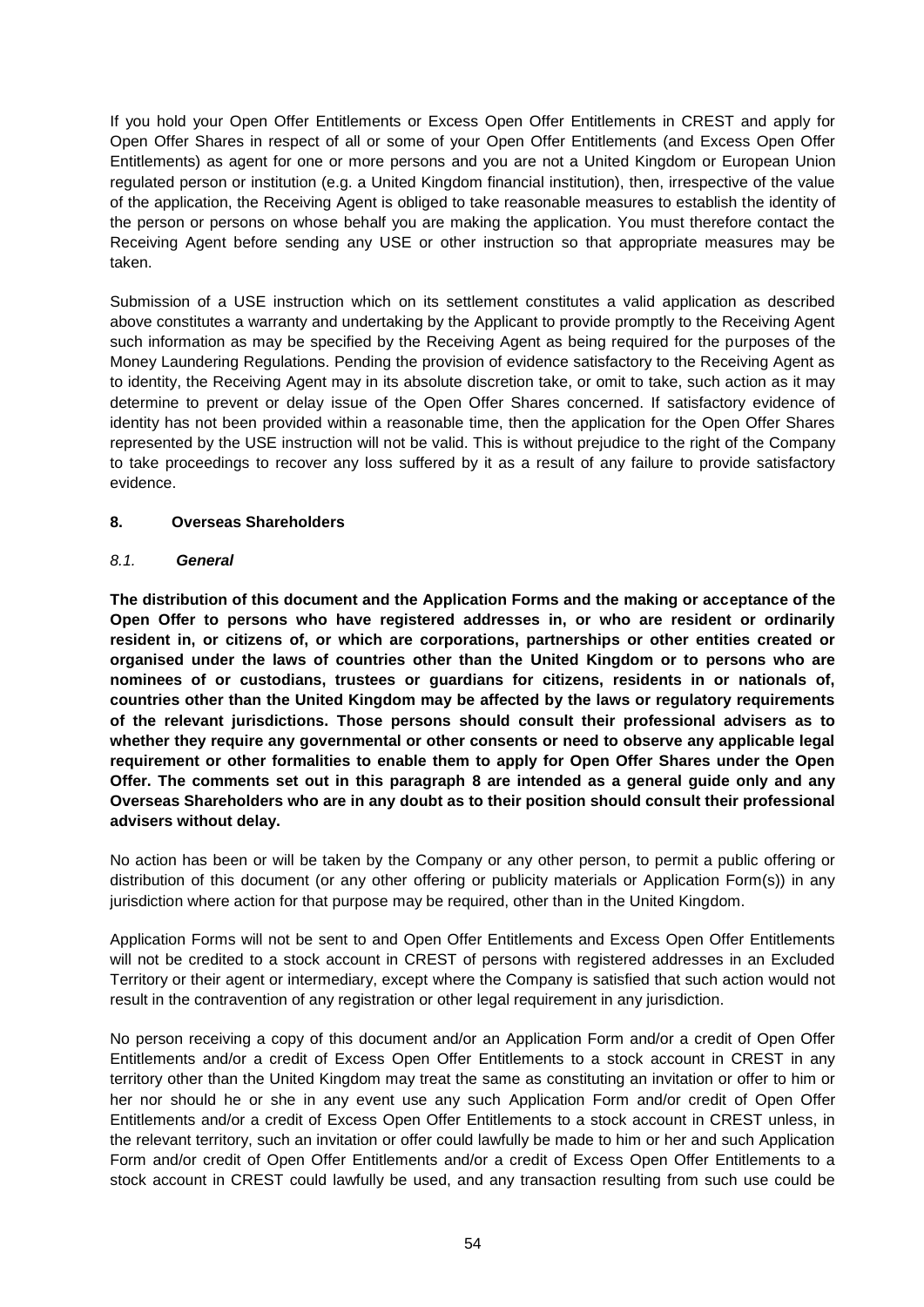effected, without contravention of any registration or other legal or regulatory requirements. In circumstances where an invitation or offer would contravene any registration or other legal or regulatory requirements, this document and/or the Application Form must be treated as sent for information only and should not be copied or redistributed.

It is the responsibility of any person (including, without limitation, custodians, agents, nominees and trustees) outside the United Kingdom wishing to apply for Open Offer Shares under the Open Offer to satisfy himself or herself as to the full observance of the laws of any relevant territory in connection therewith, including obtaining any governmental or other consents that may be required, observing any other formalities required to be observed in such territory and paying any issue, transfer or other taxes due in such territory. Neither the Company nor any of its respective representatives, is making any representation to any offeree or purchaser of the Open Offer Shares regarding the legality of an investment in the Open Offer Shares by such offeree or purchaser under the laws applicable to such offeree or purchaser.

Persons (including, without limitation, custodians, agents, nominees and trustees) receiving a copy of this document and/or an Application Form and/or a credit of Open Offer Entitlements and/or a credit of Excess Open Offer Entitlements to a stock account in CREST in connection with the Open Offer or otherwise, should not distribute or send either of those documents nor transfer Open Offer Entitlements or Excess Open Offer Entitlements in or into any jurisdiction where to do so would or might contravene local securities laws or regulations. If a copy of this document and/or an Application Form and/or a credit of Open Offer Entitlements and/or a credit of Excess Open Offer Entitlements to a stock account in CREST is received by any person in any such territory, or by his or her custodian, agent, nominee or trustee, he or she must not seek to apply for Open Offer Shares in respect of the Open Offer unless the Company determines that such action would not violate applicable legal or regulatory requirements. Any person (including, without limitation, custodians, agents, nominees and trustees) who does forward a copy of this document and/or an Application Form and/or transfers Open Offer Entitlements and/or a credit of Excess Open Offer Entitlements into any such territory, whether pursuant to a contractual or legal obligation or otherwise, should draw the attention of the recipient to the contents of this Part IV and specifically the contents of this paragraph 8.

The Company reserves the right, but shall not be obliged, to treat as invalid any application or purported application for Open Offer Shares that appears to the Company or its agents to have been executed, effected or dispatched from an Excluded Territory or in a manner that may involve a breach of the laws or regulations of any jurisdiction or if the Company or its agents believe that the same may violate applicable legal or regulatory requirements or if it provides an address for delivery of the share certificates of Open Offer Shares or, in the case of a credit of an Open Offer Entitlement (and/or a credit of Excess Open Offer Entitlements) to a stock account in CREST, to a member whose registered address would be in an Excluded Territory or any other jurisdiction outside the United Kingdom in which it would be unlawful to deliver such share certificates or make such a credit.

The attention of Overseas Shareholders is drawn to paragraphs 8.2 to 8.5 below.

Notwithstanding any other provision of this document or an Application Form, the Company reserves the right to permit any person to apply for Open Offer Shares in respect of the Open Offer if the Company, in its sole and absolute discretion, is satisfied that the transaction in question is exempt from, or not subject to, the legislation or regulations giving rise to the restrictions in question.

Overseas Shareholders who wish, and are permitted, to apply for Open Offer Shares should note that payment must be made in sterling denominated cheques. The Open Offer Shares have not been and will not be registered under the relevant laws of any Excluded Territory or any state, province or territory thereof and may not be offered, sold, resold, transferred, delivered or distributed, directly or indirectly, in or into any Excluded Territory or to, or for the account or benefit of, any person with a registered address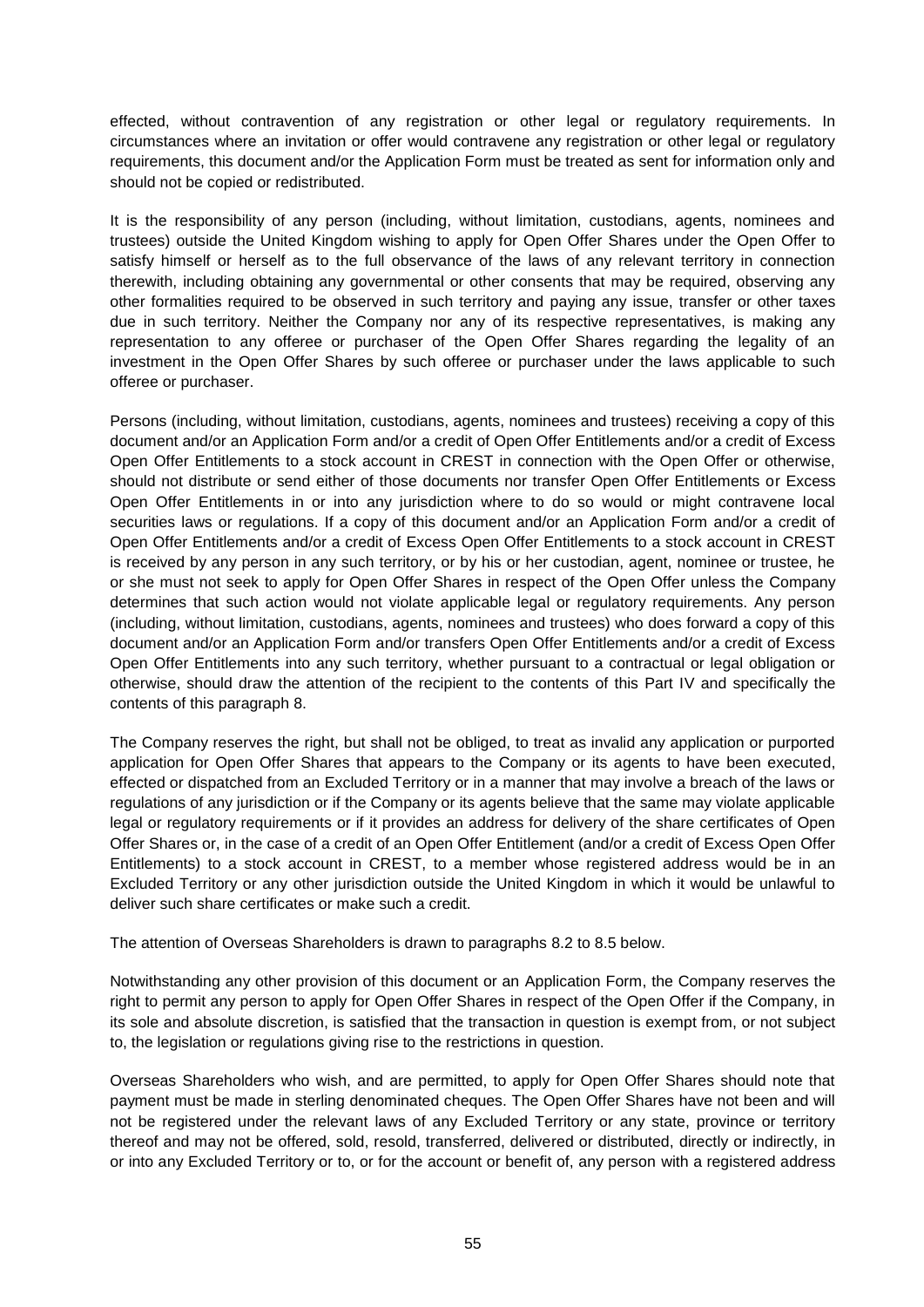in, or who is resident or ordinarily resident in, or a citizen of, any Excluded Territory except pursuant to an applicable exemption.

No public offer of Open Offer Shares is being made by virtue of this document or the Application Forms into any Excluded Territory. Receipt of this document and/or an Application Form and/or a credit of an Open Offer Entitlement and/or a credit of Excess Open Offer Entitlements to a stock account in CREST will not constitute an invitation or offer of securities for subscription, sale or purchase in those jurisdictions in which it would be illegal to make such an invitation or offer and, in those circumstances, this document and/or an Application Form must be treated as sent for information only and should not be copied or redistributed.

## *8.2. United States*

None of the New Ordinary Shares, the Open Offer Entitlements or the Excess Open Offer Entitlements have been or will be registered under the US Securities Act or the laws of any state or other jurisdiction of the United States and, therefore, the New Ordinary Shares and the Open Offer Entitlements and the Excess Open Offer Entitlements may not be directly, or indirectly, offered for subscription or purchase, taken up, sold, delivered, renounced or transferred in or into the United States except pursuant to an applicable exemption from the registration requirements of the US Securities Act and in compliance with any applicable securities laws of any state or other jurisdiction of the United States.

Accordingly, the Company is not extending the Open Offer into the United States and, subject to certain exceptions, none of this document, the Application Forms or the crediting of Open Offer Entitlements (or Excess Open Offer Entitlements) to a stock account in CREST constitutes or will constitute an offer or an invitation to apply for an offer or an invitation to subscribe for any New Ordinary Shares in the United States. Neither this document nor an Application Form will (unless an address within the United Kingdom for services of notices has been notified to the Company) be sent to, and no Open Offer Entitlements (or Excess Open Offer Entitlements) will be credited to, a stock account in CREST of any Qualifying Shareholder with a registered address in the United States. Subject to certain exceptions, Application Forms sent from, or post-marked in, the United States will be deemed to be invalid and all persons subscribing for New Ordinary Shares and wishing to hold such New Ordinary Shares in registered form must provide an address for registration of the New Ordinary Shares outside the United States.

## *8.3. Other Excluded Territories*

Due to restrictions under the securities laws of the Excluded Territories and subject to certain exemptions, Qualifying Shareholders who have registered addresses in, or who are resident or ordinarily resident in, or citizens of, any Excluded Territories will not qualify to participate in the Open Offer and will not be sent an Application Form, nor will their stock accounts in CREST be credited with Open Offer Entitlements or Excess Open Offer Entitlements.

The Open Offer Shares have not been and will not be registered under the relevant laws of any Excluded Territory or any state, province or territory thereof and may not be offered, sold, re-sold, delivered or distributed, directly or indirectly, in or into any Excluded Territory or to, or for the account or benefit of, any person with a registered address in, or who is resident or ordinarily resident in, or a citizen of, any Excluded Territory except pursuant to an applicable exemption.

No offer of Open Offer Shares is being made by virtue of this document or the Application Forms into any Excluded Territory.

#### *8.4. Other overseas territories*

Application Forms will be sent to Qualifying non-CREST Shareholders and an Open Offer Entitlement will be credited to the stock account in CREST of Qualifying CREST Shareholders in other overseas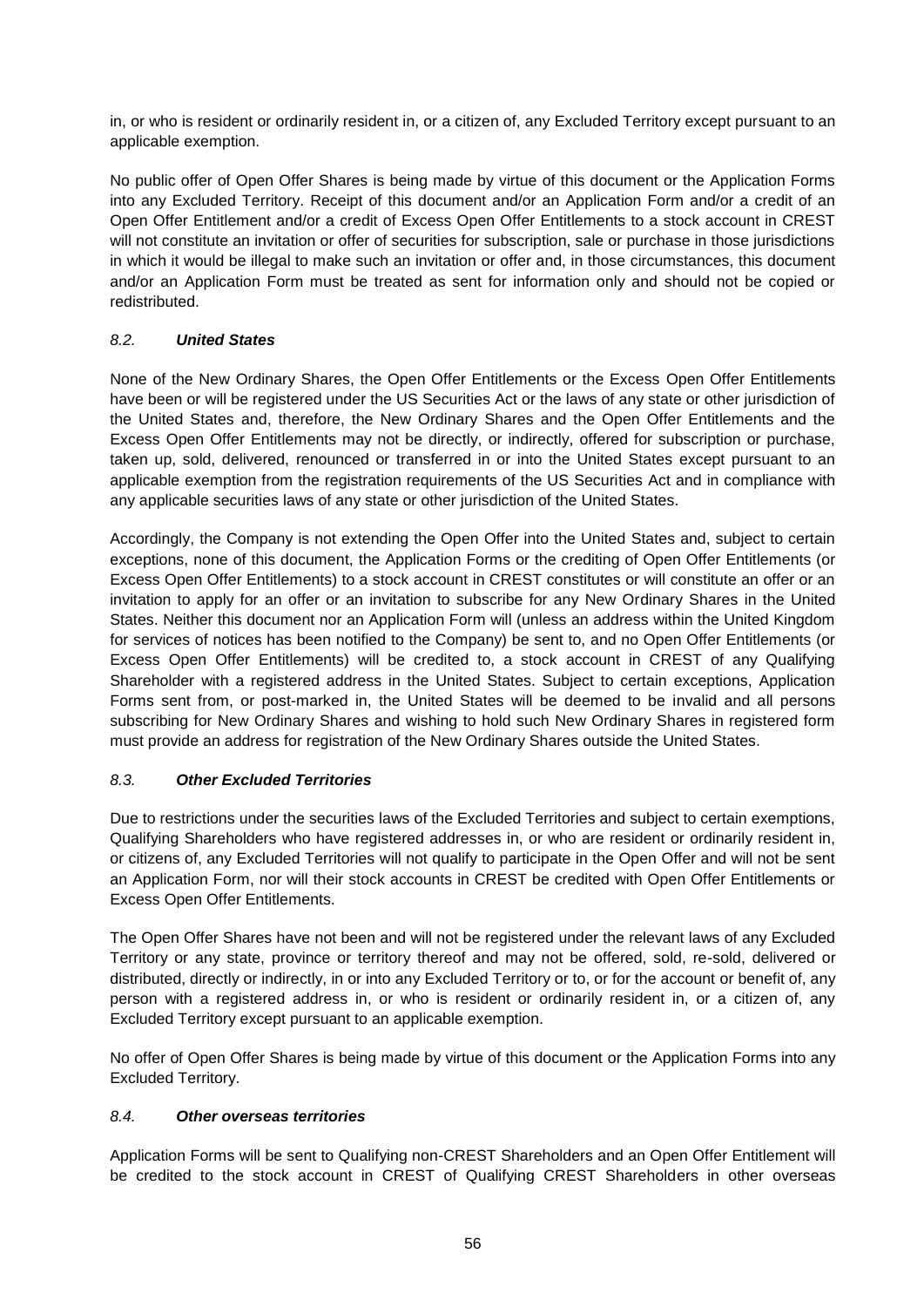territories. Qualifying Shareholders in jurisdictions other than any Excluded Territory may, subject to the laws of their relevant jurisdiction, take up Open Offer Shares under the Open Offer in accordance with the instructions set out in this document and, if relevant, an Application Form.

Qualifying Shareholders who have registered addresses in or who are located or resident in, or who are citizens of, countries other than the United Kingdom should consult their professional advisers as to whether they require any governmental or other consents or need to observe any other formalities to enable them to apply for Open Offer Shares in respect of the Open Offer.

## *8.5. Representations and warranties relating to Overseas Shareholders*

# *8.5.1. Qualifying non-CREST Shareholders*

Any person completing and returning an Application Form or requesting registration of the Open Offer Shares comprised therein represents and warrants to the Company and/or the Receiving Agent that, except where proof has been provided to the Company's satisfaction that such person's use of an Application Form will not result in the contravention of any applicable legal requirements in any jurisdiction: (i) such person is not requesting registration of the relevant Open Offer Shares from within an Excluded Territory; (ii) such person is not in any territory in which it is unlawful to make or accept an offer to subscribe for Open Offer Shares in respect of the Open Offer or to use an Application Form in any manner in which such person has used or will use it; (iii) such person is not acting on a non-discretionary basis on behalf of, a person located within an Excluded Territory or any territory referred to in (ii) above at the time the instruction to accept was given; and (iv) such person is not subscribing for Open Offer Shares with a view to the offer, sale, re-sale, transfer, delivery or distribution, directly or indirectly, of any such Open Offer Shares into an Excluded Territory or any territory referred to in (ii) above. The Company and/or the Receiving Agent may treat as invalid any acceptance or purported acceptance of the allotment of Open Offer Shares comprised in an Application Form if it: (i) appears to the Company or its agents to have been executed, effected or despatched from an Excluded Territory or in a manner that may involve a breach of the laws or regulations of any jurisdiction or if the Company or its agents believe that the same may violate applicable legal or regulatory requirements; (ii) provides an address in any Excluded Territory for delivery of the share certificates of Open Offer Shares (or any other jurisdiction outside the United Kingdom in which it would be unlawful to deliver such share certificates); or (iii) purports to exclude the warranty required by this paragraph 8.5.1.

# *8.5.2. Qualifying CREST Shareholders*

A CREST member who makes a valid application either on its own behalf or on behalf of one of its clients in accordance with the procedures set out in this Part IV represents and warrants to the Company that, except where proof has been provided to the Company's satisfaction that such person's acceptance will not result in the contravention of any applicable legal requirement in any jurisdiction: (i) neither it nor its client is within an Excluded Territory; (ii) neither it nor its client is in any territory in which it is unlawful to make or accept an offer to subscribe for Open Offer Shares; (iii) it is not accepting on a non-discretionary basis on behalf of, or for the account or benefit of, a person located within an Excluded Territory or any territory referred to in (ii) above at the time the instruction to accept was given; and (iv) neither it nor its client is subscribing for any Open Offer Shares with a view to the offer, sale, resale, transfer, delivery or distribution, directly or indirectly, of any such Open Offer Shares into an Excluded Territory, or any territory referred to in (ii) above. The Company reserves the right to reject any USE instruction from an Excluded Territory or any territory referred to in (ii) above or by a CREST participant who is acting on a non-discretionary basis on behalf of a person located within an Excluded Territory or any territory referred to in (ii) above.

## **9. Governing law and jurisdiction**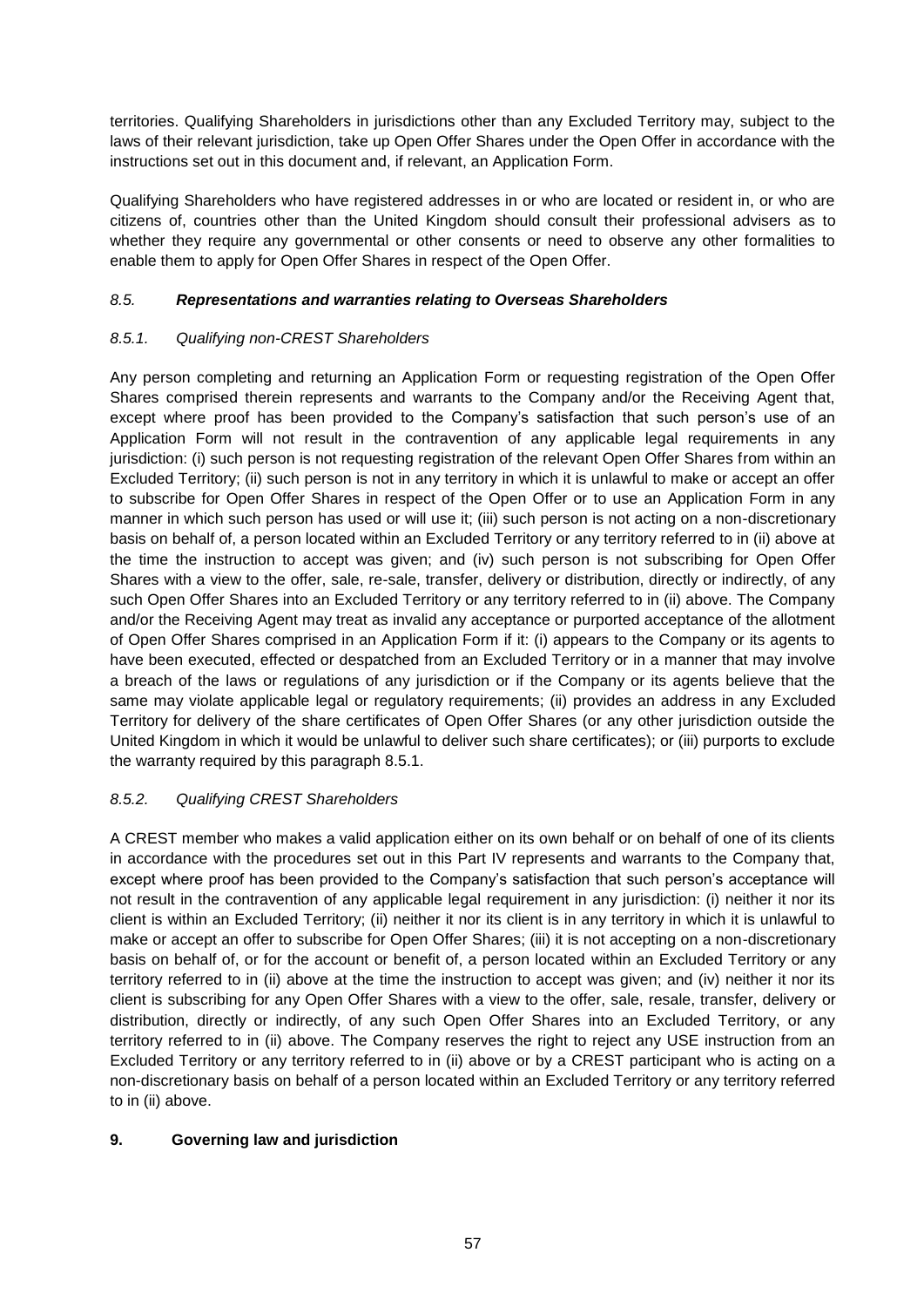The terms and conditions of the Open Offer as set out in this document shall be governed by, and construed in accordance with, the laws of England and Wales. The courts of England and Wales are to have exclusive jurisdiction to settle any dispute which may arise out of or in connection with the Open Offer including, without limitation, disputes relating to any non-contractual obligations arising out of or in connection with the Open Offer. By taking up Open Offer Shares under the Open Offer in accordance with the instructions set out in this document, Qualifying Shareholders irrevocably submit to the jurisdiction of the courts of England and Wales and waive any objection to proceedings in any such court on the ground of venue or on the ground that proceedings have been brought in an inconvenient forum.

#### **10. Further information**

The attention of Shareholders is drawn to the further information set out in this document including the additional information set out in Part V, and the Risk Factors set out in Part II of this document and to the terms and conditions set out on the Application Forms.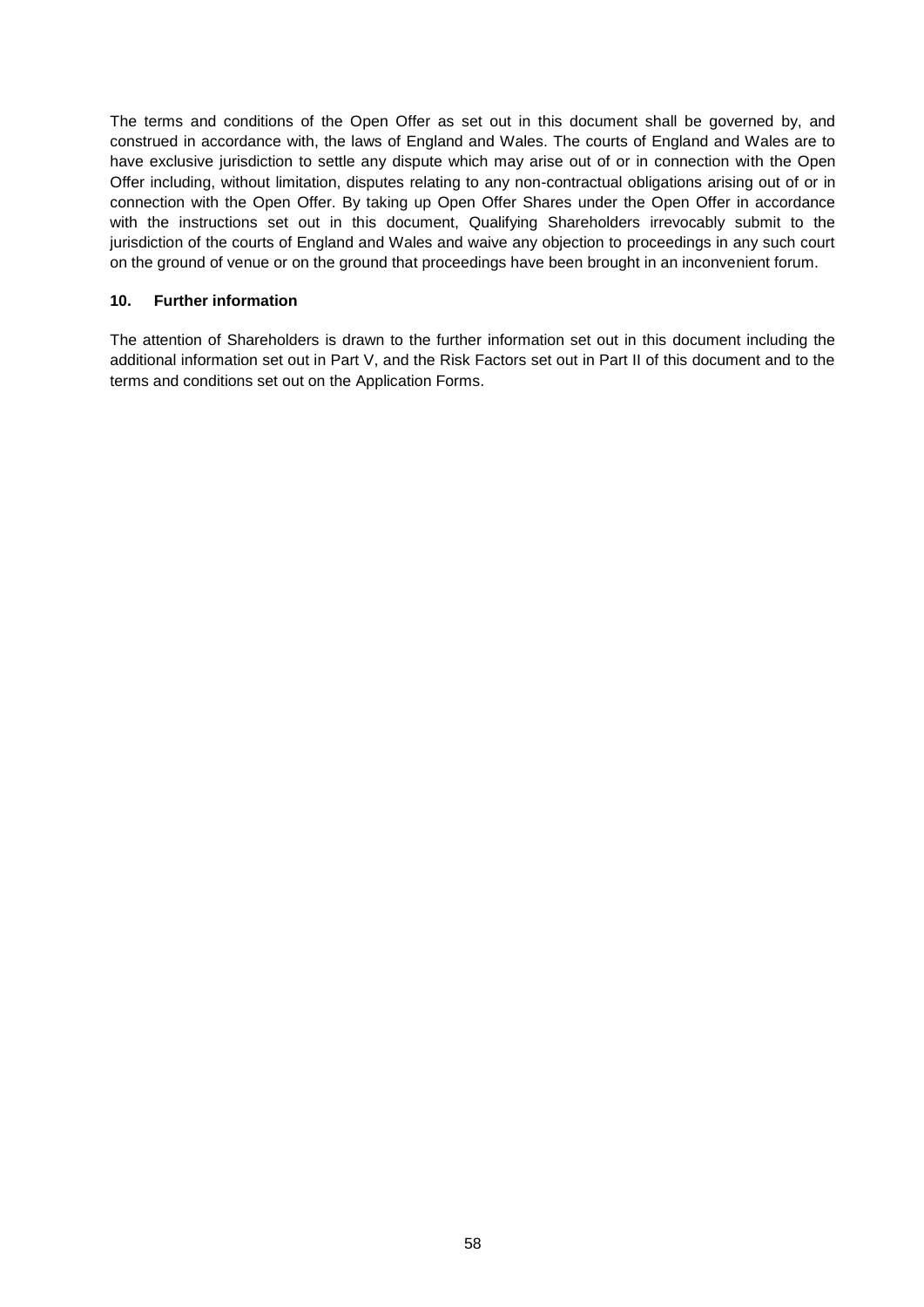#### **Part V—Additional Information**

#### **1. Share Capital**

The issued share capital of the Company (i) as at the date of this document and (ii) as it is expected to be after implementation of the Capital Raising (assuming full take up under the Open Offer) is set out below:

|                        | <b>Existing</b><br><b>Issued and fully paid</b> |               |               |               |  | Immediately following<br><b>Admission</b><br>Issued and fully paid |  |
|------------------------|-------------------------------------------------|---------------|---------------|---------------|--|--------------------------------------------------------------------|--|
|                        | Amount (£)                                      | <b>Number</b> | Amount (£)    | <b>Number</b> |  |                                                                    |  |
| <b>Ordinary Shares</b> | 2,490,952.50                                    | 49,819,050    | £149,457.18   | 14,945,718    |  |                                                                    |  |
| Deferred Shares        | 0                                               | 0             | £2,466,043.47 | 2,490,953     |  |                                                                    |  |
| Total                  | 2,490,952.50                                    | 49,819,050    | £2,615,500.65 | 17,436,671    |  |                                                                    |  |

#### **2. Directors' interests**

2.1. The Directors and their respective functions are set out below:

Derek William Short (Non-executive) David Peter Craine (Non-executive)

2.2. The interests (all of which are beneficial unless stated otherwise) of the Directors and of persons connected with them (within the meaning of section 252 of the Companies Act 2006 of the UK) in the issued ordinary share capital of the Company and the existence of which is known to, or could with reasonable due diligence be ascertained by, any Director (i) as at the date of this document and (ii) as they are expected to be on Admission are as follows:

| <b>Name</b>  | <b>Number</b><br>Οf<br><b>Existing</b><br>Ordinary<br><b>Shares</b> | Percentage of<br><b>Existing Share</b><br>capital | Number of<br><b>Ordinary Shares</b><br>following<br><b>Admission (note</b><br>1) | Percentage<br>of Enlarged<br><b>Share</b><br>Capital<br>(following<br>Admission)* |
|--------------|---------------------------------------------------------------------|---------------------------------------------------|----------------------------------------------------------------------------------|-----------------------------------------------------------------------------------|
| Derek Short  | 40.000                                                              | 0.08                                              | 2,000                                                                            | 0.01                                                                              |
| David Craine | 18,000                                                              | 0.04                                              | 900                                                                              | 0.01                                                                              |

Notes

- 1. Assuming the Directors do not take up any of their Open Offer Entitlements.
- 2.3. On 14 January 2016, being the last practicable date prior to the publication of this document, the Directors and (so far as is known to the Directors, having made appropriate enquiries) persons connected with them (within the meaning of section 252 of the Companies Act 2006 of the UK) held no options over Existing Ordinary Shares.
- 2.4. Save as disclosed above, no Director nor their immediate families nor any person connected with a Director within the meaning of section 252 of the Companies Act 2006 of the UK has any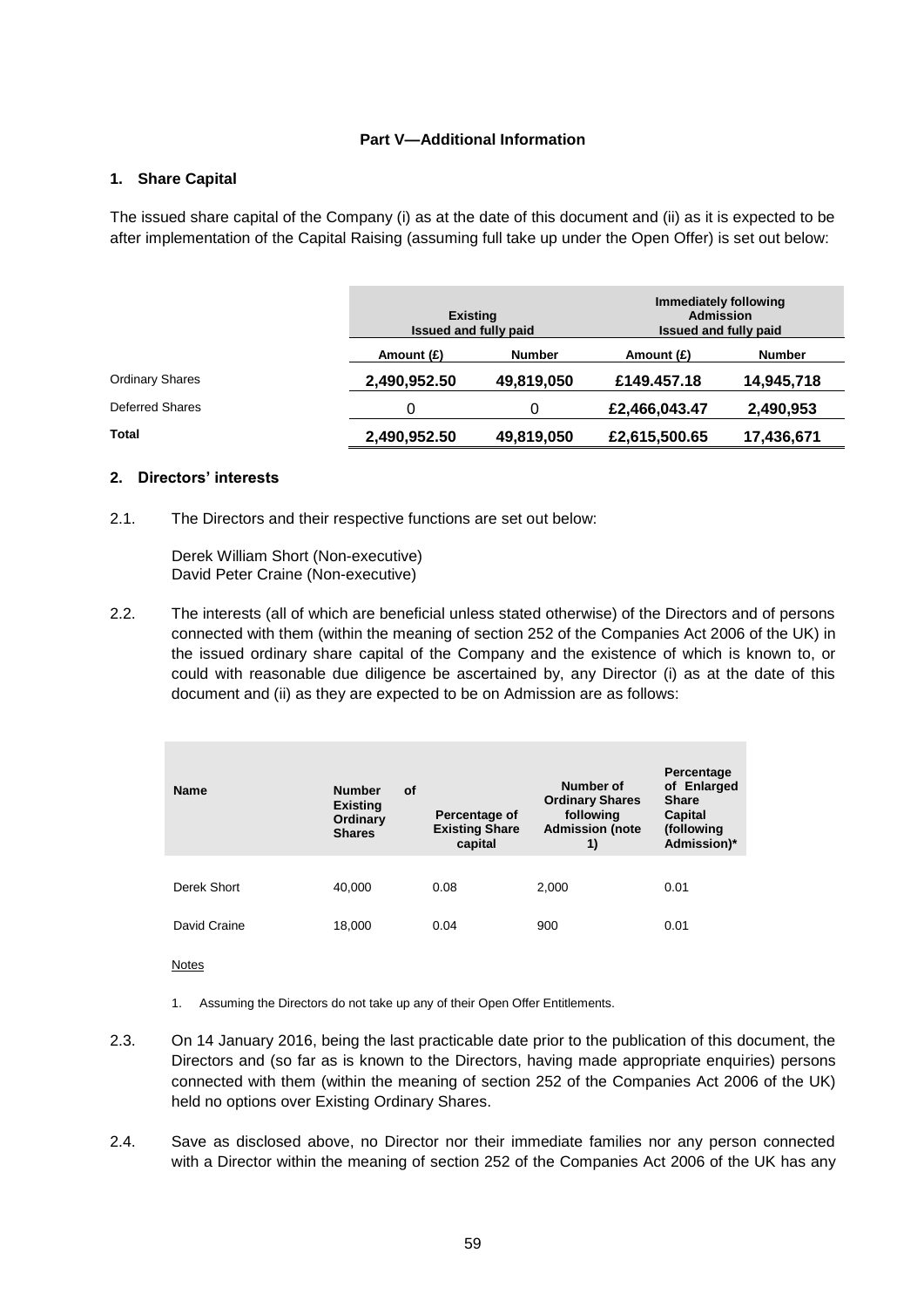interests (beneficial or non-beneficial) in the share capital of the Company or any of its subsidiaries.

## **3. Material Contracts**

- *3.1. Property Investment Adviser's agreement*
	- 3.1.1. The Company and the Property Investment Adviser are parties to a property investment advisory agreement dated 14 January 2016 pursuant to which the Property Investment Adviser will provide investment advisory services to the Company.
	- 3.1.2. Under the terms of the property investment advisory agreement, the Property Investment Adviser will assist the Company in implementing the investment strategy by assisting the Company with the following:
		- (a) sourcing and identify appropriate investment opportunities;
		- (b) advising on the negotiation and implementation of acquisitions and disposals of investments;
		- (c) advising the Company so as to ensure that the investments of the Company are actively managed with the aim of achieving the investment objective, including arranging for the units comprising each investment to be rented out;
		- (d) arranging and co-ordinate cash management services and other day-to-day management services relating to the investments;
		- (e) advising the Company so as to ensure the active management of the properties comprised in the portfolio and report on the activities of any third party suppliers or service providers from time to time;
		- (f) regularly assess and analyse, and liaise with the board in relation to, the investment performance of the Company;
		- (g) arranging potential financing for the Company and negotiate borrowing arrangements on behalf of the Company and supervise the implementation of such finance and arrangements;
		- (h) advising in relation to the treatment of un-invested cash held by the Company;
		- (i) keeping a complete record of all transactions carried out by the Company, and such other books, records and statements as may be required by law, and permit the Company and its agents to inspect these at all reasonable times;
		- (j) instructing, and co-ordinating the roles of such professional advisers as the Property Investment Adviser considers reasonably necessary to carry out the investment objective; and
		- (k) producing semi-annual fact sheets for shareholders in the Company, to include commentary on the Company's performance and information relating to the share price, net asset value and portfolio of the Company.
	- 3.1.3. The Property Investment Adviser is entitled to delegate its functions under the agreement by giving three months' written notice, provided that it uses reasonable skill and care in selecting the delegate.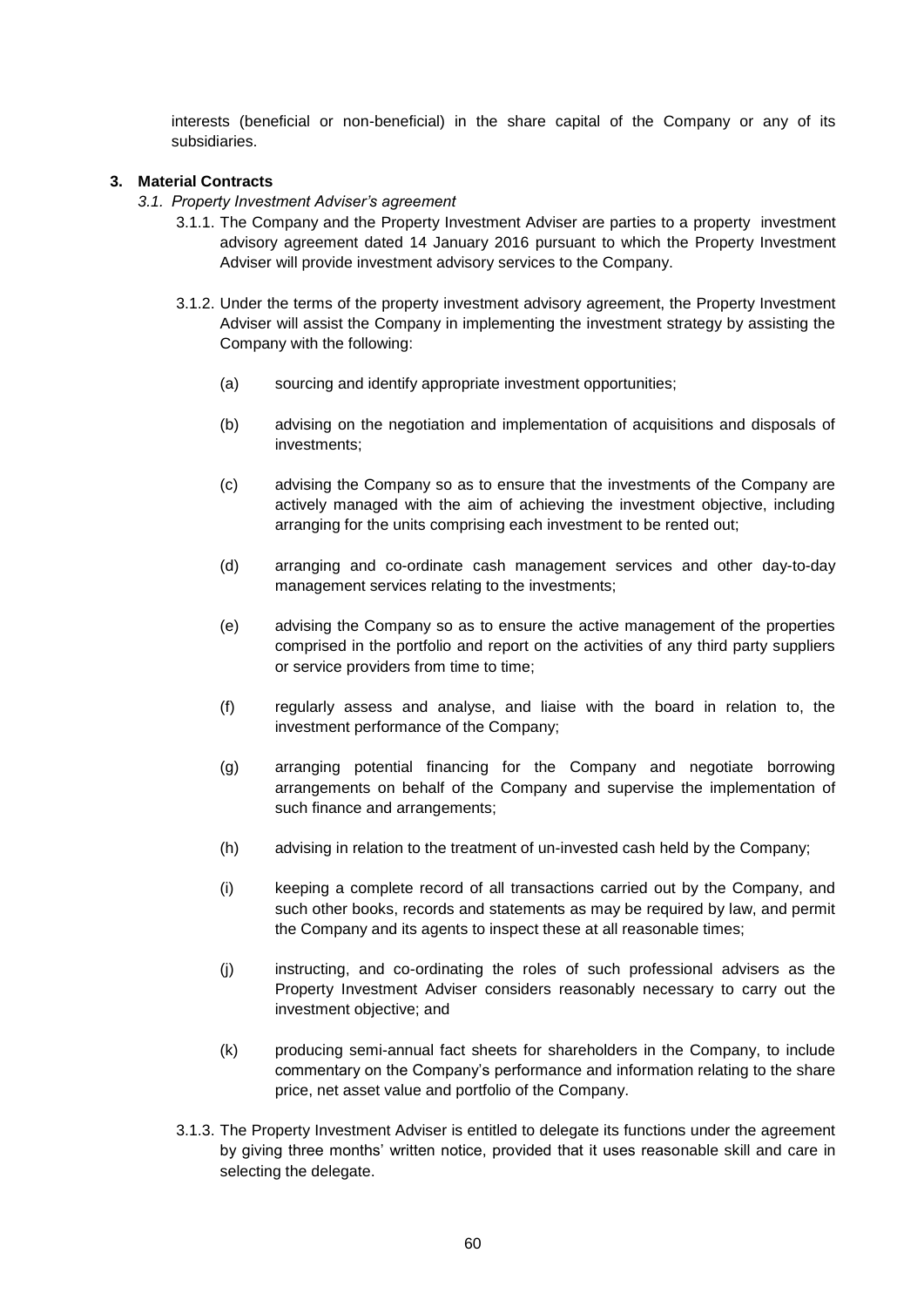- 3.1.4. The appointment of the Property Investment Adviser is exclusive and the Company will not, during the period of the agreement, be entitled to appoint any other person to carry out the services. The Property Investment Adviser can accept appointments as manager and/or adviser to other entities including investment funds and companies.
- 3.1.5. The Property Investment Adviser will receive the following remuneration:
	- (a) an advisory fee of 0.5 per cent. per annum of the total investment assets, to be paid quarterly by the Company;
	- (b) a performance fee of 20 per cent. of the increase in the adjusted NAV per share over each 5 year period, subject to a high-watermark, a simple 8 per cent. per annum hurdle and a catch-up, which is to be paid within 10 business days of the end of the relevant performance fee period; and
	- (c) an acquisition fee of up to 0.5 per cent. of the acquisition price following the successful closing of an investment (subject to certain provisions), which is to be paid within 10 business days of the closing of the investment (waived for 2016).
- 3.1.6. The Company will bear all operating and other costs and expenses reasonably and properly incurred by the Property Investment Adviser with respect to the Property Investment Adviser's activities arising under the agreement, including but not limited to the following:
	- (a) charges and expenses of legal advisers, accountants and any other professional advisers;
	- (b) commissions or taxes payable in connection with any transaction carried out on the instruction of the Company and any other taxes or corporate fees payable to governments or agencies by the Company;
	- (c) communication expenses with respect to investor relations, marketing, reporting and other investor services and all expenses of meetings of the Board and shareholders and of preparing, printing and distributing financial and other reports and similar documents;
	- (d) the cost of insurance for the benefit of the board and its members;
	- (e) any expenses reasonably and properly incurred in connection with any disputes or litigation (whether threatened or actual) and extraordinary expenses incurred other than in the ordinary course of business; and
	- (f) any other costs which are approved by the Company.
- 3.1.7. The Company will indemnify the Property Investment Adviser for any claims arising out of their compliance with the agreement, but excluding claims which arise from the Property Investment Adviser's own fraud, gross negligence or wilful default.
- 3.1.8. The agreement can be terminated by either party on six months prior written notice, except that notice may not be given prior to 31 December 2020. If notice is not given by either party to terminate on 31 December 2020, the term is automatically extended for successive periods of one year each.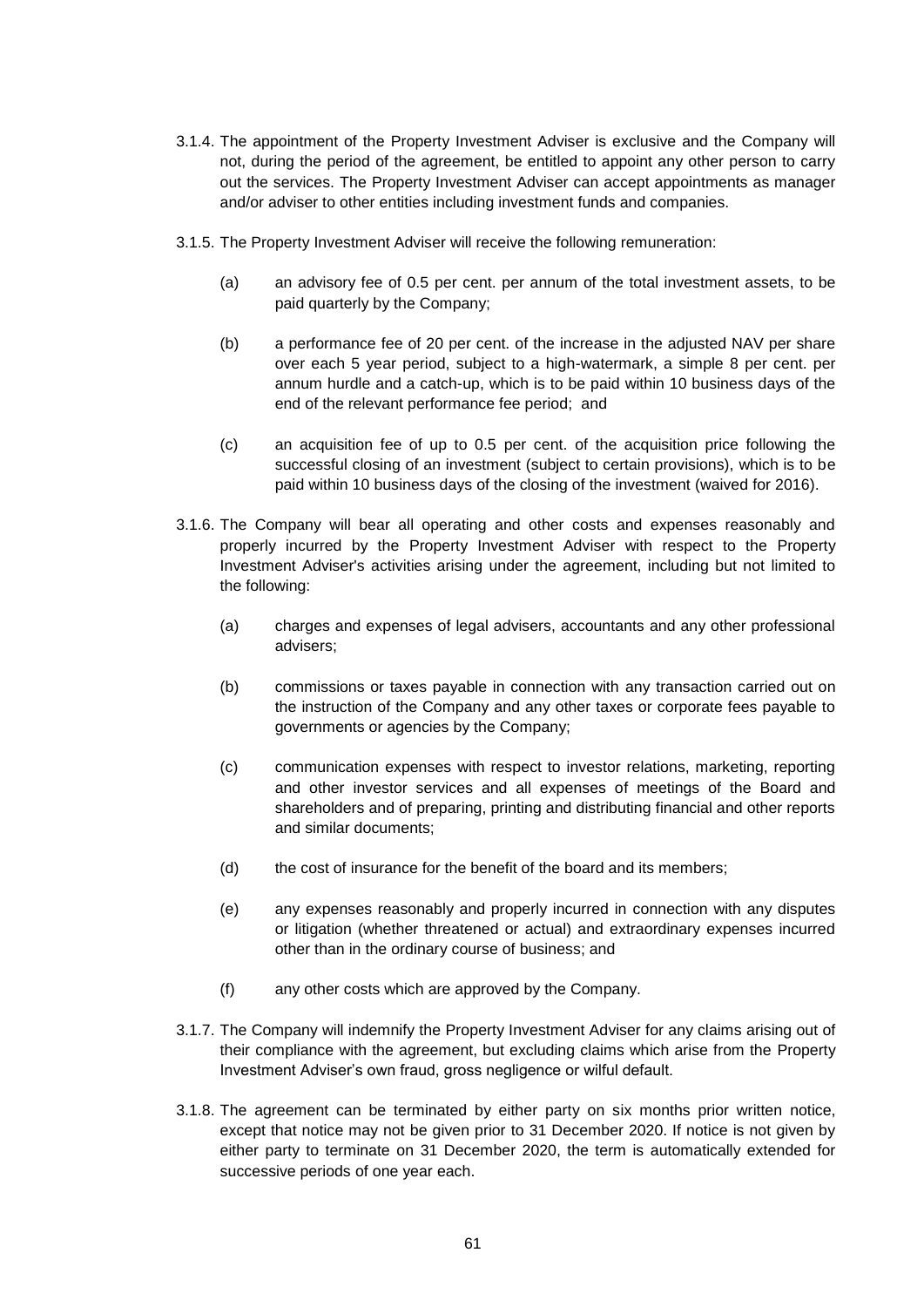- 3.1.9. The agreement can however be terminated by either party on immediate written notice if:
	- (a) the other party commits a material, irremediable breach;
	- (b) the other party commits a material, remediable breach and does not remedy the breach within 30 days of receipt of written notice from the first party requiring the breach to be remedied; or
	- (c) the other party enters into liquidation or winding up, whether compulsory or voluntarily (other than a voluntary solvent liquidation for the purpose of reconstruction and amalgamation), or enters into any composition with its creditors generally, has a receiver or administrator or administrative receiver appointed over it or over all (or substantially all) of its undertakings and assets.
- 3.1.10. Termination will not affect accrued rights, existing commitments or any contractual provision intended to survive termination. On termination, the Property Investment Adviser will return all books of account, correspondence and records relating to the Company (provided however that the Property Investment Adviser is entitled to retain copies to comply with legal and/or regulatory requirements or with its own bona fide internal policies), and the Property Investment Adviser is entitled to any outstanding fees and/or expenses owing as at the date of termination including any performance fee.
- 3.1.11. The agreement is governed by English law.
- *3.2. Framework Facility Agreement*

A £4,200,000 senior debt facility, drawable to fund the purchase of properties in line with the Company's investment strategy, subject to meeting Heritage Square's terms and conditions was entered into by the Company and Heritage Square on 14 January 2014. Each individual loan will be equal to the lower of 70% of the purchase price and the market value of the property. The term of each loan shall be 24 months, although this may be extended at the discretion of Heritage Square. Interest will be paid monthly in arrears, with full capital repayment due at the end of the term. An arrangement fee of up to 2% of each loan may be charged by Heritage Square, some or all of which, may be payable to Puma Investments. The arrangement fee will be waived in respect of any loan made in the 2016 calendar year.

- *3.3. Joint Venture Agreement*
	- 3.3.1. The Company and Mark Dyson have entered into a joint venture agreement in respect of a newly incorporated company, Secta Limited which shall be owned by the Company and Mark Dyson, with any dividends declared split 70:30 between them and the Company having all voting rights. Mark Dyson will identify properties in certain targeted education and healthcare sectors for Secta Limited or one of its wholly owned subsidiaries to acquire.
	- 3.3.2. The principal terms of the agreement are:
		- (a) For every transaction introduced by Mark Dyson to Secta Limited which falls within the target sectors, Mark Dyson shall be paid a fee of 3 per cent. plus VAT of the property purchase price in respect of such transaction.
		- (b) Secta Limited will seek to acquire properties in the target sectors with a mixture of debt and equity funding. The Company's investment shall attract an average 10% preferential return. Mark Dyson shall have the right to invest up to an amount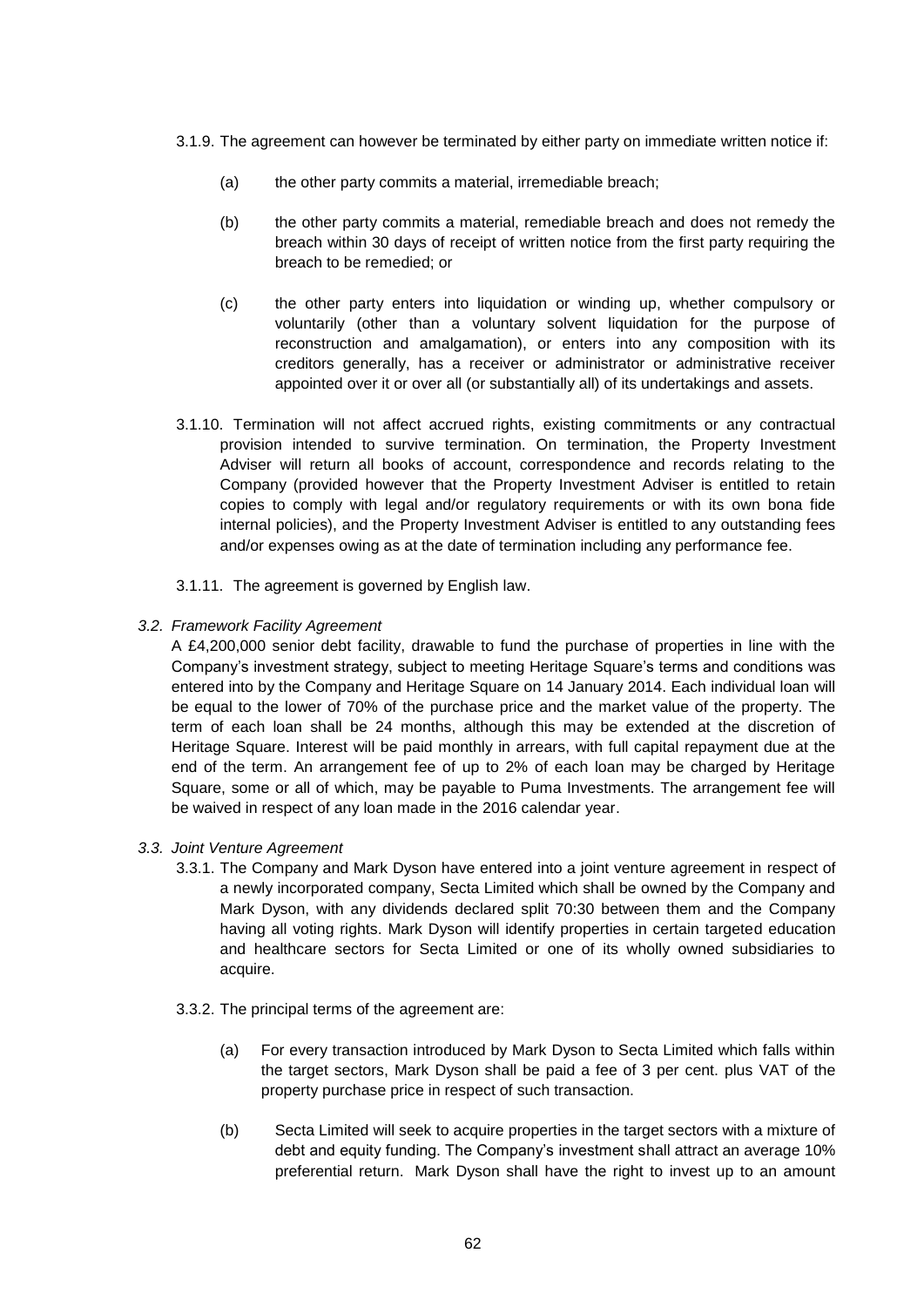equal to his fee of 3 per cent. fee in respect of any transaction entered into by Secta Limited or any of its subsidiaries on a pari passu basis to the Company's investment.

- (c) Mark Dyson will grant Secta Limited a right of first refusal on the acquisition of any properties sourced by him in the relevant target sectors. Secta Limited shall then have a period of four weeks to confirm if it wishes to pursue such transaction.
- (d) Mark Dyson shall not (unless otherwise agreed in writing by the Company and Secta Limited), for so long as he is a shareholder, carry on or be employed, engaged or interested in any business which would be in competition with any part of the Secta Limited's business, including any developments in the business after the date of the agreement.
- (e) Secta Limited shall take out and maintain key man insurance at life protection level in the sum of £450,000 in respect of Mark Dyson. Such insurance shall be taken out at the sole cost of Mark Dyson with Secta Limited named as the sole beneficiary.
- (f) For every transaction introduced by Mark Dyson to the Company which does not fall within the target sectors, Mark Dyson shall be paid a fee of 1 per cent. plus VAT of the property purchase price in respect of such transaction.
- (g) Neither the Company nor Mark Dyson shall create any encumbrance over, transfer, or otherwise dispose of or give any person any rights in or over any share or interest in any share in Secta Limited unless it is permitted or required under the agreement or Secta Limited's articles of association, save that the Company shall be permitted to transfer, or otherwise dispose of any rights in or over any share or interest in any share in Secta Limited to any member of its group without the prior written consent of Mark Dyson.
- (h) The Company has a number of termination rights, including, inter alia, the ability to terminate immediately on notice in writing if Mark Dyson commits a material breach of the agreement which is not remedied within five business days. Upon such termination Mark Dyson is required to sell his shares in Secta Limited to the Company, and the transfer price shall represent the "fair value" per share; the "fair value" meaning the value calculated on the basis of a sale between a willing buyer and a willing seller contracting on arm's length terms having regard to the rights attached to the shares. The "fair value" shall be determined by an auditor selected by Secta Limited.

The directors of Secta Limited will be David Crane and Derek Short. The Board shall be responsible for the operation and conduct of the business of Secta Limited with advice from Mark Dyson and the Property Investment Adviser where necessary.

#### *3.4. Placing Agreement*

- 3.4.1. Pursuant to the conditional placing agreement dated 14 January 2016 between the Company, Shore Capital and Sanlam:
	- (a) Shore Capital has agreed to use its reasonable endeavours to procure subscribers for the Placing Shares at the Issue Price;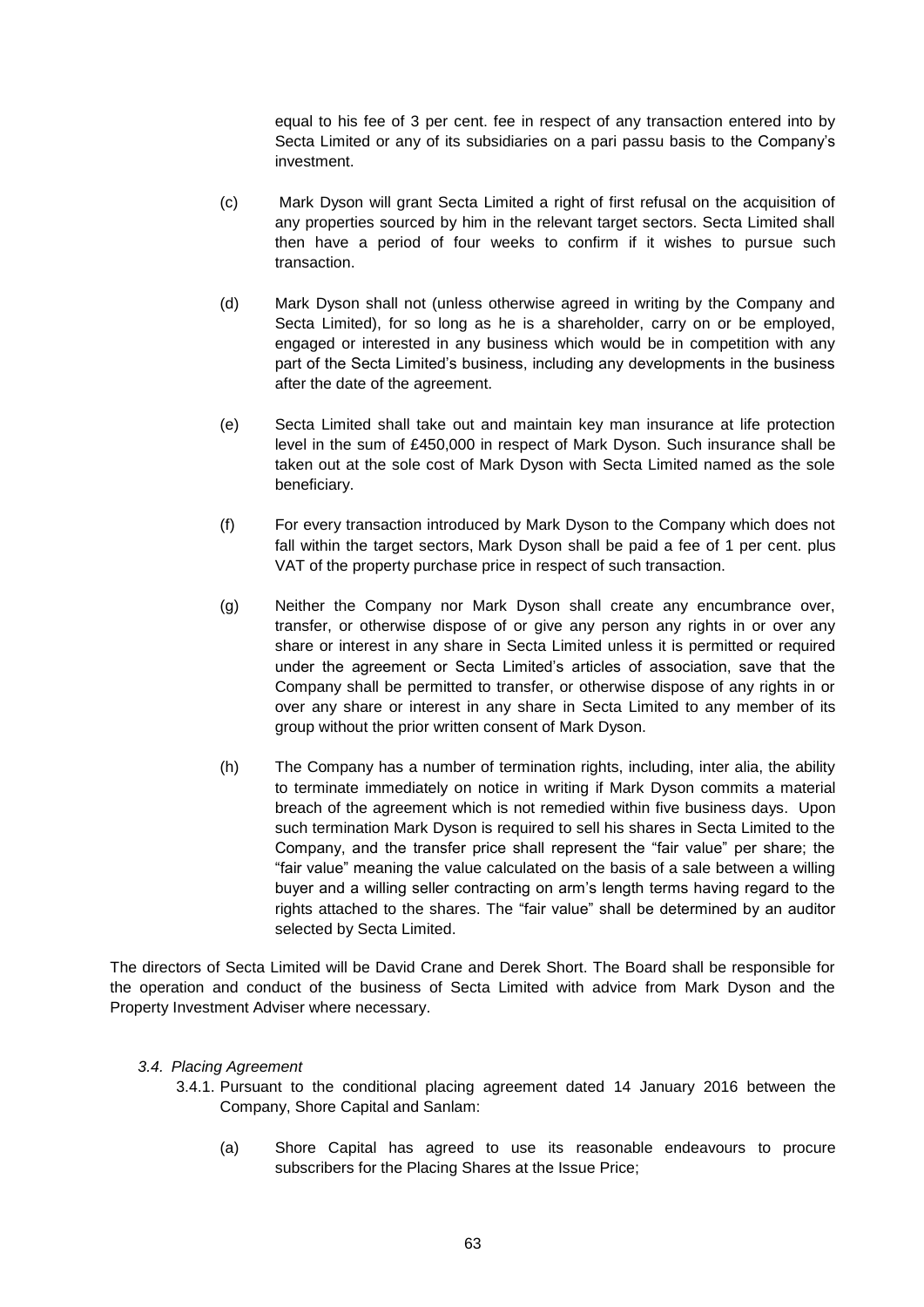- (b) Shore Capital will be entitled to receive a commission (which is payable conditional on Admission) of three per cent. of the aggregate value of the Placing Shares issued pursuant to the Placing as well as all reasonable and properly incurred costs, charges and expenses of or incidental to the Placing, Admission and the arrangements referred to in, or contemplated by, the Placing Agreement (together with any VAT chargeable on them which is payable to Shore Capital and Sanlam); and
- (c) Sanlam will be entitled to a corporate finance fee of £10,000.
- 3.4.2. The Placing Agreement is conditional, inter alia, on:
	- (a) the passing of Resolution 1; and
	- (b) Admission occurring on or before 8.00 a.m. London time on 25 February 2016 (or such later time or date as Shore Capital, Sanlam and the Company may agree being no later than 31 March 2016).
- 3.4.3. The Placing Agreement confers on Shore Capital the right to terminate its obligations prior to Admission if, inter alia:
	- (a) any of the warranties given under the Placing Agreement ceases to be true or accurate in any material respect or becomes misleading in any material respect;
	- (b) the Company fails to comply in a material respect with any of its obligations under the Placing Agreement;
	- (c) there is a force majeure event which, in the opinion of Shore Capital and Sanlam (acting reasonably and in good faith), makes it impractical or inadvisable to proceed with the Placing.
- 3.4.4. The Placing Agreement also contains:
	- (a) certain customary warranties given by the Company; and
	- (b) customary indemnities given by the Company in favour of Shore Capital.
- 3.4.5. The Placing Agreement is governed by English law.

## **4. United Kingdom Taxation**

- *4.1. General*
	- 4.1.1. The following paragraphs are intended as a general guide only about the UK tax position of Shareholders who are resident and domiciled in the UK, holding shares as investments and will be the absolute beneficial owners of them. We have not considered the implications for Shareholders who acquire any shares or rights over shares in connection with any office or employment. The position of certain Shareholders who are subject to special rules, such as dealers in securities, broker-dealers, insurance companies and collective investment schemes is not considered in this section. The paragraphs below are based on current UK legislation and HMRC practice. Such law and practice (including, without limitation, rates of tax) is in principle subject to change at any time. It should be noted that although a number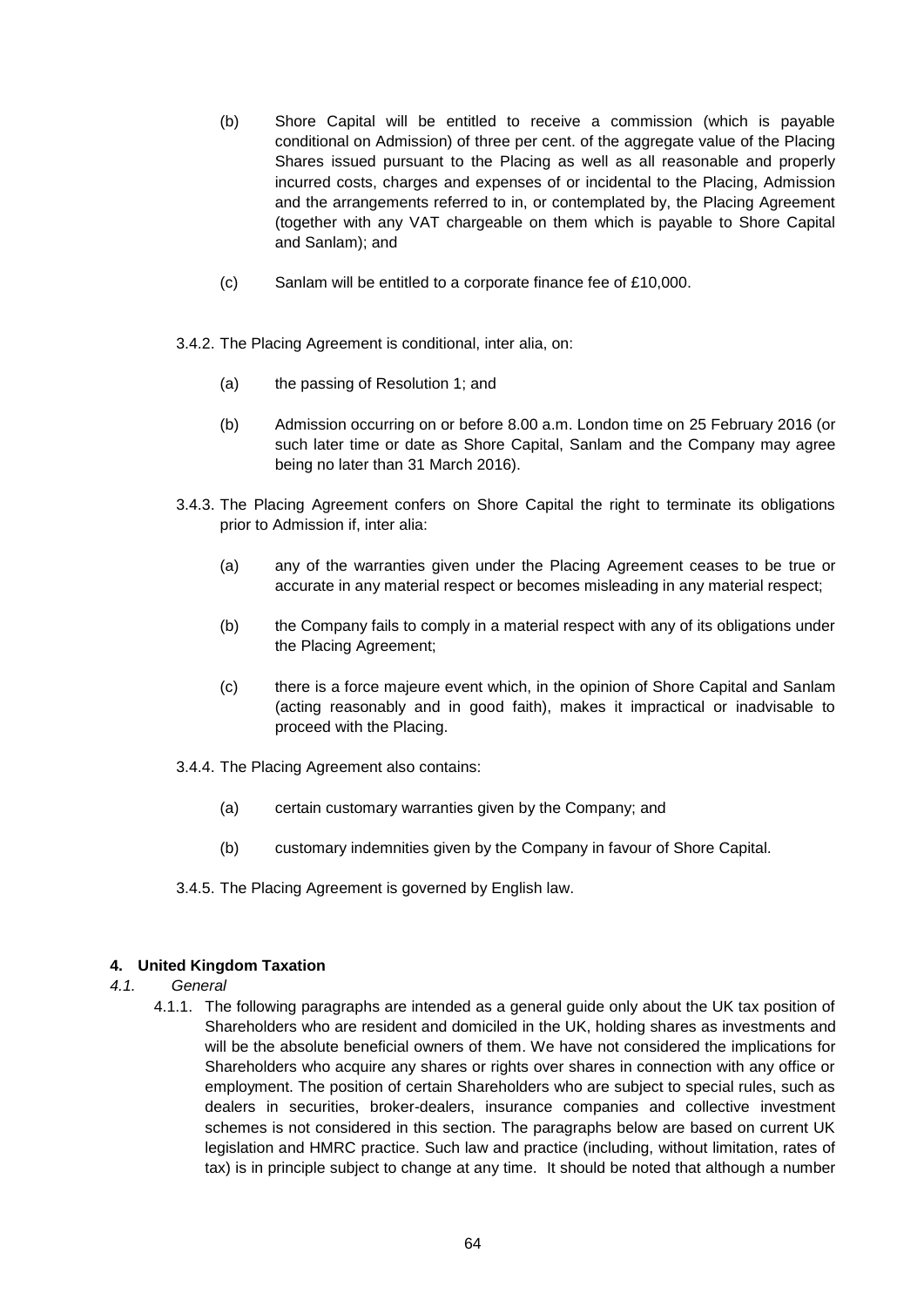of UK tax treatments referred to below relate to unquoted shares, shares traded on AIM are generally treated as unquoted for these purposes.

- 4.1.2. Any person who is in any doubt about their tax position or who is subject to taxation in a jurisdiction other than the UK should consult their own professional adviser.
- 4.1.3. The information in these paragraphs is intended as a general summary of the UK tax position and should not be construed as constituting advice.
- *4.2. Taxation of dividends*
	- 4.2.1. Under current UK legislation, no UK tax is required to be withheld from dividend payments by the Company.
	- 4.2.2. A UK tax resident individual Shareholder will be entitled to a tax credit in respect of any dividend received from the Company and will be taxed on the aggregate of the dividend and the tax credit (the "gross dividend"). The value of the tax credit is one ninth of the dividend received (or ten per cent. of the gross dividend). Dividend income from the Company will be treated as forming the highest part of a Shareholder's income.
	- 4.2.3. A UK tax resident Shareholder who receives a dividend paid by the Company will be liable to UK income tax on the gross dividend. The income tax rates in respect of dividends are 10 per cent., 32.5 per cent. or 37.5 per cent. depending on the taxable income of the individual but the individual will be able to set off the tax credit against this liability.
	- 4.2.4. UK tax resident Shareholders who do not pay income tax or whose liability to income tax on the dividend and related tax credit is less than the tax credit, including pension funds, charities and certain individuals, are not generally entitled to claim repayment of any part of the tax credit associated with the dividend from HMRC.
	- 4.2.5. In July 2015, the UK Government announced a proposal to reform the taxation of dividends for UK resident individuals. Under these proposals, the notional tax credit would be replaced by a dividend allowance from 6 April 2016. There would be no income tax payable in respect of the first £5,000 of cash dividend income received from all sources in the tax year (although such income would still counts towards the basic, higher and additional rate thresholds). For dividends received above £5,000, the cash dividend received would be taxable at 7.5 per cent, 32.5 per cent. and 38.1 per cent. for basic rate, higher rate and additional rate taxpayers, respectively. UK resident Shareholders should therefore seek the appropriate advice on how such proposed changes may impact their tax affairs
	- 4.2.6. A UK tax resident corporate holder of Ordinary Shares which receives a dividend paid by the Company will not generally be subject to tax in respect of that dividend, subject to certain exceptions.
	- 4.2.7. Whether a Shareholder who is not resident in the UK for tax purposes is entitled to a tax credit in respect of dividends paid by the Company and to claim payment of any part of the tax credit, will depend, in general, on the provisions of any double taxation convention which exists between the Shareholder's country of residence and the UK. A non-UK tax resident Shareholder may also be subject to foreign taxation on dividend income.
	- 4.2.8. Persons who are not resident in the UK should consult their own tax advisers on the possible application of such provisions or what relief or credit may be claimed, and what tax may be payable in respect of a dividend received from the Company, in the jurisdiction in which they are resident.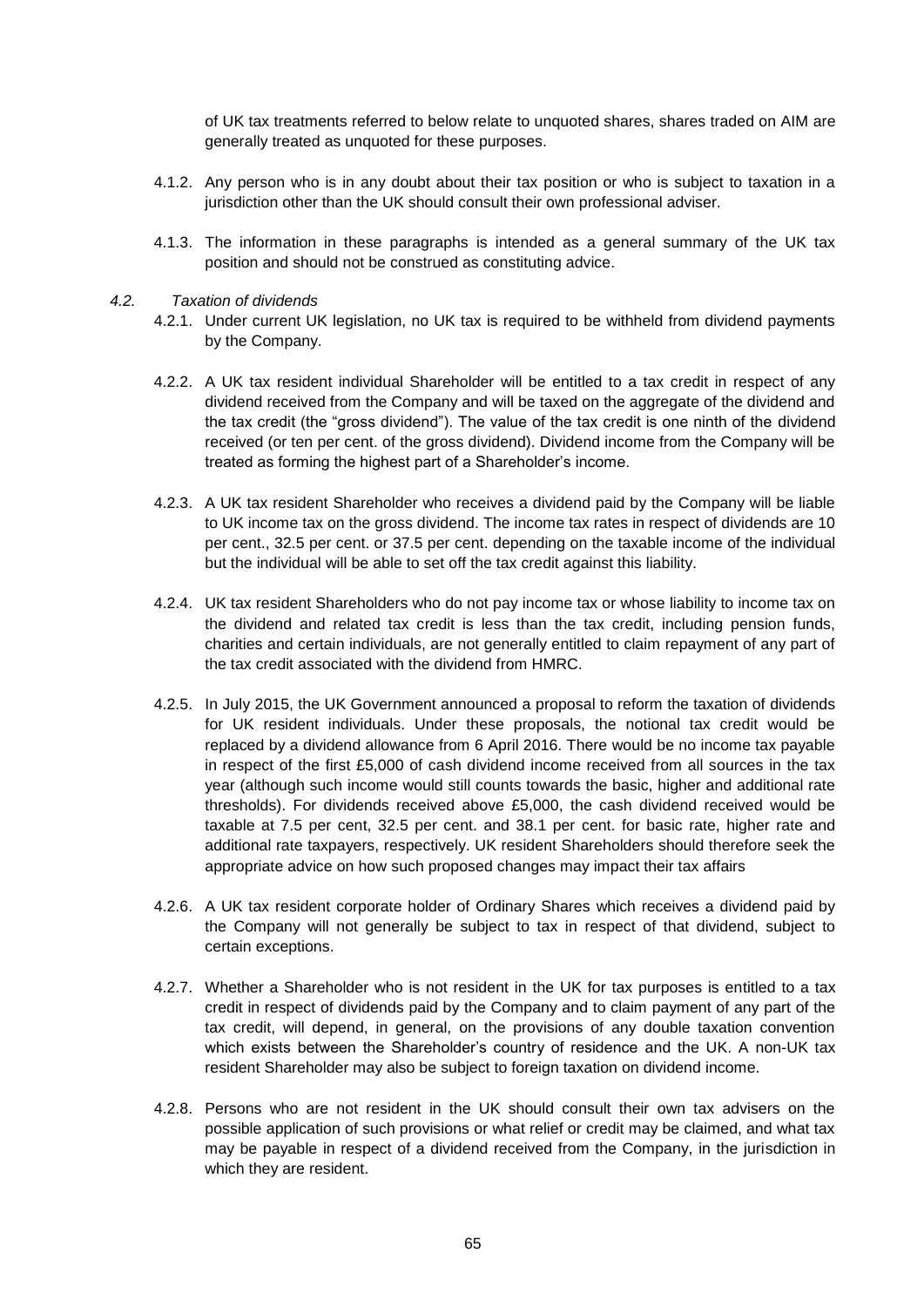#### *4.3. Taxation of chargeable gains*

- 4.3.1. For the purpose of UK tax on chargeable gains, the acquisition of Ordinary Shares pursuant to the Placing will be regarded as an acquisition of a new holding in the share capital of the Company. The amount paid for the Ordinary Shares will usually constitute the base cost of a Shareholder's holding.
- 4.3.2. If a Shareholder disposes of all or some of his or her Ordinary Shares, a liability to tax on chargeable gains may, depending on his or her circumstances and subject to any available exemptions or reliefs, arise (including but not limited to the annual exemption which is currently £11,100).
- 4.3.3. A UK tax resident individual Shareholder who disposes (or is deemed to dispose) of all or any of their Ordinary Shares may be liable to capital gains tax in relation thereto at rates up to 28 per cent., subject to any available exemptions or reliefs. In addition, an individual UK Shareholder who ceases to be resident in the UK for a period of less than five complete tax years and who disposes of the Ordinary Shares held prior to departure during that period of temporary non residence may, under anti-avoidance legislation, be liable to capital gains tax on his or her return to the UK.
- 4.3.4. A UK tax resident corporate Shareholder disposing of its Ordinary Shares may be liable to corporation tax on chargeable gains arising on the disposal at the corporation tax rate applicable to its taxable profits (the main rate currently being 20 per cent.).
- 4.3.5. In computing the chargeable gain liable to corporation tax, the corporate Shareholder is entitled to deduct from the disposal proceeds the cost to it of the Ordinary Shares as increased by an indexation allowance to adjust for inflation, together with incidental costs of acquisition and disposal costs.
- 4.3.6. The UK operates a substantial shareholding exemption regime which may apply to the disposal of Ordinary Shares by corporate Shareholders subject to certain conditions being met.

#### *4.4. Inheritance tax*

- 4.4.1. Ordinary Shares are assets situated in the UK for the purposes of UK inheritance tax.
- 4.4.2. Individuals and trustees subject to UK inheritance tax in relation to a holding of Ordinary Shares may be entitled to business property relief of up to 100 per cent. after a holding period of two years, provided that all the relevant conditions for the relief are satisfied at the appropriate time.
- 4.4.3. You should consult your taxation adviser if you are concerned with the potential UK inheritance tax implications of your Ordinary Shares.

#### *4.5. Stamp Duty and Stamp Duty Reserve Tax*

- 4.5.1. No stamp duty or stamp duty reserve tax ("SDRT") will generally be payable on the issue of the Placing Shares.
- 4.5.2. Paperless transfers of Ordinary Shares within CREST will generally be liable to SDRT (usually at a rate of 0.5 per cent. of the amount or value of the consideration). However please note that SDRT and stamp duty charges on trades made on AIM have been abolished from 28 April 2014 where the securities are not listed on any other market
- 4.5.3. The transfer of Ordinary Shares outside CREST will be liable to ad valorem stamp duty normally at the rate of 0.5 per cent. of the amount or value of the chargeable consideration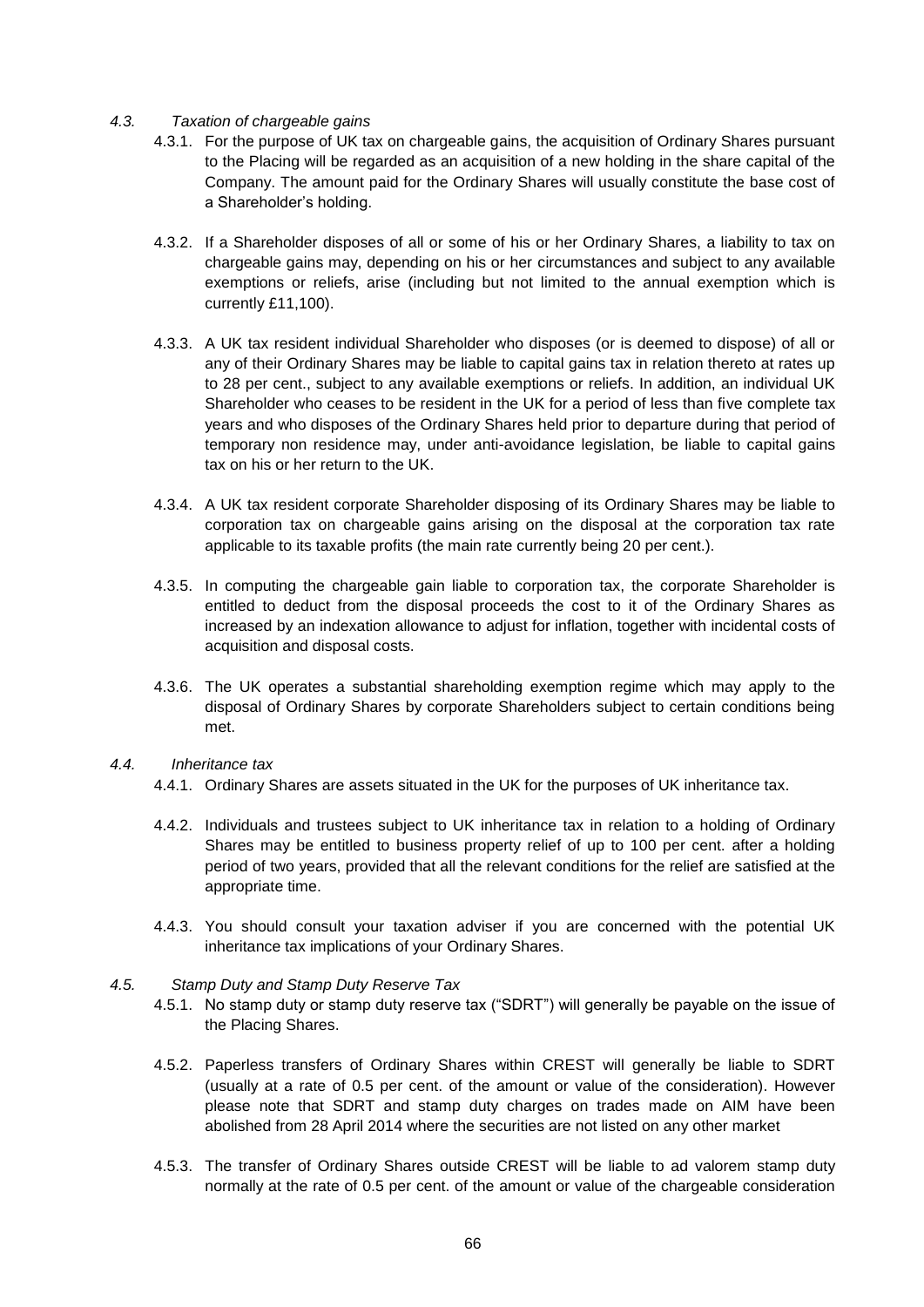(with such stamp duty being rounded up to the nearest £5), but stamp duty is not chargeable on documents relating to stock or marketable securities admitted to trading on AIM as long as they are not listed on any other market.

4.5.4. The above comments are intended as a guide to the general stamp duty and SDRT position and may not relate to persons such as charities, market makers, brokers, dealers, intermediaries and persons connected with depositary arrangements or clearance services to whom special rules apply.

#### **5. Availability of document**

This document will be available for a period of twelve months from the date of this document on the Company's website http://www.thehotelcorporation.co.im/ free of charge in accordance with the requirements of Rule 26 of the AIM Rules.

Dated: 15 January 2016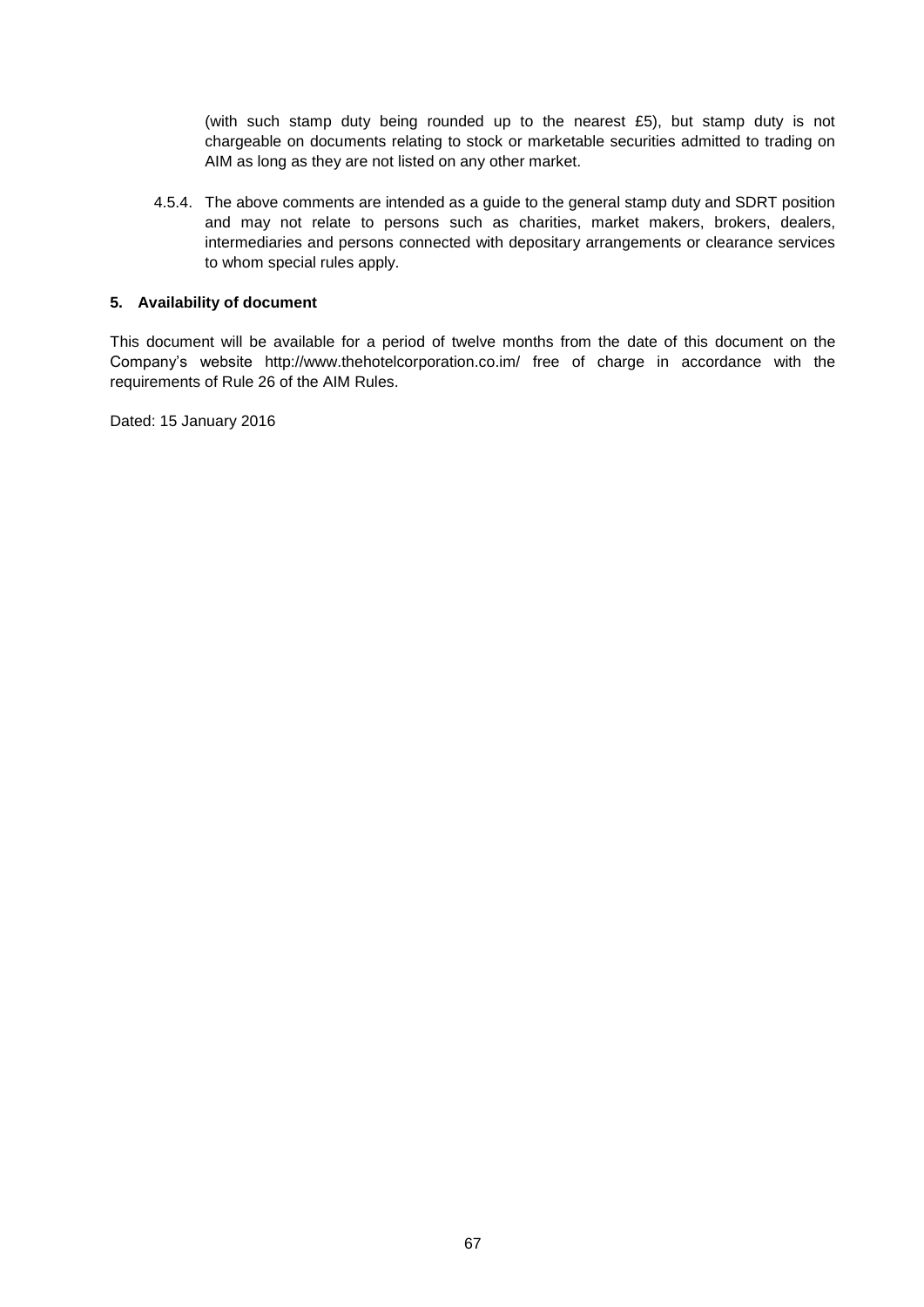#### **NOTICE OF EXTRAORDINARY GENERAL MEETING**

#### **The Hotel Corporation plc**

*(Incorporated and registered in the Isle of Man under the Isle of Man Companies Acts 1931 to 2004 with number 111066C)*

**NOTICE** is hereby given that an Extraordinary General Meeting of The Hotel Corporation plc (the "**Company**") will be held at Burleigh Manor, Peel Road, Douglas, Isle of Man, IM1 5EP, British Isles on 8 February 2016 at 11 a.m. for the purpose of considering and, if thought fit, passing the Resolution 1, which will be proposed as ordinary an resolution and Resolution 2 as a special resolution.

#### **ORDINARY RESOLUTION**

- 1. THAT,
- (a) each of the ordinary shares of 5 pence each in the capital of the Company which as at close of business on 8 February 2016 (or such later date as the Directors may determine and communicate to Shareholders via an appropriate announcement to a Regulatory Information Service) are shown in the register of members of the Company to be in issue or held in treasury (the "**Ordinary Shares**") shall be (i) consolidated and converted into ordinary shares of £1.00 each in the capital of the Company (the "**Consolidated Ordinary Shares**") on the basis of every 20 Ordinary Shares being consolidated and converted into one Consolidated Ordinary Share, each Consolidated Ordinary Share having the same rights as the Ordinary Shares and (ii) then sub-divided into ordinary shares of 1 pence each in the capital of the Company (the "**Subdivided Ordinary Shares**") and deferred shares of £0.99 each in the capital of the Company (the "**Deferred Shares**") on the basis of every Consolidated Ordinary Share being subdivided and converted into one Subdivided Ordinary Share and one Deferred Share, each Subdivided Ordinary Share having the same rights as an Ordinary Share and each Deferred Share having no right to receive notice of, attend or vote at general meetings of the Company, no right to receive any dividend declared by the Company or otherwise participate in the profits of the Company and having the right to payment on a return of capital or on a winding up of the Company only after each of the holders of Subdivided Ordinary Shares has received a payment of £10,000,000 on each such share , provided that:
	- (i) where such consolidation and/or subdivision results in any Shareholder being entitled to a fraction of a Consolidated Ordinary Share, Subdivided Ordinary Shares of Deferred Shares, such fraction shall, so far as possible, be aggregated with the fractions of a Consolidated Ordinary Share, Subdivided Ordinary Shares of Deferred Shares to which other Shareholders may be entitled;
	- (ii) the Directors of the Company be and are hereby authorised to sell to any person (or appoint any other person to sell to any person), on behalf of the relevant Shareholders, all the Consolidated Ordinary Share, Subdivided Ordinary Shares or Deferred Shares representing, in aggregate, such fractions at the best price reasonably obtainable in the market and that the Company may retain the net proceeds of sale of such Consolidated Ordinary Share, Subdivided Ordinary Shares or Deferred Shares representing such fractions for the benefit of the Company; and
	- (iii) any Director of the Company (or any person appointed by the Directors of the Company) shall be and is hereby authorised to execute an instrument of transfer in respect of such Consolidated Ordinary Share, Subdivided Ordinary Shares or Deferred Shares arising pursuant to sub-paragraph (ii) of this Resolution 1(b) on behalf of the relevant Shareholders and to do all acts and things the Directors consider necessary or expedient to effect the transfer of such shares to, or in accordance with the directions of, any buyer of such shares; and
- (b) the unissued ordinary shares of 5 pence each in the capital of the Company be subdivided into ordinary shares of 1 pence each.

#### **SPECIAL RESOLUTION**

2. THAT, that the name of the Company be changed to Specialist Investment Properties plc.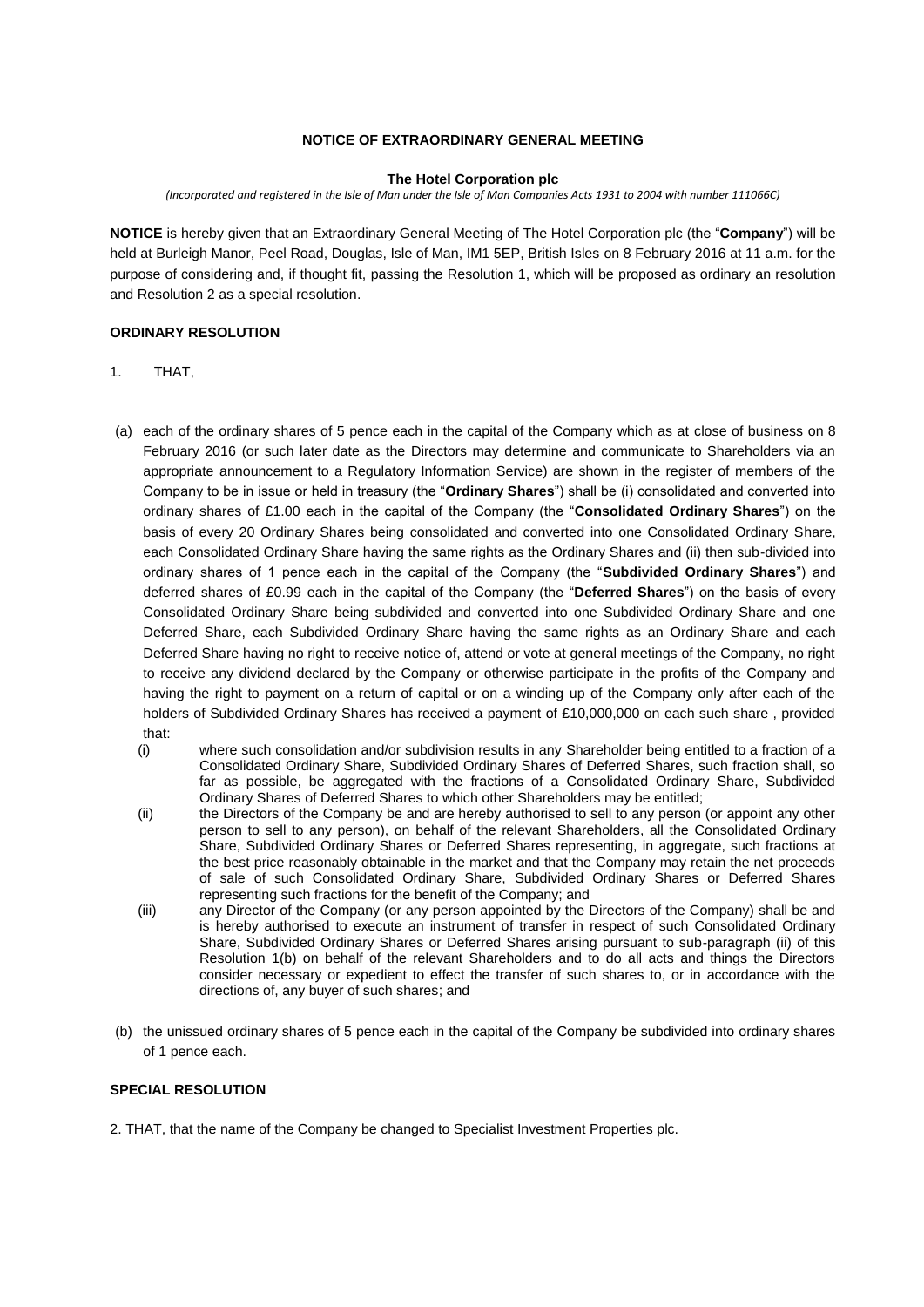#### **Registered Office**

Burleigh Manor Peel Road Douglas Isle of Man, IM1 5EP British Isles

#### **By order of the Board**

David P Craine FCA **Company Secretary**

15 January 2016

**Notes**

- 1. Only those members registered in the register of members of the Company as at 11 a.m on 6 February 2016 (or 48 hours before the time for holding any adjourned meeting) shall be entitled to attend and vote at the meeting convened above in respect of the number of shares registered in their names at that time. This time will still apply for the purpose of determining who is entitled to attend and vote if the Extraordinary General Meeting is adjourned from its scheduled time by 48 hours or less. If the Extraordinary General Meeting is adjourned for longer, members who wish to attend and vote must be on the Company's register of members by 48 hours before the time fixed for the adjourned meeting. Changes to entries on the register of members after that time will be disregarded in determining the rights of any person to attend or vote at the meeting.
- 2. A member entitled to attend and vote at the meeting convened by the above notice is entitled to appoint another person as his proxy to exercise all or any of his rights to attend and to speak and vote at a meeting of the Company. On a poll demanded, all of a member's voting rights may be exercised by one or more duly appointed proxies. Any such member may appoint more than one proxy provided that each proxy is appointed to exercise the rights attached to a different share or shares held by such member. You may not appoint more than one proxy to exercise rights attached to any one share. To appoint more than one proxy you may photocopy the form. Please indicate the proxy holder's name and the number of shares in relation to which they are authorised to act as your proxy (which, in aggregate, should not exceed the number of shares held by you). Please indicate if the proxy instruction is one of multiple instructions being given. All forms must be signed and returned in the same envelope, A proxy need not be a member of the Company. Appointing a proxy will not prevent a member from attending in person and voting at the meeting. If you wish your proxy to speak on your behalf at the meeting you will need to appoint your own choice of proxy (not the Chairman of the meeting) and give your instructions directly to them. A proxy must vote in accordance with any instructions given by the appointing member.
- 3. A form of appointment of proxy is enclosed. To appoint a proxy using this form in hard copy form, this form must be completed and signed, sent or delivered to Neville Registrars at Neville House, 18 Laurel Lane, Halesowen, West Midlands, B63 3DA. In the case of a member which is a company, the proxy form must be executed under its common seal or signed on its behalf by an officer of the company or an attorney of the company. If you return more than one proxy appointment, that received last by the registrar before the latest time for the receipt of proxies will take precedence.
- 4. The Proxy Form includes a vote withheld option. Please note that a vote withheld is not a vote in law and will not be counted in the calculation of the proportion of the votes for and against any particular resolution to be proposed at the meeting.
- 5. The appointment of a proxy and the original or duly certified copy of the power of attorney or other authority (if any) under which it is signed or authenticated should be deposited with the Company's registrars at the address shown on the proxy form not later than 11 a.m. on 6 February 2016 or 48 hours before the time for holding any adjourned meeting or (in the case of a poll not taken on the same day as the meeting) adjourned meeting for the taking of the poll at which it is to be used.
- 6. In the case of joint holders of shares, where more than one of the joint holders purports to appoint a proxy, only the appointment submitted by the most senior holder will be accepted. Seniority is determined by the order in which the names of the joint holders appear in the Company's register of members in respect of the joint holding (the first named being the most senior).
- 7. CREST members who wish to appoint a proxy or proxies through the CREST electronic proxy appointment service may do so for the Extraordinary General Meeting and any adjournment thereof by using the procedures described in the CREST Manual. CREST personal members or other CREST sponsored members, and those CREST members who have appointed a voting service provider(s) should refer to their CREST sponsor or voting service provider(s), who will be able to take the appropriate action on their behalf. In order for a proxy appointment, or instruction, made by means of CREST to be valid, the appropriate CREST message (a "CREST Proxy Instruction") must be properly authenticated in accordance with Euroclear UK & Ireland Limited's ("EUI") specifications and must contain the information required for such instructions, as described in the CREST Manual. The message regardless of whether it relates to the appointment of a proxy or to an amendment to the instruction given to a previously appointed proxy must, in order to be valid, be transmitted so as to be received by the issuer's agent (ID 7RA11) by the latest time(s) for receipt of proxy appointments specified in the Notice of Extraordinary General Meeting. For this purpose, the time of receipt will be taken to be the time (as determined by the timestamp applied to the message by the